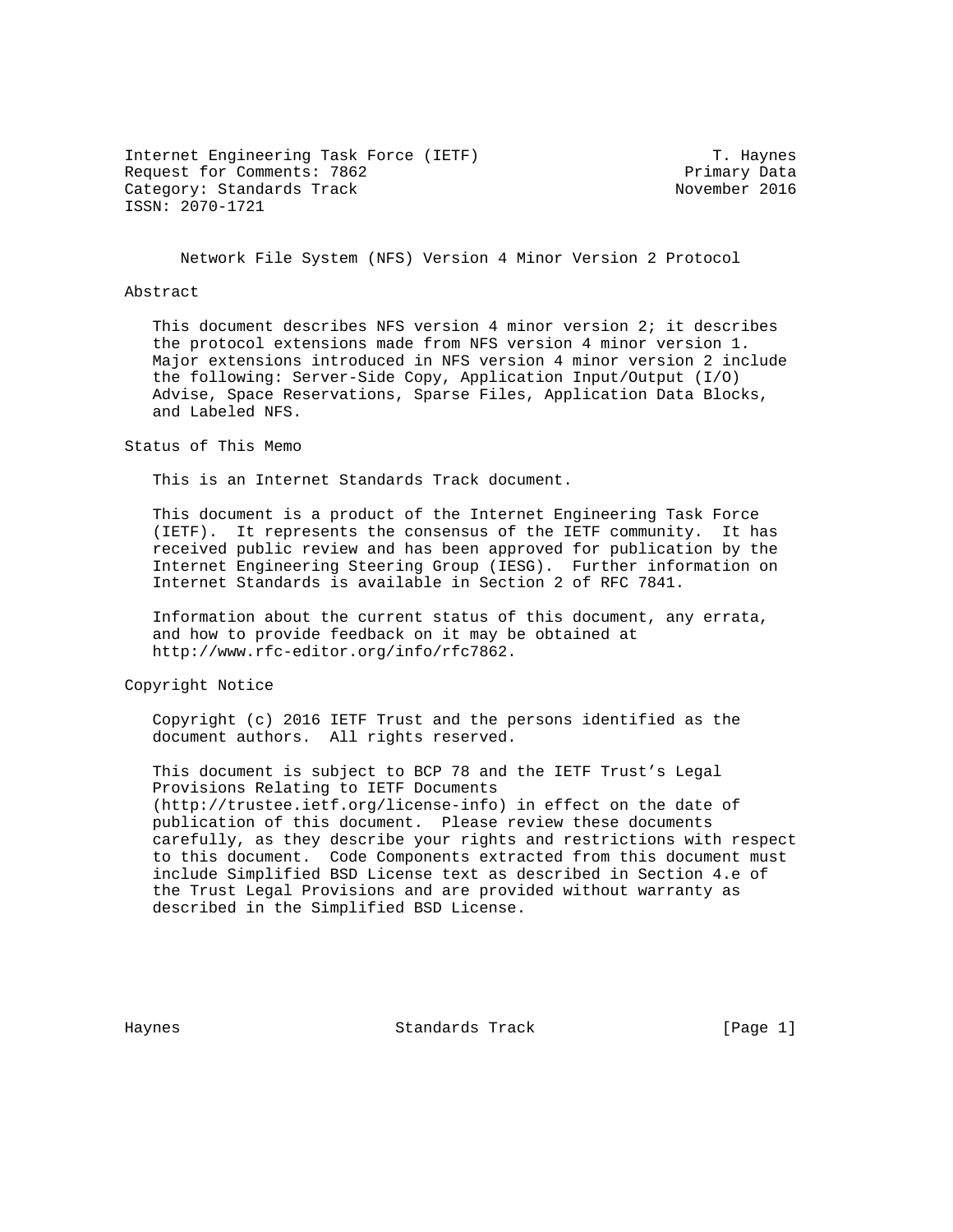Table of Contents

|  | 1.4.5. Application Data Block (ADB) Support 7         |  |
|--|-------------------------------------------------------|--|
|  |                                                       |  |
|  |                                                       |  |
|  | 1.5. Enhancements to Minor Versioning Model 7         |  |
|  |                                                       |  |
|  |                                                       |  |
|  | 3.1. Atomicity for ALLOCATE and DEALLOCATE 9          |  |
|  |                                                       |  |
|  | 3.3. NFSv4.2 as a Storage Protocol in pNFS: The File  |  |
|  |                                                       |  |
|  | 3.3.1. Operations Sent to NFSv4.2 Data Servers 9      |  |
|  |                                                       |  |
|  |                                                       |  |
|  |                                                       |  |
|  | 4.1.2. Requirements for Operations 11                 |  |
|  | 4.2. Requirements for Inter-Server Copy 13            |  |
|  | 4.3. Implementation Considerations 13                 |  |
|  |                                                       |  |
|  |                                                       |  |
|  |                                                       |  |
|  |                                                       |  |
|  | 4.6. Server-to-Server Copy Protocol 19                |  |
|  | 4.6.1. Considerations on Selecting a Copy Protocol 19 |  |
|  | 4.6.2. Using NFSv4.x as the Copy Protocol 19          |  |
|  | 4.6.3. Using an Alternative Copy Protocol 20          |  |
|  |                                                       |  |
|  |                                                       |  |
|  | 4.9. Security Considerations for Server-Side Copy 22  |  |
|  | 4.9.1. Inter-Server Copy Security 22                  |  |
|  | 5. Support for Application I/O Hints 30               |  |
|  |                                                       |  |
|  |                                                       |  |
|  |                                                       |  |
|  |                                                       |  |
|  |                                                       |  |
|  |                                                       |  |

Haynes **Example 2** Standards Track **Example 2** [Page 2]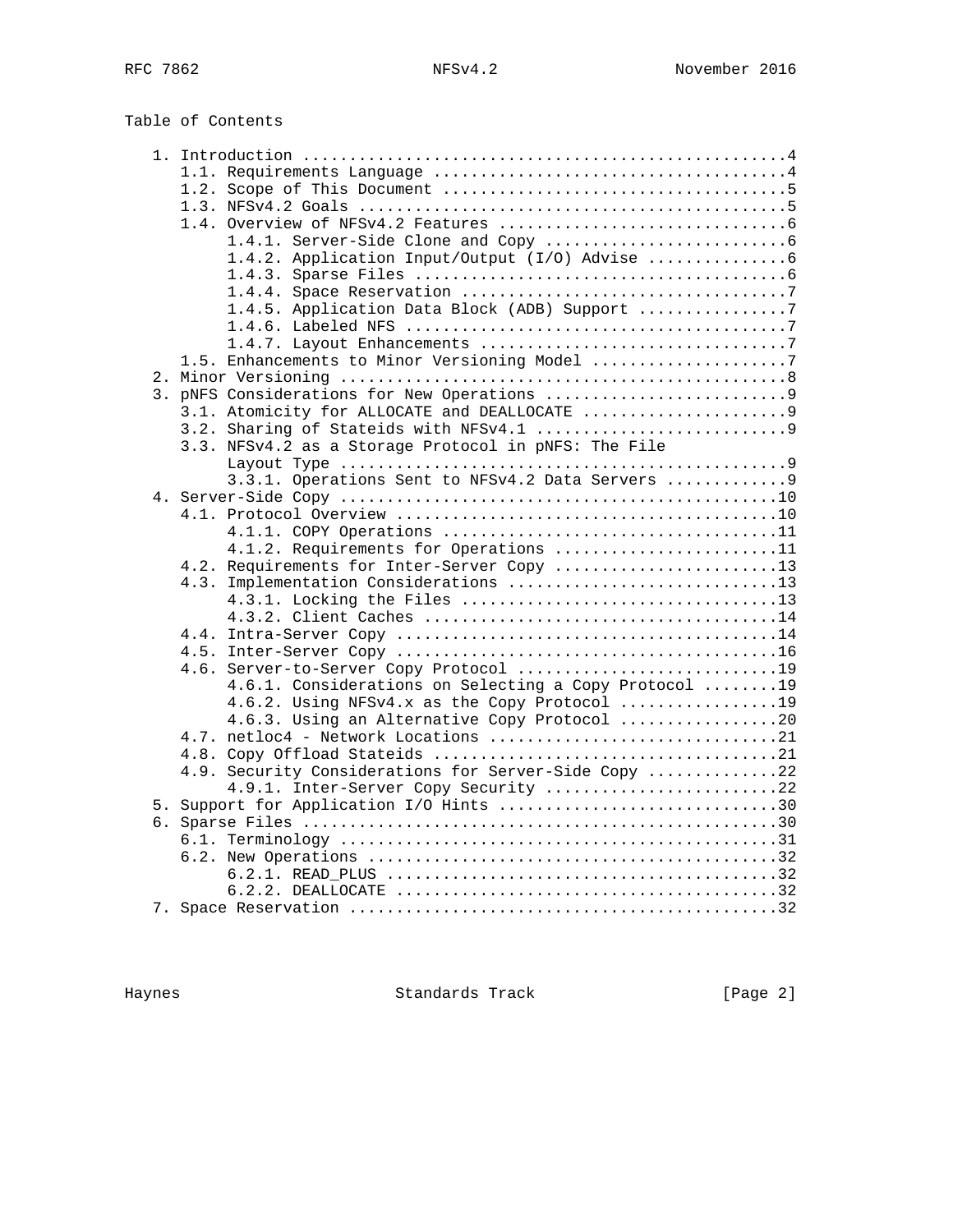| 8.1.1. Data Block Representation 36                                                            |  |
|------------------------------------------------------------------------------------------------|--|
| 8.2. An Example of Detecting Corruption 36                                                     |  |
|                                                                                                |  |
| 8.4. An Example of Zeroing Space 39                                                            |  |
|                                                                                                |  |
|                                                                                                |  |
|                                                                                                |  |
|                                                                                                |  |
| 9.2.2. Permission Checking 42                                                                  |  |
|                                                                                                |  |
|                                                                                                |  |
|                                                                                                |  |
|                                                                                                |  |
| 9.4. Discovery of Server Labeled NFS Support 43<br>9.5. MAC Security NFS Modes of Operation 43 |  |
|                                                                                                |  |
| 9.5.2. Limited Server Mode 45                                                                  |  |
|                                                                                                |  |
| 9.6. Security Considerations for Labeled NFS 46                                                |  |
| 10. Sharing Change Attribute Implementation Characteristics                                    |  |
|                                                                                                |  |
|                                                                                                |  |
|                                                                                                |  |
|                                                                                                |  |
| 11.1.2. Server-to-Server Copy Errors 47                                                        |  |
|                                                                                                |  |
| 11.2. New Operations and Their Valid Errors 49                                                 |  |
| 11.3. New Callback Operations and Their Valid Errors 53                                        |  |
|                                                                                                |  |
| 12.1. New RECOMMENDED Attributes - List and Definition                                         |  |
|                                                                                                |  |
|                                                                                                |  |
| 13. Operations: REQUIRED, RECOMMENDED, or OPTIONAL 57                                          |  |
|                                                                                                |  |
| 14.1. Operation 42: EXCHANGE_ID - Instantiate the client ID  61                                |  |
| 14.2. Operation 48: GETDEVICELIST - Get all device                                             |  |
|                                                                                                |  |
|                                                                                                |  |
| 15.1. Operation 59: ALLOCATE - Reserve space in a                                              |  |
|                                                                                                |  |
| 15.2. Operation 60: COPY - Initiate a server-side copy 65                                      |  |
| 15.3. Operation 61: COPY_NOTIFY - Notify a source                                              |  |
|                                                                                                |  |
| 15.4. Operation 62: DEALLOCATE - Unreserve space in a                                          |  |
|                                                                                                |  |

Haynes **Example 2** Standards Track **Example 2** [Page 3]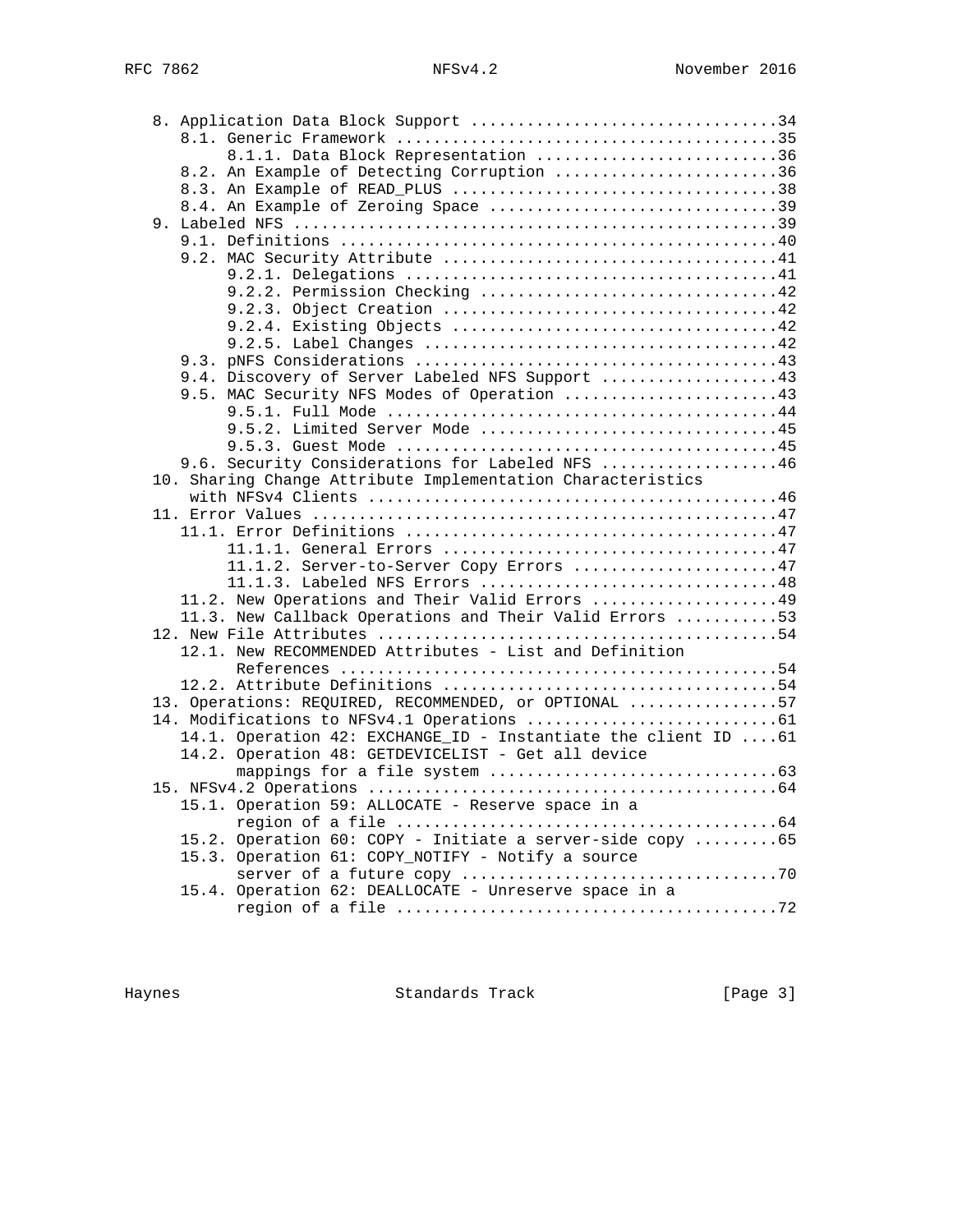| 15.5. Operation 63: IO_ADVISE - Send client I/O access    |
|-----------------------------------------------------------|
|                                                           |
| 15.6. Operation 64: LAYOUTERROR - Provide errors for      |
|                                                           |
| 15.7. Operation 65: LAYOUTSTATS - Provide statistics      |
|                                                           |
| 15.8. Operation 66: OFFLOAD_CANCEL - Stop an offloaded    |
|                                                           |
| 15.9. Operation 67: OFFLOAD_STATUS - Poll for the         |
| status of an asynchronous operation 85                    |
| 15.10. Operation 68: READ_PLUS - READ data or holes       |
|                                                           |
| 15.11. Operation 69: SEEK - Find the next data or hole 91 |
| 15.12. Operation 70: WRITE_SAME - WRITE an ADB multiple   |
|                                                           |
| 15.13. Operation 71: CLONE - Clone a range of a file      |
|                                                           |
|                                                           |
| 16.1. Operation 15: CB_OFFLOAD - Report the results of    |
|                                                           |
|                                                           |
|                                                           |
|                                                           |
|                                                           |
|                                                           |
|                                                           |
|                                                           |

### 1. Introduction

 The NFS version 4 minor version 2 (NFSv4.2) protocol is the third minor version of the NFS version 4 (NFSv4) protocol. The first minor version, NFSv4.0, is described in [RFC7530], and the second minor version, NFSv4.1, is described in [RFC5661].

 As a minor version, NFSv4.2 is consistent with the overall goals for NFSv4, but NFSv4.2 extends the protocol so as to better meet those goals, based on experiences with NFSv4.1. In addition, NFSv4.2 has adopted some additional goals, which motivate some of the major extensions in NFSv4.2.

## 1.1. Requirements Language

 The key words "MUST", "MUST NOT", "REQUIRED", "SHALL", "SHALL NOT", "SHOULD", "SHOULD NOT", "RECOMMENDED", "MAY", and "OPTIONAL" in this document are to be interpreted as described in RFC 2119 [RFC2119].

Haynes Standards Track [Page 4]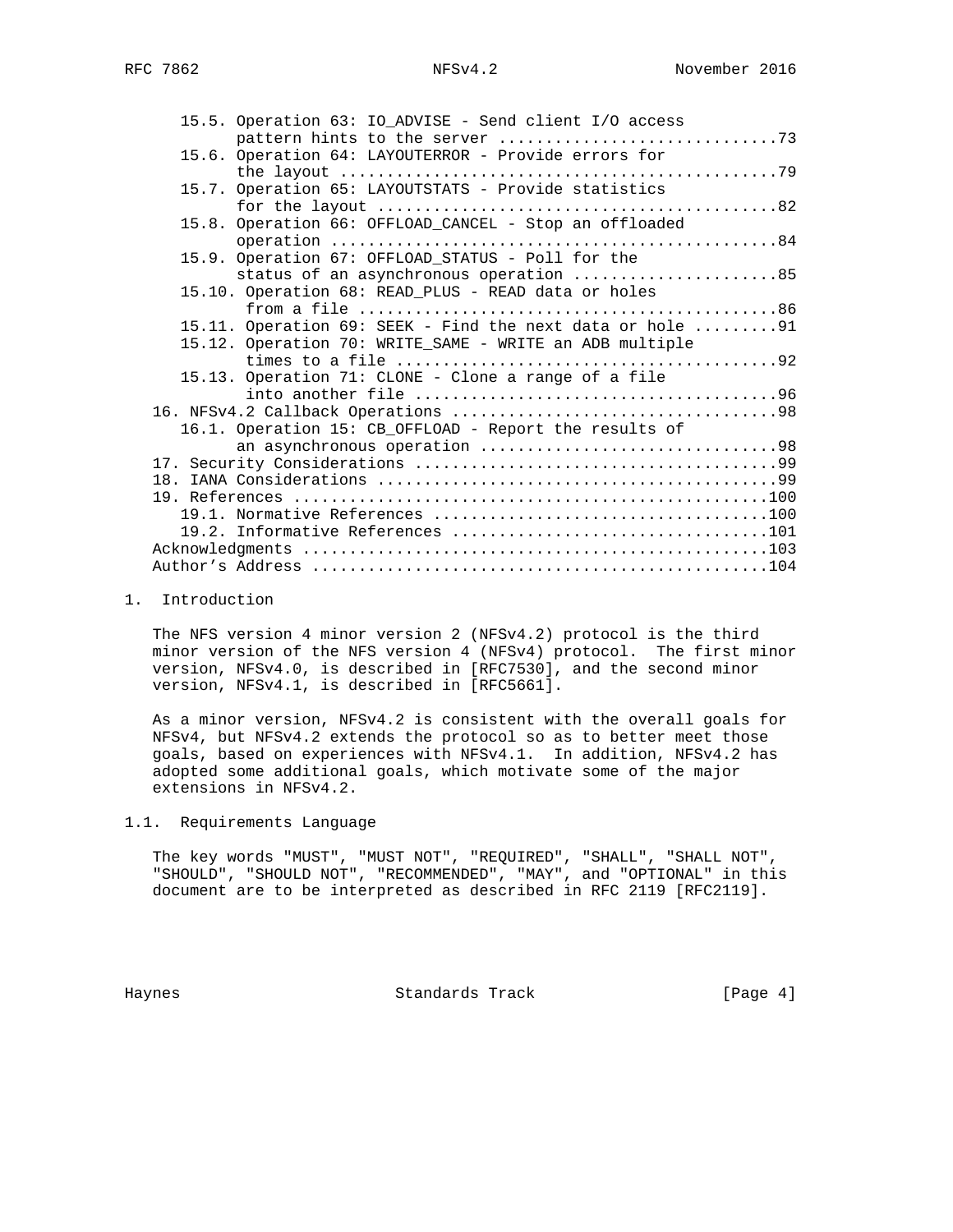#### 1.2. Scope of This Document

 This document describes the NFSv4.2 protocol as a set of extensions to the specification for NFSv4.1. That specification remains current and forms the basis for the additions defined herein. The specification for NFSv4.0 remains current as well.

 It is necessary to implement all the REQUIRED features of NFSv4.1 before adding NFSv4.2 features to the implementation. With respect to NFSv4.0 and NFSv4.1, this document does not:

- o describe the NFSv4.0 or NFSv4.1 protocols, except where needed to contrast with NFSv4.2
- o modify the specification of the NFSv4.0 or NFSv4.1 protocols
- o clarify the NFSv4.0 or NFSv4.1 protocols -- that is, any clarifications made here apply only to NFSv4.2 and not to NFSv4.0 or NFSv4.1

 NFSv4.2 is a superset of NFSv4.1, with all of the new features being optional. As such, NFSv4.2 maintains the same compatibility that NFSv4.1 had with NFSv4.0. Any interactions of a new feature with NFSv4.1 semantics is described in the relevant text.

 The full External Data Representation (XDR) [RFC4506] for NFSv4.2 is presented in [RFC7863].

1.3. NFSv4.2 Goals

 A major goal of the enhancements provided in NFSv4.2 is to take common local file system features that have not been available through earlier versions of NFS and to offer them remotely. These features might

- o already be available on the servers, e.g., sparse files
- o be under development as a new standard, e.g., SEEK pulls in both SEEK\_HOLE and SEEK\_DATA
- o be used by clients with the servers via some proprietary means, e.g., Labeled NFS

 NFSv4.2 provides means for clients to leverage these features on the server in cases in which such leveraging had previously not been possible within the confines of the NFS protocol.

Haynes Standards Track [Page 5]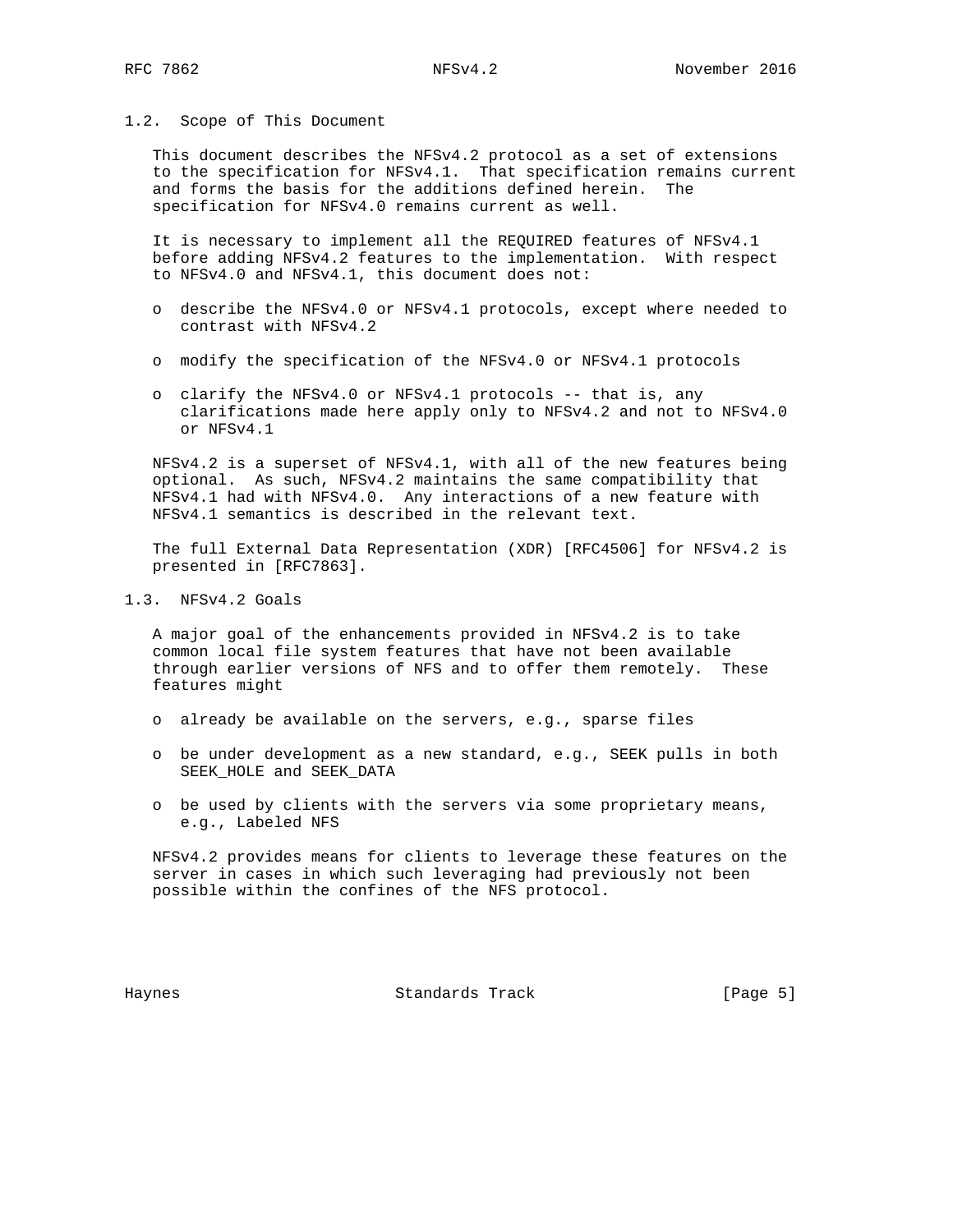- 1.4. Overview of NFSv4.2 Features
- 1.4.1. Server-Side Clone and Copy

 A traditional file copy of a remotely accessed file, whether from one server to another or between locations in the same server, results in the data being put on the network twice -- source to client and then client to destination. New operations are introduced to allow unnecessary traffic to be eliminated:

- o The intra-server CLONE feature allows the client to request a synchronous cloning, perhaps by copy-on-write semantics.
- o The intra-server COPY feature allows the client to request the server to perform the copy internally, avoiding unnecessary network traffic.
- o The inter-server COPY feature allows the client to authorize the source and destination servers to interact directly.

As such copies can be lengthy, asynchronous support is also provided.

1.4.2. Application Input/Output (I/O) Advise

 Applications and clients want to advise the server as to expected I/O behavior. Using IO\_ADVISE (see Section 15.5) to communicate future I/O behavior such as whether a file will be accessed sequentially or randomly, and whether a file will or will not be accessed in the near future, allows servers to optimize future I/O requests for a file by, for example, prefetching or evicting data. This operation can be used to support the posix\_fadvise() [posix\_fadvise] function. In addition, it may be helpful to applications such as databases and video editors.

1.4.3. Sparse Files

 Sparse files are files that have unallocated or uninitialized data blocks as holes in the file. Such holes are typically transferred as zeros when read from the file. READ\_PLUS (see Section 15.10) allows a server to send back to the client metadata describing the hole, and DEALLOCATE (see Section 15.4) allows the client to punch holes into a file. In addition, SEEK (see Section 15.11) is provided to scan for the next hole or data from a given location.

Haynes Standards Track [Page 6]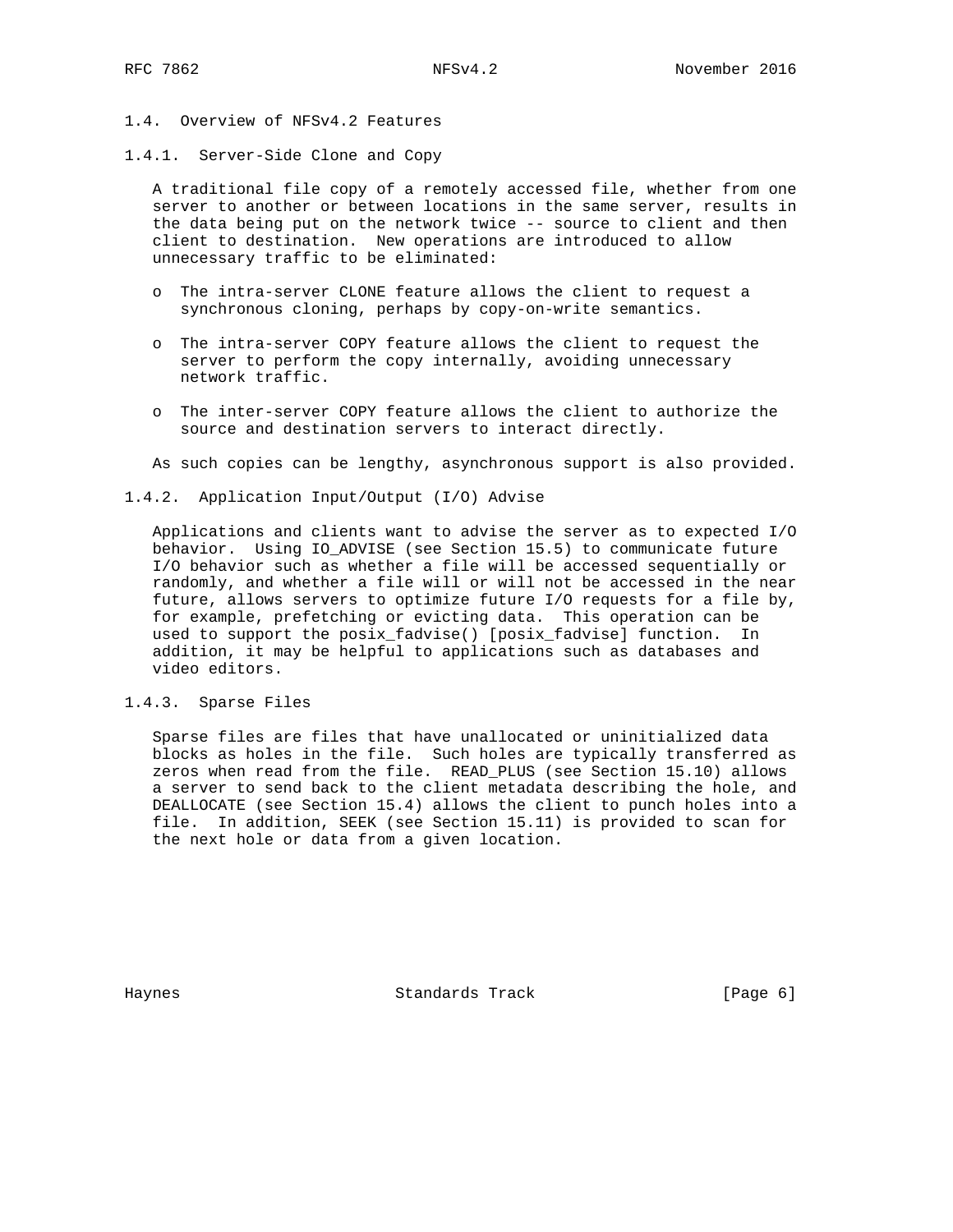### 1.4.4. Space Reservation

 When a file is sparse, one concern that applications have is ensuring that there will always be enough data blocks available for the file during future writes. ALLOCATE (see Section 15.1) allows a client to request a guarantee that space will be available. Also, DEALLOCATE (see Section 15.4) allows the client to punch a hole into a file, thus releasing a space reservation.

# 1.4.5. Application Data Block (ADB) Support

 Some applications treat a file as if it were a disk and as such want to initialize (or format) the file image. The WRITE\_SAME operation (see Section 15.12) is introduced to send this metadata to the server to allow it to write the block contents.

### 1.4.6. Labeled NFS

 While both clients and servers can employ Mandatory Access Control (MAC) security models to enforce data access, there has been no protocol support for interoperability. A new file object attribute, sec\_label (see Section 12.2.4), allows the server to store MAC labels on files, which the client retrieves and uses to enforce data access (see Section 9.5.3). The format of the sec\_label accommodates any MAC security system.

## 1.4.7. Layout Enhancements

 In the parallel NFS implementations of NFSv4.1 (see Section 12 of [RFC5661]), the client cannot communicate back to the metadata server any errors or performance characteristics with the storage devices. NFSv4.2 provides two new operations to do so: LAYOUTERROR (see Section 15.6) and LAYOUTSTATS (see Section 15.7), respectively.

## 1.5. Enhancements to Minor Versioning Model

 In NFSv4.1, the only way to introduce new variants of an operation was to introduce a new operation. For instance, READ would have to be replaced or supplemented by, say, either READ2 or READ\_PLUS. With the use of discriminated unions as parameters for such functions in NFSv4.2, it is possible to add a new "arm" (i.e., a new entry in the union and a corresponding new field in the structure) in a subsequent minor version. It is also possible to move such an operation from OPTIONAL/RECOMMENDED to REQUIRED. Forcing an implementation to adopt each arm of a discriminated union at such a time does not meet the spirit of the minor versioning rules. As such, new arms of a discriminated union MUST follow the same guidelines for minor

Haynes Standards Track [Page 7]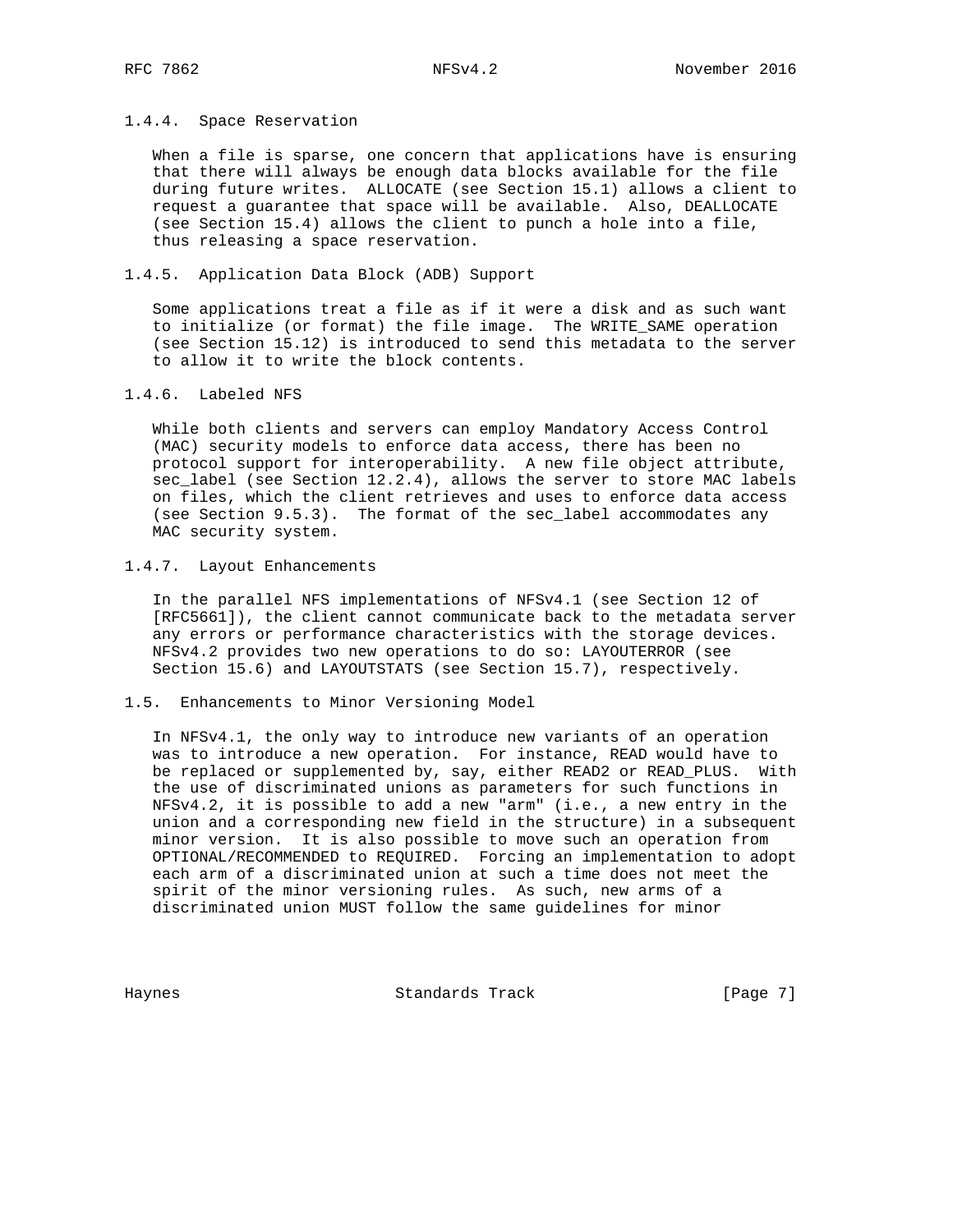versioning as operations in NFSv4.1 -- i.e., they may not be made REQUIRED. To support this, a new error code, NFS4ERR\_UNION\_NOTSUPP, allows the server to communicate to the client that the operation is supported but the specific arm of the discriminated union is not.

2. Minor Versioning

 NFSv4.2 is a minor version of NFSv4 and is built upon NFSv4.1 as documented in [RFC5661] and [RFC5662].

 NFSv4.2 does not modify the rules applicable to the NFSv4 versioning process and follows the rules set out in [RFC5661] or in Standards Track documents updating that document (e.g., in an RFC based on [NFSv4-Versioning]).

 NFSv4.2 only defines extensions to NFSv4.1, each of which may be supported (or not) independently. It does not

- o introduce infrastructural features
- o make existing features MANDATORY to NOT implement
- o change the status of existing features (i.e., by changing their status among OPTIONAL, RECOMMENDED, REQUIRED)

The following versioning-related considerations should be noted.

- o When a new case is added to an existing switch, servers need to report non-support of that new case by returning NFS4ERR\_UNION\_NOTSUPP.
- o As regards the potential cross-minor-version transfer of stateids, Parallel NFS (pNFS) (see Section 12 of [RFC5661]) implementations of the file-mapping type may support the use of an NFSv4.2 metadata server (see Sections 1.7.2.2 and 12.2.2 of [RFC5661]) with NFSv4.1 data servers. In this context, a stateid returned by an NFSv4.2 COMPOUND will be used in an NFSv4.1 COMPOUND directed to the data server (see Sections 3.2 and 3.3).

Haynes Standards Track [Page 8]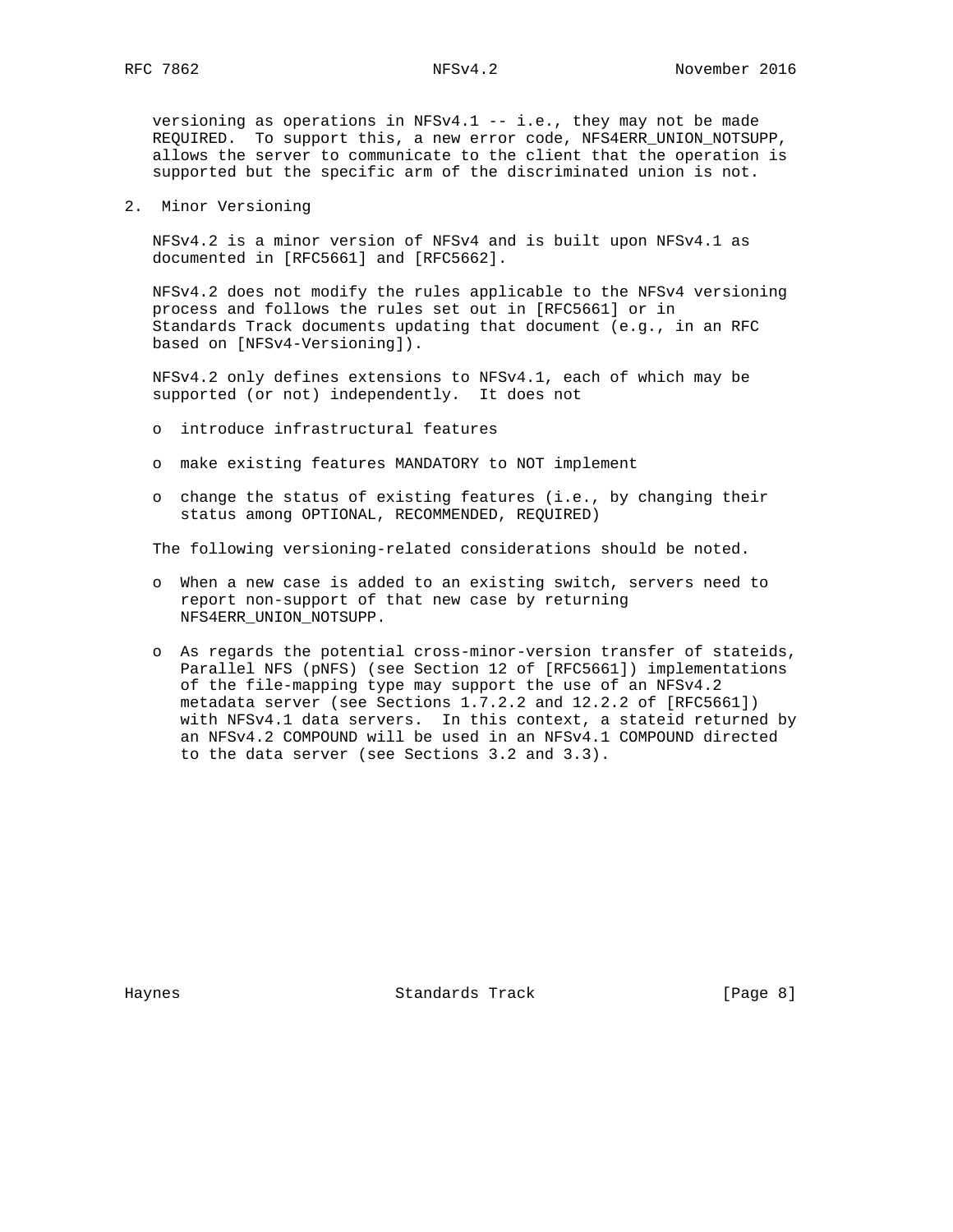3. pNFS Considerations for New Operations

 The interactions of the new operations with non-pNFS functionality are straightforward and are covered in the relevant sections. However, the interactions of the new operations with pNFS are more complicated. This section provides an overview.

3.1. Atomicity for ALLOCATE and DEALLOCATE

 Both ALLOCATE (see Section 15.1) and DEALLOCATE (see Section 15.4) are sent to the metadata server, which is responsible for coordinating the changes onto the storage devices. In particular, both operations must either fully succeed or fail; it cannot be the case that one storage device succeeds whilst another fails.

3.2. Sharing of Stateids with NFSv4.1

 An NFSv4.2 metadata server can hand out a layout to an NFSv4.1 storage device. Section 13.9.1 of [RFC5661] discusses how the client gets a stateid from the metadata server to present to a storage device.

3.3. NFSv4.2 as a Storage Protocol in pNFS: The File Layout Type

 A file layout provided by an NFSv4.2 server may refer to either (1) a storage device that only implements NFSv4.1 as specified in [RFC5661] or (2) a storage device that implements additions from NFSv4.2, in which case the rules in Section 3.3.1 apply. As the file layout type does not provide a means for informing the client as to which minor version a particular storage device is providing, the client will have to negotiate this with the storage device via the normal Remote Procedure Call (RPC) semantics of major and minor version discovery. For example, as per Section 16.2.3 of [RFC5661], the client could try a COMPOUND with a minorversion field value of 2; if it gets NFS4ERR\_MINOR\_VERS\_MISMATCH, it would drop back to 1.

3.3.1. Operations Sent to NFSv4.2 Data Servers

 In addition to the commands listed in [RFC5661], NFSv4.2 data servers MAY accept a COMPOUND containing the following additional operations: IO\_ADVISE (see Section 15.5), READ\_PLUS (see Section 15.10), WRITE\_SAME (see Section 15.12), and SEEK (see Section 15.11), which will be treated like the subset specified as "Operations Sent to NFSv4.1 Data Servers" in Section 13.6 of [RFC5661].

 Additional details on the implementation of these operations in a pNFS context are documented in the operation-specific sections.

Haynes Standards Track [Page 9]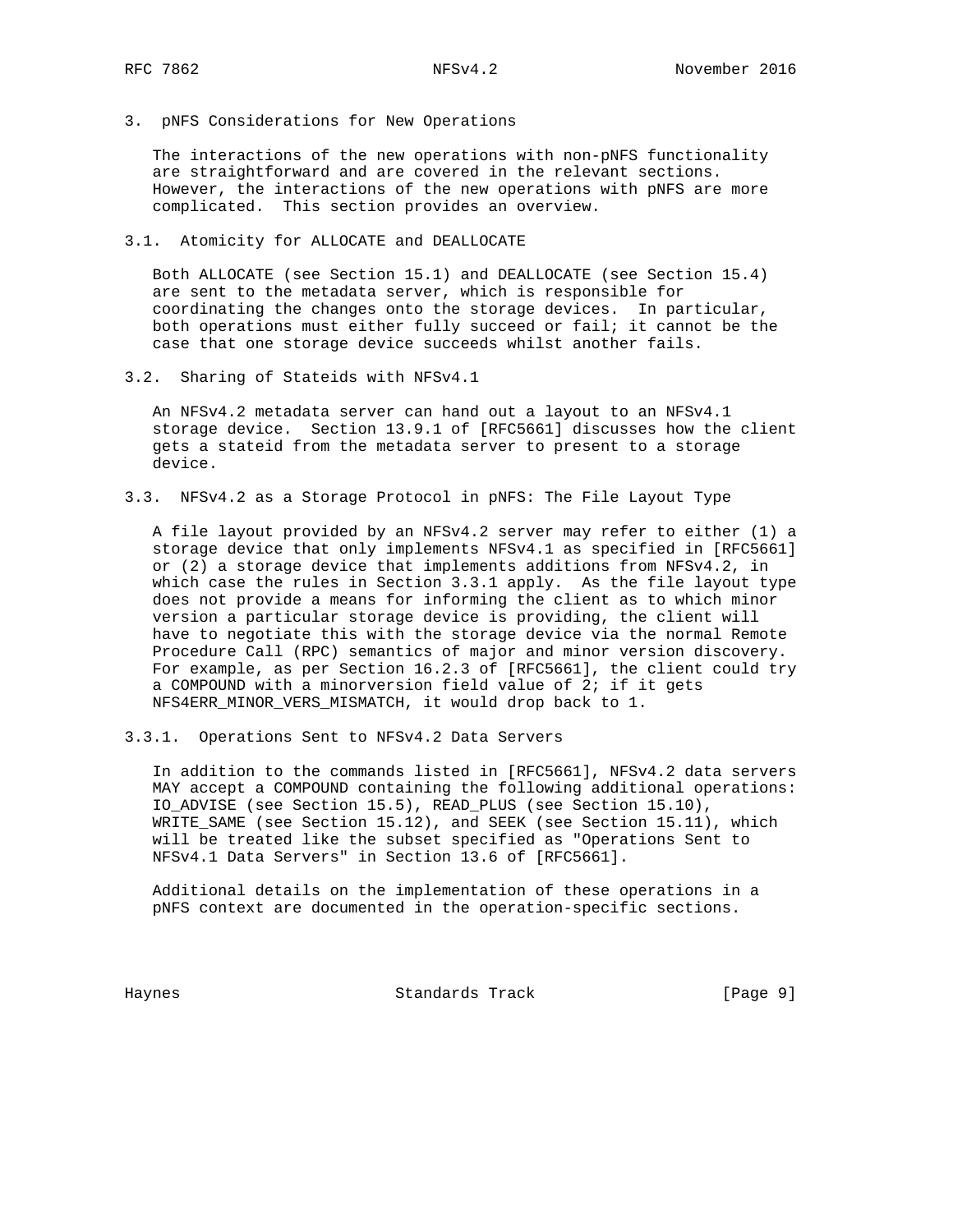### 4. Server-Side Copy

 The server-side copy features provide mechanisms that allow an NFS client to copy file data on a server or between two servers without the data being transmitted back and forth over the network through the NFS client. Without these features, an NFS client would copy data from one location to another by reading the data from the source server over the network and then writing the data back over the network to the destination server.

 If the source object and destination object are on different file servers, the file servers will communicate with one another to perform the COPY operation. The server-to-server protocol by which this is accomplished is not defined in this document.

 The copy feature allows the server to perform the copying either synchronously or asynchronously. The client can request synchronous copying, but the server may not be able to honor this request. If the server intends to perform asynchronous copying, it supplies the client with a request identifier that the client can use to monitor the progress of the copying and, if appropriate, cancel a request in progress. The request identifier is a stateid representing the internal state held by the server while the copying is performed. Multiple asynchronous copies of all or part of a file may be in progress in parallel on a server; the stateid request identifier allows monitoring and canceling to be applied to the correct request.

#### 4.1. Protocol Overview

 The server-side copy offload operations support both intra-server and inter-server file copies. An intra-server copy is a copy in which the source file and destination file reside on the same server. In an inter-server copy, the source file and destination file are on different servers. In both cases, the copy may be performed synchronously or asynchronously.

 In addition, the CLONE operation provides COPY-like functionality in the intra-server case, which is both synchronous and atomic in that other operations may not see the target file in any state between the state before the CLONE operation and the state after it.

 Throughout the rest of this document, the NFS server containing the source file is referred to as the "source server" and the NFS server to which the file is transferred as the "destination server". In the case of an intra-server copy, the source server and destination server are the same server. Therefore, in the context of an intra-server copy, the terms "source server" and "destination server" refer to the single server performing the copy.

Haynes **Standards Track** [Page 10]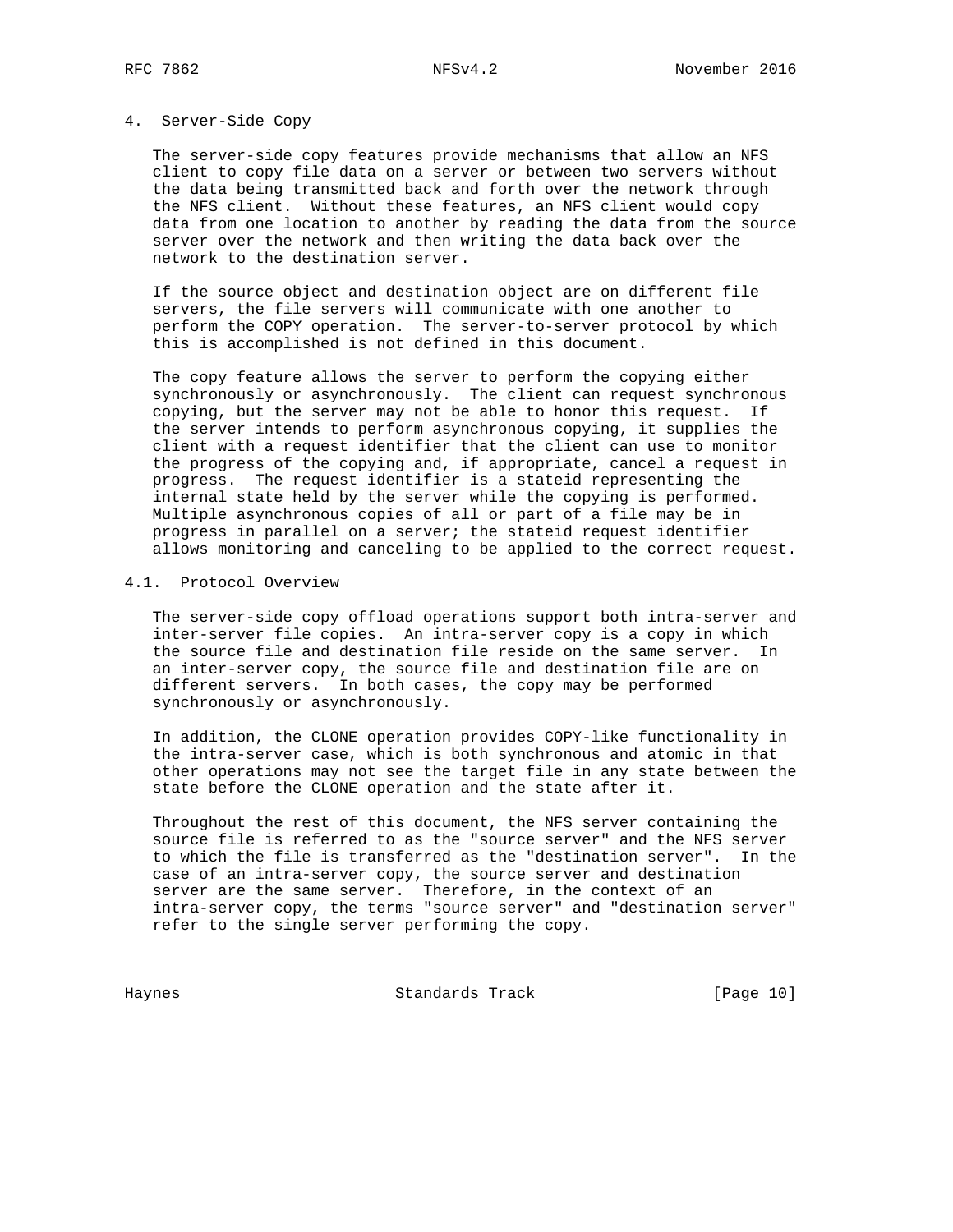The new operations are designed to copy files or regions within them. Other file system objects can be copied by building on these operations or using other techniques. For example, if a user wishes to copy a directory, the client can synthesize a directory COPY operation by first creating the destination directory and the individual (empty) files within it and then copying the contents of the source directory's files to files in the new destination directory.

 For the inter-server copy, the operations are defined to be compatible with the traditional copy authorization approach. The client and user are authorized at the source for reading. Then, they are authorized at the destination for writing.

- 4.1.1. COPY Operations
	- CLONE: Used by the client to request a synchronous atomic COPY-like operation. (Section 15.13)
	- COPY\_NOTIFY: Used by the client to request the source server to authorize a future file copy that will be made by a given destination server on behalf of the given user. (Section 15.3)
	- COPY: Used by the client to request a file copy. (Section 15.2)
	- OFFLOAD\_CANCEL: Used by the client to terminate an asynchronous file copy. (Section 15.8)
	- OFFLOAD\_STATUS: Used by the client to poll the status of an asynchronous file copy. (Section 15.9)
	- CB\_OFFLOAD: Used by the destination server to report the results of an asynchronous file copy to the client. (Section 16.1)
- 4.1.2. Requirements for Operations

 Inter-server copy, intra-server copy, and intra-server clone are each OPTIONAL features in the context of server-side copy. A server may choose independently to implement any of them. A server implementing any of these features may be REQUIRED to implement certain operations. Other operations are OPTIONAL in the context of a particular feature (see Table 5 in Section 13) but may become REQUIRED, depending on server behavior. Clients need to use these operations to successfully copy a file.

Haynes Standards Track [Page 11]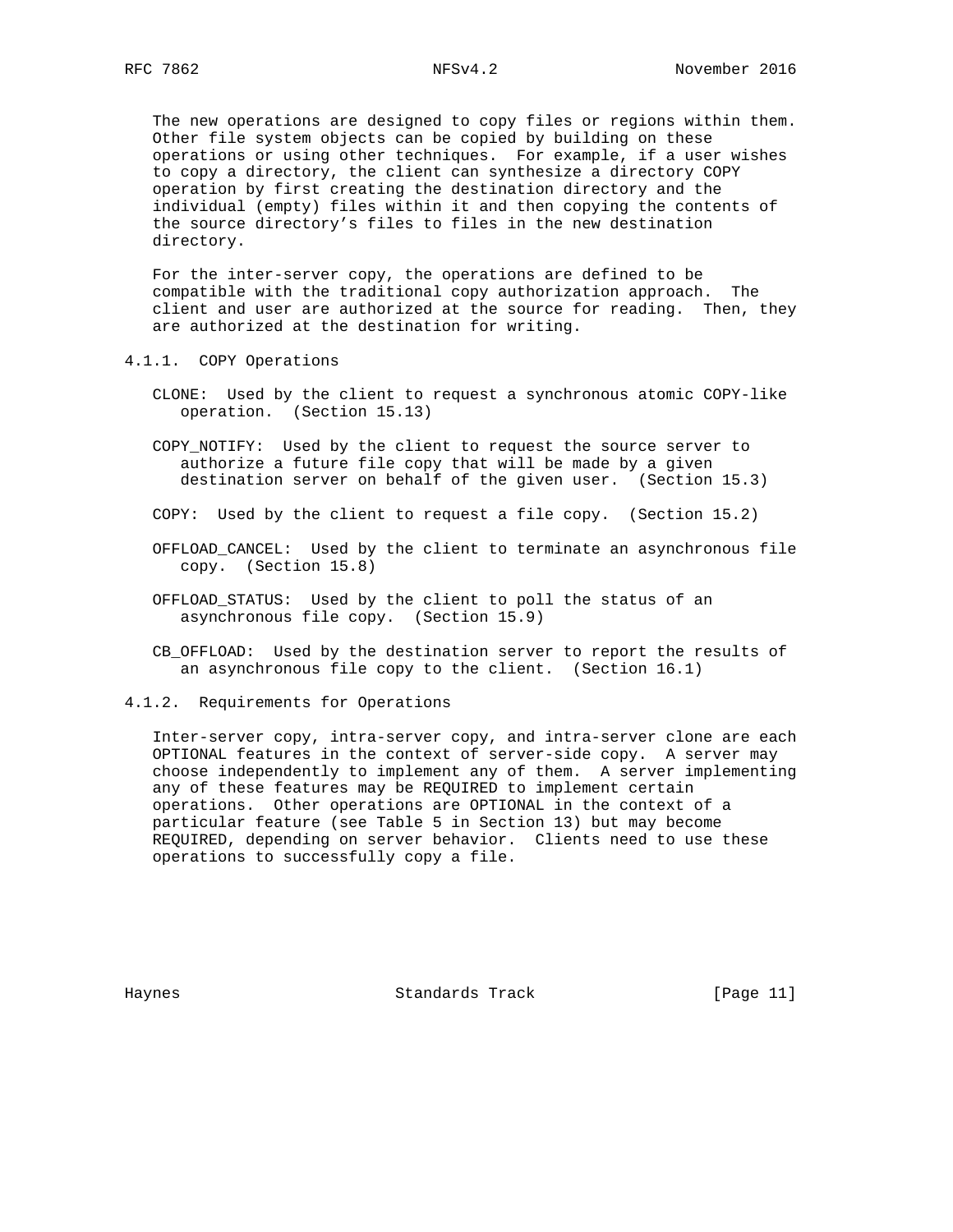For a client to do an intra-server file copy, it needs to use either the COPY or the CLONE operation. If COPY is used, the client MUST support the CB\_OFFLOAD operation. If COPY is used and it returns a stateid, then the client MAY use the OFFLOAD\_CANCEL and OFFLOAD\_STATUS operations.

 For a client to do an inter-server file copy, it needs to use the COPY and COPY\_NOTIFY operations and MUST support the CB\_OFFLOAD operation. If COPY returns a stateid, then the client MAY use the OFFLOAD\_CANCEL and OFFLOAD\_STATUS operations.

 If a server supports the intra-server COPY feature, then the server MUST support the COPY operation. If a server's COPY operation returns a stateid, then the server MUST also support these operations: CB\_OFFLOAD, OFFLOAD\_CANCEL, and OFFLOAD\_STATUS.

 If a server supports the CLONE feature, then it MUST support the CLONE operation and the clone\_blksize attribute on any file system on which CLONE is supported (as either source or destination file).

 If a source server supports the inter-server COPY feature, then it MUST support the COPY\_NOTIFY and OFFLOAD\_CANCEL operations. If a destination server supports the inter-server COPY feature, then it MUST support the COPY operation. If a destination server's COPY operation returns a stateid, then the destination server MUST also support these operations: CB\_OFFLOAD, OFFLOAD\_CANCEL, COPY\_NOTIFY, and OFFLOAD\_STATUS.

 Each operation is performed in the context of the user identified by the Open Network Computing (ONC) RPC credential in the RPC request containing the COMPOUND or CB\_COMPOUND request. For example, an OFFLOAD\_CANCEL operation issued by a given user indicates that a specified COPY operation initiated by the same user is to be canceled. Therefore, an OFFLOAD\_CANCEL MUST NOT interfere with a copy of the same file initiated by another user.

 An NFS server MAY allow an administrative user to monitor or cancel COPY operations using an implementation-specific interface.

Haynes Standards Track [Page 12]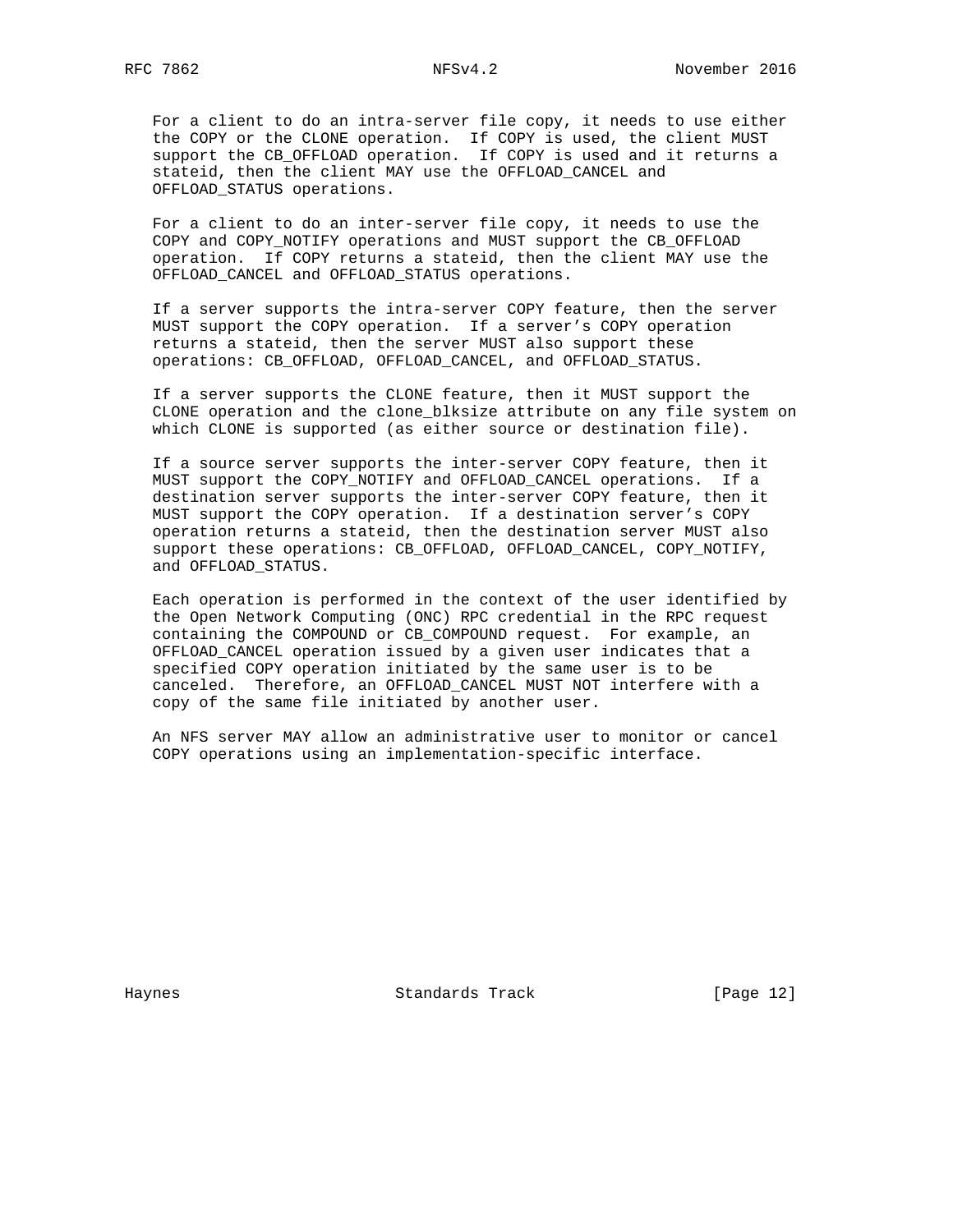## 4.2. Requirements for Inter-Server Copy

 The specification of the inter-server copy is driven by several requirements:

- o The specification MUST NOT mandate the server-to-server protocol.
- o The specification MUST provide guidance for using NFSv4.x as a copy protocol. For those source and destination servers willing to use NFSv4.x, there are specific security considerations that the specification MUST address.
- o The specification MUST NOT mandate preconfiguration between the source and destination servers. Requiring that the source and destination servers first have a "copying relationship" increases the administrative burden. However, the specification MUST NOT preclude implementations that require preconfiguration.
- o The specification MUST NOT mandate a trust relationship between the source and destination servers. The NFSv4 security model requires mutual authentication between a principal on an NFS client and a principal on an NFS server. This model MUST continue with the introduction of COPY.
- 4.3. Implementation Considerations

## 4.3.1. Locking the Files

 Both the source file and the destination file may need to be locked to protect the content during the COPY operations. A client can achieve this by a combination of OPEN and LOCK operations. That is, either share locks or byte-range locks might be desired.

 Note that when the client establishes a lock stateid on the source, the context of that stateid is for the client and not the destination. As such, there might already be an outstanding stateid, issued to the destination as the client of the source, with the same value as that provided for the lock stateid. The source MUST interpret the lock stateid as that of the client, i.e., when the destination presents it in the context of an inter-server copy, it is on behalf of the client.

Haynes Standards Track [Page 13]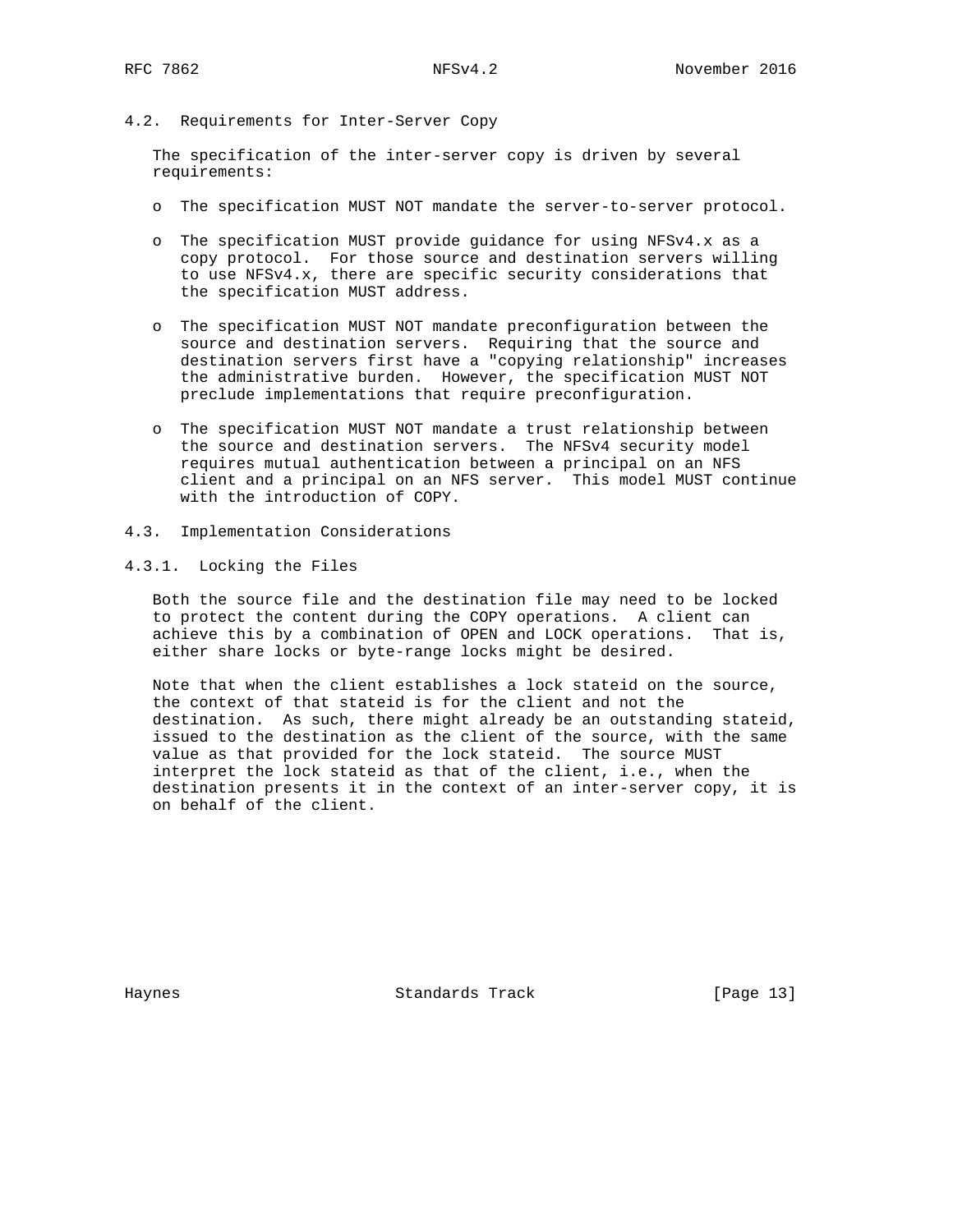# 4.3.2. Client Caches

 In a traditional copy, if the client is in the process of writing to the file before the copy (and perhaps with a write delegation), it will be straightforward to update the destination server. With an inter-server copy, the source has no insight into the changes cached on the client. The client SHOULD write the data back to the source. If it does not do so, it is possible that the destination will receive a corrupt copy of the file.

## 4.4. Intra-Server Copy

 To copy a file on a single server, the client uses a COPY operation. The server may respond to the COPY operation with the final results of the copy, or it may perform the copy asynchronously and deliver the results using a CB\_OFFLOAD callback operation. If the copy is performed asynchronously, the client may poll the status of the copy using OFFLOAD\_STATUS or cancel the copy using OFFLOAD\_CANCEL.

 A synchronous intra-server copy is shown in Figure 1. In this example, the NFS server chooses to perform the copy synchronously. The COPY operation is completed, either successfully or unsuccessfully, before the server replies to the client's request. The server's reply contains the final result of the operation.

| Client |                                                          | Server |  |  |
|--------|----------------------------------------------------------|--------|--|--|
|        |                                                          |        |  |  |
|        | --- OPEN ---------------------------->   Client opens    |        |  |  |
|        | --- OPEN ---------------------------->   Client opens    |        |  |  |
|        | --- COPY ---------------------------->   Client requests |        |  |  |
|        | --- CLOSE --------------------------->   Client closes   |        |  |  |
|        | --- CLOSE --------------------------->   Client closes   |        |  |  |
|        |                                                          |        |  |  |

Figure 1: A Synchronous Intra-Server Copy

Haynes Standards Track [Page 14]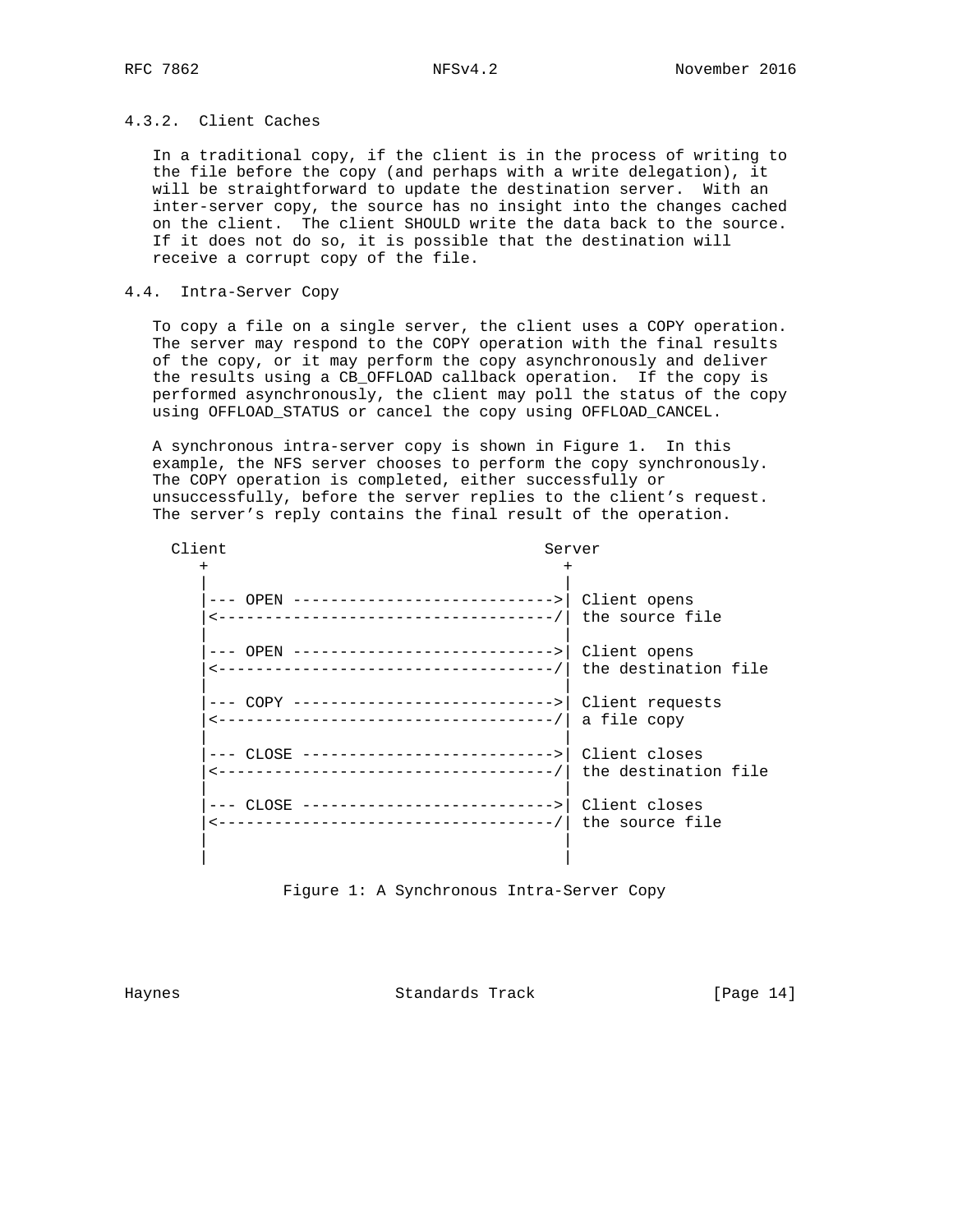An asynchronous intra-server copy is shown in Figure 2. In this example, the NFS server performs the copy asynchronously. The server's reply to the copy request indicates that the COPY operation was initiated and the final result will be delivered at a later time. The server's reply also contains a copy stateid. The client may use this copy stateid to poll for status information (as shown) or to cancel the copy using an OFFLOAD\_CANCEL. When the server completes the copy, the server performs a callback to the client and reports the results.

| Client                                                   |  | Server                                            |  |  |
|----------------------------------------------------------|--|---------------------------------------------------|--|--|
|                                                          |  |                                                   |  |  |
| --- OPEN ---------------------------->  Client opens     |  |                                                   |  |  |
| --- OPEN ---------------------------->   Client opens    |  |                                                   |  |  |
| --- COPY ---------------------------->   Client requests |  |                                                   |  |  |
|                                                          |  |                                                   |  |  |
|                                                          |  | Multiple OFFLOAD_STATUS<br>operations may be sent |  |  |
| <-- CB_OFFLOAD -----------------------                   |  | Server reports results                            |  |  |
| --- CLOSE --------------------------->  Client closes    |  |                                                   |  |  |
| --- CLOSE --------------------------->   Client closes   |  |                                                   |  |  |
|                                                          |  |                                                   |  |  |

Figure 2: An Asynchronous Intra-Server Copy

Haynes **Standards Track** [Page 15]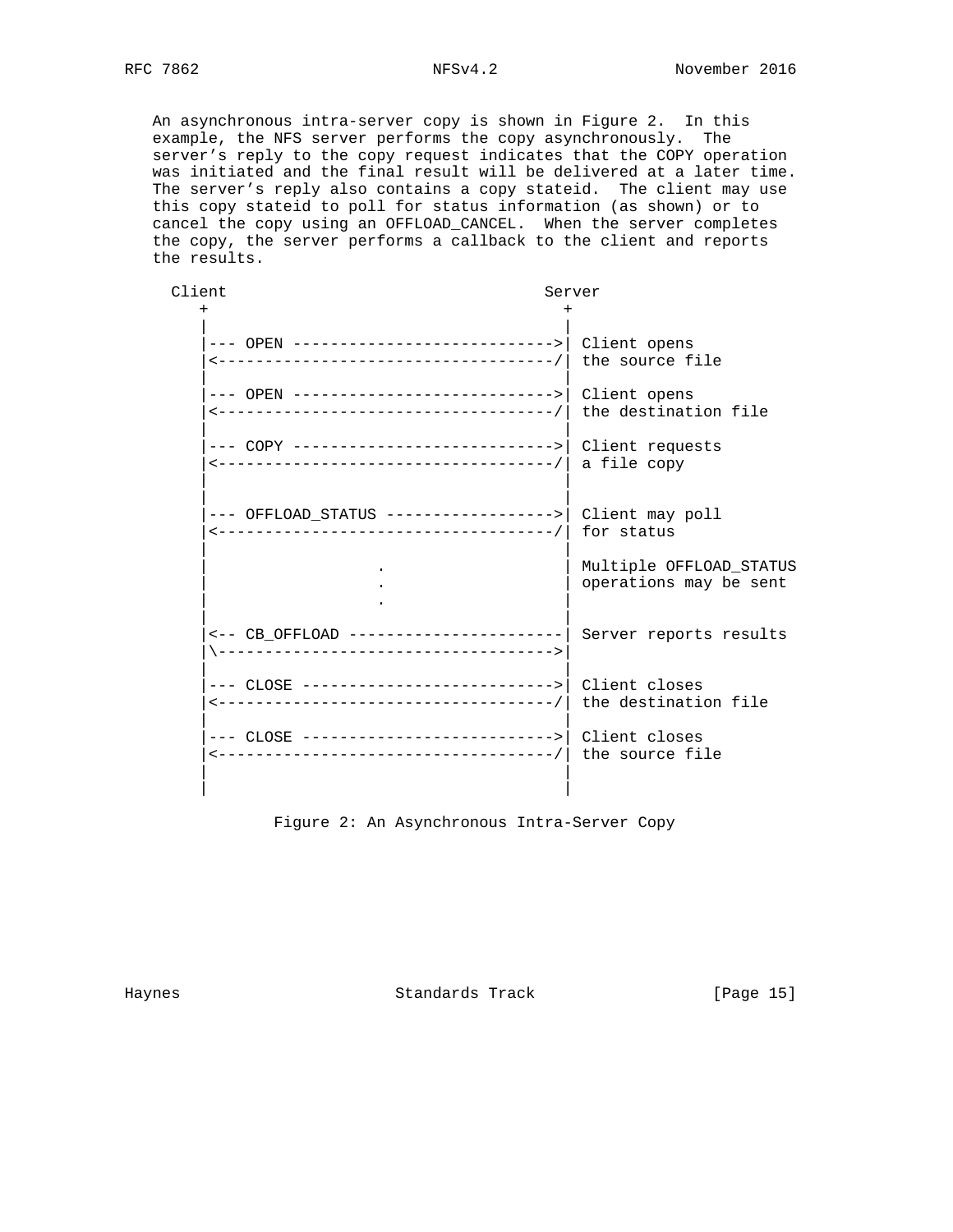# 4.5. Inter-Server Copy

 A copy may also be performed between two servers. The copy protocol is designed to accommodate a variety of network topologies. As shown in Figure 3, the client and servers may be connected by multiple networks. In particular, the servers may be connected by a specialized, high-speed network (network 192.0.2.0/24 in the diagram) that does not include the client. The protocol allows the client to set up the copy between the servers (over network 203.0.113.0/24 in the diagram) and for the servers to communicate on the high-speed network if they choose to do so.



## Figure 3: An Example Inter-Server Network Topology

 For an inter-server copy, the client notifies the source server that a file will be copied by the destination server using a COPY\_NOTIFY operation. The client then initiates the copy by sending the COPY operation to the destination server. The destination server may perform the copy synchronously or asynchronously.

Haynes Standards Track [Page 16]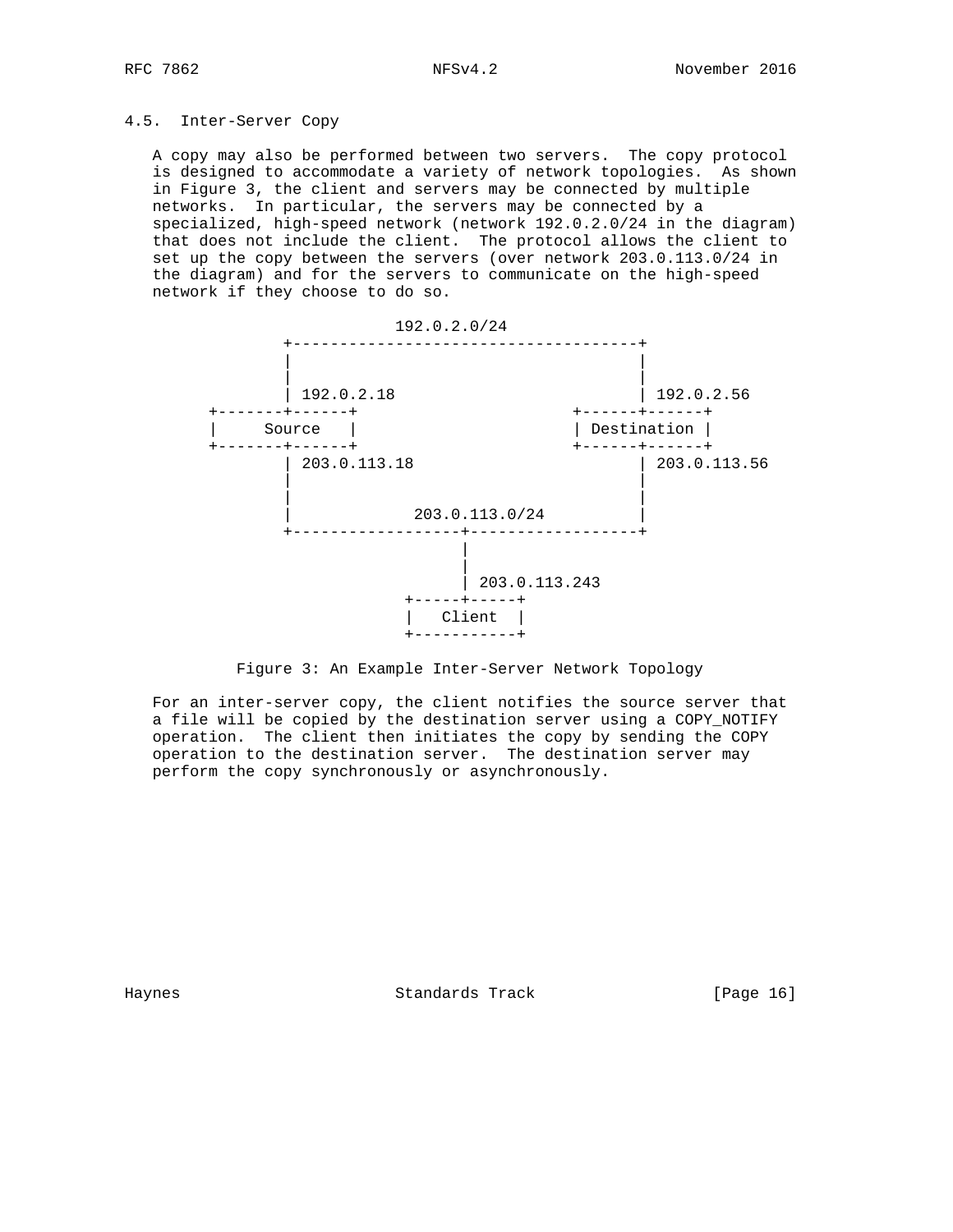A synchronous inter-server copy is shown in Figure 4. In this case, the destination server chooses to perform the copy before responding to the client's COPY request.

| Client |                                                                             | Source                                 | Destination |                                    |
|--------|-----------------------------------------------------------------------------|----------------------------------------|-------------|------------------------------------|
| $\pm$  | --- OPEN --->                                                               | $\,{}^+$                               |             | Returns                            |
|        | <------------------/                                                        |                                        |             | open state osl                     |
|        | $---$ COPY_NOTIFY $---$<br>$\leftarrow$ - - - - - - - - - - - - - - - - - / |                                        |             |                                    |
|        | --- OPEN ---------------------------->  Returns                             |                                        |             | open state os2                     |
|        | --- COPY ----------------------------->                                     |                                        |             |                                    |
|        |                                                                             | <----- READ -----<br>\---------------> |             |                                    |
|        |                                                                             |                                        |             | Multiple READs may<br>be necessary |
|        |                                                                             |                                        |             | Destination replies<br>to COPY     |
|        |                                                                             |                                        |             | Release os2                        |
|        | $---$ CLOSE $---$<br><------------------/                                   |                                        |             | Release os1                        |

Figure 4: A Synchronous Inter-Server Copy

Haynes Standards Track [Page 17]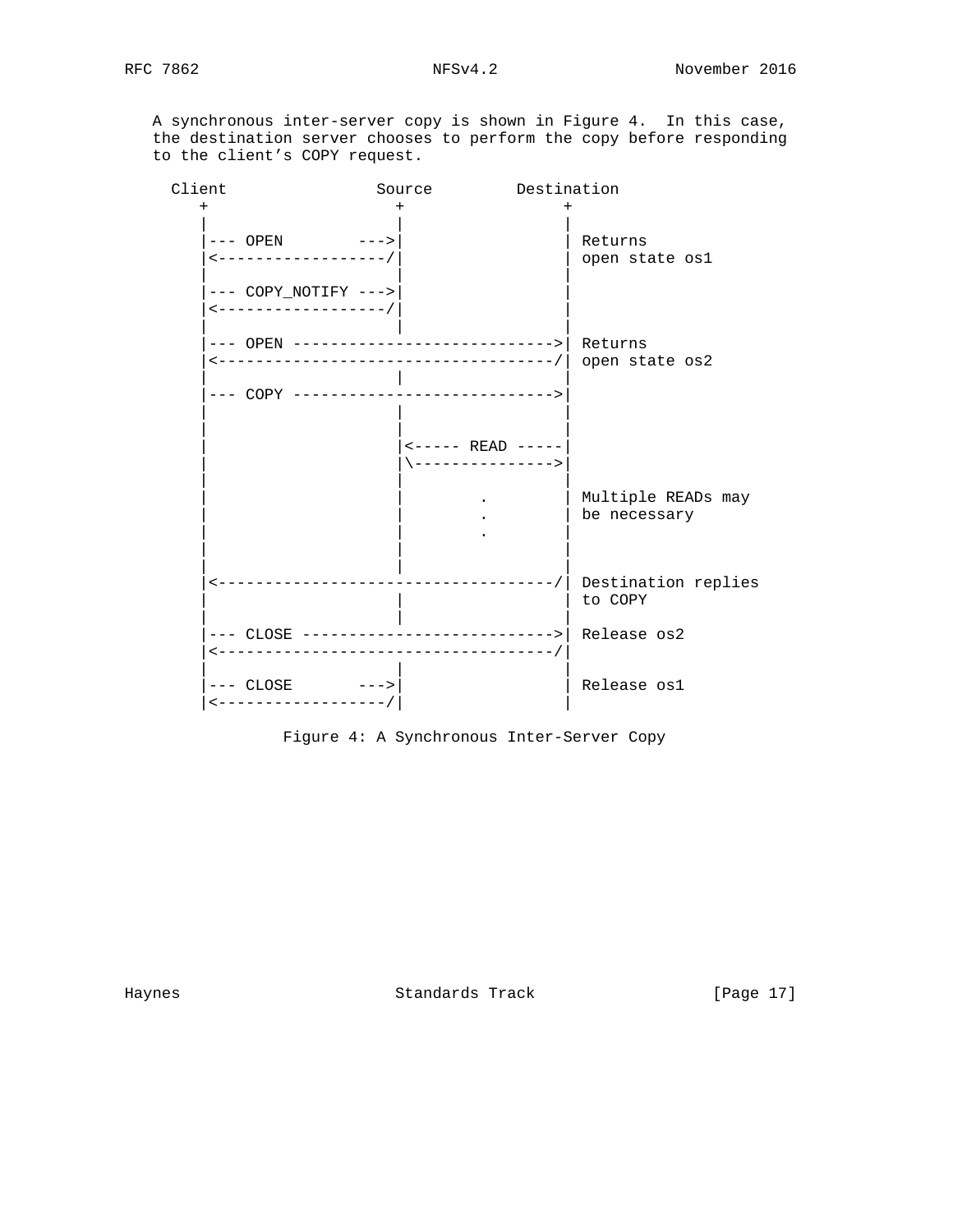An asynchronous inter-server copy is shown in Figure 5. In this case, the destination server chooses to respond to the client's COPY request immediately and then perform the copy asynchronously.

| Client |                                                                                                                    | Source                                 | Destination                                                                        |
|--------|--------------------------------------------------------------------------------------------------------------------|----------------------------------------|------------------------------------------------------------------------------------|
|        | $---$ OPEN $---$<br><-----------------/<br>$---$ LOCK<br>$--->$<br><-----------------/                             | $\div$                                 | Returns<br>open state osl<br>Optional; could be done<br>with a share lock          |
|        | --- COPY_NOTIFY ---><br>$\leftarrow$ - - - - - - - - - - - - - - - - - /<br>--- OPEN ----------------------------> |                                        | Need to pass in<br>os1 or lock state<br>Returns                                    |
|        | <------------------------------------<br>--- LOCK ---------------------------->                                    |                                        | open state os2<br>Optional                                                         |
|        | --- COPY ---------------------------->  Need to pass in<br><------------------------------------                   |                                        | -/  os2 or lock state                                                              |
|        |                                                                                                                    | <----- READ -----<br>\---------------> | Multiple READs may<br>be necessary                                                 |
|        |                                                                                                                    |                                        | Client may poll<br>for status<br>Multiple OFFLOAD_STATUS<br>operations may be sent |
|        |                                                                                                                    |                                        | Destination reports<br>results                                                     |

Haynes **Standards Track** [Page 18]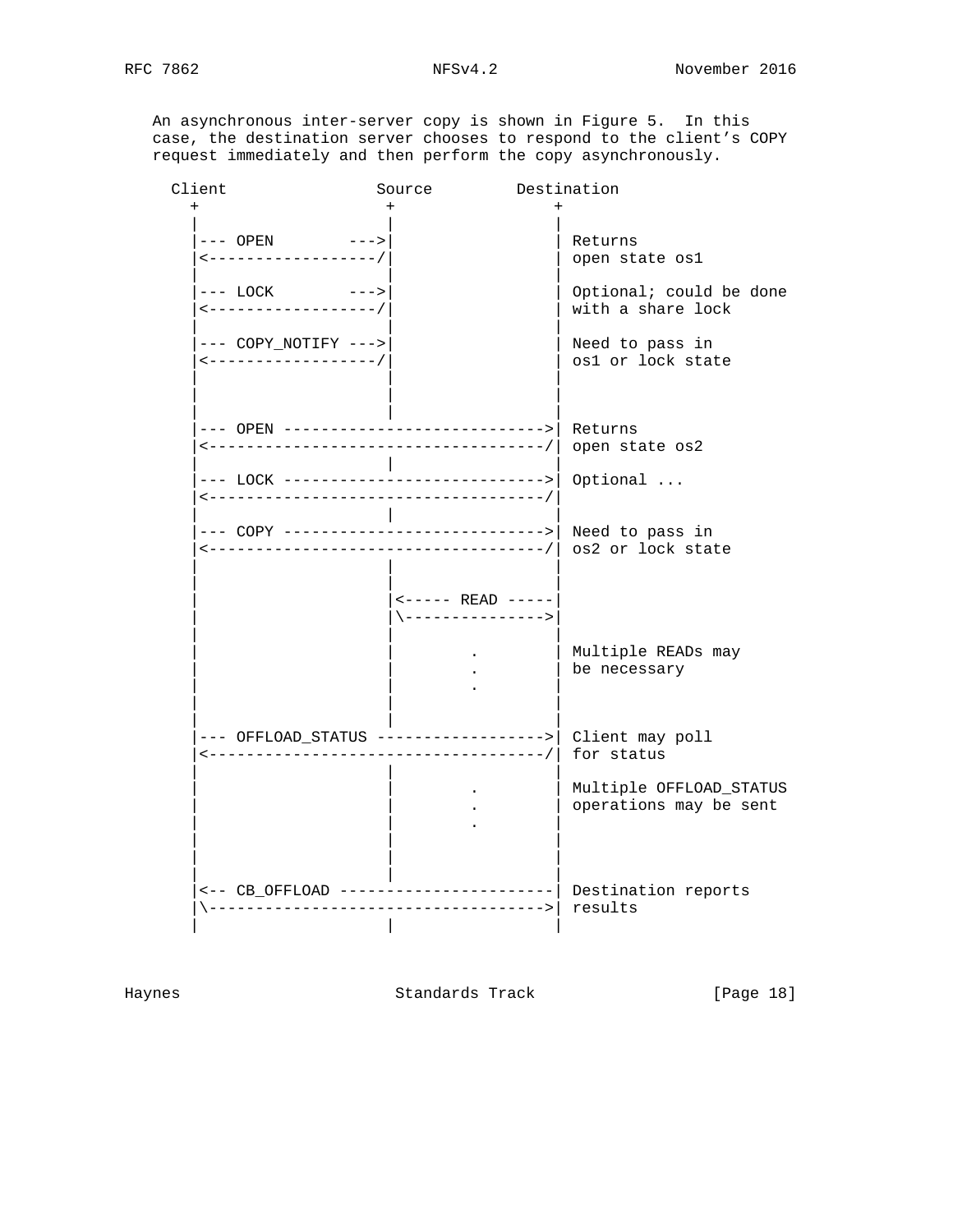|                     | LOCKU -----------------------------> |             | Only if LOCK was done |  |
|---------------------|--------------------------------------|-------------|-----------------------|--|
| $CLOSE$ -----       |                                      | Release os2 |                       |  |
| --- LOCKU<br>$--->$ |                                      |             | Only if LOCK was done |  |
| CLOSE               |                                      | Release osl |                       |  |
|                     |                                      |             |                       |  |

Figure 5: An Asynchronous Inter-Server Copy

## 4.6. Server-to-Server Copy Protocol

 The choice of what protocol to use in an inter-server copy is ultimately the destination server's decision. However, the destination server has to be cognizant that it is working on behalf of the client.

4.6.1. Considerations on Selecting a Copy Protocol

 The client can have requirements over both the size of transactions and error recovery semantics. It may want to split the copy up such that each chunk is synchronously transferred. It may want the copy protocol to copy the bytes in consecutive order such that upon an error the client can restart the copy at the last known good offset. If the destination server cannot meet these requirements, the client may prefer the traditional copy mechanism such that it can meet those requirements.

4.6.2. Using NFSv4.x as the Copy Protocol

The destination server MAY use standard NFSv4.x (where  $x \ge 1$ ) operations to read the data from the source server. If NFSv4.x is used for the server-to-server copy protocol, the destination server can use the source filehandle and ca\_src\_stateid provided in the COPY request with standard NFSv4.x operations to read data from the source server. Note that the ca\_src\_stateid MUST be the cnr\_stateid returned from the source via the COPY\_NOTIFY (Section 15.3).

Haynes Standards Track [Page 19]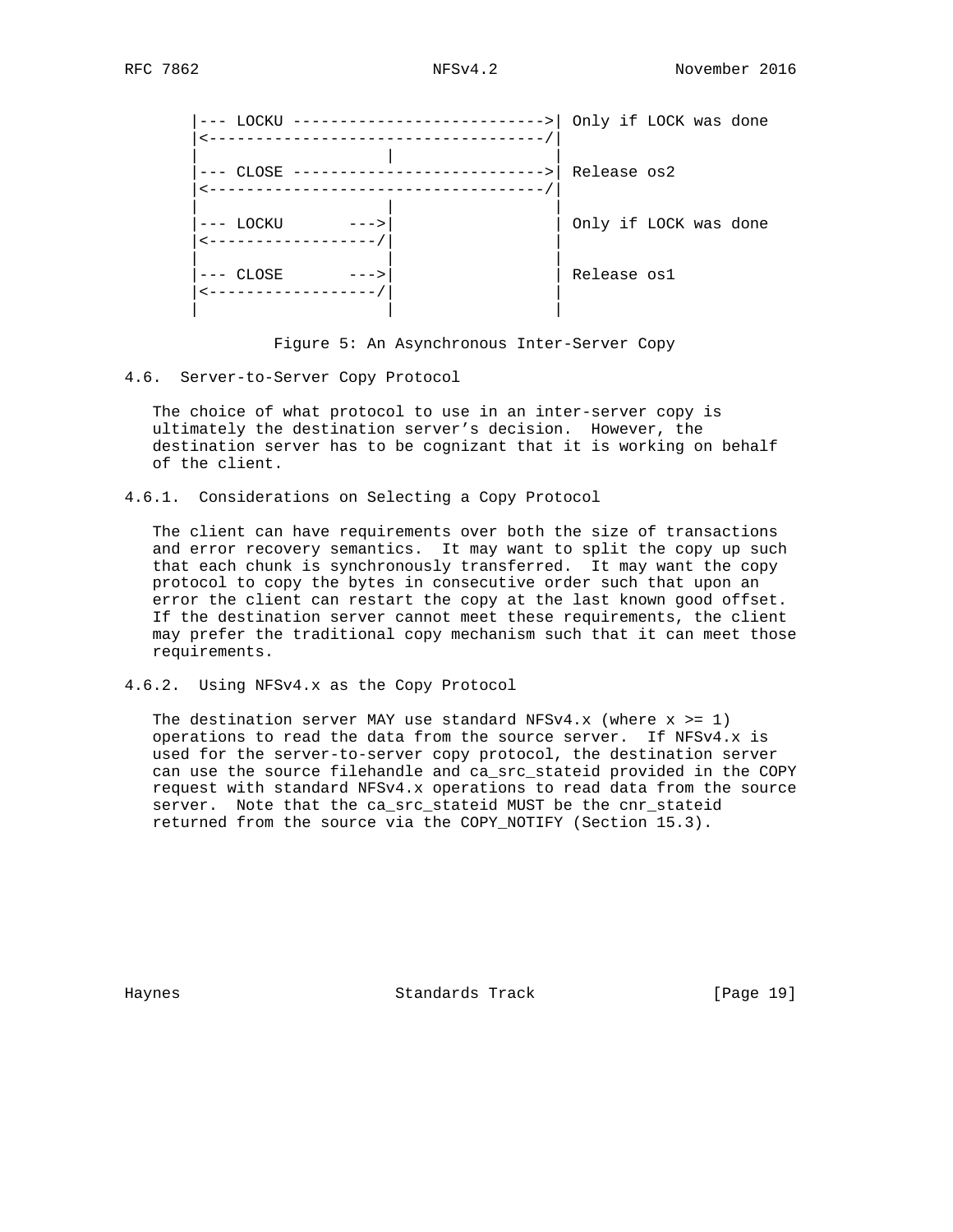## 4.6.3. Using an Alternative Copy Protocol

 In a homogeneous environment, the source and destination servers might be able to perform the file copy extremely efficiently using specialized protocols. For example, the source and destination servers might be two nodes sharing a common file system format for the source and destination file systems. Thus, the source and destination are in an ideal position to efficiently render the image of the source file to the destination file by replicating the file system formats at the block level. Another possibility is that the source and destination might be two nodes sharing a common storage area network, and thus there is no need to copy any data at all; instead, ownership of the file and its contents might simply be reassigned to the destination. To allow for these possibilities, the destination server is allowed to use a server-to-server copy protocol of its choice.

 In a heterogeneous environment, using a protocol other than NFSv4.x (e.g., HTTP [RFC7230] or FTP [RFC959]) presents some challenges. In particular, the destination server is presented with the challenge of accessing the source file given only an NFSv4.x filehandle.

 One option for protocols that identify source files with pathnames is to use an ASCII hexadecimal representation of the source filehandle as the filename.

 Another option for the source server is to use URLs to direct the destination server to a specialized service. For example, the response to COPY\_NOTIFY could include the URL <ftp://s1.example.com:9999/\_FH/0x12345>, where 0x12345 is the ASCII hexadecimal representation of the source filehandle. When the destination server receives the source server's URL, it would use "\_FH/0x12345" as the filename to pass to the FTP server listening on port 9999 of s1.example.com. On port 9999 there would be a special instance of the FTP service that understands how to convert NFS filehandles to an open file descriptor (in many operating systems, this would require a new system call, one that is the inverse of the makefh() function that the pre-NFSv4 MOUNT service needs).

 Authenticating and identifying the destination server to the source server is also a challenge. One solution would be to construct unique URLs for each destination server.

Haynes **Example 20** Standards Track **Example 20** [Page 20]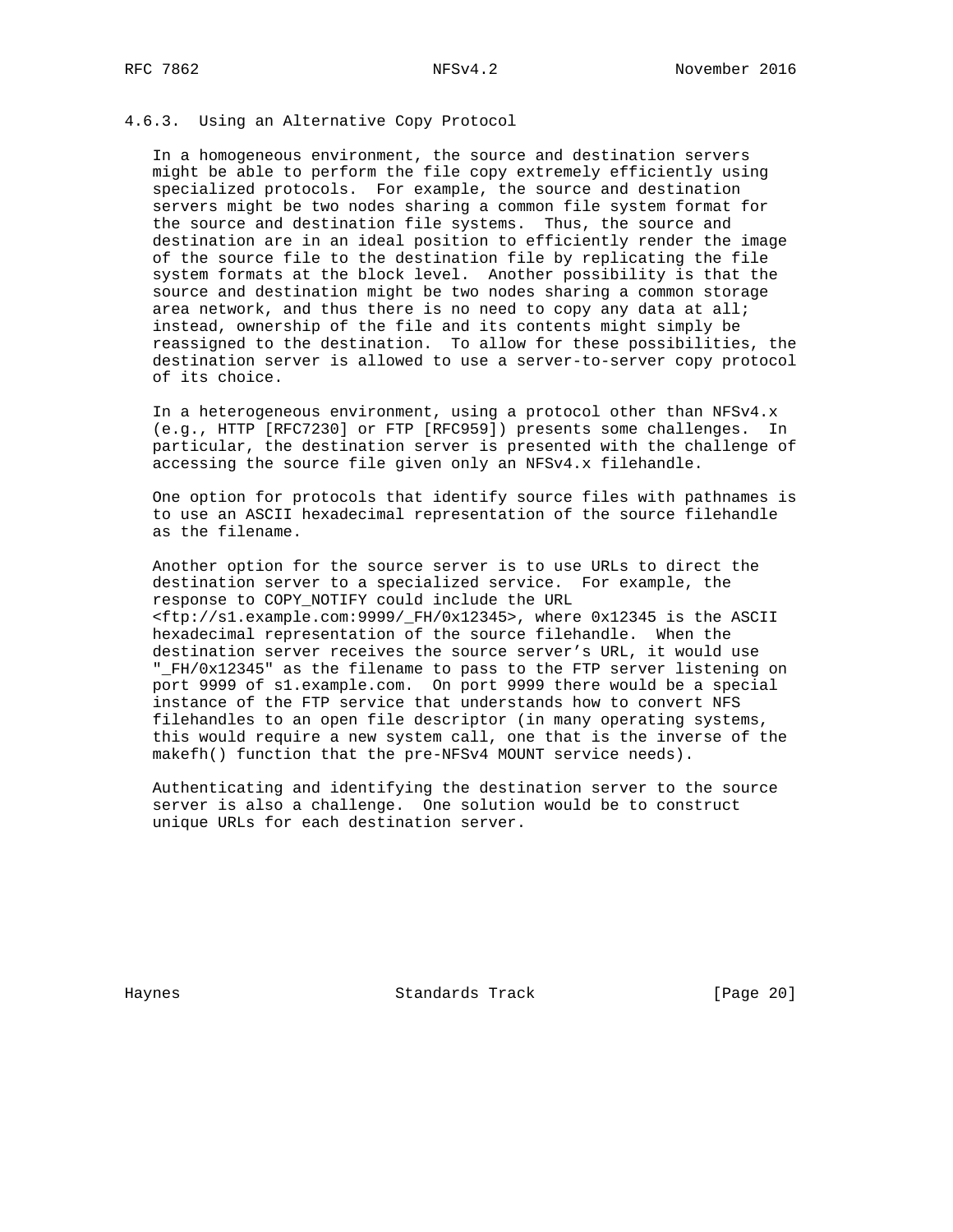## 4.7. netloc4 - Network Locations

 The server-side COPY operations specify network locations using the netloc4 data type shown below (see [RFC7863]):

<CODE BEGINS>

```
 enum netloc_type4 {
NL4_NAME = 1,
NL4_URL = 2,
       NL4<sup>_</sup>NETADDR = 3
   };
   union netloc4 switch (netloc_type4 nl_type) {
case NL4_NAME: utf8str\_cis nl_name;
case NL4_URL: utfsstr\_cis nl_url;
 case NL4_NETADDR: netaddr4 nl_addr;
   };
```
<CODE ENDS>

 If the netloc4 is of type NL4\_NAME, the nl\_name field MUST be specified as a UTF-8 string. The nl\_name is expected to be resolved to a network address via DNS, the Lightweight Directory Access Protocol (LDAP), the Network Information Service (NIS), /etc/hosts, or some other means. If the netloc4 is of type NL4\_URL, a server URL [RFC3986] appropriate for the server-to-server COPY operation is specified as a UTF-8 string. If the netloc4 is of type NL4\_NETADDR, the nl\_addr field MUST contain a valid netaddr4 as defined in Section 3.3.9 of [RFC5661].

 When netloc4 values are used for an inter-server copy as shown in Figure 3, their values may be evaluated on the source server, destination server, and client. The network environment in which these systems operate should be configured so that the netloc4 values are interpreted as intended on each system.

### 4.8. Copy Offload Stateids

 A server may perform a copy offload operation asynchronously. An asynchronous copy is tracked using a copy offload stateid. Copy offload stateids are included in the COPY, OFFLOAD\_CANCEL, OFFLOAD\_STATUS, and CB\_OFFLOAD operations.

 A copy offload stateid will be valid until either (A) the client or server restarts or (B) the client returns the resource by issuing an OFFLOAD\_CANCEL operation or the client replies to a CB\_OFFLOAD operation.

Haynes Standards Track [Page 21]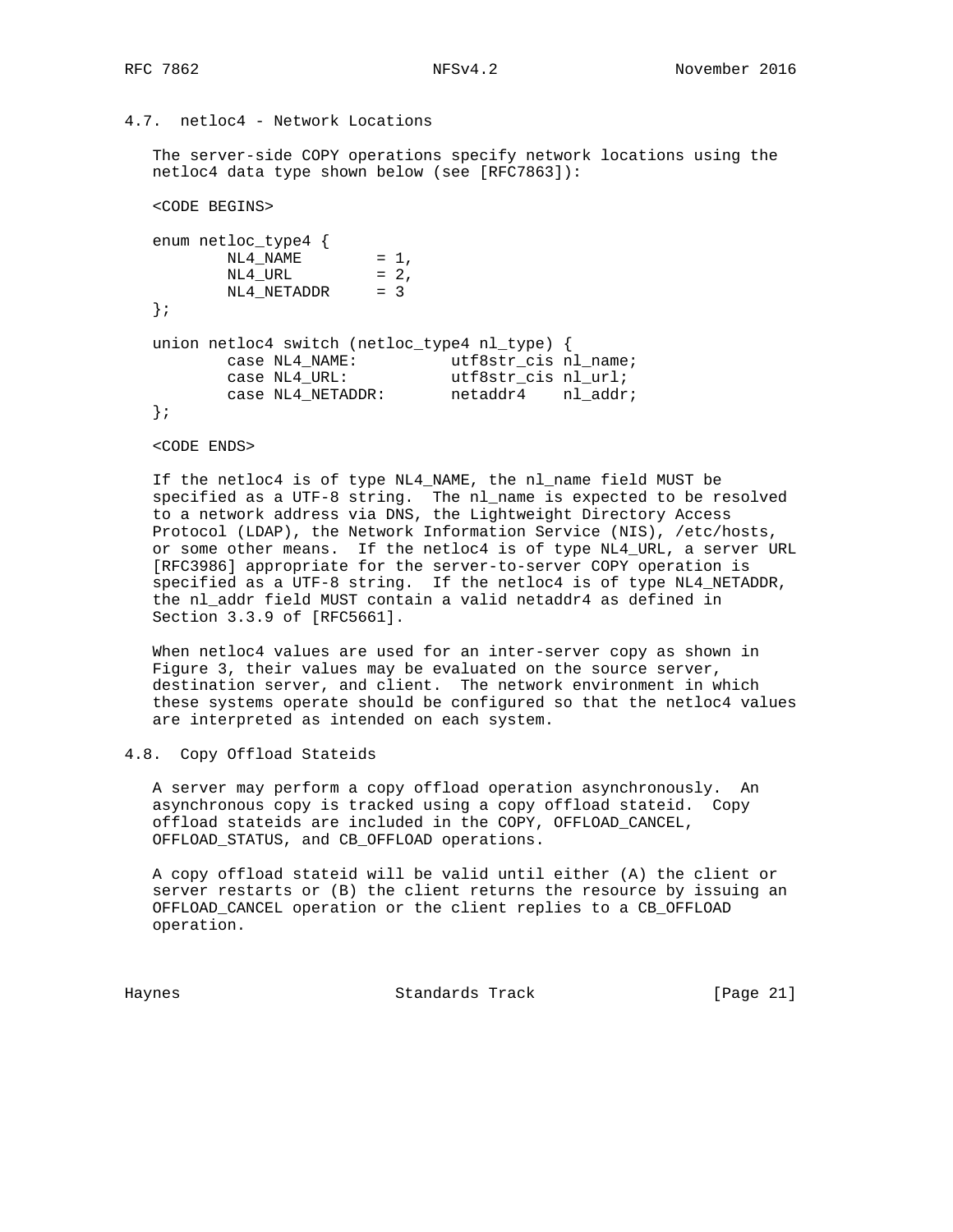A copy offload stateid's seqid MUST NOT be zero. In the context of a copy offload operation, it is inappropriate to indicate "the most recent copy offload operation" using a stateid with a seqid of zero (see Section 8.2.2 of [RFC5661]). It is inappropriate because the stateid refers to internal state in the server and there may be several asynchronous COPY operations being performed in parallel on the same file by the server. Therefore, a copy offload stateid with a seqid of zero MUST be considered invalid.

## 4.9. Security Considerations for Server-Side Copy

 All security considerations pertaining to NFSv4.1 [RFC5661] apply to this section; as such, the standard security mechanisms used by the protocol can be used to secure the server-to-server operations.

 NFSv4 clients and servers supporting the inter-server COPY operations described in this section are REQUIRED to implement the mechanism described in Section 4.9.1.1 and to support rejecting COPY\_NOTIFY requests that do not use the RPC security protocol (RPCSEC\_GSS) [RFC7861] with privacy. If the server-to-server copy protocol is based on ONC RPC, the servers are also REQUIRED to implement [RFC7861], including the RPCSEC\_GSSv3 "copy\_to\_auth", "copy\_from\_auth", and "copy\_confirm\_auth" structured privileges. This requirement to implement is not a requirement to use; for example, a server may, depending on configuration, also allow COPY\_NOTIFY requests that use only AUTH\_SYS.

 If a server requires the use of an RPCSEC\_GSSv3 copy\_to\_auth, copy\_from\_auth, or copy\_confirm\_auth privilege and it is not used, the server will reject the request with NFS4ERR\_PARTNER\_NO\_AUTH.

- 4.9.1. Inter-Server Copy Security
- 4.9.1.1. Inter-Server Copy via ONC RPC with RPCSEC\_GSSv3

 When the client sends a COPY\_NOTIFY to the source server to expect the destination to attempt to copy data from the source server, it is expected that this copy is being done on behalf of the principal (called the "user principal") that sent the RPC request that encloses the COMPOUND procedure that contains the COPY\_NOTIFY operation. The user principal is identified by the RPC credentials. A mechanism that allows the user principal to authorize the destination server to perform the copy, lets the source server properly authenticate the destination's copy, and does not allow the destination server to exceed this authorization is necessary.

Haynes **Example 22** Standards Track **Example 22** [Page 22]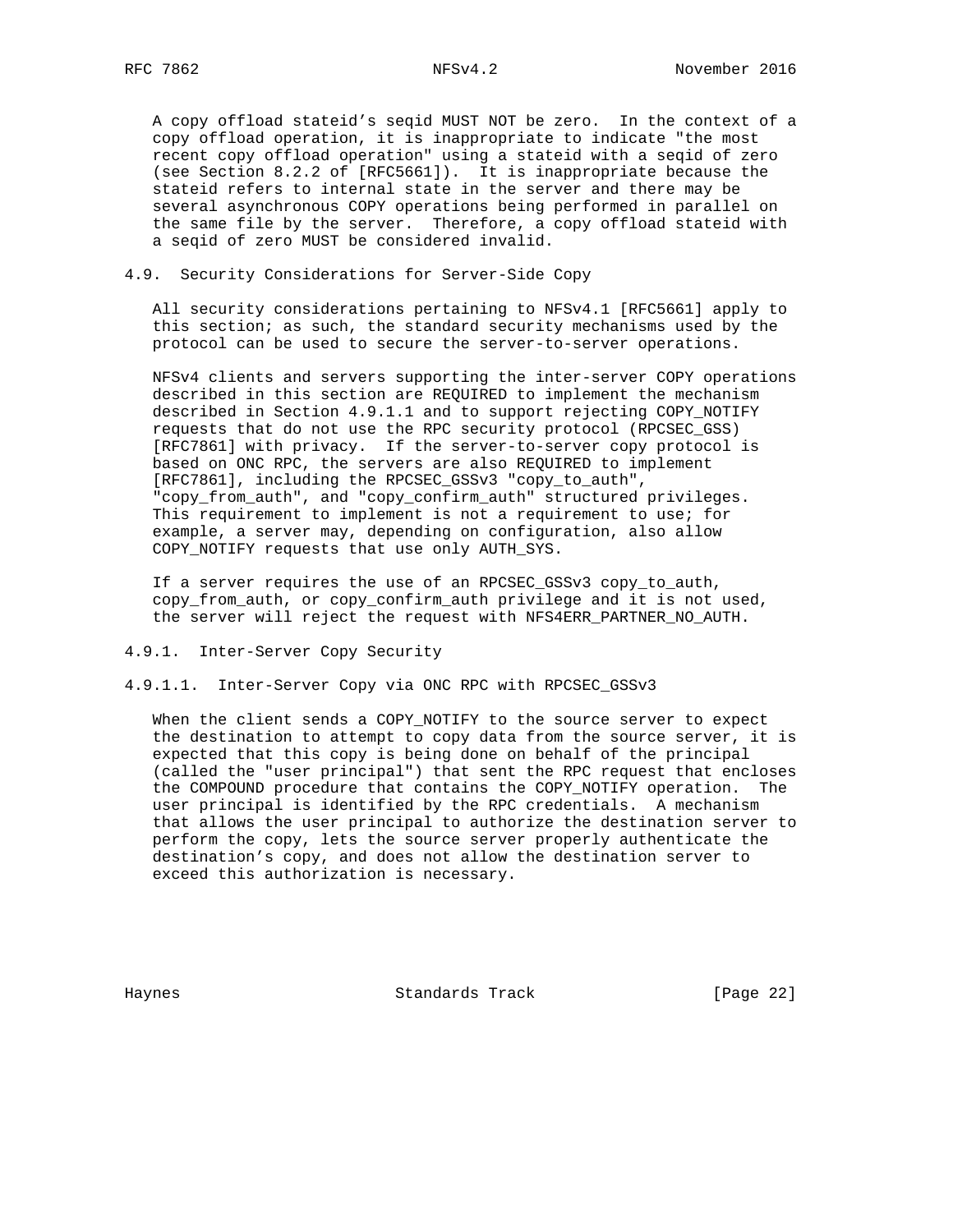An approach that sends delegated credentials of the client's user principal to the destination server is not used for the following reason. If the client's user delegated its credentials, the destination would authenticate as the user principal. If the destination were using the NFSv4 protocol to perform the copy, then the source server would authenticate the destination server as the user principal, and the file copy would securely proceed. However, this approach would allow the destination server to copy other files. The user principal would have to trust the destination server to not do so. This is counter to the requirements and therefore is not considered.

 Instead, a feature of the RPCSEC\_GSSv3 protocol [RFC7861] can be used: RPC-application-defined structured privilege assertion. This feature allows the destination server to authenticate to the source server as acting on behalf of the user principal and to authorize the destination server to perform READs of the file to be copied from the source on behalf of the user principal. Once the copy is complete, the client can destroy the RPCSEC\_GSSv3 handles to end the authorization of both the source and destination servers to copy.

 For each structured privilege assertion defined by an RPC application, RPCSEC\_GSSv3 requires the application to define a name string and a data structure that will be encoded and passed between client and server as opaque data. For NFSv4, the data structures specified below MUST be serialized using XDR.

 Three RPCSEC\_GSSv3 structured privilege assertions that work together to authorize the copy are defined here. For each of the assertions, the description starts with the name string passed in the rp\_name field of the rgss3\_privs structure defined in Section 2.7.1.4 of [RFC7861] and specifies the XDR encoding of the associated structured data passed via the rp\_privilege field of the structure.

Haynes **Example 23** Standards Track **Example 23** [Page 23]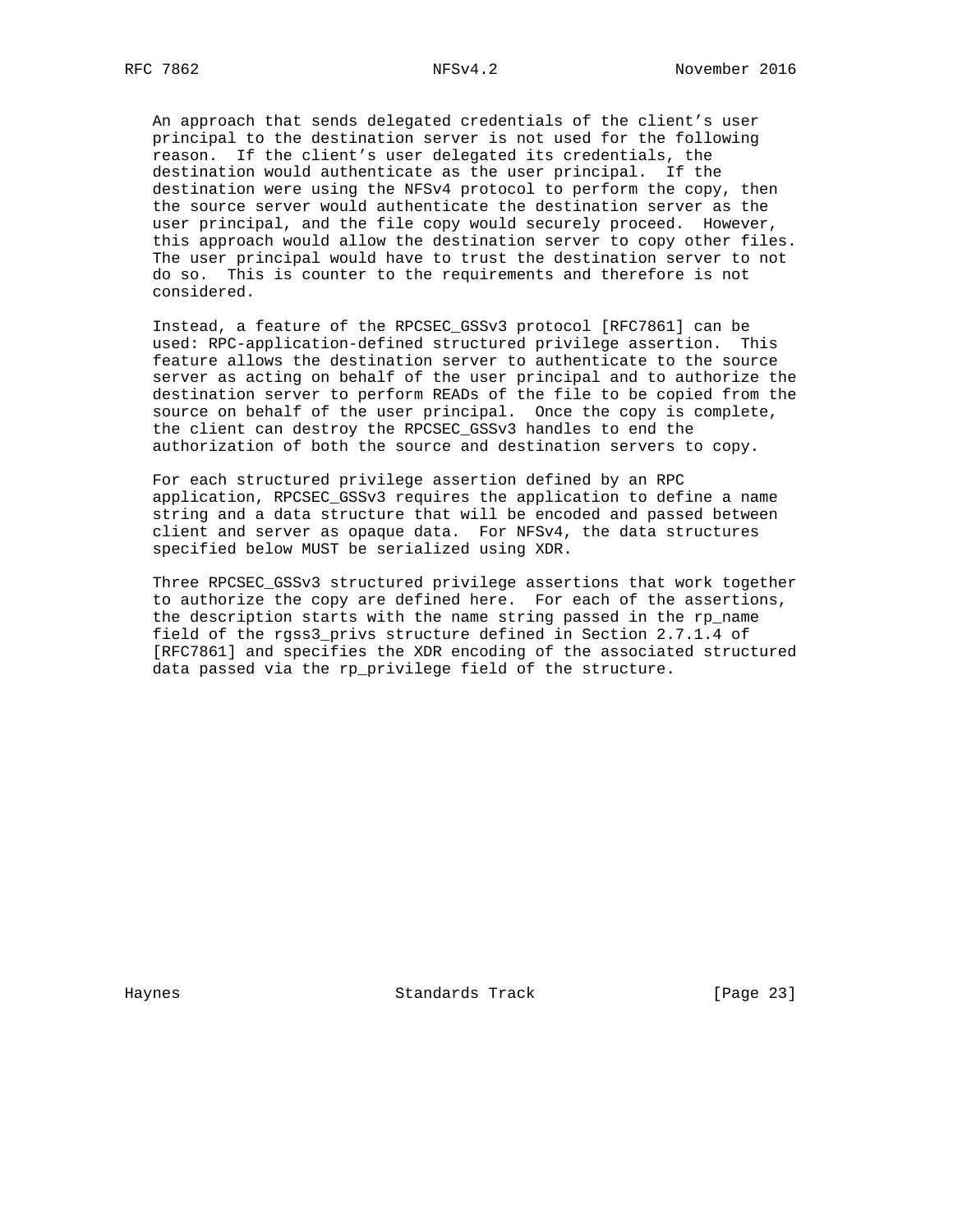copy\_from\_auth: A user principal is authorizing a source principal ("nfs@<source>") to allow a destination principal ("nfs@<destination>") to set up the copy\_confirm\_auth privilege required to copy a file from the source to the destination on behalf of the user principal. This privilege is established on the source server before the user principal sends a COPY\_NOTIFY operation to the source server, and the resultant RPCSEC\_GSSv3 context is used to secure the COPY\_NOTIFY operation.

<CODE BEGINS>

```
 struct copy_from_auth_priv {
secret4 cfap_shared_secret;
netloc4 cfap_destination;
         /* the NFSv4 user name that the user principal maps to */
        utf8str_mixed cfap_username;
```
};

<CODE ENDS>

 cfap\_shared\_secret is an automatically generated random number secret value.

 copy\_to\_auth: A user principal is authorizing a destination principal ("nfs@<destination>") to set up a copy\_confirm\_auth privilege with a source principal ("nfs@<source>") to allow it to copy a file from the source to the destination on behalf of the user principal. This privilege is established on the destination server before the user principal sends a COPY operation to the destination server, and the resultant RPCSEC\_GSSv3 context is used to secure the COPY operation.

<CODE BEGINS>

```
 struct copy_to_auth_priv {
         /* equal to cfap_shared_secret */
secret4 ctap_shared_secret;
netloc4 ctap_source<>;
         /* the NFSv4 user name that the user principal maps to */
        utf8str_mixed ctap_username;
```
};

<CODE ENDS>

 ctap\_shared\_secret is the automatically generated secret value used to establish the copy\_from\_auth privilege with the source principal. See Section 4.9.1.1.1.

Haynes Standards Track [Page 24]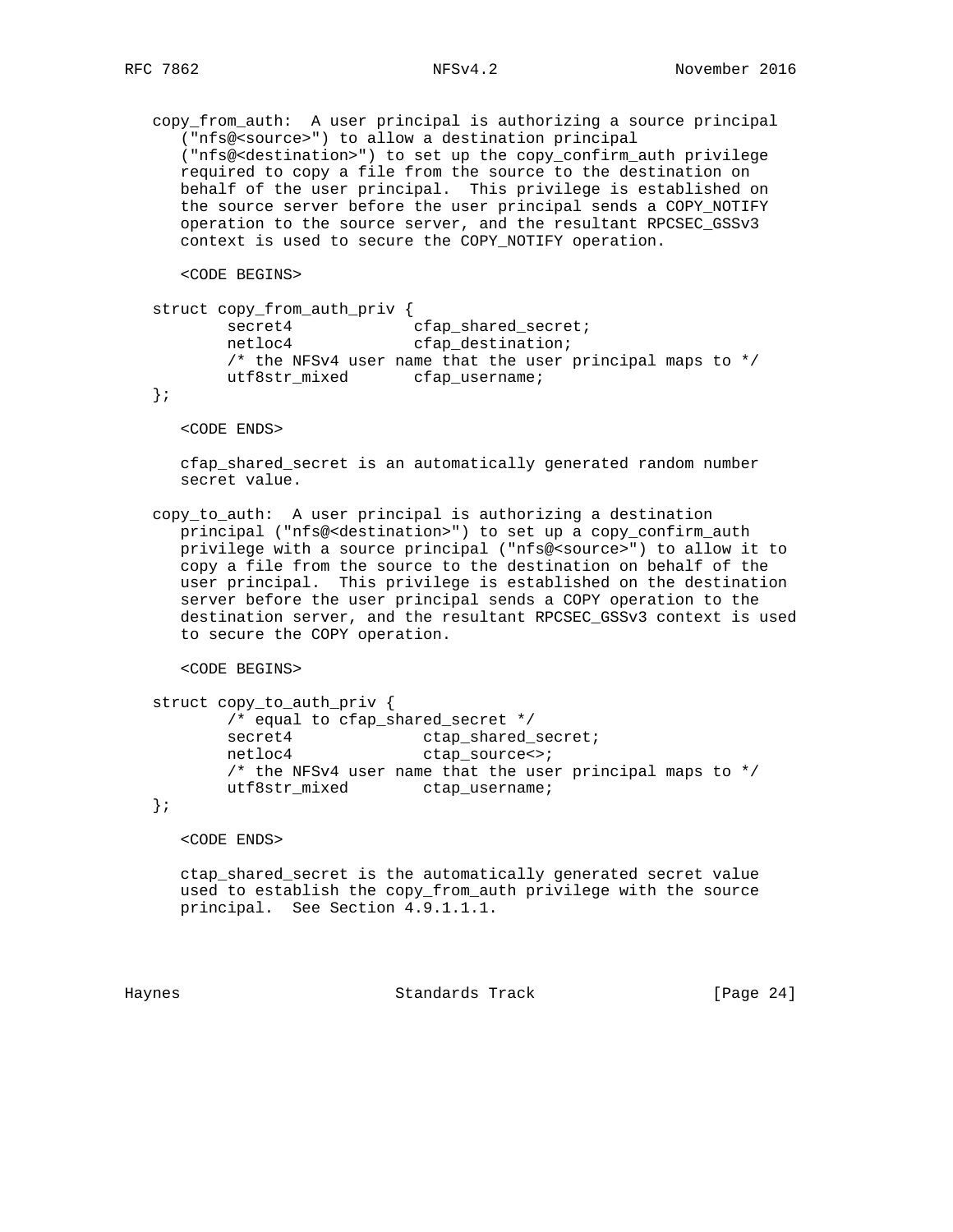copy\_confirm\_auth: A destination principal ("nfs@<destination>") is confirming with the source principal ("nfs@<source>") that it is authorized to copy data from the source. This privilege is established on the destination server before the file is copied from the source to the destination. The resultant RPCSEC\_GSSv3 context is used to secure the READ operations from the source to the destination server.

<CODE BEGINS>

 struct copy\_confirm\_auth\_priv { /\* equal to GSS\_GetMIC() of cfap\_shared\_secret \*/ opaque ccap\_shared\_secret\_mic<>; /\* the NFSv4 user name that the user principal maps to \*/ utf8str\_mixed ccap\_username;

};

<CODE ENDS>

4.9.1.1.1. Establishing a Security Context

 When the user principal wants to copy a file between two servers, if it has not established copy\_from\_auth and copy\_to\_auth privileges on the servers, it establishes them as follows:

- o As noted in [RFC7861], the client uses an existing RPCSEC\_GSSv3 context termed the "parent" handle to establish and protect RPCSEC\_GSSv3 structured privilege assertion exchanges. The copy\_from\_auth privilege will use the context established between the user principal and the source server used to OPEN the source file as the RPCSEC\_GSSv3 parent handle. The copy\_to\_auth privilege will use the context established between the user principal and the destination server used to OPEN the destination file as the RPCSEC\_GSSv3 parent handle.
- o A random number is generated to use as a secret to be shared between the two servers. Note that the random number SHOULD NOT be reused between establishing different security contexts. The resulting shared secret will be placed in the copy\_from\_auth\_priv cfap\_shared\_secret field and the copy\_to\_auth\_priv ctap\_shared\_secret field. Because of this shared\_secret, the RPCSEC\_GSS3\_CREATE control messages for copy\_from\_auth and copy\_to\_auth MUST use a Quality of Protection (QoP) of rpc\_gss\_svc\_privacy.

Haynes **Example 26** Standards Track **Example 26** [Page 25]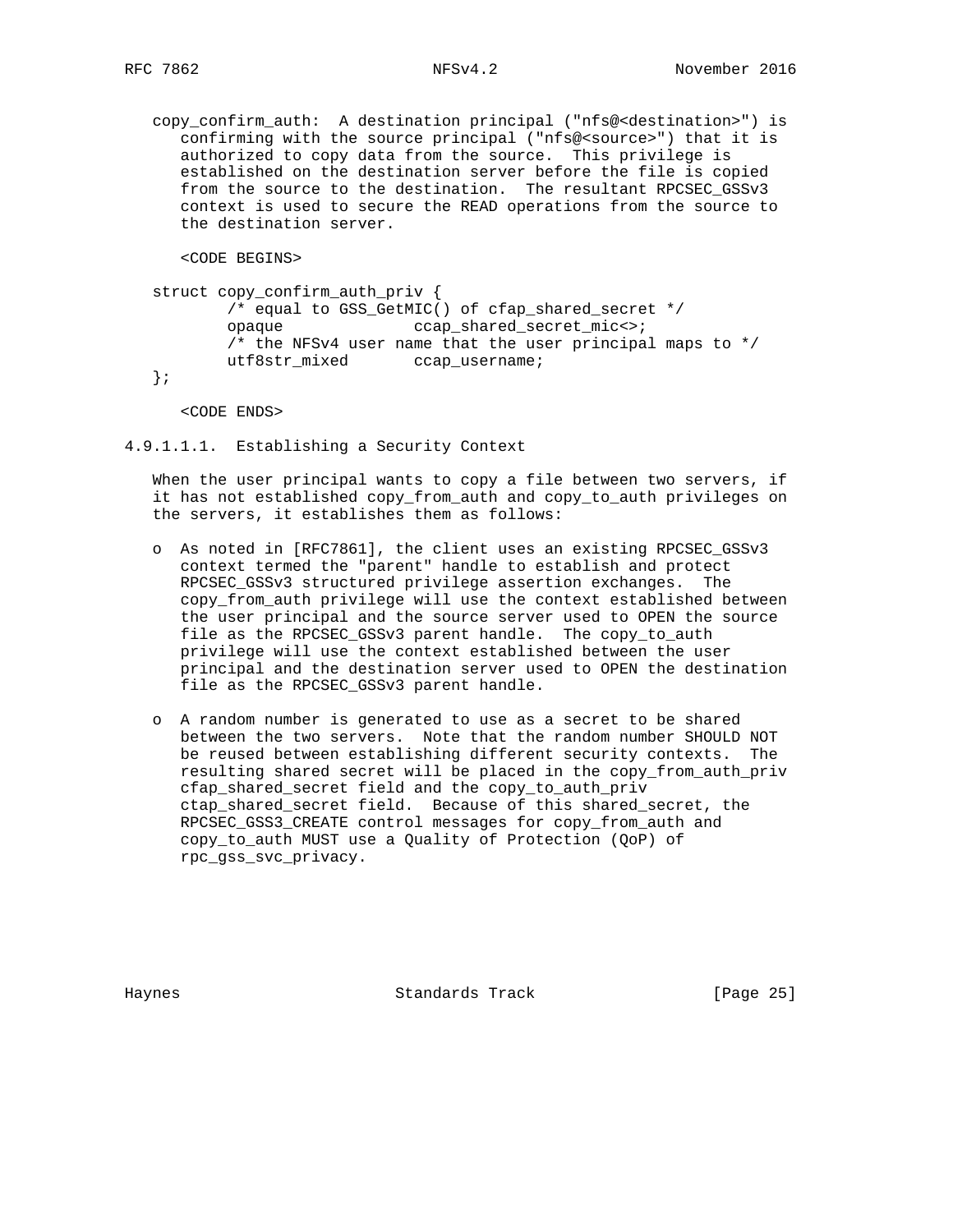- o An instance of copy\_from\_auth\_priv is filled in with the shared secret, the destination server, and the NFSv4 user id of the user principal and is placed in rpc\_gss3\_create\_args assertions[0].privs.privilege. The string "copy\_from\_auth" is placed in assertions[0].privs.name. The source server unwraps the rpc\_gss\_svc\_privacy RPCSEC\_GSS3\_CREATE payload and verifies that the NFSv4 user id being asserted matches the source server's mapping of the user principal. If it does, the privilege is established on the source server as <copy\_from\_auth, user id, destination>. The field "handle" in a successful reply is the RPCSEC\_GSSv3 copy\_from\_auth "child" handle that the client will use in COPY\_NOTIFY requests to the source server.
- o An instance of copy\_to\_auth\_priv is filled in with the shared secret, the cnr\_source\_server list returned by COPY\_NOTIFY, and the NFSv4 user id of the user principal. The copy\_to\_auth\_priv instance is placed in rpc\_gss3\_create\_args assertions[0].privs.privilege. The string "copy\_to\_auth" is placed in assertions[0].privs.name. The destination server unwraps the rpc\_gss\_svc\_privacy RPCSEC\_GSS3\_CREATE payload and verifies that the NFSv4 user id being asserted matches the destination server's mapping of the user principal. If it does, the privilege is established on the destination server as <copy\_to\_auth, user id, source list>. The field "handle" in a successful reply is the RPCSEC\_GSSv3 copy\_to\_auth child handle that the client will use in COPY requests to the destination server involving the source server.

 As noted in Section 2.7.1 of [RFC7861] ("New Control Procedure - RPCSEC\_GSS\_CREATE"), both the client and the source server should associate the RPCSEC\_GSSv3 child handle with the parent RPCSEC\_GSSv3 handle used to create the RPCSEC\_GSSv3 child handle.

4.9.1.1.2. Starting a Secure Inter-Server Copy

When the client sends a COPY\_NOTIFY request to the source server, it uses the privileged copy\_from\_auth RPCSEC\_GSSv3 handle. cna\_destination\_server in the COPY\_NOTIFY MUST be the same as cfap\_destination specified in copy\_from\_auth\_priv. Otherwise, the COPY\_NOTIFY will fail with NFS4ERR\_ACCESS. The source server verifies that the privilege <copy\_from\_auth, user id, destination> exists and annotates it with the source filehandle, if the user principal has read access to the source file and if administrative policies give the user principal and the NFS client read access to the source file (i.e., if the ACCESS operation would grant read access). Otherwise, the COPY\_NOTIFY will fail with NFS4ERR\_ACCESS.

Haynes Standards Track [Page 26]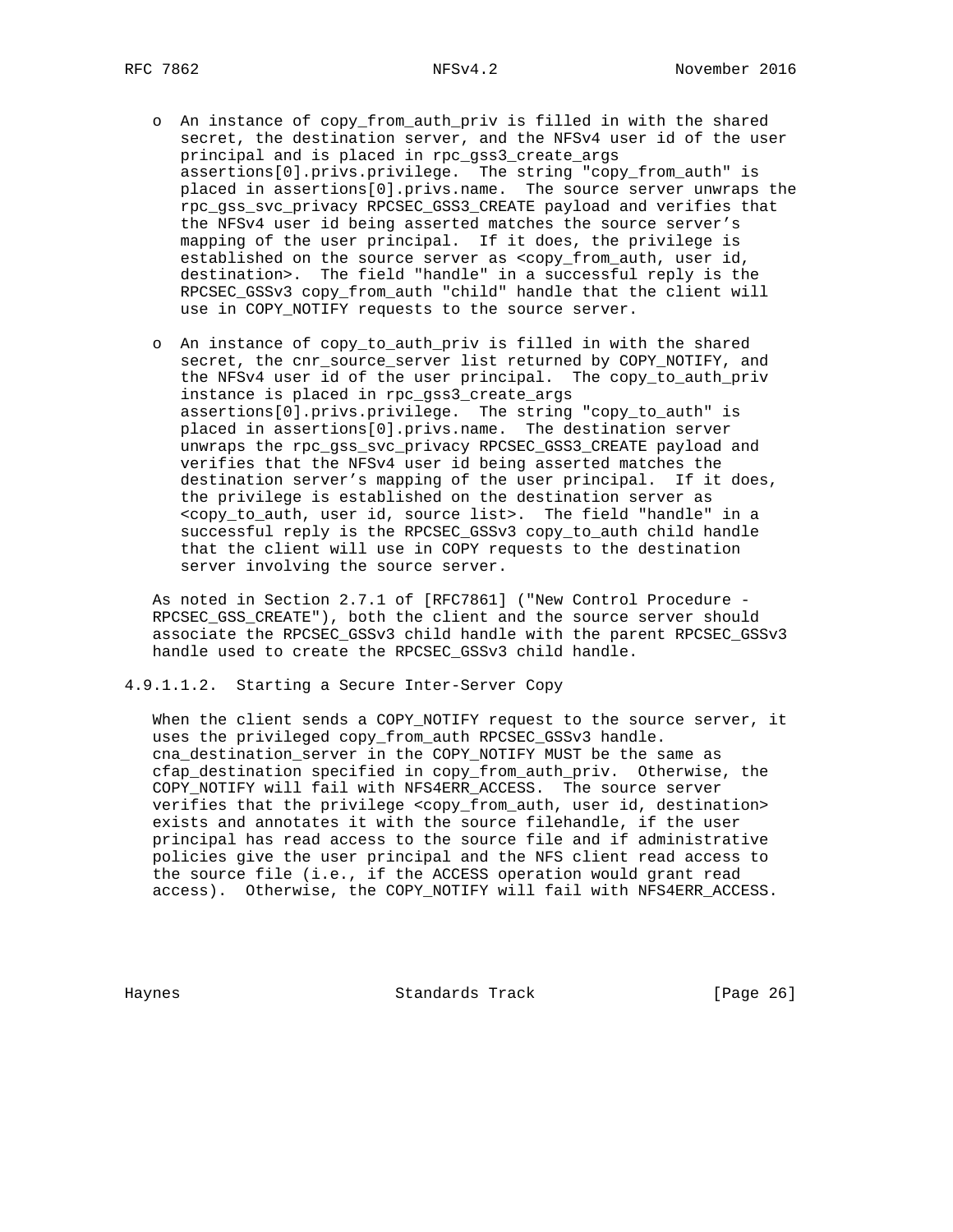When the client sends a COPY request to the destination server, it uses the privileged copy\_to\_auth RPCSEC\_GSSv3 handle. ca\_source\_server list in the COPY MUST be the same as ctap\_source list specified in copy\_to\_auth\_priv. Otherwise, the COPY will fail with NFS4ERR\_ACCESS. The destination server verifies that the privilege <copy\_to\_auth, user id, source list> exists and annotates it with the source and destination filehandles. If the COPY returns a wr\_callback\_id, then this is an asynchronous copy and the wr\_callback\_id must also must be annotated to the copy\_to\_auth privilege. If the client has failed to establish the copy\_to\_auth privilege, it will reject the request with NFS4ERR\_PARTNER\_NO\_AUTH.

 If either the COPY\_NOTIFY operation or the COPY operations fail, the associated copy\_from\_auth and copy\_to\_auth RPCSEC\_GSSv3 handles MUST be destroyed.

4.9.1.1.3. Securing ONC RPC Server-to-Server Copy Protocols

 After a destination server has a copy\_to\_auth privilege established on it and it receives a COPY request, if it knows it will use an ONC RPC protocol to copy data, it will establish a copy\_confirm\_auth privilege on the source server prior to responding to the COPY operation, as follows:

- o Before establishing an RPCSEC\_GSSv3 context, a parent context needs to exist between nfs@<destination> as the initiator principal and nfs@<source> as the target principal. If NFS is to be used as the copy protocol, this means that the destination server must mount the source server using RPCSEC\_GSSv3.
- o An instance of copy\_confirm\_auth\_priv is filled in with information from the established copy\_to\_auth privilege. The value of the ccap\_shared\_secret\_mic field is a GSS\_GetMIC() of the ctap\_shared\_secret in the copy\_to\_auth privilege using the parent handle context. The ccap\_username field is the mapping of the user principal to an NFSv4 user name ("user"@"domain" form) and MUST be the same as the ctap\_username in the copy\_to\_auth privilege. The copy\_confirm\_auth\_priv instance is placed in rpc\_gss3\_create\_args assertions[0].privs.privilege. The string "copy\_confirm\_auth" is placed in assertions[0].privs.name.
- o The RPCSEC\_GSS3\_CREATE copy\_from\_auth message is sent to the source server with a QoP of rpc\_gss\_svc\_privacy. The source server unwraps the rpc\_gss\_svc\_privacy RPCSEC\_GSS3\_CREATE payload and verifies the cap\_shared\_secret\_mic by calling GSS\_VerifyMIC() using the parent context on the cfap\_shared\_secret from the established copy\_from\_auth privilege, and verifies that the ccap\_username equals the cfap\_username.

Haynes **Standards Track** [Page 27]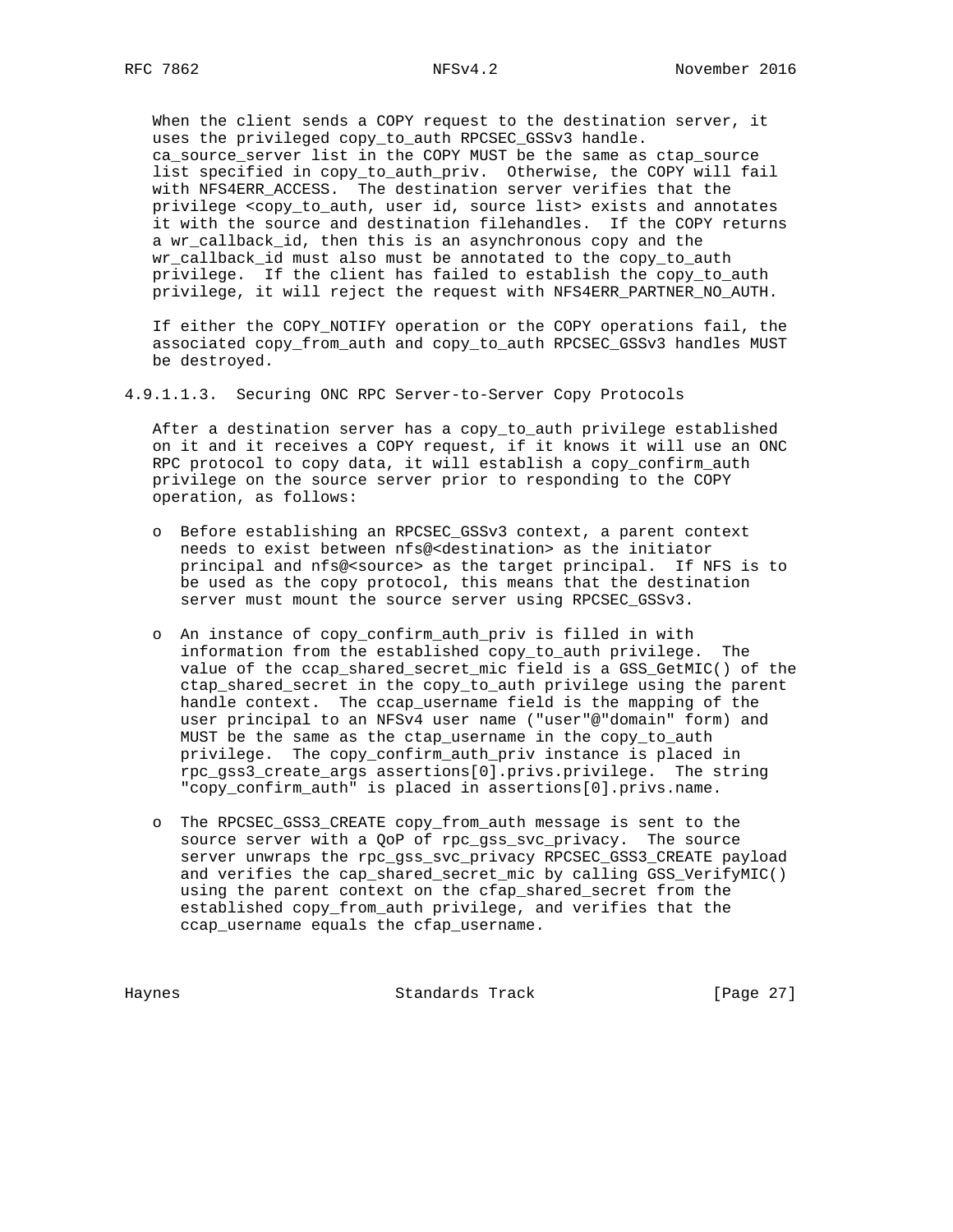- o If all verifications succeed, the copy\_confirm\_auth privilege is established on the source server as <copy\_confirm\_auth, shared\_secret\_mic, user id>. Because the shared secret has been verified, the resultant copy\_confirm\_auth RPCSEC\_GSSv3 child handle is noted to be acting on behalf of the user principal.
- o If the source server fails to verify the copy\_from\_auth privilege, the COPY\_NOTIFY operation will be rejected with NFS4ERR\_PARTNER\_NO\_AUTH.
- o If the destination server fails to verify the copy\_to\_auth or copy\_confirm\_auth privilege, the COPY will be rejected with NFS4ERR\_PARTNER\_NO\_AUTH, causing the client to destroy the associated copy\_from\_auth and copy\_to\_auth RPCSEC\_GSSv3 structured privilege assertion handles.
- o All subsequent ONC RPC READ requests sent from the destination to copy data from the source to the destination will use the RPCSEC\_GSSv3 copy\_confirm\_auth child handle.

 Note that the use of the copy\_confirm\_auth privilege accomplishes the following:

- o If a protocol like NFS is being used with export policies, the export policies can be overridden if the destination server is not authorized to act as an NFS client.
- o Manual configuration to allow a copy relationship between the source and destination is not needed.

4.9.1.1.4. Maintaining a Secure Inter-Server Copy

 If the client determines that either the copy\_from\_auth or the copy\_to\_auth handle becomes invalid during a copy, then the copy MUST be aborted by the client sending an OFFLOAD\_CANCEL to both the source and destination servers and destroying the respective copy-related context handles as described in Section 4.9.1.1.5.

4.9.1.1.5. Finishing or Stopping a Secure Inter-Server Copy

 Under normal operation, the client MUST destroy the copy\_from\_auth and the copy\_to\_auth RPCSEC\_GSSv3 handle once the COPY operation returns for a synchronous inter-server copy or a CB\_OFFLOAD reports the result of an asynchronous copy.

Haynes **Example 28** Standards Track **Example 28** [Page 28]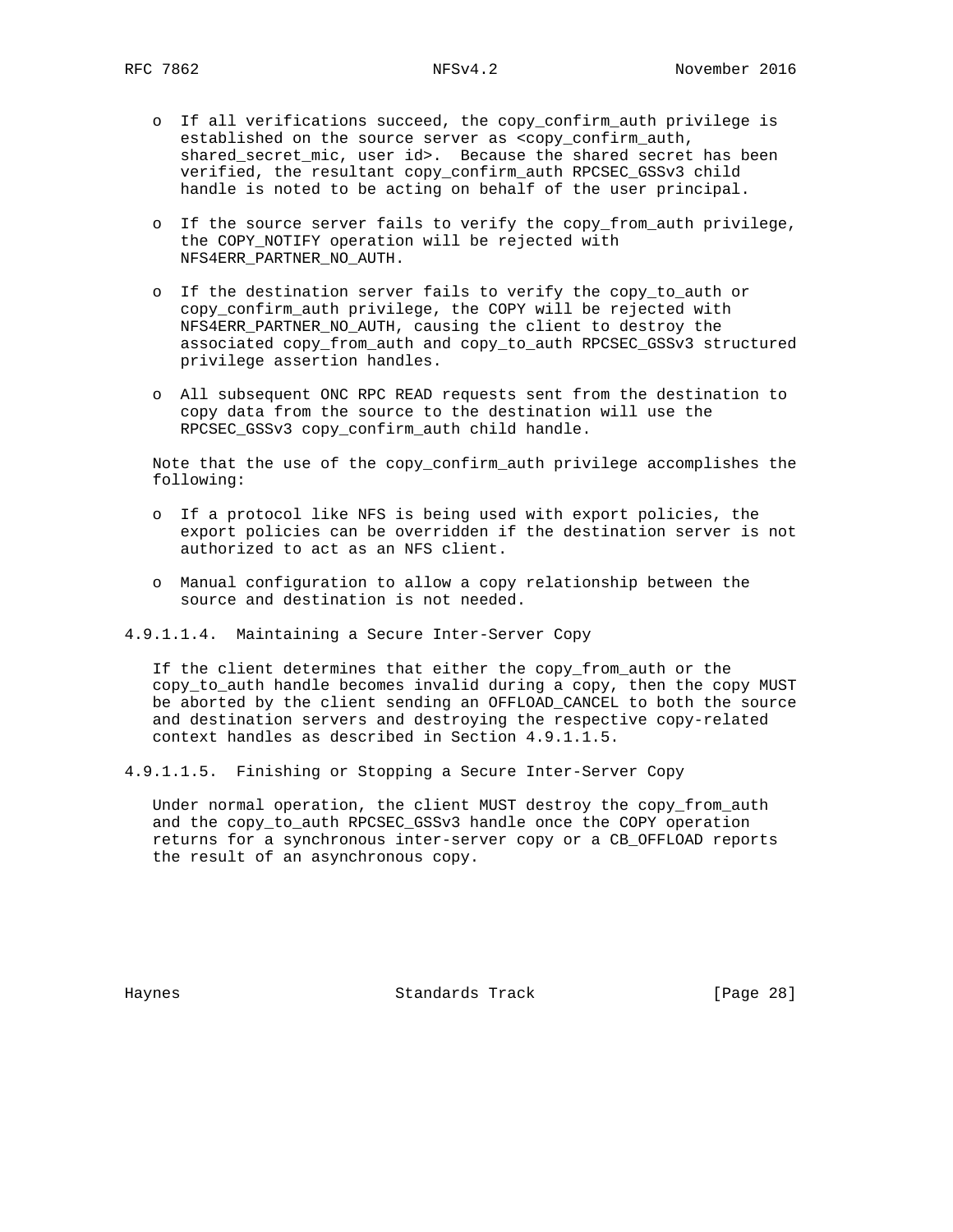The copy\_confirm\_auth privilege is constructed from information held by the copy\_to\_auth privilege and MUST be destroyed by the destination server (via an RPCSEC\_GSS3\_DESTROY call) when the copy\_to\_auth RPCSEC\_GSSv3 handle is destroyed.

 The copy\_confirm\_auth RPCSEC\_GSS3 handle is associated with a copy\_from\_auth RPCSEC\_GSS3 handle on the source server via the shared secret and MUST be locally destroyed (there is no RPCSEC\_GSS3\_DESTROY, as the source server is not the initiator) when the copy from auth RPCSEC GSSv3 handle is destroyed.

 If the client sends an OFFLOAD\_CANCEL to the source server to rescind the destination server's synchronous copy privilege, it uses the privileged copy\_from\_auth RPCSEC\_GSSv3 handle, and the cra\_destination\_server in the OFFLOAD\_CANCEL MUST be the same as the name of the destination server specified in copy\_from\_auth\_priv. The source server will then delete the <copy\_from\_auth, user id, destination> privilege and fail any subsequent copy requests sent under the auspices of this privilege from the destination server. The client MUST destroy both the copy\_from\_auth and the copy\_to\_auth RPCSEC\_GSSv3 handles.

 If the client sends an OFFLOAD\_STATUS to the destination server to check on the status of an asynchronous copy, it uses the privileged copy\_to\_auth RPCSEC\_GSSv3 handle, and the osa\_stateid in the OFFLOAD\_STATUS MUST be the same as the wr\_callback\_id specified in the copy\_to\_auth privilege stored on the destination server.

 If the client sends an OFFLOAD\_CANCEL to the destination server to cancel an asynchronous copy, it uses the privileged copy\_to\_auth RPCSEC GSSv3 handle, and the oaa stateid in the OFFLOAD CANCEL MUST be the same as the wr\_callback\_id specified in the copy\_to\_auth privilege stored on the destination server. The destination server will then delete the <copy\_to\_auth, user id, source list> privilege and the associated copy\_confirm\_auth RPCSEC\_GSSv3 handle. The client MUST destroy both the copy\_to\_auth and copy\_from\_auth RPCSEC\_GSSv3 handles.

4.9.1.2. Inter-Server Copy via ONC RPC without RPCSEC\_GSS

 ONC RPC security flavors other than RPCSEC\_GSS MAY be used with the server-side copy offload operations described in this section. In particular, host-based ONC RPC security flavors such as AUTH\_NONE and AUTH\_SYS MAY be used. If a host-based security flavor is used, a minimal level of protection for the server-to-server copy protocol is possible.

Haynes **Standards Track** [Page 29]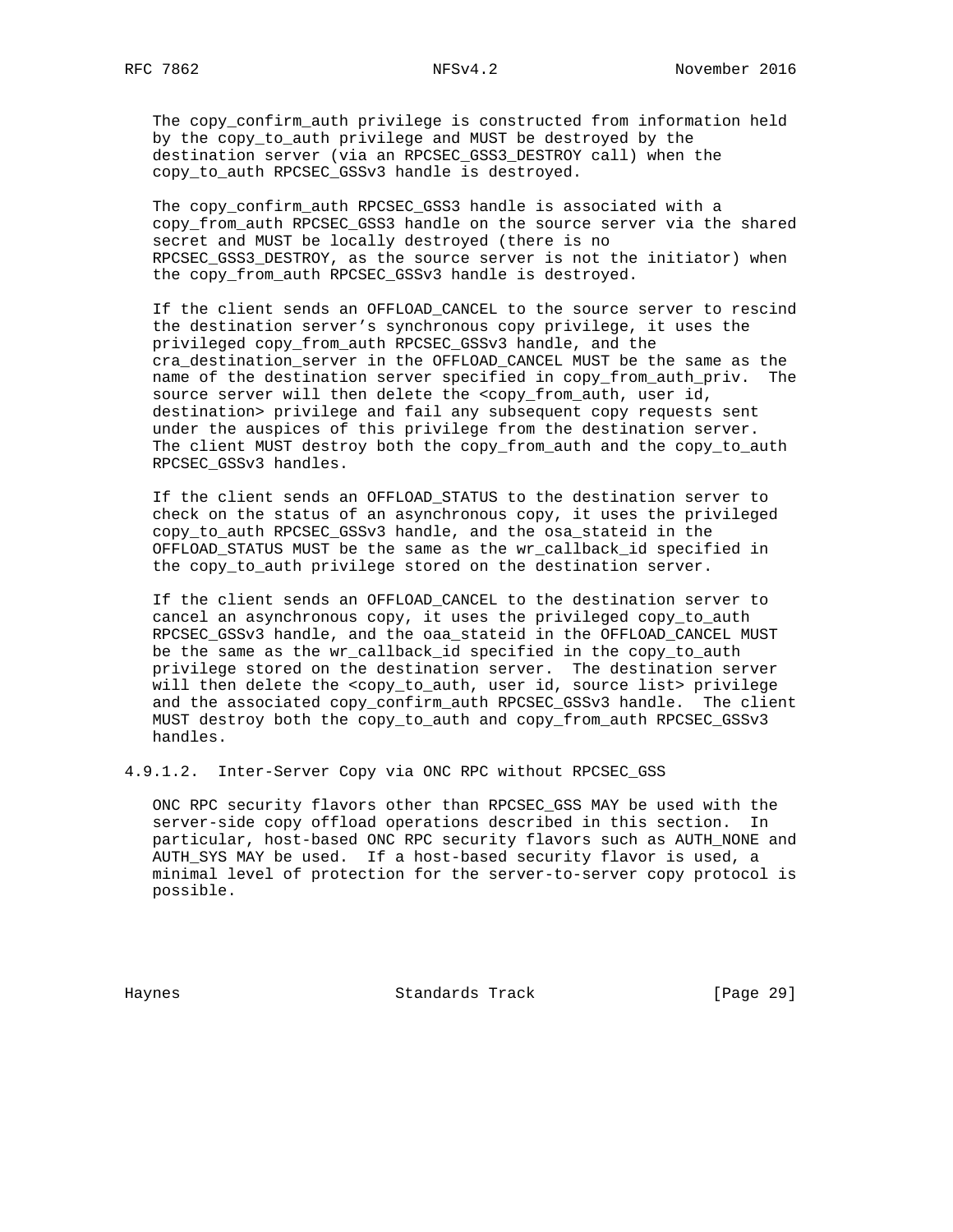The biggest issue is that there is a lack of a strong security method to allow the source server and destination server to identify themselves to each other. A further complication is that in a multihomed environment the destination server might not contact the source server from the same network address specified by the client in the COPY\_NOTIFY. The cnr\_stateid returned from the COPY\_NOTIFY can be used to uniquely identify the destination server to the source server. The use of the cnr\_stateid provides initial authentication of the destination server but cannot defend against man-in-the-middle attacks after authentication or against an eavesdropper that observes the opaque stateid on the wire. Other secure communication techniques (e.g., IPsec) are necessary to block these attacks.

 Servers SHOULD reject COPY\_NOTIFY requests that do not use RPCSEC\_GSS with privacy, thus ensuring that the cnr\_stateid in the COPY\_NOTIFY reply is encrypted. For the same reason, clients SHOULD send COPY requests to the destination using RPCSEC\_GSS with privacy.

## 5. Support for Application I/O Hints

 Applications can issue client I/O hints via posix\_fadvise() [posix\_fadvise] to the NFS client. While this can help the NFS client optimize I/O and caching for a file, it does not allow the NFS server and its exported file system to do likewise. The IO\_ADVISE procedure (Section 15.5) is used to communicate the client file access patterns to the NFS server. The NFS server, upon receiving an IO\_ADVISE operation, MAY choose to alter its I/O and caching behavior but is under no obligation to do so.

 Application-specific NFS clients such as those used by hypervisors and databases can also leverage application hints to communicate their specialized requirements.

## 6. Sparse Files

 A sparse file is a common way of representing a large file without having to utilize all of the disk space for it. Consequently, a sparse file uses less physical space than its size indicates. This means the file contains "holes", byte ranges within the file that contain no data. Most modern file systems support sparse files, including most UNIX file systems and Microsoft's New Technology File System (NTFS); however, it should be noted that Apple's Hierarchical File System Plus (HFS+) does not. Common examples of sparse files include Virtual Machine (VM) OS/disk images, database files, log files, and even checkpoint recovery files most commonly used by the High-Performance Computing (HPC) community.

Haynes **Standards Track** [Page 30]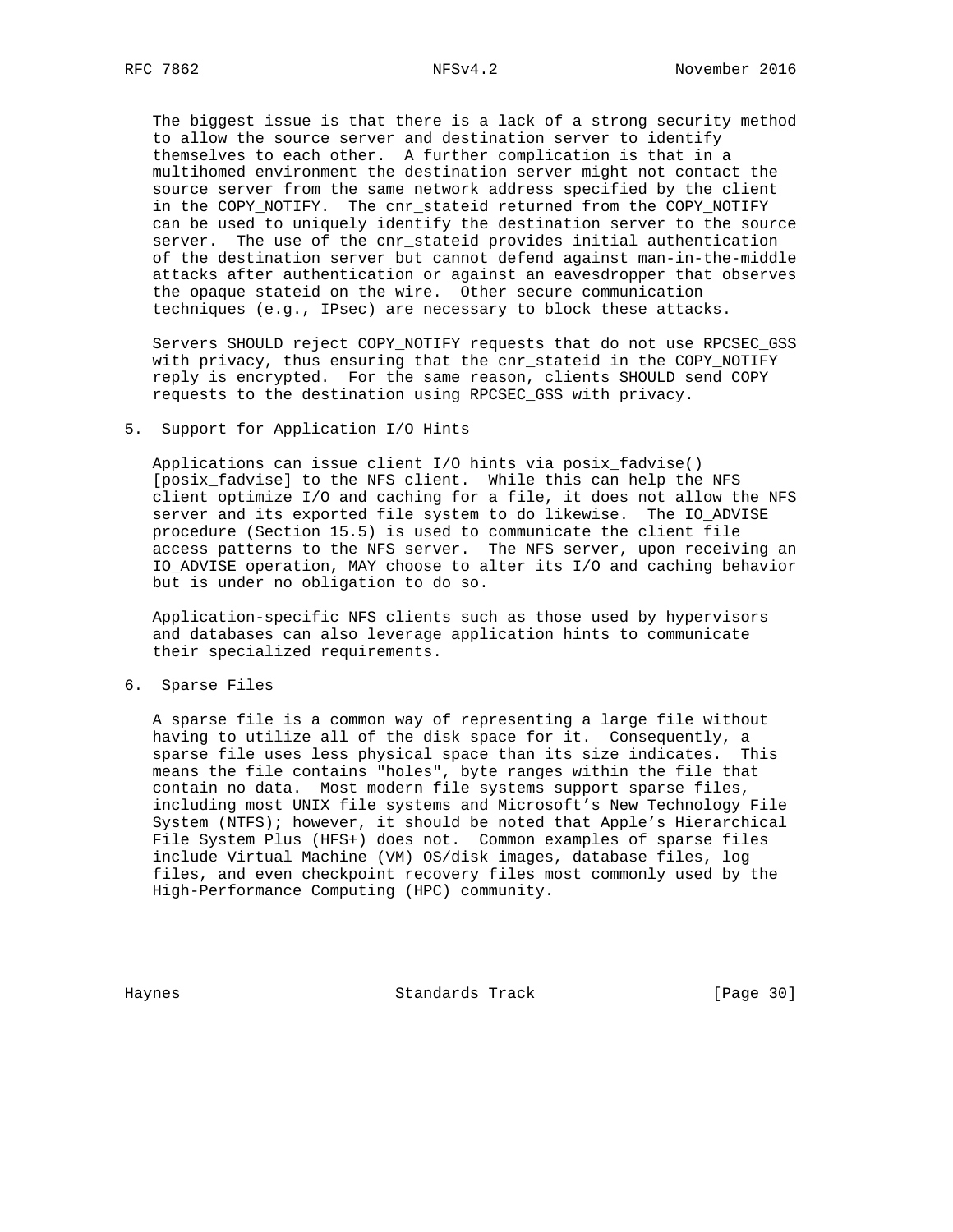In addition, many modern file systems support the concept of "unwritten" or "uninitialized" blocks, which have uninitialized space allocated to them on disk but will return zeros until data is written to them. Such functionality is already present in the data model of the pNFS block/volume layout (see [RFC5663]). Uninitialized blocks can be thought of as holes inside a space reservation window.

 If an application reads a hole in a sparse file, the file system must return all zeros to the application. For local data access there is little penalty, but with NFS these zeros must be transferred back to the client. If an application uses the NFS client to read data into memory, this wastes time and bandwidth as the application waits for the zeros to be transferred.

 A sparse file is typically created by initializing the file to be all zeros. Nothing is written to the data in the file; instead, the hole is recorded in the metadata for the file. So, an 8G disk image might be represented initially by a few hundred bits in the metadata (on UNIX file systems, the inode) and nothing on the disk. If the VM then writes 100M to a file in the middle of the image, there would now be two holes represented in the metadata and 100M in the data.

 No new operation is needed to allow the creation of a sparsely populated file; when a file is created and a write occurs past the current size of the file, the non-allocated region will either be a hole or be filled with zeros. The choice of behavior is dictated by the underlying file system and is transparent to the application. However, the abilities to read sparse files and to punch holes to reinitialize the contents of a file are needed.

 Two new operations -- DEALLOCATE (Section 15.4) and READ\_PLUS (Section 15.10) -- are introduced. DEALLOCATE allows for the hole punching, where an application might want to reset the allocation and reservation status of a range of the file. READ\_PLUS supports all the features of READ but includes an extension to support sparse files. READ\_PLUS is guaranteed to perform no worse than READ and can dramatically improve performance with sparse files. READ\_PLUS does not depend on pNFS protocol features but can be used by pNFS to support sparse files.

#### 6.1. Terminology

Regular file: An object of file type NF4REG or NF4NAMEDATTR.

Sparse file: A regular file that contains one or more holes.

 Hole: A byte range within a sparse file that contains all zeros. A hole might or might not have space allocated or reserved to it.

Haynes Standards Track [Page 31]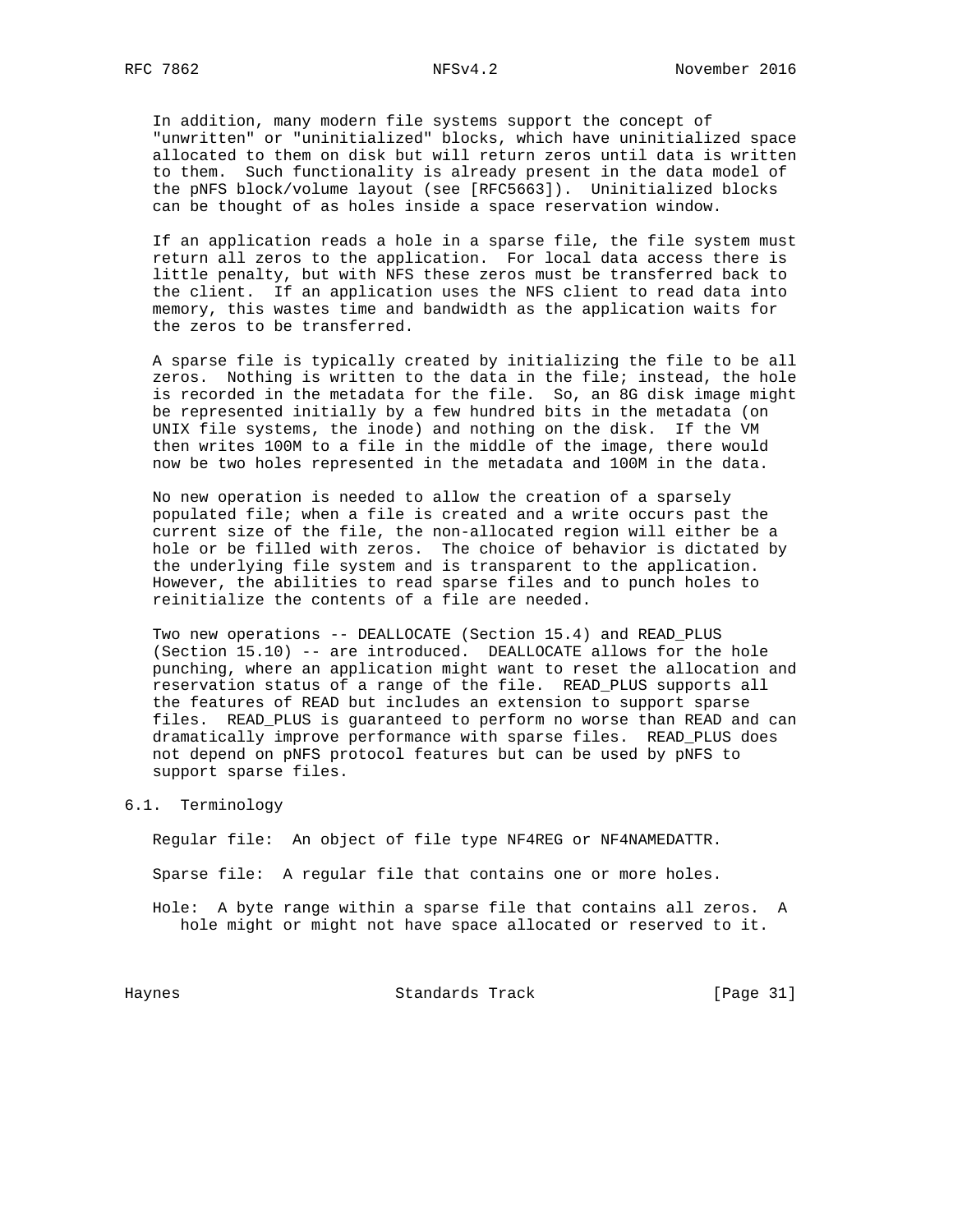## 6.2. New Operations

## 6.2.1. READ\_PLUS

 READ\_PLUS is a new variant of the NFSv4.1 READ operation [RFC5661]. Besides being able to support all of the data semantics of the READ operation, it can also be used by the client and server to efficiently transfer holes. Because the client does not know in advance whether a hole is present or not, if the client supports READ PLUS and so does the server, then it should always use the READ\_PLUS operation in preference to the READ operation.

 READ\_PLUS extends the response with a new arm representing holes to avoid returning data for portions of the file that are initialized to zero and may or may not contain a backing store. Returning actual data blocks corresponding to holes wastes computational and network resources, thus reducing performance.

 When a client sends a READ operation, it is not prepared to accept a READ\_PLUS-style response providing a compact encoding of the scope of holes. If a READ occurs on a sparse file, then the server must expand such data to be raw bytes. If a READ occurs in the middle of a hole, the server can only send back bytes starting from that offset. By contrast, if a READ\_PLUS occurs in the middle of a hole, the server can send back a range that starts before the offset and extends past the requested length.

## 6.2.2. DEALLOCATE

 The client can use the DEALLOCATE operation on a range of a file as a hole punch, which allows the client to avoid the transfer of a repetitive pattern of zeros across the network. This hole punch is a result of the unreserved space returning all zeros until overwritten.

7. Space Reservation

 Applications want to be able to reserve space for a file, report the amount of actual disk space a file occupies, and free up the backing space of a file when it is not required.

 One example is the posix\_fallocate() operation [posix\_fallocate], which allows applications to ask for space reservations from the operating system, usually to provide a better file layout and reduce overhead for random or slow-growing file-appending workloads.

Haynes **Standards Track** [Page 32]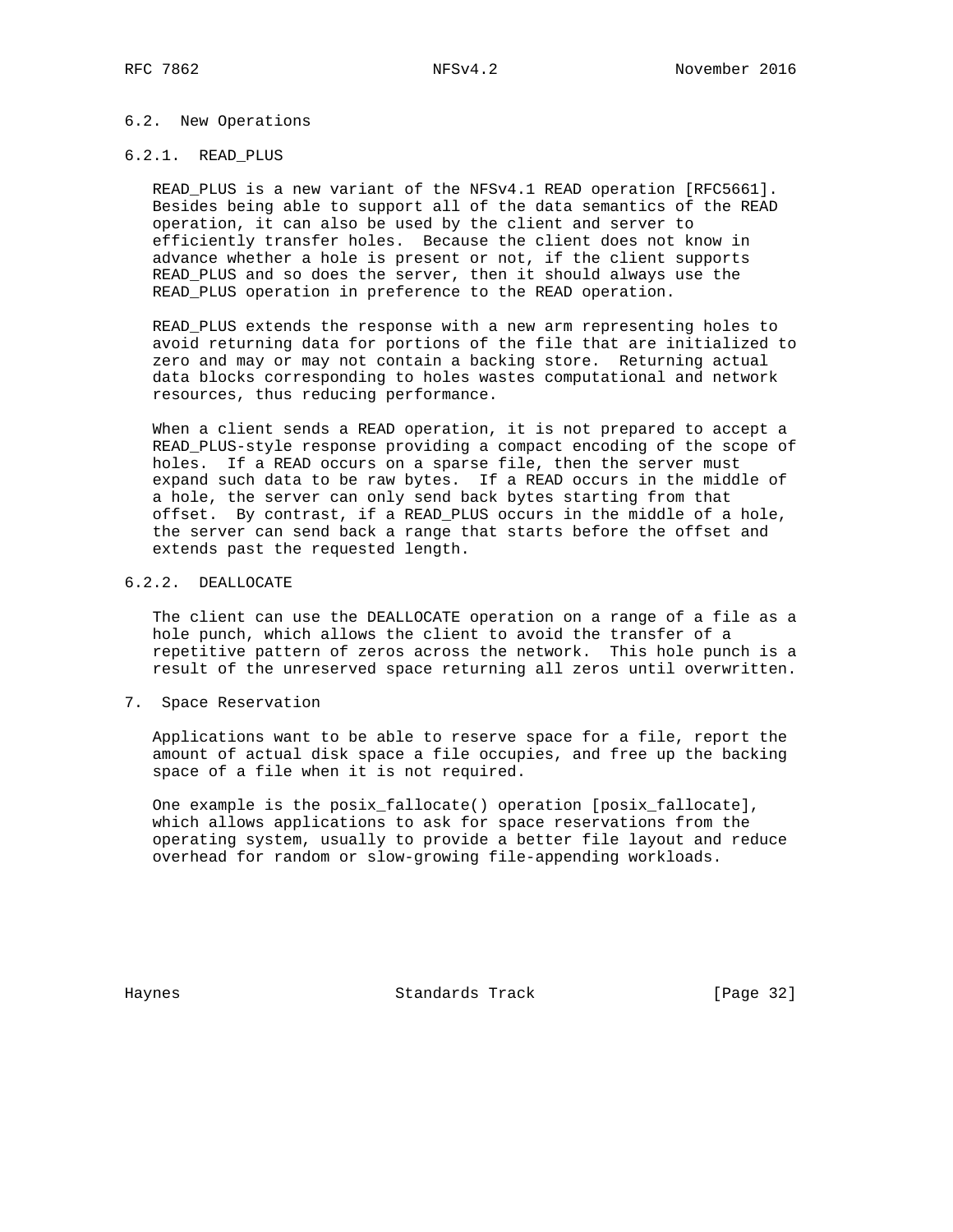Another example is space reservation for virtual disks in a hypervisor. In virtualized environments, virtual disk files are often stored on NFS-mounted volumes. When a hypervisor creates a virtual disk file, it often tries to preallocate the space for the file so that there are no future allocation-related errors during the operation of the VM. Such errors prevent a VM from continuing execution and result in downtime.

 Currently, in order to achieve such a guarantee, applications zero the entire file. The initial zeroing allocates the backing blocks, and all subsequent writes are overwrites of already-allocated blocks. This approach is not only inefficient in terms of the amount of I/O done; it is also not guaranteed to work on file systems that are log-structured or deduplicated. An efficient way of guaranteeing space reservation would be beneficial to such applications.

 The new ALLOCATE operation (see Section 15.1) allows a client to request a guarantee that space will be available. The ALLOCATE operation guarantees that any future writes to the region it was successfully called for will not fail with NFS4ERR\_NOSPC.

 Another useful feature is the ability to report the number of blocks that would be freed when a file is deleted. Currently, NFS reports two size attributes:

size The logical file size of the file.

space\_used The size in bytes that the file occupies on disk.

 While these attributes are sufficient for space accounting in traditional file systems, they prove to be inadequate in modern file systems that support block-sharing. In such file systems, multiple inodes (the metadata portion of the file system object) can point to a single block with a block reference count to guard against premature freeing. Having a way to tell the number of blocks that would be freed if the file was deleted would be useful to applications that wish to migrate files when a volume is low on space.

 Since virtual disks represent a hard drive in a VM, a virtual disk can be viewed as a file system within a file. Since not all blocks within a file system are in use, there is an opportunity to reclaim blocks that are no longer in use. A call to deallocate blocks could result in better space efficiency; less space might be consumed for backups after block deallocation.

Haynes Standards Track [Page 33]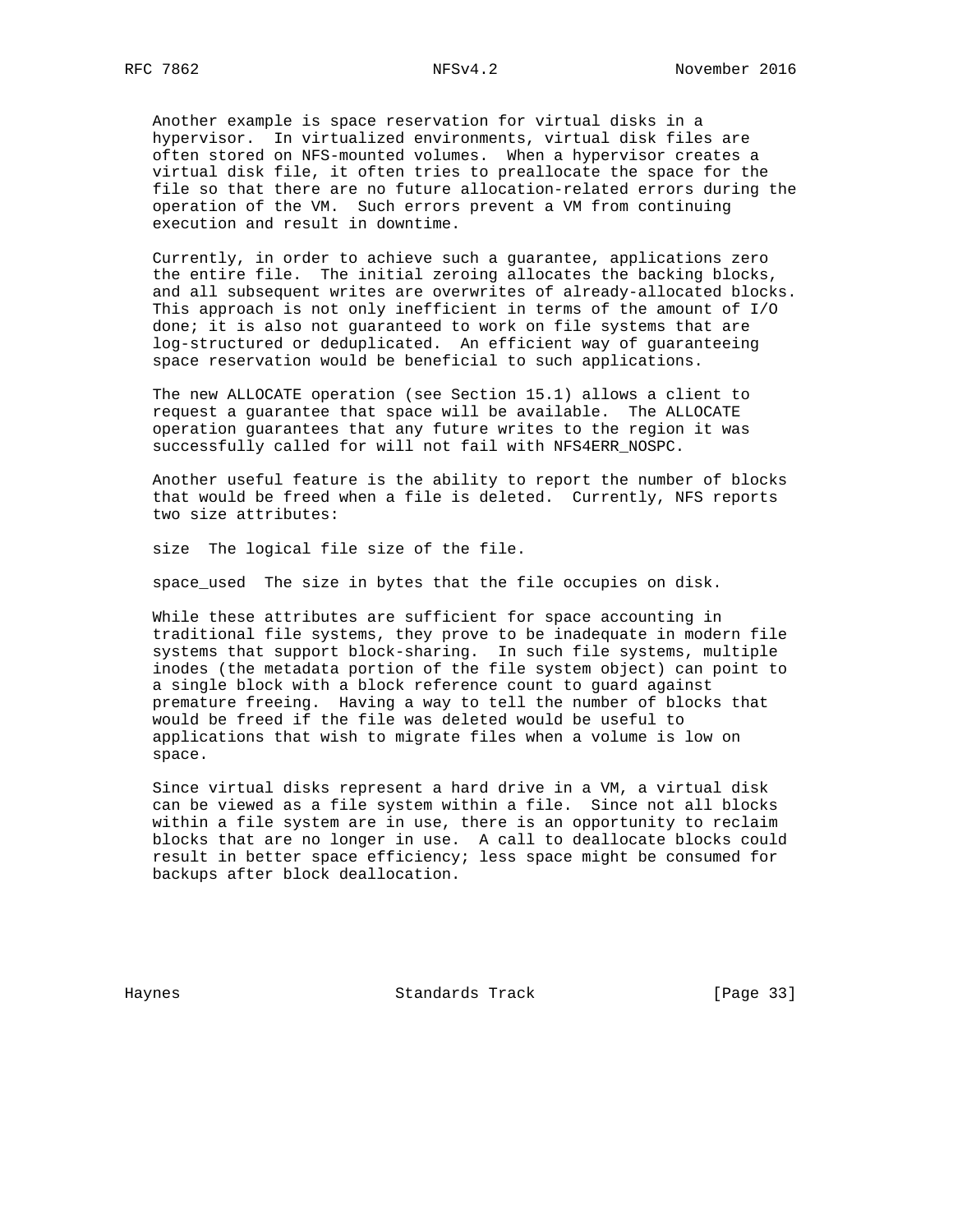The following attribute and operation can be used to resolve these issues:

 space\_freed This attribute reports the space that would be freed when a file is deleted, taking block-sharing into consideration.

 DEALLOCATE This operation deallocates the blocks backing a region of the file.

 If space\_used of a file is interpreted to mean the size in bytes of all disk blocks pointed to by the inode of the file, then shared blocks get double-counted, over-reporting the space utilization. This also has the adverse effect that the deletion of a file with shared blocks frees up less than space\_used bytes.

 On the other hand, if space\_used is interpreted to mean the size in bytes of those disk blocks unique to the inode of the file, then shared blocks are not counted in any file, resulting in under-reporting of the space utilization.

 For example, two files, A and B, have 10 blocks each. Let six of these blocks be shared between them. Thus, the combined space utilized by the two files is 14 \* BLOCK\_SIZE bytes. In the former case, the combined space utilization of the two files would be reported as 20 \* BLOCK\_SIZE. However, deleting either would only result in 4 \* BLOCK\_SIZE being freed. Conversely, the latter interpretation would report that the space utilization is only 8 \* BLOCK\_SIZE.

 Using the space\_freed attribute (see Section 12.2.2) is helpful in solving this problem. space\_freed is the number of blocks that are allocated to the given file that would be freed on its deletion. In the example, both A and B would report space\_freed as 4 \* BLOCK\_SIZE and space\_used as 10 \* BLOCK\_SIZE. If A is deleted, B will report space\_freed as 10 \* BLOCK\_SIZE, as the deletion of B would result in the deallocation of all 10 blocks.

 Using the space\_freed attribute does not solve the problem of space being over-reported. However, over-reporting is better than under-reporting.

8. Application Data Block Support

 At the OS level, files are contained on disk blocks. Applications are also free to impose structure on the data contained in a file and thus can define an Application Data Block (ADB) to be such a structure. From the application's viewpoint, it only wants to handle ADBs and not raw bytes (see [Strohm11]). An ADB is typically

Haynes Standards Track [Page 34]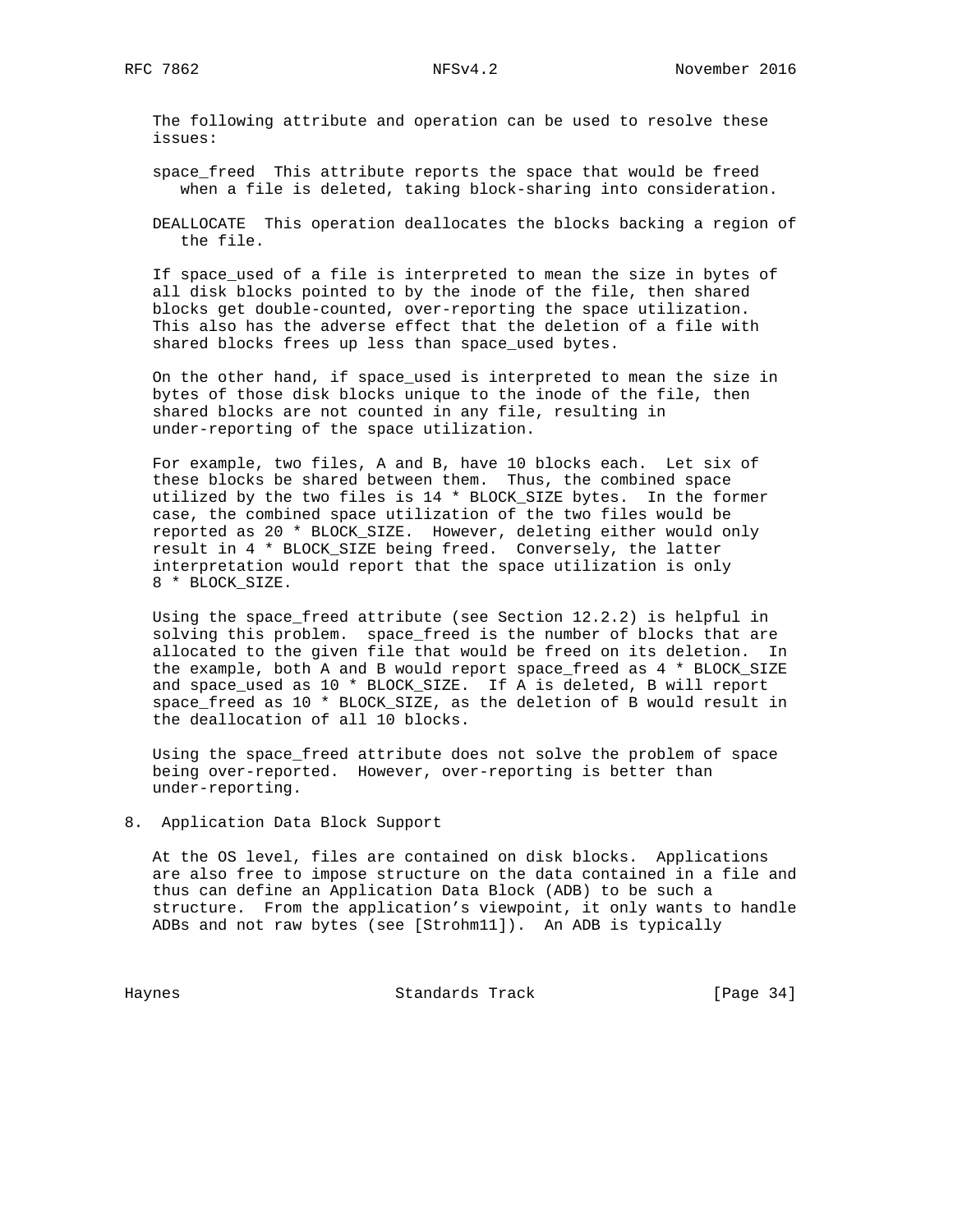comprised of two sections: header and data. The header describes the characteristics of the block and can provide a means to detect corruption in the data payload. The data section is typically initialized to all zeros.

 The format of the header is application specific, but there are two main components typically encountered:

- 1. An Application Data Block Number (ADBN), which allows the application to determine which data block is being referenced. This is useful when the client is not storing the blocks in contiguous memory, i.e., a logical block number.
- 2. Fields to describe the state of the ADB and a means to detect block corruption. For both pieces of data, a useful property would be that the allowed values are specially selected so that, if passed across the network, corruption due to translation between big-endian and little-endian architectures is detectable. For example, 0xf0dedef0 has the same (32 wide) bit pattern in both architectures, making it inappropriate.

 Applications already impose structures on files [Strohm11] and detect corruption in data blocks [Ashdown08]. What they are not able to do is efficiently transfer and store ADBs. To initialize a file with ADBs, the client must send each full ADB to the server, and that must be stored on the server.

 This section defines a framework for transferring the ADB from client to server and presents one approach to detecting corruption in a given ADB implementation.

## 8.1. Generic Framework

 The representation of the ADB needs to be flexible enough to support many different applications. The most basic approach is no imposition of a block at all, which entails working with the raw bytes. Such an approach would be useful for storing holes, punching holes, etc. In more complex deployments, a server might be supporting multiple applications, each with their own definition of the ADB. One might store the ADBN at the start of the block and then have a guard pattern to detect corruption [McDougall07]. The next might store the ADBN at an offset of 100 bytes within the block and have no guard pattern at all, i.e., existing applications might already have well-defined formats for their data blocks.

 The guard pattern can be used to represent the state of the block, to protect against corruption, or both. Again, it needs to be able to be placed anywhere within the ADB.

Haynes **Example 2018** Standards Track **Example 2018** [Page 35]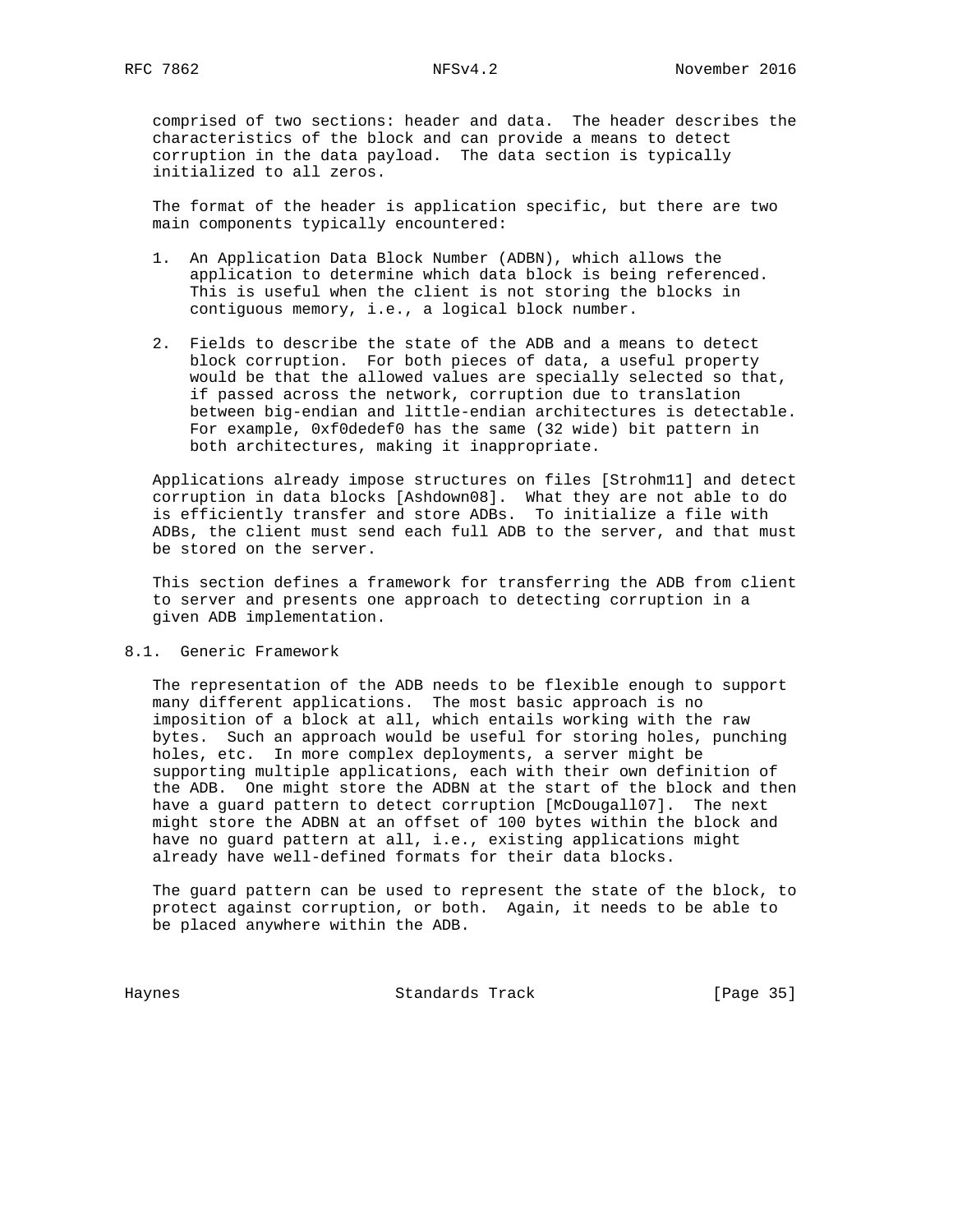Both the starting offset of the block and the size of the block need to be represented. Note that nothing prevents the application from defining different-sized blocks in a file.

8.1.1. Data Block Representation

<CODE BEGINS>

```
 struct app_data_block4 {
offset4 adb_offset;
length4 adb_block_size;
length4 adb_block_count;
length4 adb_reloff_blocknum;
 count4 adb_block_num;
length4 adb_reloff_pattern;
opaque adb_pattern<>;
```
};

<CODE ENDS>

 The app\_data\_block4 structure captures the abstraction presented for the ADB. The additional fields present are to allow the transmission of adb\_block\_count ADBs at one time. The adb\_block\_num is used to convey the ADBN of the first block in the sequence. Each ADB will contain the same adb\_pattern string.

 As both adb\_block\_num and adb\_pattern are optional, if either adb\_reloff\_pattern or adb\_reloff\_blocknum is set to NFS4\_UINT64\_MAX, then the corresponding field is not set in any of the ADBs.

## 8.2. An Example of Detecting Corruption

 In this section, an example ADB format is defined in which corruption can be detected. Note that this is just one possible format and means to detect corruption.

 Consider a very basic implementation of an operating system's disk blocks. A block is either data or an indirect block that allows for files that are larger than one block. It is desired to be able to initialize a block. Lastly, to quickly unlink a file, a block can be marked invalid. The contents remain intact; this would enable the OS application in question to undelete a file.

Haynes Standards Track [Page 36]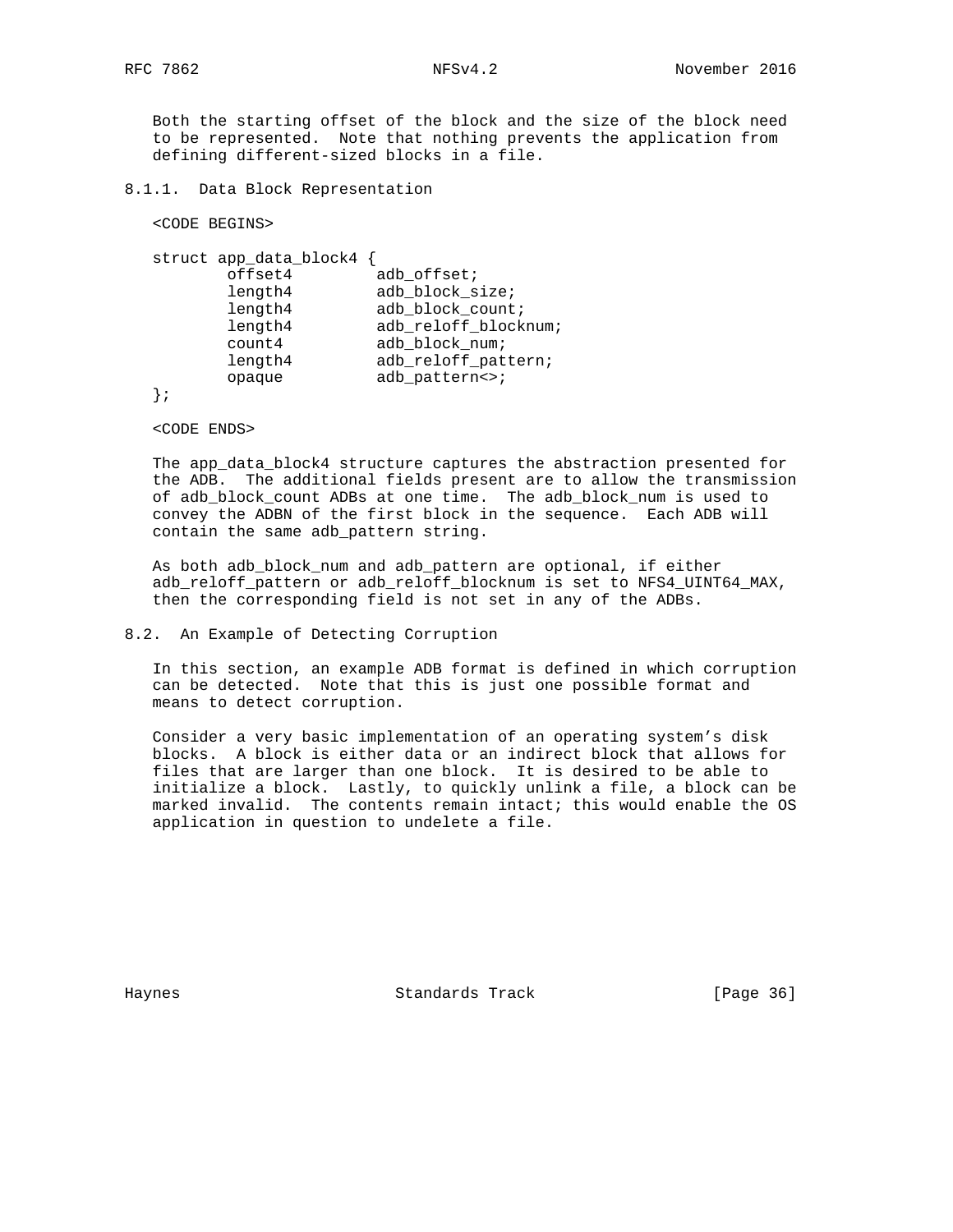The application defines 4K-sized data blocks, with an 8-byte block counter occurring at offset 0 in the block, and with the guard pattern occurring at offset 8 inside the block. Furthermore, the guard pattern can take one of four states:

- 0xfeedface This is the FREE state and indicates that the ADB format has been applied.
- 0xcafedead This is the DATA state and indicates that real data has been written to this block.
- 0xe4e5c001 This is the INDIRECT state and indicates that the block contains block counter numbers that are chained off of this block.
- 0xba1ed4a3 This is the INVALID state and indicates that the block contains data whose contents are garbage.

 Finally, it also defines an 8-byte checksum starting at byte 16 that applies to the remaining contents of the block (see [Baira08] for an example of using checksums to detect data corruption). If the state is FREE, then that checksum is trivially zero. As such, the application has no need to transfer the checksum implicitly inside the ADB -- it need not make the transfer layer aware of the fact that there is a checksum (see [Ashdown08] for an example of checksums used to detect corruption in application data blocks).

Corruption in each ADB can thus be detected:

- o If the guard pattern is anything other than one of the allowed values, including all zeros.
- o If the guard pattern is FREE and any other byte in the remainder of the ADB is anything other than zero.
- o If the guard pattern is anything other than FREE, then if the stored checksum does not match the computed checksum.
- o If the guard pattern is INDIRECT and one of the stored indirect block numbers has a value greater than the number of ADBs in the file.
- o If the guard pattern is INDIRECT and one of the stored indirect block numbers is a duplicate of another stored indirect block number.

 As can be seen, the application can detect errors based on the combination of the guard pattern state and the checksum but also can detect corruption based on the state and the contents of the ADB.

Haynes **Example 2018** Standards Track **Example 2018** [Page 37]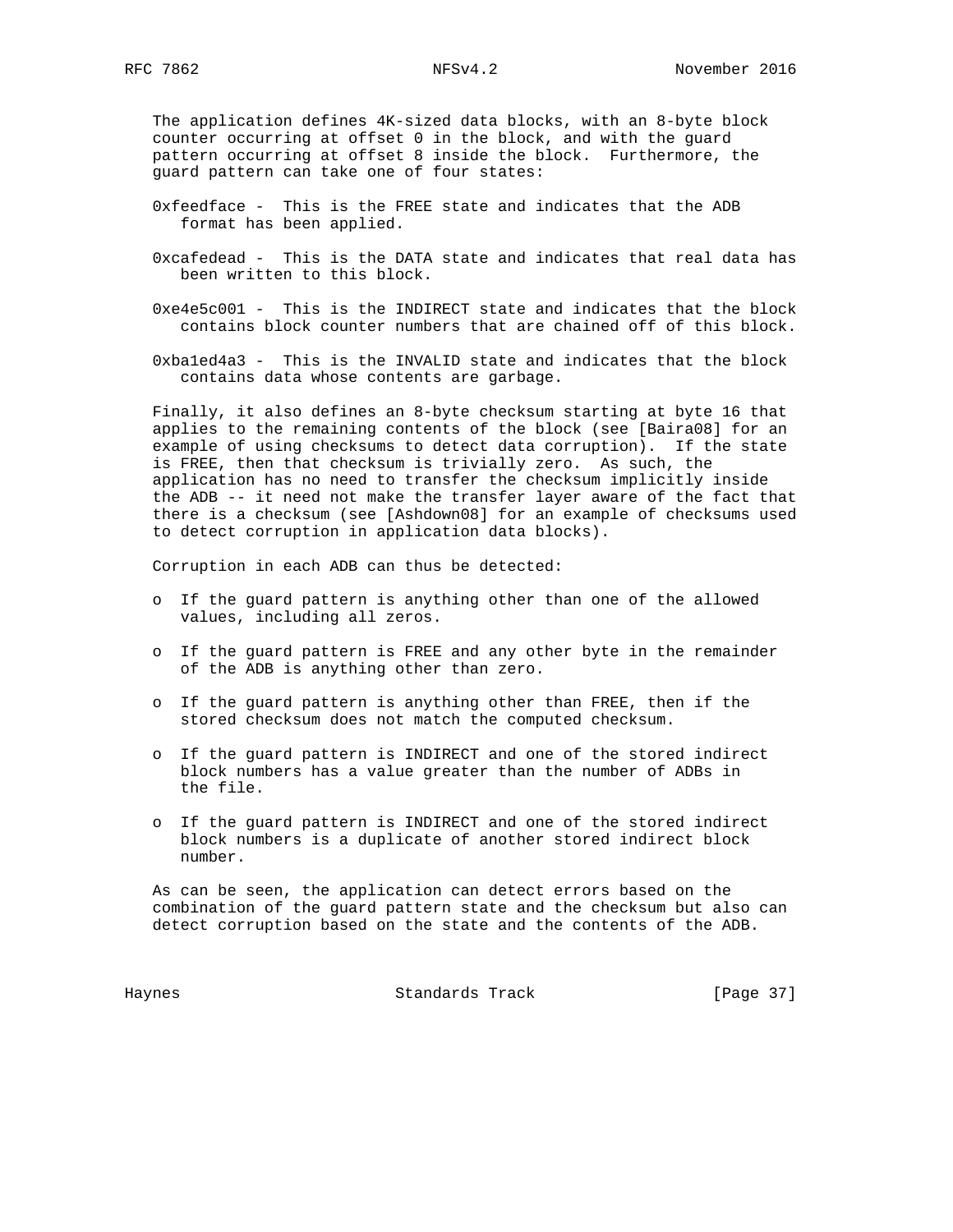This last point is important in validating the minimum amount of data incorporated into the generic framework. That is, the guard pattern is sufficient in allowing applications to design their own corruption detection.

 Finally, it is important to note that none of these corruption checks occur in the transport layer. The server and client components are totally unaware of the file format and might report everything as being transferred correctly, even in cases where the application detects corruption.

### 8.3. An Example of READ\_PLUS

 The hypothetical application presented in Section 8.2 can be used to illustrate how READ\_PLUS would return an array of results. A file is created and initialized with 100 4K ADBs in the FREE state with the WRITE\_SAME operation (see Section 15.12):

WRITE\_SAME {0, 4K, 100, 0, 0, 8, 0xfeedface}

 Further, assume that the application writes a single ADB at 16K, changing the guard pattern to 0xcafedead; then there would be in memory:

 0K -> (4K - 1) : 00 00 00 00 ... fe ed fa ce 00 00 ... 00 4K -> (8K - 1) : 00 00 00 01 ... fe ed fa ce 00 00 ... 00 8K -> (12K - 1) : 00 00 00 02 ... fe ed fa ce 00 00 ... 00 12K -> (16K - 1) : 00 00 00 03 ... fe ed fa ce 00 00 ... 00 16K -> (20K - 1) : 00 00 00 04 ... ca fe de ad 00 00 ... 00 20K -> (24K - 1) : 00 00 00 05 ... fe ed fa ce 00 00 ... 00 24K -> (28K - 1) : 00 00 00 06 ... fe ed fa ce 00 00 ... 00 ...

396K -> (400K - 1) : 00 00 00 63 ... fe ed fa ce 00 00 ... 00

 And when the client did a READ\_PLUS of 64K at the start of the file, it could get back a result of data:

 0K -> (4K - 1) : 00 00 00 00 ... fe ed fa ce 00 00 ... 00 4K -> (8K - 1) : 00 00 00 01 ... fe ed fa ce 00 00 ... 00 8K -> (12K - 1) : 00 00 00 02 ... fe ed fa ce 00 00 ... 00 12K -> (16K - 1) : 00 00 00 03 ... fe ed fa ce 00 00 ... 00 16K -> (20K - 1) : 00 00 00 04 ... ca fe de ad 00 00 ... 00 20K -> (24K - 1) : 00 00 00 05 ... fe ed fa ce 00 00 ... 00 24K -> (28K - 1) : 00 00 00 06 ... fe ed fa ce 00 00 ... 00 ... 62K -> (64K - 1) : 00 00 00 15 ... fe ed fa ce 00 00 ... 00

Haynes Standards Track [Page 38]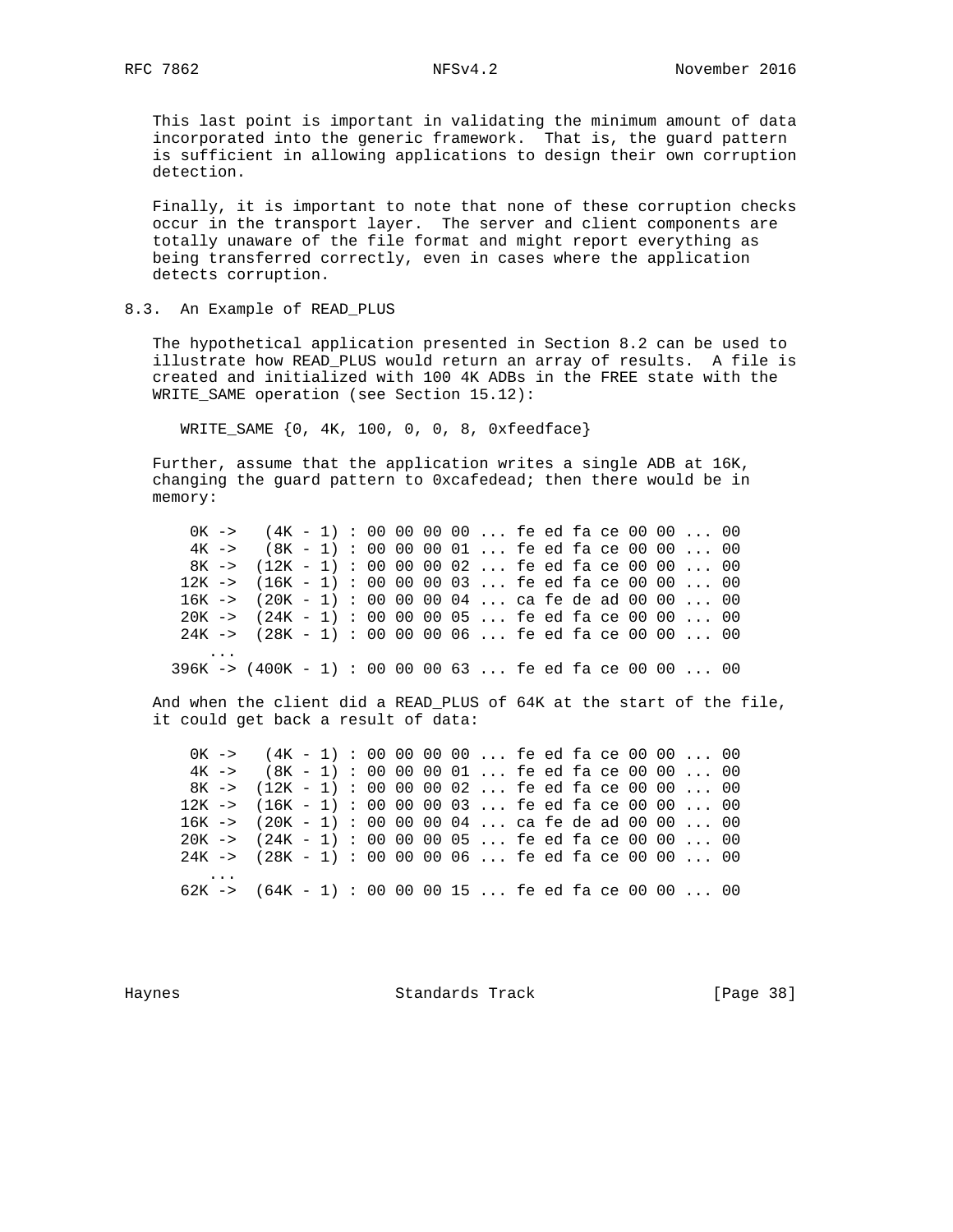8.4. An Example of Zeroing Space

 A simpler use case for WRITE\_SAME is applications that want to efficiently zero out a file, but do not want to modify space reservations. This can easily be achieved by a call to WRITE\_SAME without an ADB block numbers and pattern, e.g.:

WRITE\_SAME {0, 1K, 10000, 0, 0, 0, 0}

9. Labeled NFS

 Access control models such as UNIX permissions or Access Control Lists (ACLs) are commonly referred to as Discretionary Access Control (DAC) models. These systems base their access decisions on user identity and resource ownership. In contrast, Mandatory Access Control (MAC) models base their access control decisions on the label on the subject (usually a process) and the object it wishes to access [RFC4949]. These labels may contain user identity information but usually contain additional information. In DAC systems, users are free to specify the access rules for resources that they own. MAC models base their security decisions on a system-wide policy - established by an administrator or organization -- that the users do not have the ability to override. In this section, a MAC model is added to NFSv4.2.

 First, a method is provided for transporting and storing security label data on NFSv4 file objects. Security labels have several semantics that are met by NFSv4 recommended attributes such as the ability to set the label value upon object creation. Access control on these attributes is done through a combination of two mechanisms. As with other recommended attributes on file objects, the usual DAC checks, based on the ACLs and permission bits, will be performed to ensure that proper file ownership is enforced. In addition, a MAC system MAY be employed on the client, server, or both to enforce additional policy on what subjects may modify security label information.

 Second, a method is described for the client to determine if an NFSv4 file object security label has changed. A client that needs to know if a label on a file or set of files is going to change SHOULD request a delegation on each labeled file. In order to change such a security label, the server will have to recall delegations on any file affected by the label change, so informing clients of the label change.

Haynes Standards Track [Page 39]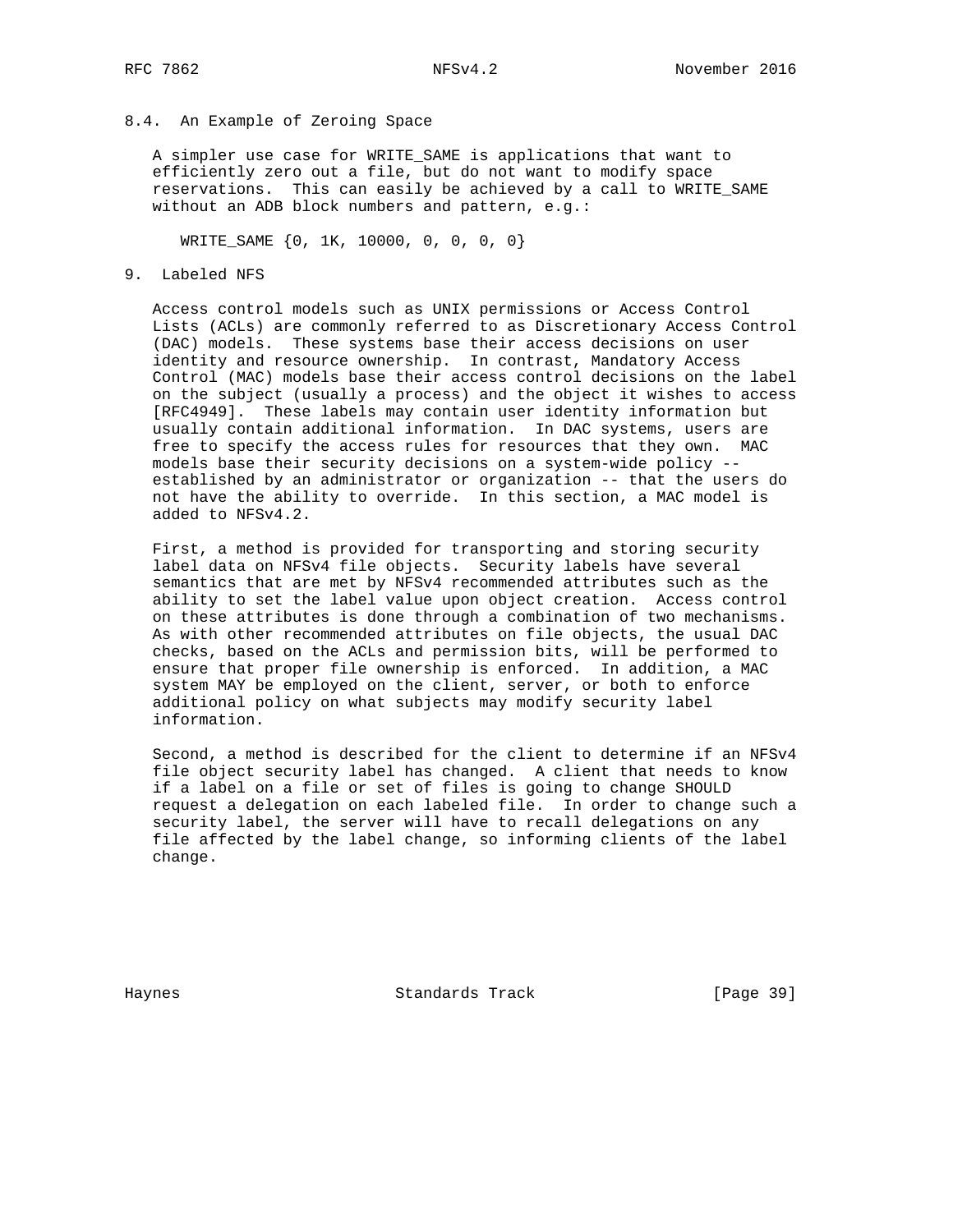An additional useful feature would be modification to the RPC layer used by NFSv4 to allow RPCs to assert client process subject security labels and enable the enforcement of Full Mode as described in Section 9.5.1. Such modifications are outside the scope of this document (see [RFC7861]).

- 9.1. Definitions
	- Label Format Specifier (LFS): an identifier used by the client to establish the syntactic format of the security label and the semantic meaning of its components. LFSs exist in a registry associated with documents describing the format and semantics of the label.
	- Security Label Format Selection Registry: the IANA registry (see [RFC7569]) containing all registered LFSs, along with references to the documents that describe the syntactic format and semantics of the security label.
	- Policy Identifier (PI): an optional part of the definition of an LFS. The PI allows clients and servers to identify specific security policies.
	- Object: a passive resource within the system that is to be protected. Objects can be entities such as files, directories, pipes, sockets, and many other system resources relevant to the protection of the system state.
	- Subject: an active entity, usually a process that is requesting access to an object.

MAC-Aware: a server that can transmit and store object labels.

- MAC-Functional: a client or server that is Labeled NFS enabled. Such a system can interpret labels and apply policies based on the security system.
- Multi-Level Security (MLS): a traditional model where objects are given a sensitivity level (Unclassified, Secret, Top Secret, etc.) and a category set (see [LB96], [RFC1108], [RFC2401], and [RFC4949]).

 (Note: RFC 2401 has been obsoleted by RFC 4301, but we list RFC 2401 here because RFC 4301 does not discuss MLS.)

Haynes **Example 18** Standards Track **Example 2018** [Page 40]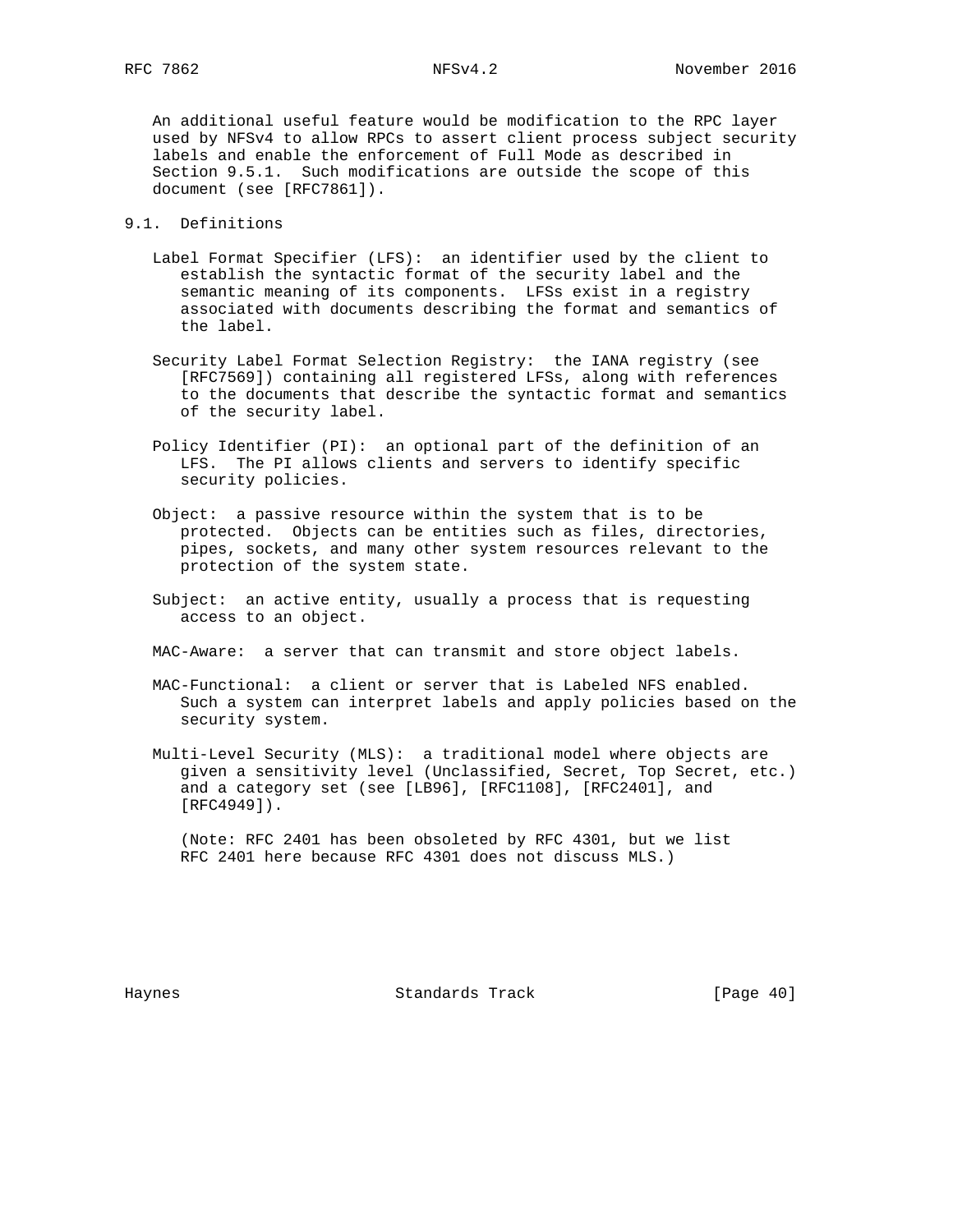#### 9.2. MAC Security Attribute

 MAC models base access decisions on security attributes bound to subjects (usually processes) and objects (for NFS, file objects). This information can range from a user identity for an identity-based MAC model, sensitivity levels for MLS, or a type for type enforcement. These models base their decisions on different criteria, but the semantics of the security attribute remain the same. The semantics required by the security attribute are listed below:

- o MUST provide flexibility with respect to the MAC model.
- o MUST provide the ability to atomically set security information upon object creation.
- o MUST provide the ability to enforce access control decisions on both the client and the server.
- o MUST NOT expose an object to either the client or server namespace before its security information has been bound to it.

 NFSv4 implements the MAC security attribute as a recommended attribute. This attribute has a fixed format and semantics, which conflicts with the flexible nature of security attributes in general. To resolve this, the MAC security attribute consists of two components. The first component is an LFS, as defined in [RFC7569], to allow for interoperability between MAC mechanisms. The second component is an opaque field, which is the actual security attribute data. To allow for various MAC models, NFSv4 should be used solely as a transport mechanism for the security attribute. It is the responsibility of the endpoints to consume the security attribute and make access decisions based on their respective models. In addition, creation of objects through OPEN and CREATE allows the security attribute to be specified upon creation. By providing an atomic create and set operation for the security attribute, it is possible to enforce the second and fourth requirements listed above. The recommended attribute FATTR4\_SEC\_LABEL (see Section 12.2.4) will be used to satisfy this requirement.

### 9.2.1. Delegations

 In the event that a security attribute is changed on the server while a client holds a delegation on the file, both the server and the client MUST follow the NFSv4.1 protocol (see Section 10 of [RFC5661]) with respect to attribute changes. It SHOULD flush all changes back to the server and relinquish the delegation.

Haynes **Standards Track** [Page 41]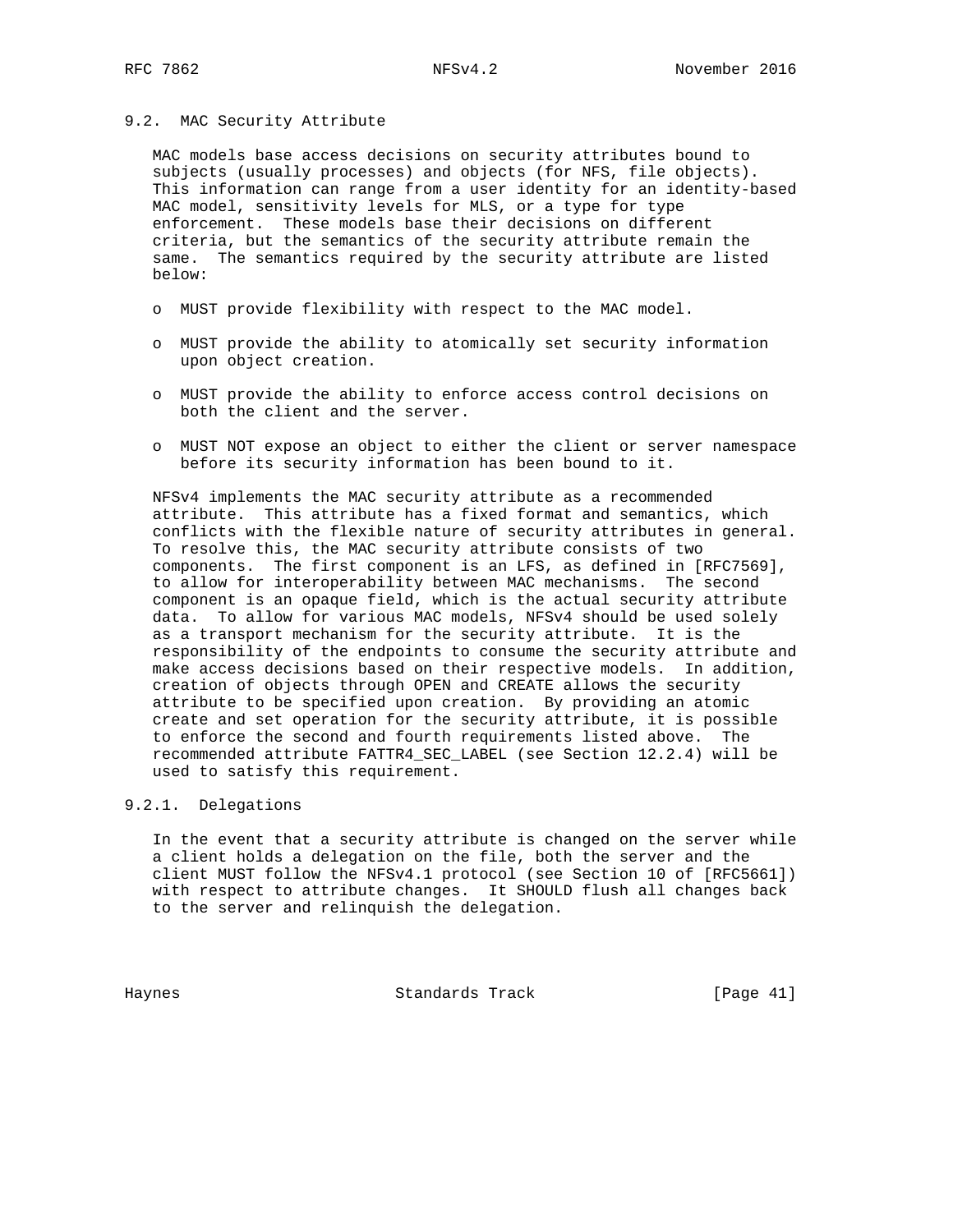### 9.2.2. Permission Checking

 It is not feasible to enumerate all possible MAC models and even levels of protection within a subset of these models. This means that the NFSv4 client and servers cannot be expected to directly make access control decisions based on the security attribute. Instead, NFSv4 should defer permission checking on this attribute to the host system. These checks are performed in addition to existing DAC and ACL checks outlined in the NFSv4 protocol. Section 9.5 gives a specific example of how the security attribute is handled under a particular MAC model.

## 9.2.3. Object Creation

 When creating files in NFSv4, the OPEN and CREATE operations are used. One of the parameters for these operations is an fattr4 structure containing the attributes the file is to be created with. This allows NFSv4 to atomically set the security attribute of files upon creation. When a client is MAC-Functional, it must always provide the initial security attribute upon file creation. In the event that the server is MAC-Functional as well, it should determine by policy whether it will accept the attribute from the client or instead make the determination itself. If the client is not MAC-Functional, then the MAC-Functional server must decide on a default label. A more in-depth explanation can be found in Section 9.5.

### 9.2.4. Existing Objects

 Note that under the MAC model, all objects must have labels. Therefore, if an existing server is upgraded to include Labeled NFS support, then it is the responsibility of the security system to define the behavior for existing objects.

### 9.2.5. Label Changes

 Consider a Guest Mode system (Section 9.5.3) in which the clients enforce MAC checks and the server has only a DAC security system that stores the labels along with the file data. In this type of system, a user with the appropriate DAC credentials on a client with poorly configured or disabled MAC labeling enforcement is allowed access to the file label (and data) on the server and can change the label.

Haynes **Example 18** Standards Track **Example 20** [Page 42]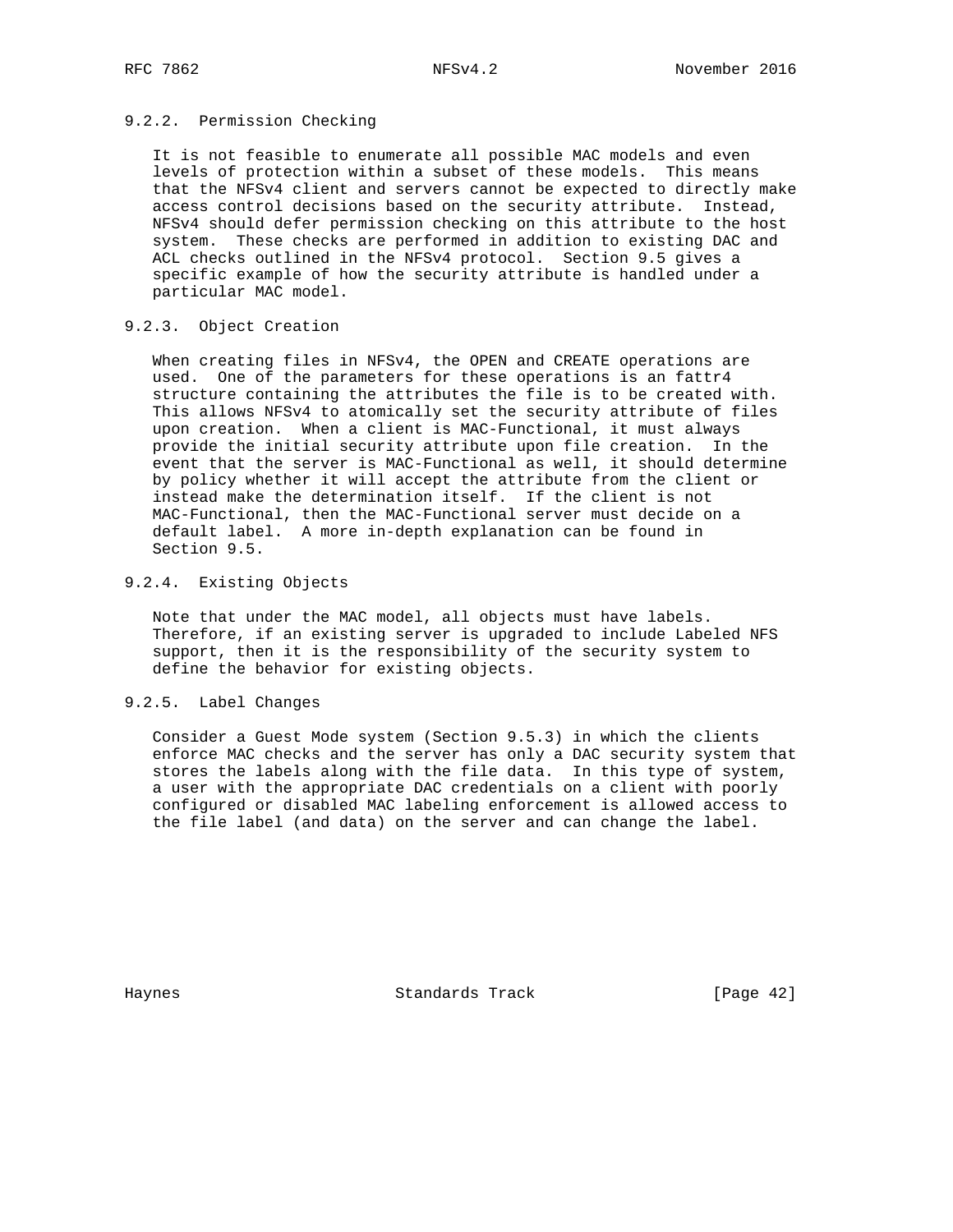Clients that need to know if a label on a file or set of files has changed SHOULD request a delegation on each labeled file so that a label change by another client will be known via the process described in Section 9.2.1, which must be followed: the delegation will be recalled, which effectively notifies the client of the change.

 Note that the MAC security policies on a client can be such that the client does not have access to the file unless it has a delegation.

#### 9.3. pNFS Considerations

 The new FATTR4\_SEC\_LABEL attribute is metadata information, and as such the storage device is not aware of the value contained on the metadata server. Fortunately, the NFSv4.1 protocol [RFC5661] already has provisions for doing access-level checks from the storage device to the metadata server. In order for the storage device to validate the subject label presented by the client, it SHOULD utilize this mechanism.

9.4. Discovery of Server Labeled NFS Support

 The server can easily determine that a client supports Labeled NFS when it queries for the FATTR4\_SEC\_LABEL label for an object. Further, it can then determine which LFS the client understands. The client might want to discover whether the server supports Labeled NFS and which LFS the server supports.

The following COMPOUND MUST NOT be denied by any MAC label check:

PUTROOTFH, GETATTR {FATTR4\_SEC\_LABEL}

 Note that the server might have imposed a security flavor on the root that precludes such access. That is, if the server requires Kerberized access and the client presents a COMPOUND with AUTH\_SYS, then the server is allowed to return NFS4ERR\_WRONGSEC in this case. But if the client presents a correct security flavor, then the server MUST return the FATTR4\_SEC\_LABEL attribute with the supported LFS filled in.

9.5. MAC Security NFS Modes of Operation

 A system using Labeled NFS may operate in three modes (see Section 4 of [RFC7204]). The first mode provides the most protection and is called "Full Mode". In this mode, both the client and server implement a MAC model allowing each end to make an access control decision. The second mode is a subset of the Full Mode and is called "Limited Server Mode". In this mode, the server cannot enforce the

Haynes **Standards Track** [Page 43]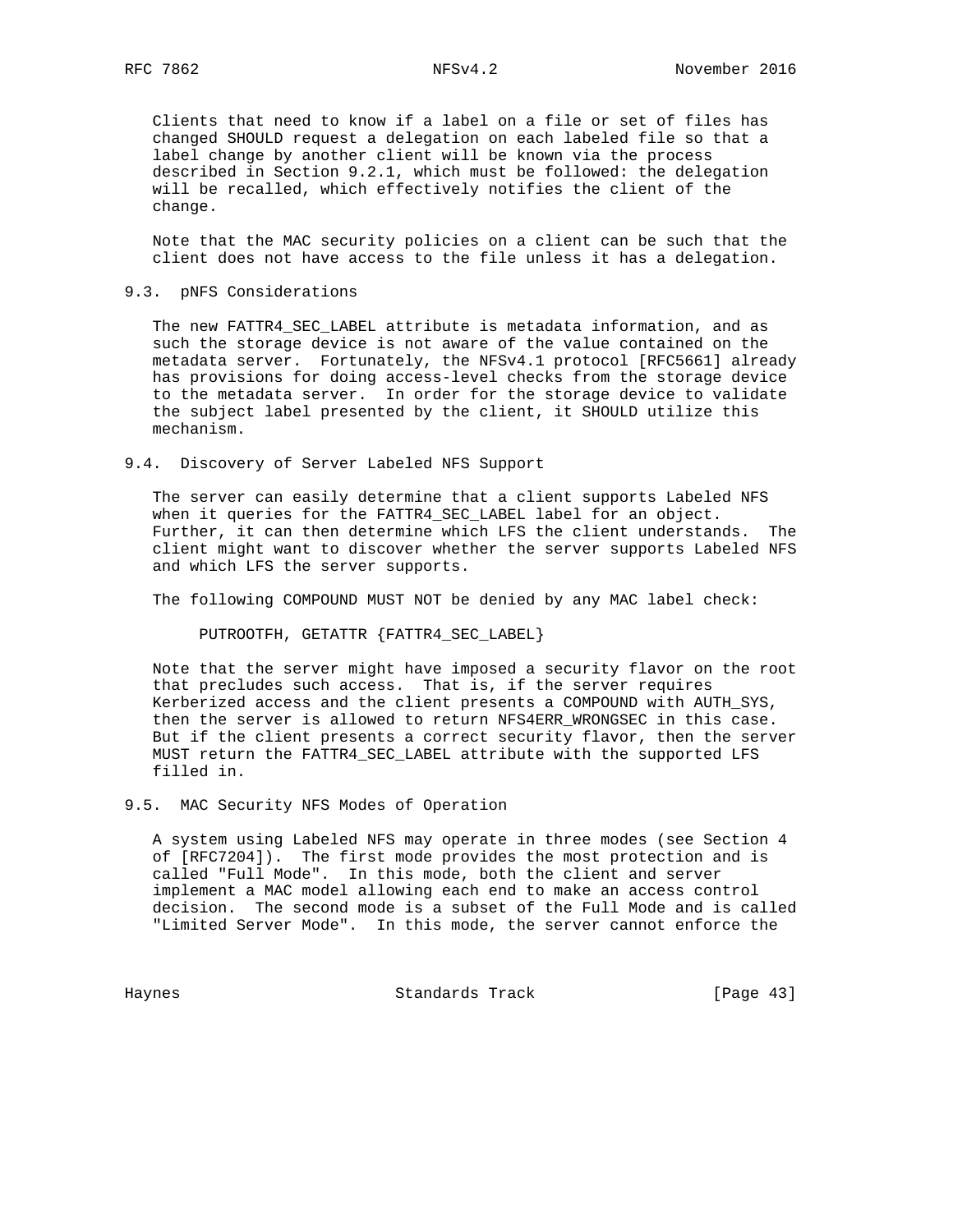labels, but it can store and transmit them. The remaining mode is called the "Guest Mode"; in this mode, one end of the connection is not implementing a MAC model and thus offers less protection than Full Mode.

## 9.5.1. Full Mode

 Full Mode environments consist of MAC-Functional NFSv4 servers and clients and may be composed of mixed MAC models and policies. The system requires that both the client and server have an opportunity to perform an access control check based on all relevant information within the network. The file object security attribute is provided using the mechanism described in Section 9.2.

 Fully MAC-Functional NFSv4 servers are not possible in the absence of RPCSEC\_GSSv3 [RFC7861] support for client process subject label assertion. However, servers may make decisions based on the RPC credential information available.

#### 9.5.1.1. Initial Labeling and Translation

 The ability to create a file is an action that a MAC model may wish to mediate. The client is given the responsibility to determine the initial security attribute to be placed on a file. This allows the client to make a decision as to the acceptable security attribute to create a file with before sending the request to the server. Once the server receives the creation request from the client, it may choose to evaluate if the security attribute is acceptable.

 Security attributes on the client and server may vary based on MAC model and policy. To handle this, the security attribute field has an LFS component. This component is a mechanism for the host to identify the format and meaning of the opaque portion of the security attribute. A Full Mode environment may contain hosts operating in several different LFSs. In this case, a mechanism for translating the opaque portion of the security attribute is needed. The actual translation function will vary based on MAC model and policy and is outside the scope of this document. If a translation is unavailable for a given LFS, then the request MUST be denied. Another recourse is to allow the host to provide a fallback mapping for unknown security attributes.

### 9.5.1.2. Policy Enforcement

 In Full Mode, access control decisions are made by both the clients and servers. When a client makes a request, it takes the security attribute from the requesting process and makes an access control decision based on that attribute and the security attribute of the

Haynes **Example 18** Standards Track **Example 2018** [Page 44]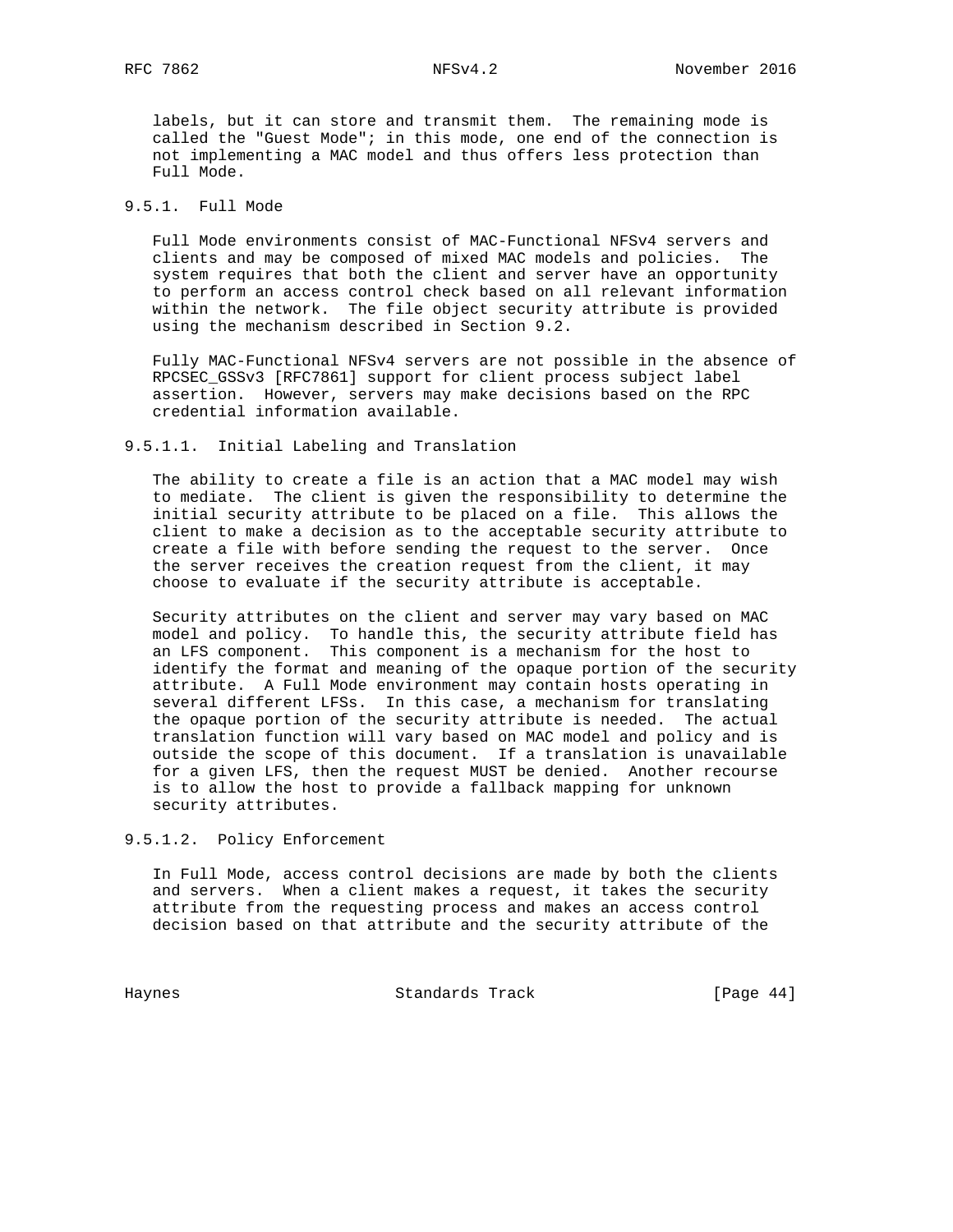object it is trying to access. If the client denies that access, an RPC to the server is never made. If, however, the access is allowed, the client will make a call to the NFS server.

 When the server receives the request from the client, it uses any credential information conveyed in the RPC request and the attributes of the object the client is trying to access to make an access control decision. If the server's policy allows this access, it will fulfill the client's request; otherwise, it will return NFS4ERR\_ACCESS.

 Future protocol extensions may also allow the server to factor into the decision a security label extracted from the RPC request.

 Implementations MAY validate security attributes supplied over the network to ensure that they are within a set of attributes permitted from a specific peer and, if not, reject them. Note that a system may permit a different set of attributes to be accepted from each peer.

### 9.5.2. Limited Server Mode

 A Limited Server mode (see Section 4.2 of [RFC7204]) consists of a server that is label aware but does not enforce policies. Such a server will store and retrieve all object labels presented by clients and will utilize the methods described in Section 9.2.5 to allow the clients to detect changing labels, but may not factor the label into access decisions. Instead, it will expect the clients to enforce all such access locally.

### 9.5.3. Guest Mode

 Guest Mode implies that either the client or the server does not handle labels. If the client is not Labeled NFS aware, then it will not offer subject labels to the server. The server is the only entity enforcing policy and may selectively provide standard NFS services to clients based on their authentication credentials and/or associated network attributes (e.g., IP address, network interface). The level of trust and access extended to a client in this mode is configuration specific. If the server is not Labeled NFS aware, then it will not return object labels to the client. Clients in this environment may consist of groups implementing different MAC model policies. The system requires that all clients in the environment be responsible for access control checks.

Haynes **Example 2018** Standards Track **Example 2018** [Page 45]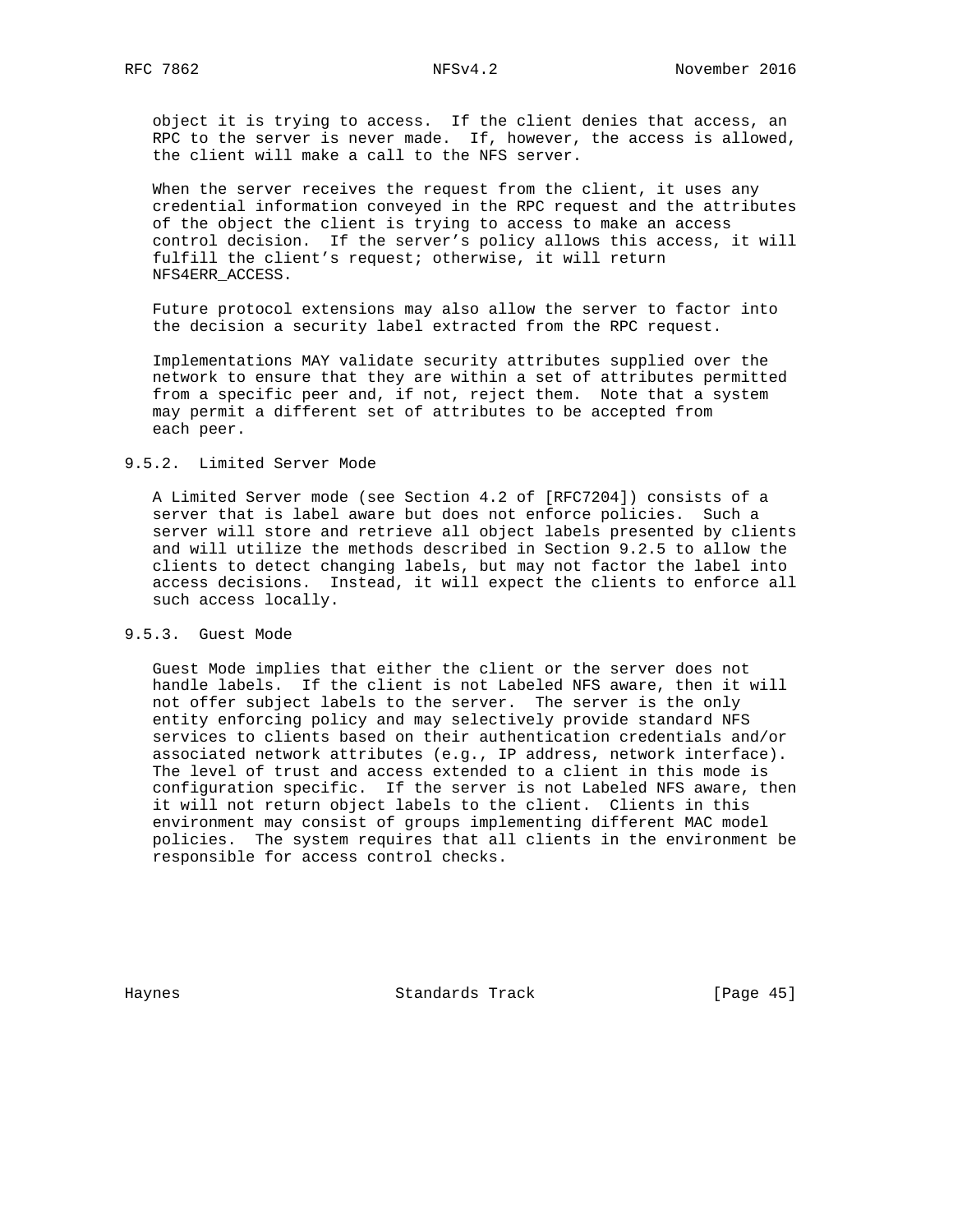### 9.6. Security Considerations for Labeled NFS

 Depending on the level of protection the MAC system offers, there may be a requirement to tightly bind the security attribute to the data.

 When only one of the client or server enforces labels, it is important to realize that the other side is not enforcing MAC protections. Alternate methods might be in use to handle the lack of MAC support, and care should be taken to identify and mitigate threats from possible tampering outside of these methods.

 An example of this is that a server that modifies READDIR or LOOKUP results based on the client's subject label might want to always construct the same subject label for a client that does not present one. This will prevent a non-Labeled NFS client from mixing entries in the directory cache.

10. Sharing Change Attribute Implementation Characteristics with NFSv4 Clients

 Although both the NFSv4 [RFC7530] and NFSv4.1 [RFC5661] protocols define the change attribute as being mandatory to implement, there is little in the way of guidance as to its construction. The only mandated constraint is that the value must change whenever the file data or metadata changes.

 While this allows for a wide range of implementations, it also leaves the client with no way to determine which is the most recent value for the change attribute in a case where several RPCs have been issued in parallel. In other words, if two COMPOUNDs, both containing WRITE and GETATTR requests for the same file, have been issued in parallel, how does the client determine which of the two change attribute values returned in the replies to the GETATTR requests corresponds to the most recent state of the file? In some cases, the only recourse may be to send another COMPOUND containing a third GETATTR that is fully serialized with the first two.

 NFSv4.2 avoids this kind of inefficiency by allowing the server to share details about how the change attribute is expected to evolve, so that the client may immediately determine which, out of the several change attribute values returned by the server, is the most recent. change\_attr\_type is defined as a new recommended attribute (see Section 12.2.3) and is a per-file system attribute.

Haynes **Example 18** Standards Track **Example 2018** [Page 46]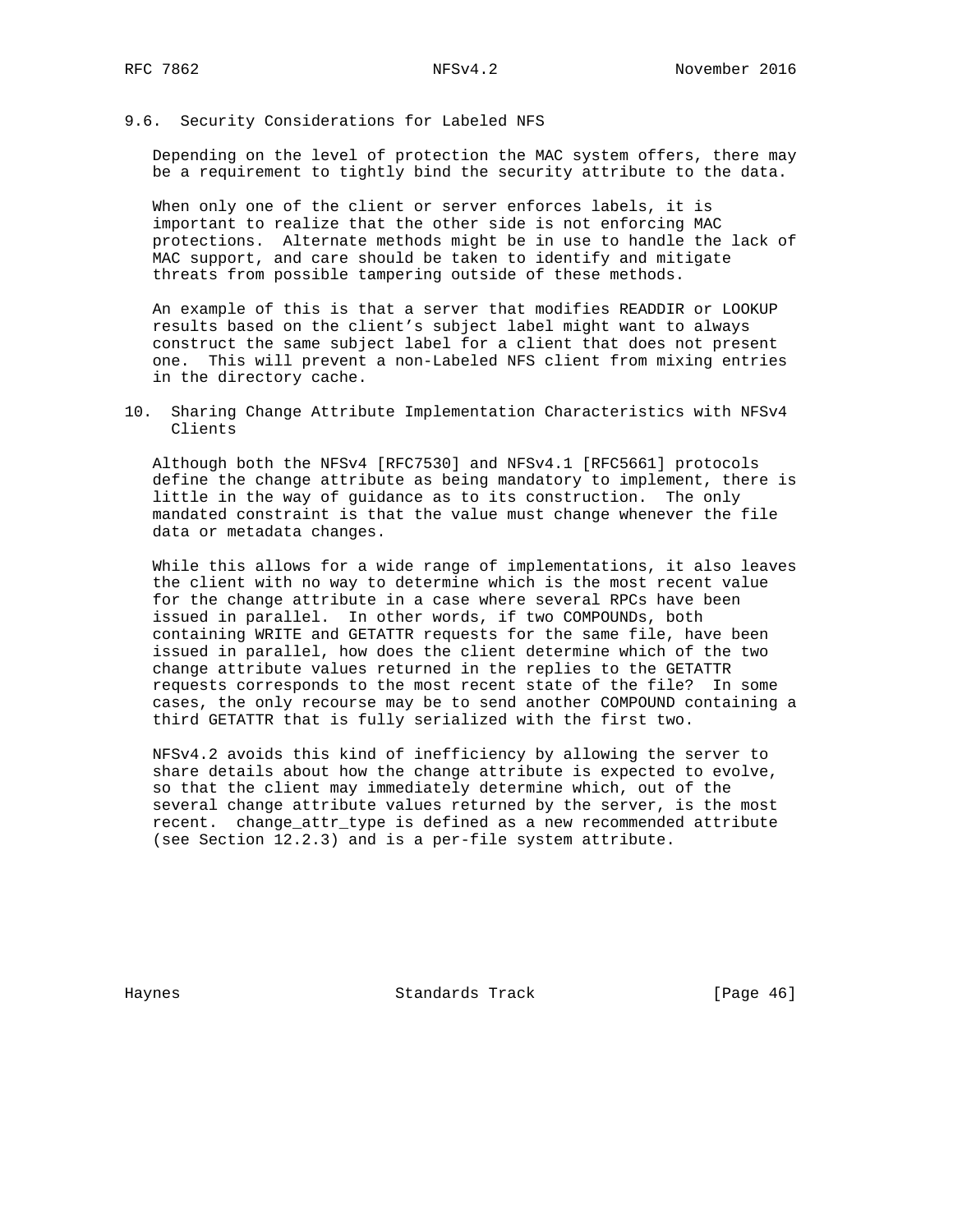## 11. Error Values

 NFS error numbers are assigned to failed operations within a COMPOUND (COMPOUND or CB\_COMPOUND) request. A COMPOUND request contains a number of NFS operations that have their results encoded in sequence in a COMPOUND reply. The results of successful operations will consist of an NFS4\_OK status followed by the encoded results of the operation. If an NFS operation fails, an error status will be entered in the reply and the COMPOUND request will be terminated.

## 11.1. Error Definitions

| Error                   | Number | Description      |
|-------------------------|--------|------------------|
| NFS4ERR BADLABEL        | 10093  | Section 11.1.3.1 |
| NFS4ERR OFFLOAD DENIED  | 10091  | Section 11.1.2.1 |
| NFS4ERR OFFLOAD NO REOS | 10094  | Section 11.1.2.2 |
| NFS4ERR PARTNER NO AUTH | 10089  | Section 11.1.2.3 |
| NFS4ERR PARTNER NOTSUPP | 10088  | Section 11.1.2.4 |
| NFS4ERR UNION NOTSUPP   | 10090  | Section 11.1.1.1 |
| NFS4ERR WRONG LFS       | 10092  | Section 11.1.3.2 |

### Table 1: Protocol Error Definitions

## 11.1.1. General Errors

 This section deals with errors that are applicable to a broad set of different purposes.

11.1.1.1. NFS4ERR\_UNION\_NOTSUPP (Error Code 10090)

 One of the arguments to the operation is a discriminated union, and while the server supports the given operation, it does not support the selected arm of the discriminated union.

11.1.2. Server-to-Server Copy Errors

 These errors deal with the interaction between server-to-server copies.

11.1.2.1. NFS4ERR\_OFFLOAD\_DENIED (Error Code 10091)

 The COPY offload operation is supported by both the source and the destination, but the destination is not allowing it for this file. If the client sees this error, it should fall back to the normal copy semantics.

Haynes Standards Track [Page 47]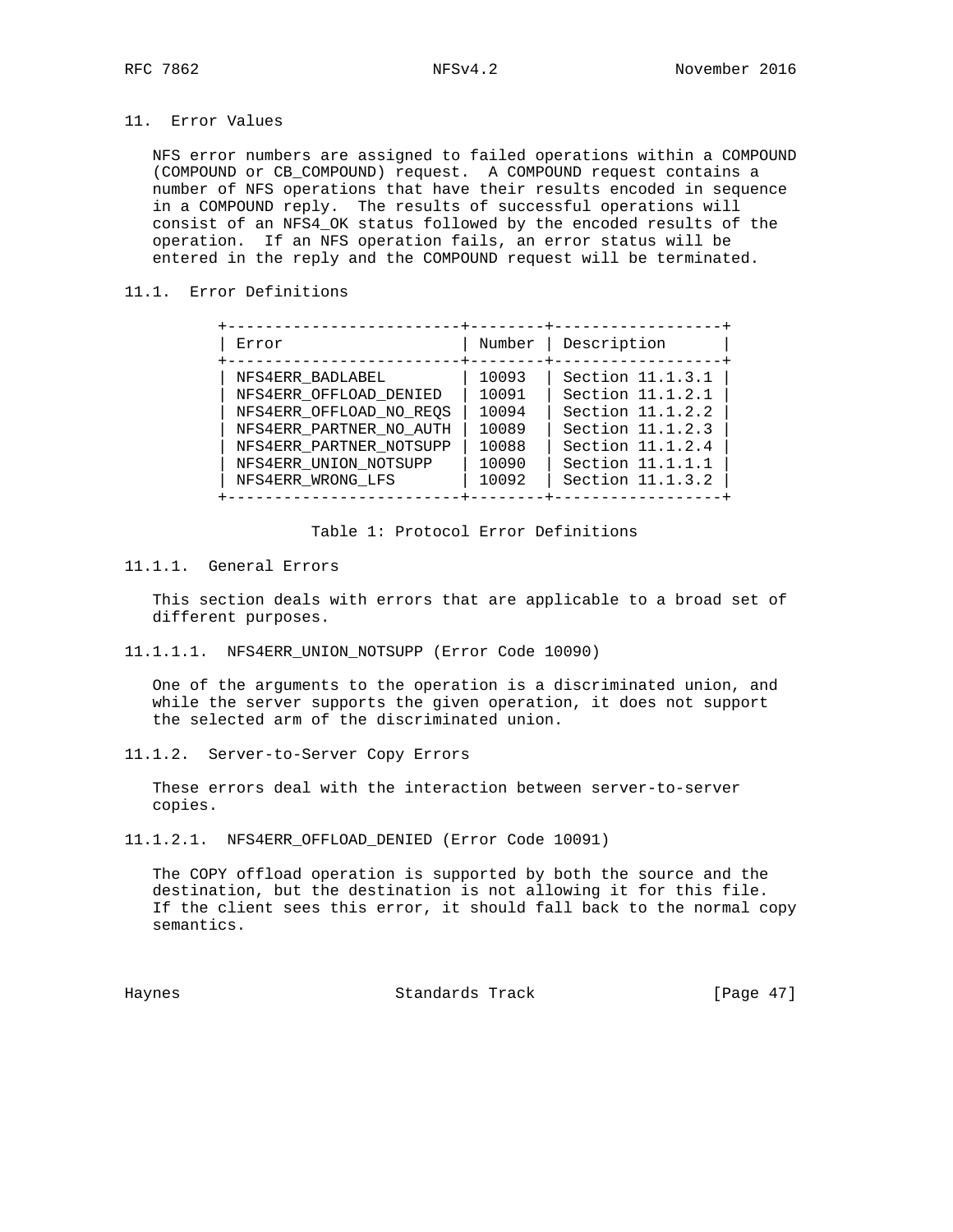11.1.2.2. NFS4ERR\_OFFLOAD\_NO\_REQS (Error Code 10094)

 The COPY offload operation is supported by both the source and the destination, but the destination cannot meet the client requirements for either consecutive byte copy or synchronous copy. If the client sees this error, it should either relax the requirements (if any) or fall back to the normal copy semantics.

11.1.2.3. NFS4ERR\_PARTNER\_NO\_AUTH (Error Code 10089)

 The source server does not authorize a server-to-server COPY offload operation. This may be due to the client's failure to send the COPY\_NOTIFY operation to the source server, the source server receiving a server-to-server copy offload request after the copy lease time expired, or some other permission problem.

 The destination server does not authorize a server-to-server COPY offload operation. This may be due to an inter-server COPY request where the destination server requires RPCSEC\_GSSv3 and it is not used, or some other permissions problem.

11.1.2.4. NFS4ERR\_PARTNER\_NOTSUPP (Error Code 10088)

 The remote server does not support the server-to-server COPY offload protocol.

11.1.3. Labeled NFS Errors

These errors are used in Labeled NFS.

11.1.3.1. NFS4ERR\_BADLABEL (Error Code 10093)

The label specified is invalid in some manner.

11.1.3.2. NFS4ERR\_WRONG\_LFS (Error Code 10092)

 The LFS specified in the subject label is not compatible with the LFS in the object label.

Haynes **Standards Track** [Page 48]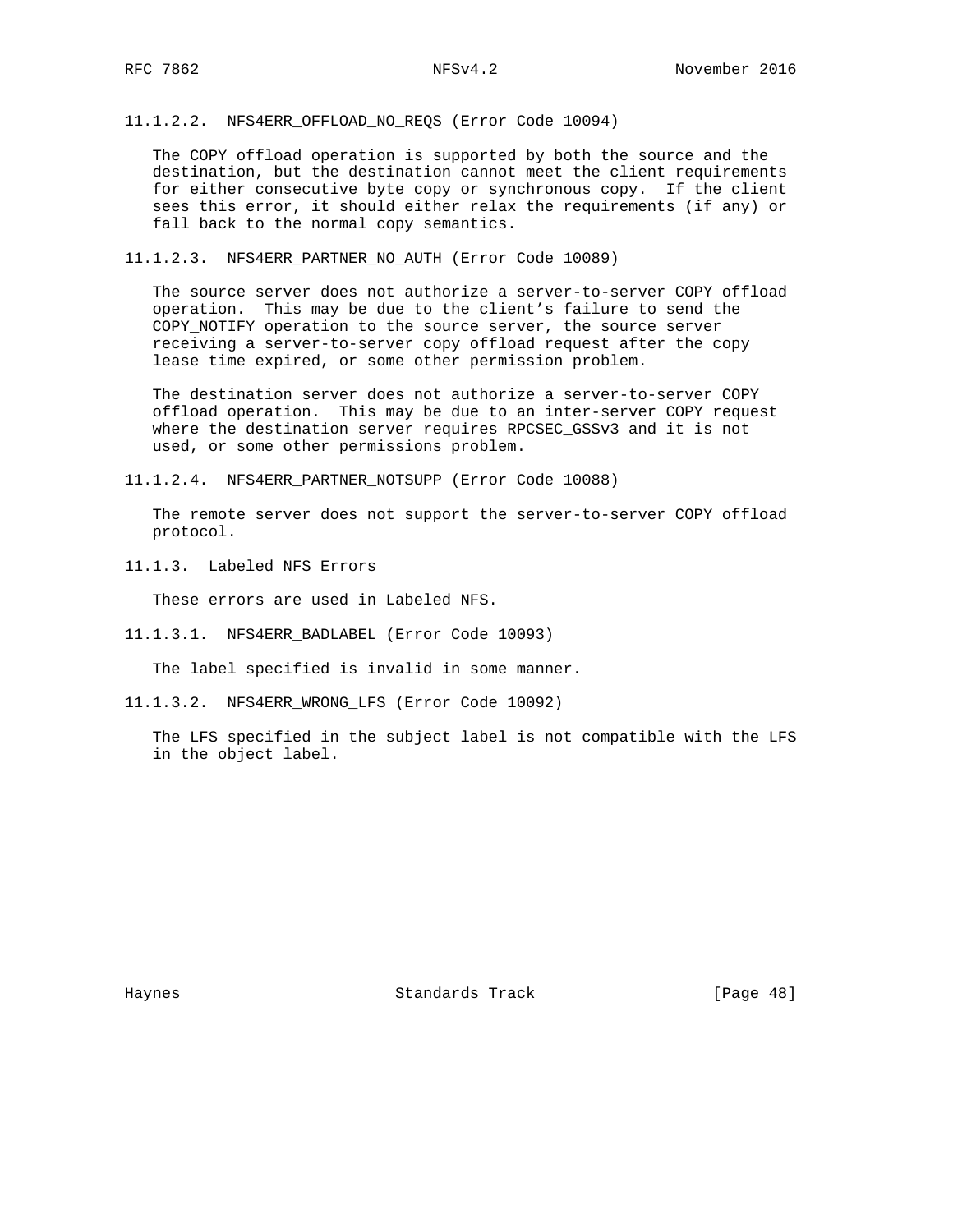# 11.2. New Operations and Their Valid Errors

 This section contains a table that gives the valid error returns for each new NFSv4.2 protocol operation. The error code NFS4\_OK (indicating no error) is not listed but should be understood to be returnable by all new operations. The error values for all other operations are defined in Section 15.2 of [RFC5661].

| Operation    | Errors                                           |
|--------------|--------------------------------------------------|
| ALLOCATE     | NFS4ERR ACCESS, NFS4ERR ADMIN REVOKED,           |
|              | NFS4ERR BADXDR, NFS4ERR BAD STATEID,             |
|              | NFS4ERR DEADSESSION, NFS4ERR DELAY,              |
|              | NFS4ERR DELEG REVOKED, NFS4ERR DOUOT,            |
|              | NFS4ERR EXPIRED, NFS4ERR FBIG,                   |
|              | NFS4ERR FHEXPIRED, NFS4ERR GRACE, NFS4ERR INVAL, |
|              | NFS4ERR IO, NFS4ERR ISDIR, NFS4ERR MOVED,        |
|              | NFS4ERR NOFILEHANDLE, NFS4ERR NOSPC,             |
|              | NFS4ERR NOTSUPP, NFS4ERR OLD STATEID,            |
|              | NFS4ERR_OPENMODE, NFS4ERR_OP_NOT_IN_SESSION,     |
|              | NFS4ERR REP TOO BIG,                             |
|              | NFS4ERR REP TOO BIG TO CACHE,                    |
|              | NFS4ERR REQ TOO BIG, NFS4ERR RETRY UNCACHED REP, |
|              | NFS4ERR ROFS, NFS4ERR SERVERFAULT,               |
|              | NFS4ERR STALE, NFS4ERR SYMLINK,                  |
|              | NFS4ERR TOO MANY OPS, NFS4ERR WRONG TYPE         |
| <b>CLONE</b> | NFS4ERR ACCESS, NFS4ERR ADMIN REVOKED,           |
|              | NFS4ERR BADXDR, NFS4ERR BAD STATEID,             |
|              | NFS4ERR DEADSESSION, NFS4ERR DELAY,              |
|              | NFS4ERR DELEG REVOKED, NFS4ERR DOUOT,            |
|              | NFS4ERR EXPIRED, NFS4ERR FBIG,                   |
|              | NFS4ERR FHEXPIRED, NFS4ERR GRACE, NFS4ERR INVAL, |
|              | NFS4ERR IO, NFS4ERR ISDIR, NFS4ERR MOVED,        |
|              | NFS4ERR NOFILEHANDLE, NFS4ERR NOSPC,             |
|              | NFS4ERR NOTSUPP, NFS4ERR OLD STATEID,            |
|              | NFS4ERR OPENMODE, NFS4ERR OP NOT IN SESSION,     |
|              | NFS4ERR REP TOO BIG,                             |
|              | NFS4ERR REP TOO BIG TO CACHE,                    |
|              | NFS4ERR_REQ_TOO_BIG, NFS4ERR_RETRY_UNCACHED_REP, |
|              | NFS4ERR ROFS, NFS4ERR_SERVERFAULT,               |
|              | NFS4ERR_STALE, NFS4ERR_SYMLINK,                  |
|              | NFS4ERR_TOO_MANY_OPS, NFS4ERR_WRONG_TYPE,        |
|              | NFS4ERR XDEV                                     |

Haynes **Example 2018** Standards Track **Example 2018** [Page 49]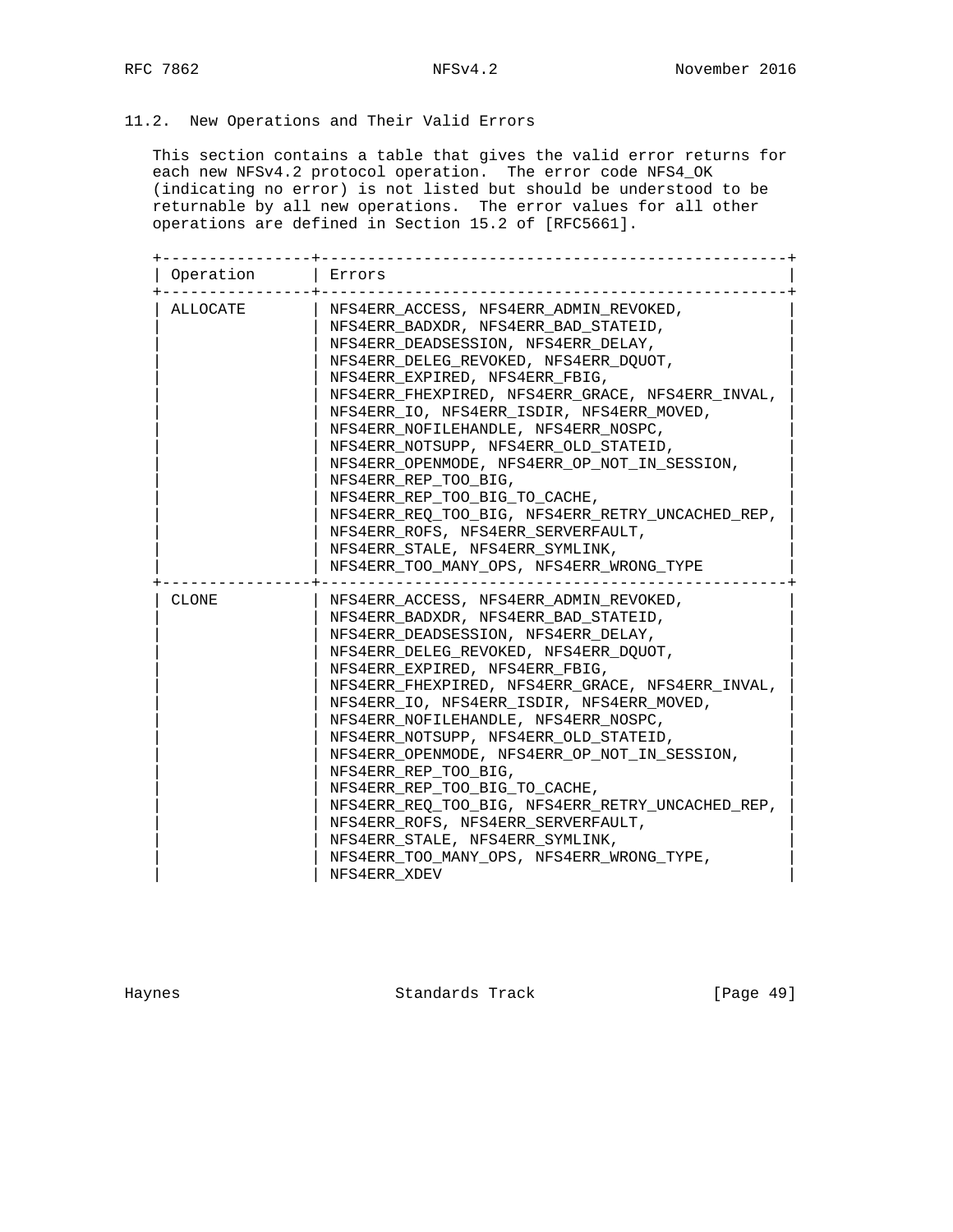| COPY        | NFS4ERR ACCESS, NFS4ERR ADMIN REVOKED,           |
|-------------|--------------------------------------------------|
|             | NFS4ERR BADXDR, NFS4ERR BAD STATEID,             |
|             | NFS4ERR DEADSESSION, NFS4ERR DELAY,              |
|             | NFS4ERR DELEG REVOKED, NFS4ERR DOUOT,            |
|             | NFS4ERR EXPIRED, NFS4ERR FBIG,                   |
|             | NFS4ERR_FHEXPIRED, NFS4ERR_GRACE, NFS4ERR_INVAL, |
|             | NFS4ERR IO, NFS4ERR ISDIR, NFS4ERR LOCKED,       |
|             | NFS4ERR MOVED, NFS4ERR NOFILEHANDLE,             |
|             | NFS4ERR NOSPC, NFS4ERR OFFLOAD DENIED,           |
|             | NFS4ERR OLD STATEID, NFS4ERR OPENMODE,           |
|             | NFS4ERR OP NOT IN SESSION,                       |
|             | NFS4ERR PARTNER NO AUTH,                         |
|             | NFS4ERR_PARTNER_NOTSUPP, NFS4ERR_PNFS_IO_HOLE,   |
|             | NFS4ERR PNFS_NO_LAYOUT, NFS4ERR_REP_TOO_BIG,     |
|             | NFS4ERR_REP_TOO_BIG_TO_CACHE,                    |
|             | NFS4ERR_REQ_TOO_BIG, NFS4ERR_RETRY_UNCACHED_REP, |
|             | NFS4ERR ROFS, NFS4ERR SERVERFAULT,               |
|             | NFS4ERR_STALE, NFS4ERR_SYMLINK,                  |
|             | NFS4ERR TOO MANY OPS, NFS4ERR WRONG TYPE         |
|             |                                                  |
| COPY NOTIFY | NFS4ERR ACCESS, NFS4ERR ADMIN REVOKED,           |
|             | NFS4ERR BADXDR, NFS4ERR BAD STATEID,             |
|             | NFS4ERR DEADSESSION, NFS4ERR DELAY,              |
|             | NFS4ERR_DELEG_REVOKED, NFS4ERR_EXPIRED,          |
|             | NFS4ERR FHEXPIRED, NFS4ERR GRACE, NFS4ERR INVAL, |
|             | NFS4ERR IO, NFS4ERR ISDIR, NFS4ERR LOCKED,       |
|             | NFS4ERR MOVED, NFS4ERR NOFILEHANDLE,             |
|             | NFS4ERR OLD STATEID, NFS4ERR OPENMODE,           |
|             | NFS4ERR OP NOT IN SESSION, NFS4ERR PNFS IO HOLE, |
|             | NFS4ERR_PNFS_NO_LAYOUT, NFS4ERR_REP_TOO_BIG,     |
|             | NFS4ERR REP TOO BIG TO CACHE,                    |
|             | NFS4ERR REO TOO_BIG, NFS4ERR_RETRY_UNCACHED_REP, |
|             | NFS4ERR SERVERFAULT, NFS4ERR STALE,              |
|             | NFS4ERR_SYMLINK, NFS4ERR_TOO_MANY_OPS,           |
|             | NFS4ERR WRONG TYPE                               |
|             |                                                  |
| DEALLOCATE  | NFS4ERR ACCESS, NFS4ERR ADMIN REVOKED,           |
|             | NFS4ERR BADXDR, NFS4ERR BAD STATEID,             |
|             | NFS4ERR DEADSESSION, NFS4ERR DELAY,              |
|             | NFS4ERR DELEG REVOKED, NFS4ERR EXPIRED,          |
|             | NFS4ERR FBIG, NFS4ERR FHEXPIRED, NFS4ERR GRACE,  |
|             | NFS4ERR_INVAL, NFS4ERR_IO, NFS4ERR_ISDIR,        |
|             | NFS4ERR_MOVED, NFS4ERR_NOFILEHANDLE,             |
|             | NFS4ERR NOTSUPP, NFS4ERR OLD STATEID,            |
|             | NFS4ERR_OPENMODE, NFS4ERR_OP_NOT_IN_SESSION,     |
|             | NFS4ERR_REP_TOO_BIG,                             |
|             | NFS4ERR_REP_TOO_BIG_TO_CACHE,                    |
|             |                                                  |

Haynes **Example 2018** Standards Track **Example 2018** [Page 50]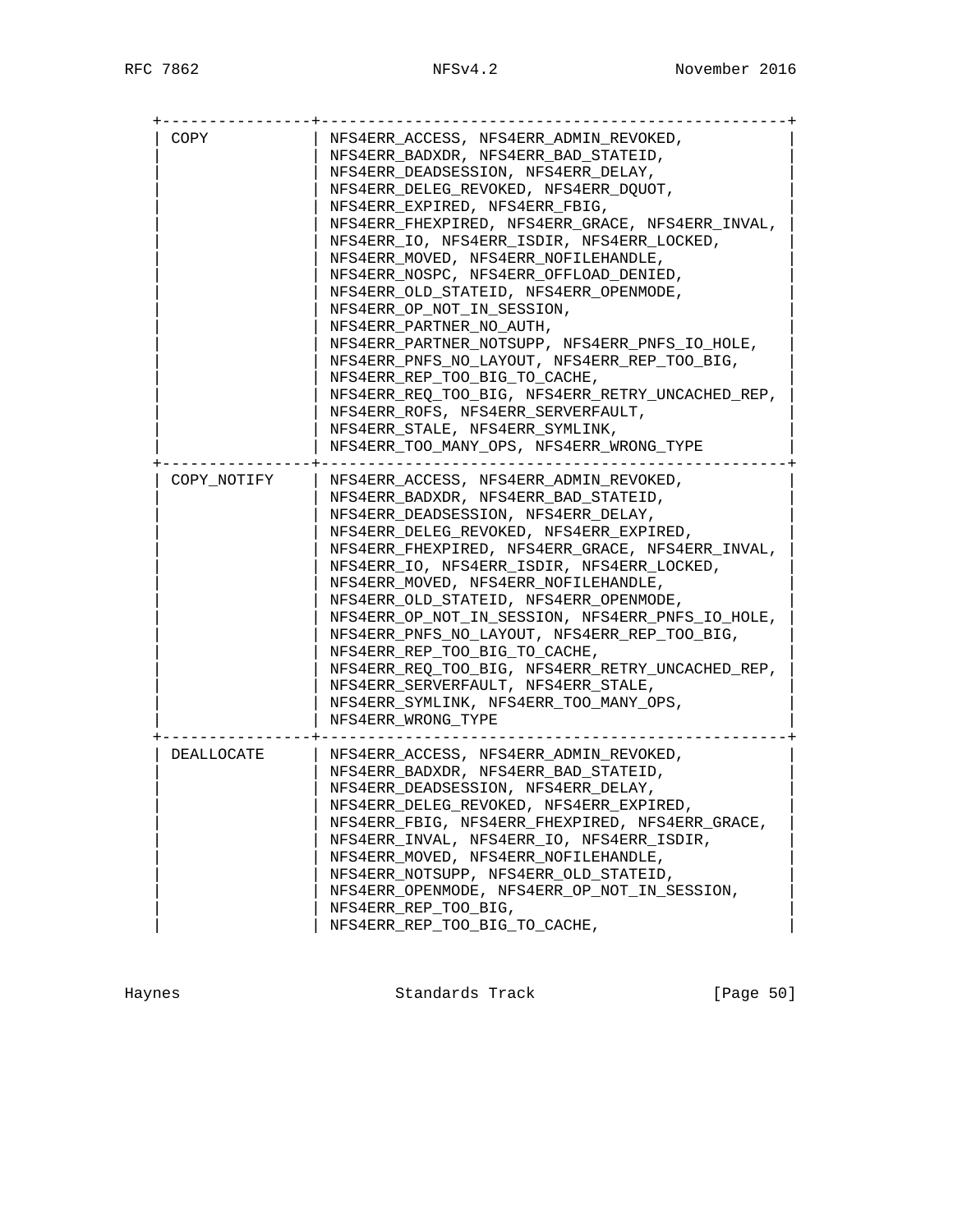|               | NFS4ERR REO TOO BIG, NFS4ERR RETRY UNCACHED REP,<br>NFS4ERR ROFS, NFS4ERR SERVERFAULT,<br>NFS4ERR STALE, NFS4ERR SYMLINK,<br>NFS4ERR_TOO_MANY_OPS, NFS4ERR_WRONG_TYPE                                                                                                                                                                                                                                                                                                                                                                                                                                      |
|---------------|------------------------------------------------------------------------------------------------------------------------------------------------------------------------------------------------------------------------------------------------------------------------------------------------------------------------------------------------------------------------------------------------------------------------------------------------------------------------------------------------------------------------------------------------------------------------------------------------------------|
| GETDEVICELIST | NFS4ERR NOTSUPP                                                                                                                                                                                                                                                                                                                                                                                                                                                                                                                                                                                            |
| IO ADVISE     | NFS4ERR_ACCESS, NFS4ERR_ADMIN_REVOKED,<br>NFS4ERR_BADXDR, NFS4ERR_BAD_STATEID,<br>NFS4ERR_DEADSESSION, NFS4ERR_DELAY,<br>NFS4ERR_DELEG_REVOKED, NFS4ERR_EXPIRED,<br>NFS4ERR FBIG, NFS4ERR FHEXPIRED, NFS4ERR GRACE,<br>NFS4ERR_INVAL, NFS4ERR_IO, NFS4ERR_ISDIR,<br>NFS4ERR_MOVED, NFS4ERR_NOFILEHANDLE,<br>NFS4ERR_NOTSUPP, NFS4ERR_OLD_STATEID,<br>NFS4ERR_OP_NOT_IN_SESSION,<br>NFS4ERR RETRY UNCACHED REP, NFS4ERR SERVERFAULT,<br>NFS4ERR STALE, NFS4ERR SYMLINK,<br>NFS4ERR_TOO_MANY_OPS, NFS4ERR_WRONG_TYPE                                                                                         |
| LAYOUTERROR   | NFS4ERR ADMIN REVOKED, NFS4ERR BADXDR,<br>NFS4ERR_BAD_STATEID, NFS4ERR_DEADSESSION,<br>NFS4ERR_DELAY, NFS4ERR_DELEG_REVOKED,<br>NFS4ERR_EXPIRED, NFS4ERR_FHEXPIRED,<br>NFS4ERR GRACE, NFS4ERR INVAL, NFS4ERR ISDIR,<br>NFS4ERR_MOVED, NFS4ERR_NOFILEHANDLE,<br>NFS4ERR_NOTSUPP, NFS4ERR_NO_GRACE,<br>NFS4ERR_OLD_STATEID, NFS4ERR_OP_NOT_IN_SESSION,<br>NFS4ERR REP TOO BIG,<br>NFS4ERR_REP_TOO_BIG_TO_CACHE,<br>NFS4ERR_REQ_TOO_BIG, NFS4ERR_RETRY_UNCACHED_REP,<br>NFS4ERR SERVERFAULT, NFS4ERR STALE,<br>NFS4ERR TOO MANY OPS,<br>NFS4ERR UNKNOWN LAYOUTTYPE, NFS4ERR WRONG CRED,<br>NFS4ERR WRONG TYPE |
| LAYOUTSTATS   | NFS4ERR ADMIN REVOKED, NFS4ERR BADXDR,<br>NFS4ERR BAD STATEID, NFS4ERR DEADSESSION,<br>NFS4ERR DELAY, NFS4ERR DELEG REVOKED,<br>NFS4ERR EXPIRED, NFS4ERR FHEXPIRED,<br>NFS4ERR_GRACE, NFS4ERR_INVAL, NFS4ERR_ISDIR,<br>NFS4ERR_MOVED, NFS4ERR_NOFILEHANDLE,<br>NFS4ERR_NOTSUPP, NFS4ERR_NO_GRACE,<br>NFS4ERR OLD STATEID, NFS4ERR OP NOT IN SESSION,<br>NFS4ERR_REP_TOO_BIG,<br>NFS4ERR REP TOO BIG TO CACHE,<br>NFS4ERR_REQ_TOO_BIG, NFS4ERR_RETRY_UNCACHED_REP,<br>NFS4ERR_SERVERFAULT, NFS4ERR_STALE,                                                                                                   |

Haynes **Example 2018** Standards Track **Example 2018** [Page 51]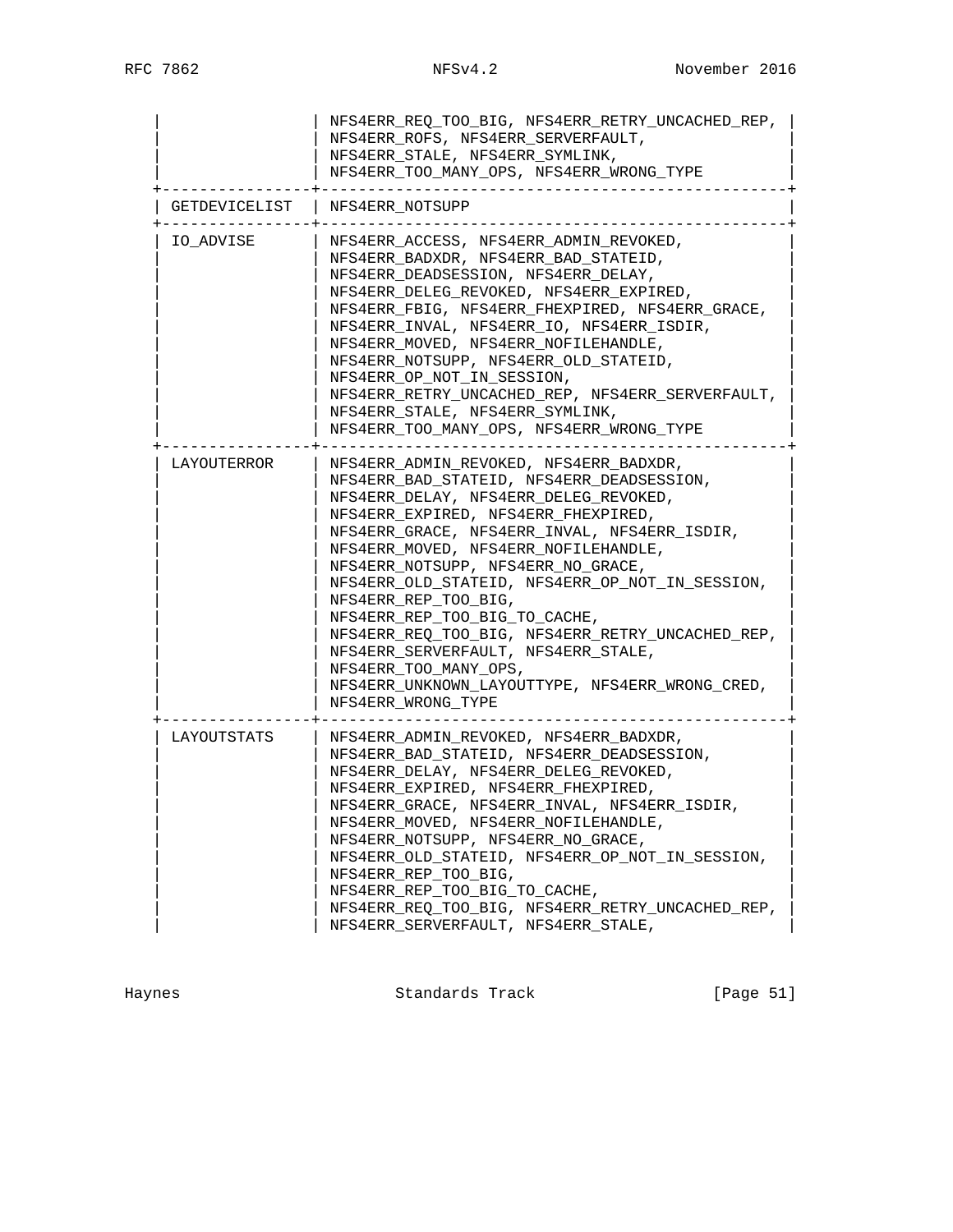|                | NFS4ERR TOO MANY OPS,<br>NFS4ERR_UNKNOWN_LAYOUTTYPE, NFS4ERR_WRONG_CRED,<br>NFS4ERR WRONG TYPE                                                                                                                                                                                                                                                                                                                                                                                                                                                                                                                                                                                                    |
|----------------|---------------------------------------------------------------------------------------------------------------------------------------------------------------------------------------------------------------------------------------------------------------------------------------------------------------------------------------------------------------------------------------------------------------------------------------------------------------------------------------------------------------------------------------------------------------------------------------------------------------------------------------------------------------------------------------------------|
| OFFLOAD CANCEL | NFS4ERR ADMIN REVOKED, NFS4ERR BADXDR,<br>NFS4ERR_BAD_STATEID, NFS4ERR_COMPLETE_ALREADY,<br>NFS4ERR DEADSESSION, NFS4ERR DELAY,<br>NFS4ERR_EXPIRED, NFS4ERR_GRACE, NFS4ERR_NOTSUPP,<br>NFS4ERR_OLD_STATEID, NFS4ERR_OP_NOT_IN_SESSION,<br>NFS4ERR_SERVERFAULT, NFS4ERR_TOO_MANY_OPS                                                                                                                                                                                                                                                                                                                                                                                                               |
| OFFLOAD STATUS | NFS4ERR ADMIN REVOKED, NFS4ERR BADXDR,<br>NFS4ERR BAD STATEID, NFS4ERR COMPLETE ALREADY,<br>NFS4ERR DEADSESSION, NFS4ERR DELAY,<br>NFS4ERR_EXPIRED, NFS4ERR_GRACE, NFS4ERR_NOTSUPP,<br>NFS4ERR_OLD_STATEID, NFS4ERR_OP_NOT_IN_SESSION,<br>NFS4ERR SERVERFAULT, NFS4ERR TOO MANY OPS                                                                                                                                                                                                                                                                                                                                                                                                               |
| READ PLUS      | NFS4ERR ACCESS, NFS4ERR ADMIN REVOKED,<br>NFS4ERR BADXDR, NFS4ERR BAD STATEID,<br>NFS4ERR DEADSESSION, NFS4ERR DELAY,<br>NFS4ERR DELEG REVOKED, NFS4ERR EXPIRED,<br>NFS4ERR FHEXPIRED, NFS4ERR GRACE, NFS4ERR INVAL,<br>NFS4ERR_IO, NFS4ERR_ISDIR, NFS4ERR_LOCKED,<br>NFS4ERR MOVED, NFS4ERR NOFILEHANDLE,<br>NFS4ERR_NOTSUPP, NFS4ERR_OLD_STATEID,<br>NFS4ERR_OPENMODE, NFS4ERR_OP_NOT_IN_SESSION,<br>NFS4ERR PARTNER NO AUTH, NFS4ERR PNFS IO HOLE,<br>NFS4ERR PNFS NO LAYOUT, NFS4ERR REP TOO BIG,<br>NFS4ERR_REP_TOO_BIG_TO_CACHE,<br>NFS4ERR REQ TOO BIG, NFS4ERR RETRY UNCACHED REP,<br>NFS4ERR SERVERFAULT, NFS4ERR STALE,<br>NFS4ERR_SYMLINK, NFS4ERR_TOO_MANY_OPS,<br>NFS4ERR WRONG TYPE |
| SEEK           | NFS4ERR_ACCESS, NFS4ERR_ADMIN_REVOKED,<br>NFS4ERR_BADXDR, NFS4ERR_BAD_STATEID,<br>NFS4ERR DEADSESSION, NFS4ERR DELAY,<br>NFS4ERR_DELEG_REVOKED, NFS4ERR_EXPIRED,<br>NFS4ERR_FHEXPIRED, NFS4ERR_GRACE, NFS4ERR_INVAL,<br>NFS4ERR_IO, NFS4ERR_ISDIR, NFS4ERR_LOCKED,<br>NFS4ERR_MOVED, NFS4ERR_NOFILEHANDLE,<br>NFS4ERR_NOTSUPP, NFS4ERR_OLD_STATEID,<br>NFS4ERR OPENMODE, NFS4ERR OP NOT IN SESSION,<br>NFS4ERR_PNFS_IO_HOLE, NFS4ERR_PNFS_NO_LAYOUT,<br>NFS4ERR_REP_TOO_BIG,<br>NFS4ERR_REP_TOO_BIG_TO_CACHE,<br>NFS4ERR_REQ_TOO_BIG, NFS4ERR_RETRY_UNCACHED_REP,                                                                                                                                 |

Haynes **Example 2** Standards Track **Example 2** [Page 52]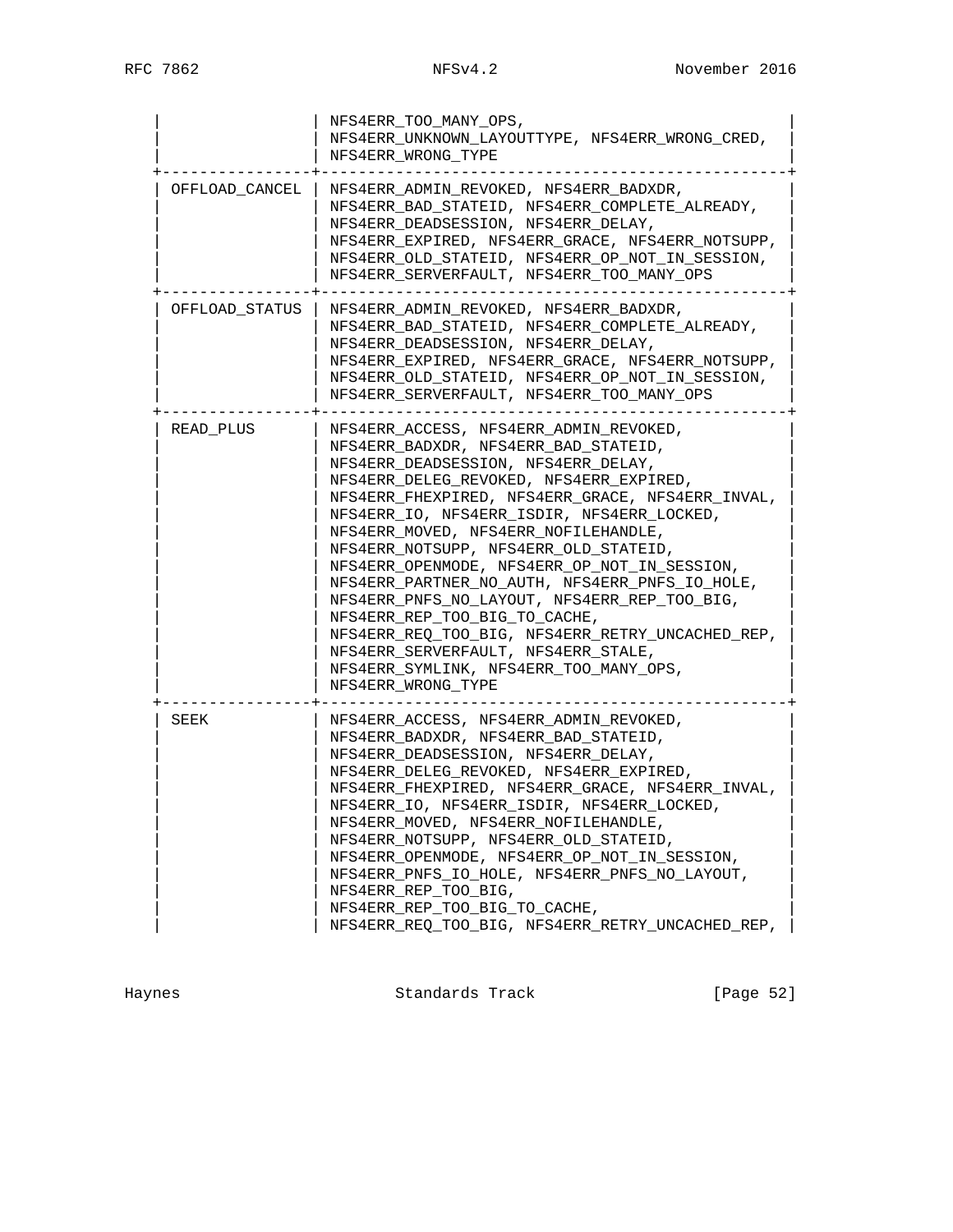|            | NFS4ERR SERVERFAULT, NFS4ERR STALE,<br>NFS4ERR SYMLINK, NFS4ERR TOO MANY OPS,<br>NFS4ERR UNION NOTSUPP, NFS4ERR WRONG TYPE                                                                                                                                                                                                                                                                                                                                                                                                                                                                                                                                                                                                            |
|------------|---------------------------------------------------------------------------------------------------------------------------------------------------------------------------------------------------------------------------------------------------------------------------------------------------------------------------------------------------------------------------------------------------------------------------------------------------------------------------------------------------------------------------------------------------------------------------------------------------------------------------------------------------------------------------------------------------------------------------------------|
| WRITE SAME | NFS4ERR_ACCESS, NFS4ERR_ADMIN_REVOKED,<br>NFS4ERR BADXDR, NFS4ERR BAD STATEID,<br>NFS4ERR DEADSESSION, NFS4ERR DELAY,<br>NFS4ERR DELEG REVOKED, NFS4ERR DOUOT,<br>NFS4ERR EXPIRED, NFS4ERR FBIG,<br>NFS4ERR FHEXPIRED, NFS4ERR GRACE, NFS4ERR INVAL,<br>NFS4ERR_IO, NFS4ERR_ISDIR, NFS4ERR_LOCKED,<br>NFS4ERR_MOVED, NFS4ERR_NOFILEHANDLE,<br>NFS4ERR NOSPC, NFS4ERR NOTSUPP,<br>NFS4ERR OLD STATEID, NFS4ERR OPENMODE,<br>NFS4ERR OP NOT IN SESSION, NFS4ERR PNFS IO HOLE,<br>NFS4ERR PNFS NO LAYOUT, NFS4ERR REP TOO BIG,<br>NFS4ERR REP TOO BIG TO CACHE,<br>NFS4ERR REQ TOO BIG, NFS4ERR RETRY UNCACHED REP,<br>NFS4ERR ROFS, NFS4ERR SERVERFAULT,<br>NFS4ERR STALE, NFS4ERR SYMLINK,<br>NFS4ERR TOO MANY OPS, NFS4ERR WRONG TYPE |

Table 2: Valid Error Returns for Each New Protocol Operation

11.3. New Callback Operations and Their Valid Errors

 This section contains a table that gives the valid error returns for each new NFSv4.2 callback operation. The error code NFS4\_OK (indicating no error) is not listed but should be understood to be returnable by all new callback operations. The error values for all other callback operations are defined in Section 15.3 of [RFC5661].

| Callback<br>Operation | Errors                                                                                                                                                                                                                                                         |
|-----------------------|----------------------------------------------------------------------------------------------------------------------------------------------------------------------------------------------------------------------------------------------------------------|
| CB OFFLOAD            | NFS4ERR BADHANDLE, NFS4ERR_BADXDR,<br>NFS4ERR BAD_STATEID, NFS4ERR_DELAY,<br>NFS4ERR OP NOT_IN_SESSION, NFS4ERR_REP_TOO_BIG,<br>NFS4ERR REP TOO BIG TO CACHE, NFS4ERR REO TOO BIG,<br>NFS4ERR RETRY UNCACHED REP, NFS4ERR SERVERFAULT,<br>NFS4ERR TOO MANY OPS |

Table 3: Valid Error Returns for Each New Protocol Callback Operation

Haynes **Standards Track** [Page 53]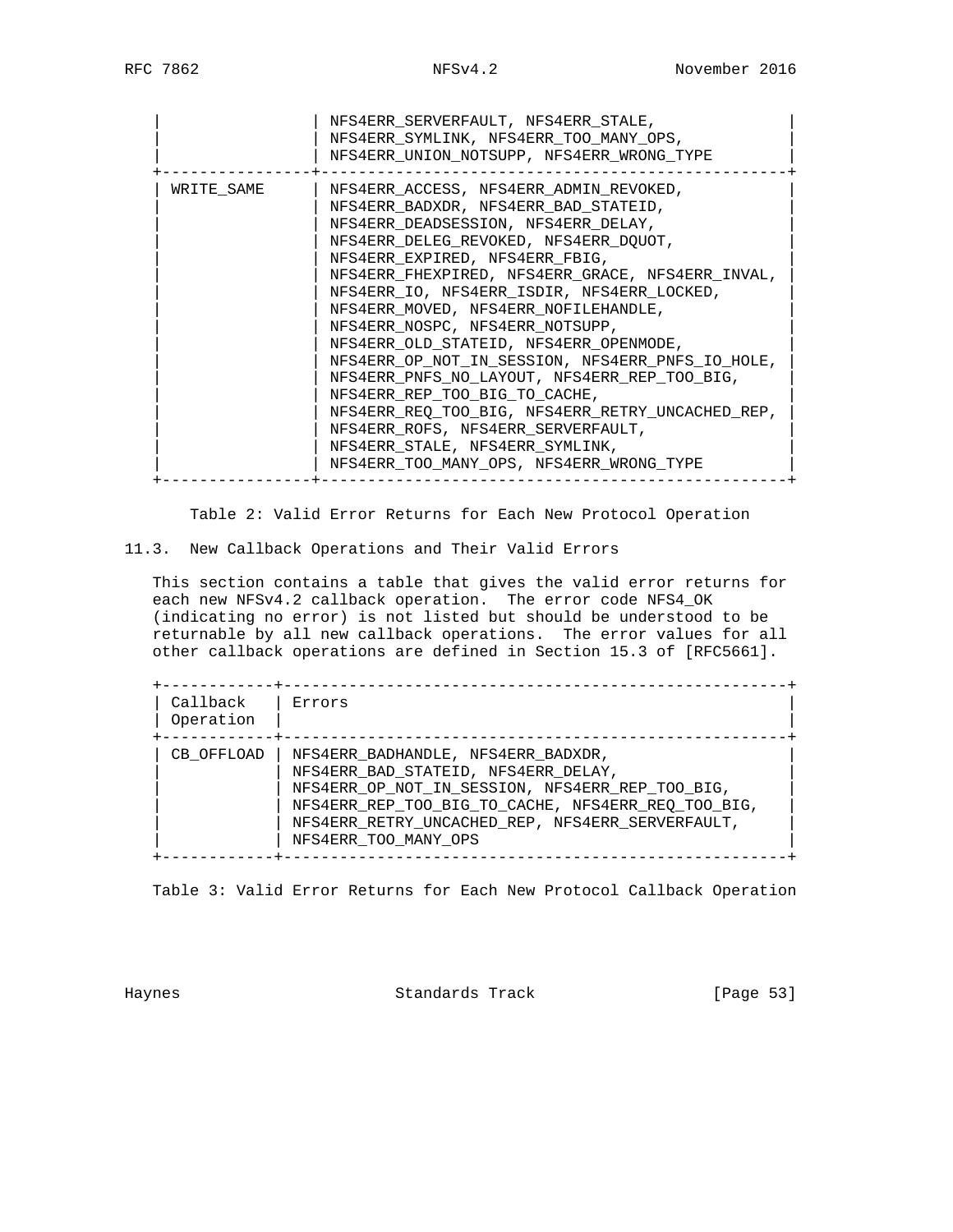12. New File Attributes

12.1. New RECOMMENDED Attributes - List and Definition References

 The list of new RECOMMENDED attributes appears in Table 4. The meanings of the columns of the table are:

Name: The name of the attribute.

 Id: The number assigned to the attribute. In the event of conflicts between the assigned number and [RFC7863], the latter is authoritative, but in such an event, it should be resolved with errata to this document and/or [RFC7863]. See [IESG08] for the errata process.

Data Type: The XDR data type of the attribute.

Acc: Access allowed to the attribute.

- R means read-only (GETATTR may retrieve, SETATTR may not set).
- W means write-only (SETATTR may set, GETATTR may not retrieve).

R W means read/write (GETATTR may retrieve, SETATTR may set).

 Defined in: The section of this specification that describes the attribute.

| Name                                                          |
|---------------------------------------------------------------|
| clone blksize<br>space freed<br>change_attr_type<br>sec label |

Table 4: New RECOMMENDED Attributes

- 12.2. Attribute Definitions
- 12.2.1. Attribute 77: clone\_blksize

 The clone\_blksize attribute indicates the granularity of a CLONE operation.

Haynes **Example 2018** Standards Track **Example 2018** [Page 54]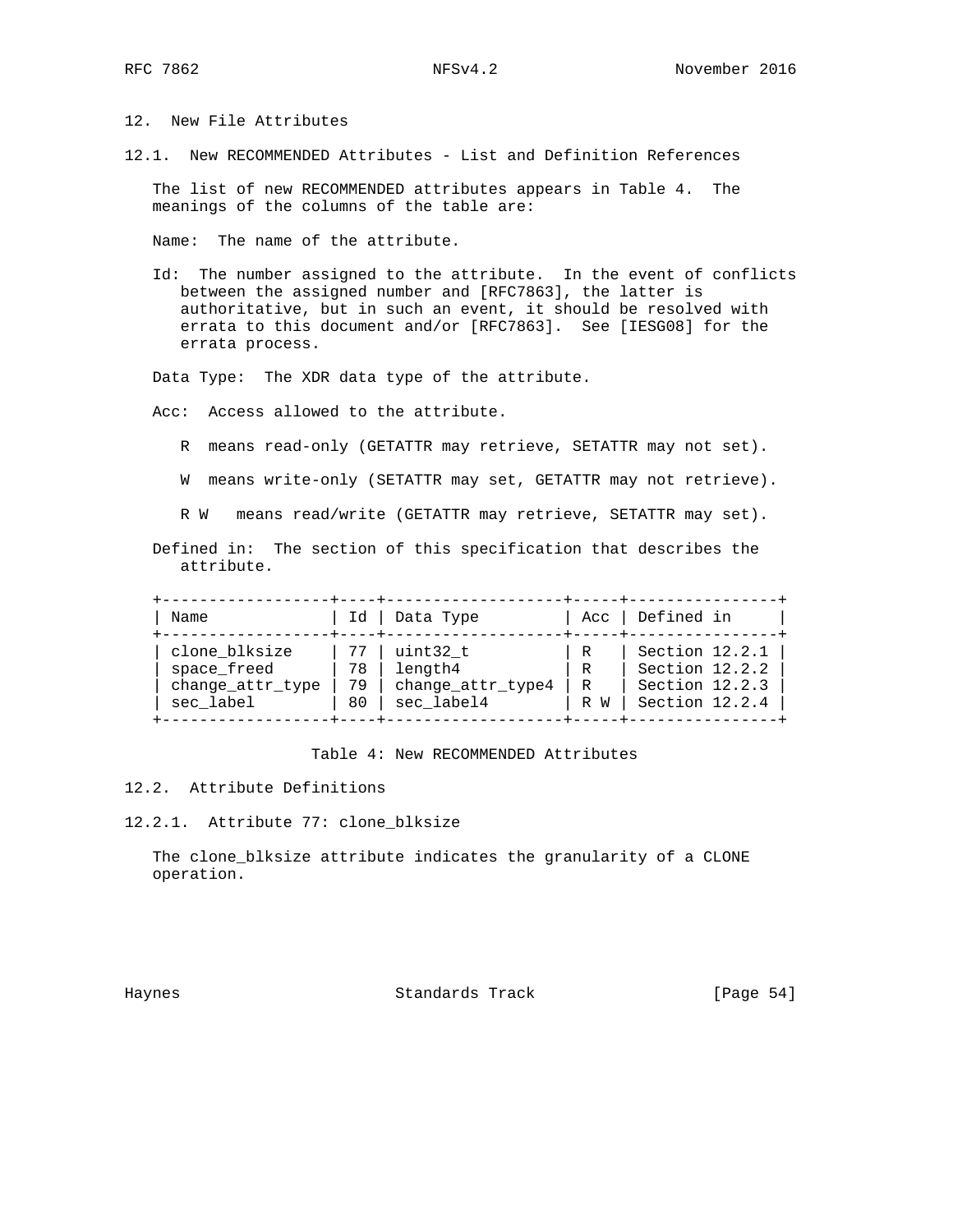12.2.2. Attribute 78: space\_freed

 space\_freed gives the number of bytes freed if the file is deleted. This attribute is read-only and is of type length4. It is a per-file attribute.

12.2.3. Attribute 79: change\_attr\_type

<CODE BEGINS>

```
enum change_attr_type4 {<br>NFS4_CHANGE_TYPE_IS_MONOTONIC_INCR
NFS4_CHANGE_TYPE_IS_MONOTONIC_INCR = 0,
NFS4_CHANGE_TYPE_IS_VERSION_COUNTER = 1 ,
            NFS4_CHANGE_TYPE_IS_VERSION_COUNTER_NOPNFS = 2,
           NFSI_CHANGE_TYPE_IIS_TIME_METADATA = 3,
           NFS4 CHANGE TYPE IS UNDEFINED = 4
```
};

<CODE ENDS>

 change\_attr\_type is a per-file system attribute that enables the NFSv4.2 server to provide additional information about how it expects the change attribute value to evolve after the file data or metadata has changed. While Section 5.4 of [RFC5661] discusses per-file system attributes, it is expected that the value of change\_attr\_type will not depend on the value of "homogeneous" and will only change in the event of a migration.

- NFS4\_CHANGE\_TYPE\_IS\_MONOTONIC\_INCR: The change attribute value MUST monotonically increase for every atomic change to the file attributes, data, or directory contents.
- NFS4\_CHANGE\_TYPE\_IS\_VERSION\_COUNTER: The change attribute value MUST be incremented by one unit for every atomic change to the file attributes, data, or directory contents. This property is preserved when writing to pNFS data servers.
- NFS4\_CHANGE\_TYPE\_IS\_VERSION\_COUNTER\_NOPNFS: The change attribute value MUST be incremented by one unit for every atomic change to the file attributes, data, or directory contents. In the case where the client is writing to pNFS data servers, the number of increments is not guaranteed to exactly match the number of WRITEs.

Haynes **Example 2018** Standards Track **Example 2018** [Page 55]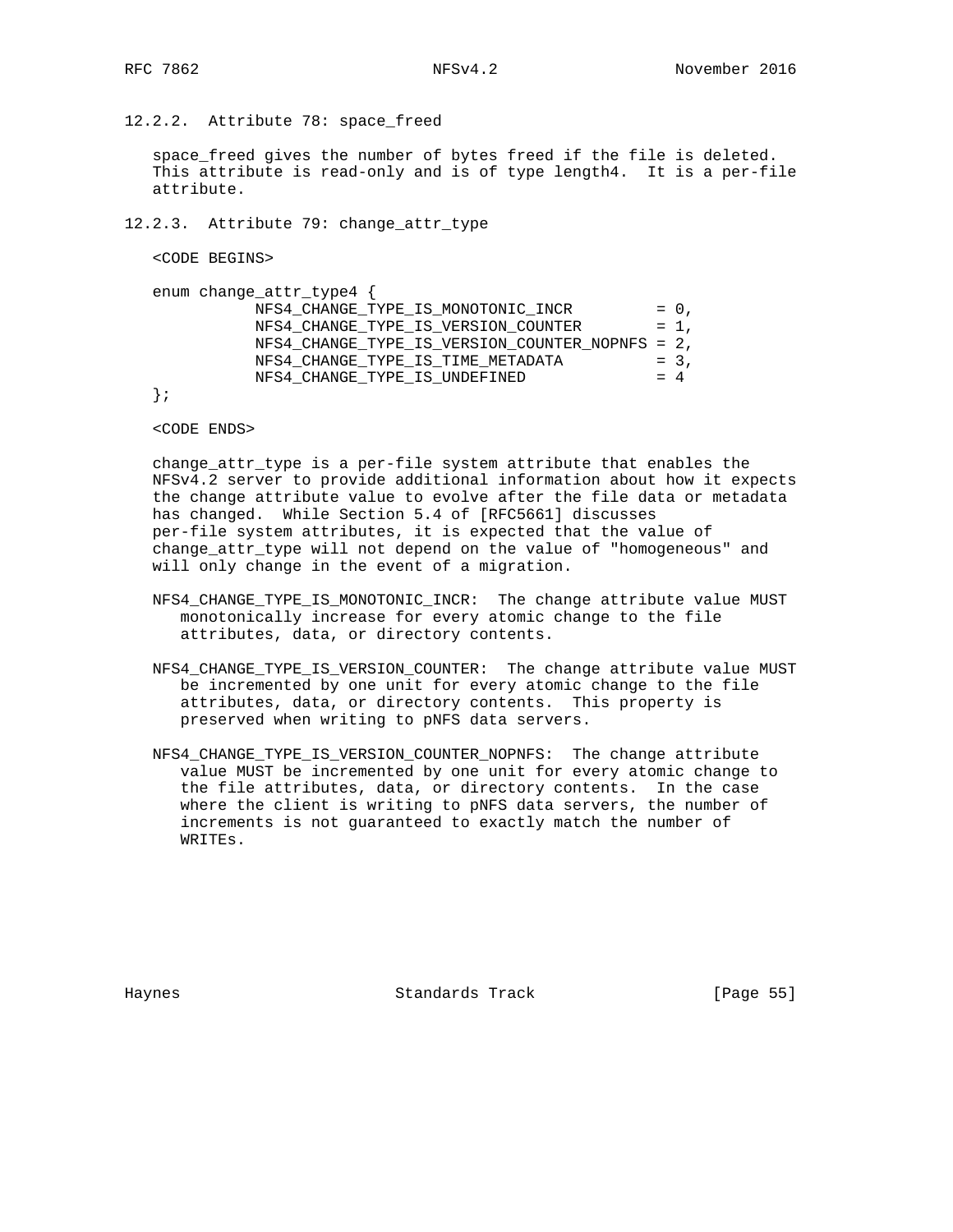NFS4\_CHANGE\_TYPE\_IS\_TIME\_METADATA: The change attribute is implemented as suggested in [RFC7530] in terms of the time\_metadata attribute.

 NFS4\_CHANGE\_TYPE\_IS\_UNDEFINED: The change attribute does not take values that fit into any of these categories.

 If either NFS4\_CHANGE\_TYPE\_IS\_MONOTONIC\_INCR, NFS4\_CHANGE\_TYPE\_IS\_VERSION\_COUNTER, or NFS4\_CHANGE\_TYPE\_IS\_TIME\_METADATA is set, then the client knows at the very least that the change attribute is monotonically increasing, which is sufficient to resolve the question of which value is the most recent.

 If the client sees the value NFS4\_CHANGE\_TYPE\_IS\_TIME\_METADATA, then by inspecting the value of the "time\_delta" attribute it additionally has the option of detecting rogue server implementations that use time\_metadata in violation of the specification.

 If the client sees NFS4\_CHANGE\_TYPE\_IS\_VERSION\_COUNTER, it has the ability to predict what the resulting change attribute value should be after a COMPOUND containing a SETATTR, WRITE, or CREATE. This again allows it to detect changes made in parallel by another client. The value NFS4\_CHANGE\_TYPE\_IS\_VERSION\_COUNTER\_NOPNFS permits the same, but only if the client is not doing pNFS WRITEs.

 Finally, if the server does not support change\_attr\_type or if NFS4 CHANGE TYPE IS UNDEFINED is set, then the server SHOULD make an effort to implement the change attribute in terms of the time\_metadata attribute.

```
12.2.4. Attribute 80: sec_label
```

```
 <CODE BEGINS>
   typedef uint32_t policy4;
   struct labelformat_spec4 {
        policy4 lfs_lfs;
         policy4 lfs_pi;
   };
   struct sec_label4 {
labelformat_spec4 slai_lfs;
opaque slai_data<>;
   };
```
<CODE ENDS>

Haynes Standards Track [Page 56]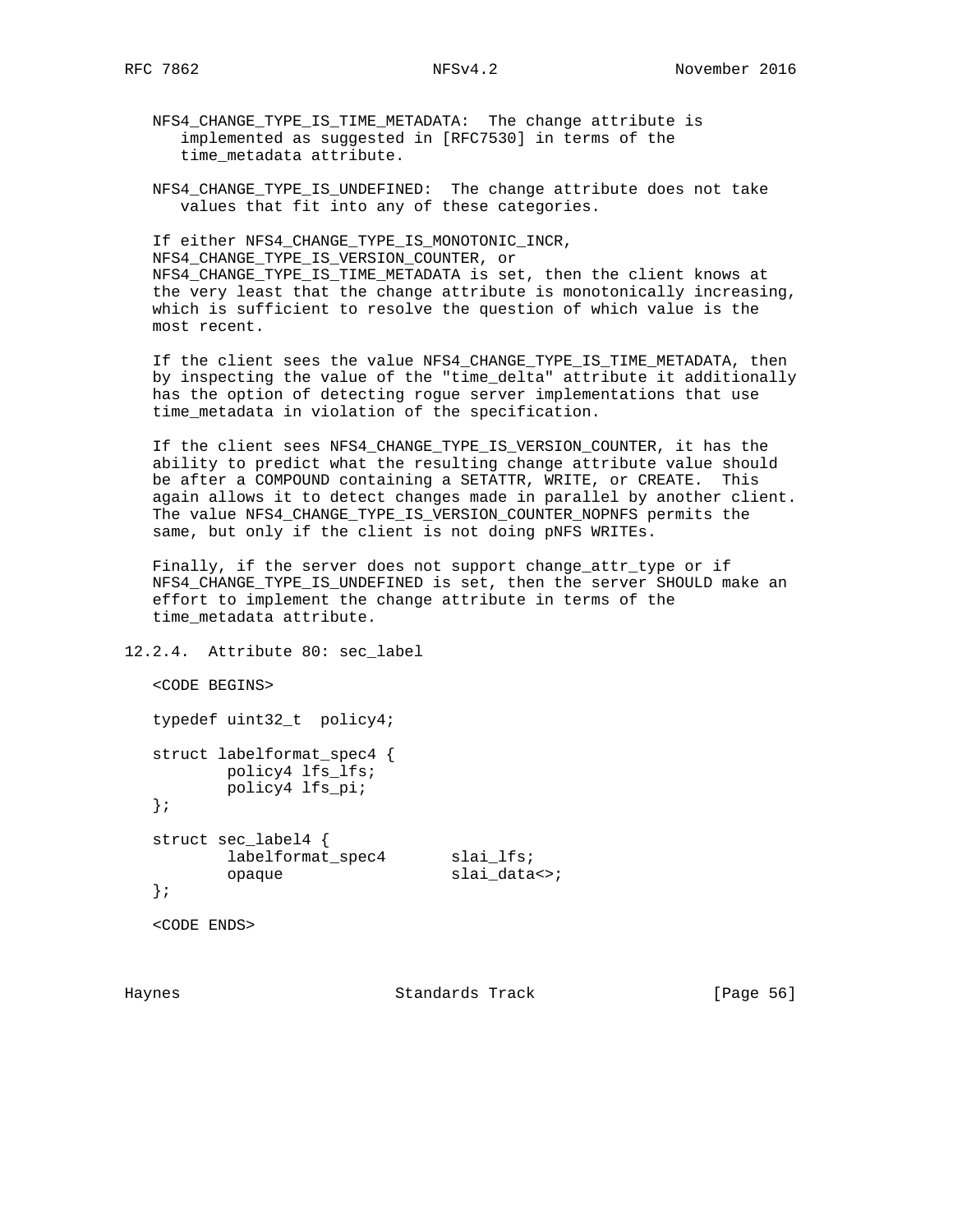The FATTR4\_SEC\_LABEL contains an array of two components, with the first component being an LFS. It serves to provide the receiving end with the information necessary to translate the security attribute into a form that is usable by the endpoint. Label Formats assigned an LFS may optionally choose to include a Policy Identifier field to allow for complex policy deployments. The LFS and the Security Label Format Selection Registry are described in detail in [RFC7569]. The translation used to interpret the security attribute is not specified as part of the protocol, as it may depend on various factors. The second component is an opaque section that contains the data of the attribute. This component is dependent on the MAC model to interpret and enforce.

 In particular, it is the responsibility of the LFS specification to define a maximum size for the opaque section, slai\_data<>. When creating or modifying a label for an object, the client needs to be guaranteed that the server will accept a label that is sized correctly. By both client and server being part of a specific MAC model, the client will be aware of the size.

### 13. Operations: REQUIRED, RECOMMENDED, or OPTIONAL

 Tables 5 and 6 summarize the operations of the NFSv4.2 protocol and the corresponding designations of REQUIRED, RECOMMENDED, and OPTIONAL to implement or MUST NOT implement. The "MUST NOT implement" designation is reserved for those operations that were defined in either NFSv4.0 or NFSv4.1 and MUST NOT be implemented in NFSv4.2.

 For the most part, the REQUIRED, RECOMMENDED, or OPTIONAL designation for operations sent by the client is for the server implementation. The client is generally required to implement the operations needed for the operating environment that it serves. For example, a read-only NFSv4.2 client would have no need to implement the WRITE operation and is not required to do so.

 The REQUIRED or OPTIONAL designation for callback operations sent by the server is for both the client and server. Generally, the client has the option of creating the backchannel and sending the operations on the forechannel that will be a catalyst for the server sending callback operations. A partial exception is CB\_RECALL\_SLOT; the only way the client can avoid supporting this operation is by not creating a backchannel.

Haynes **Standards Track** [Page 57]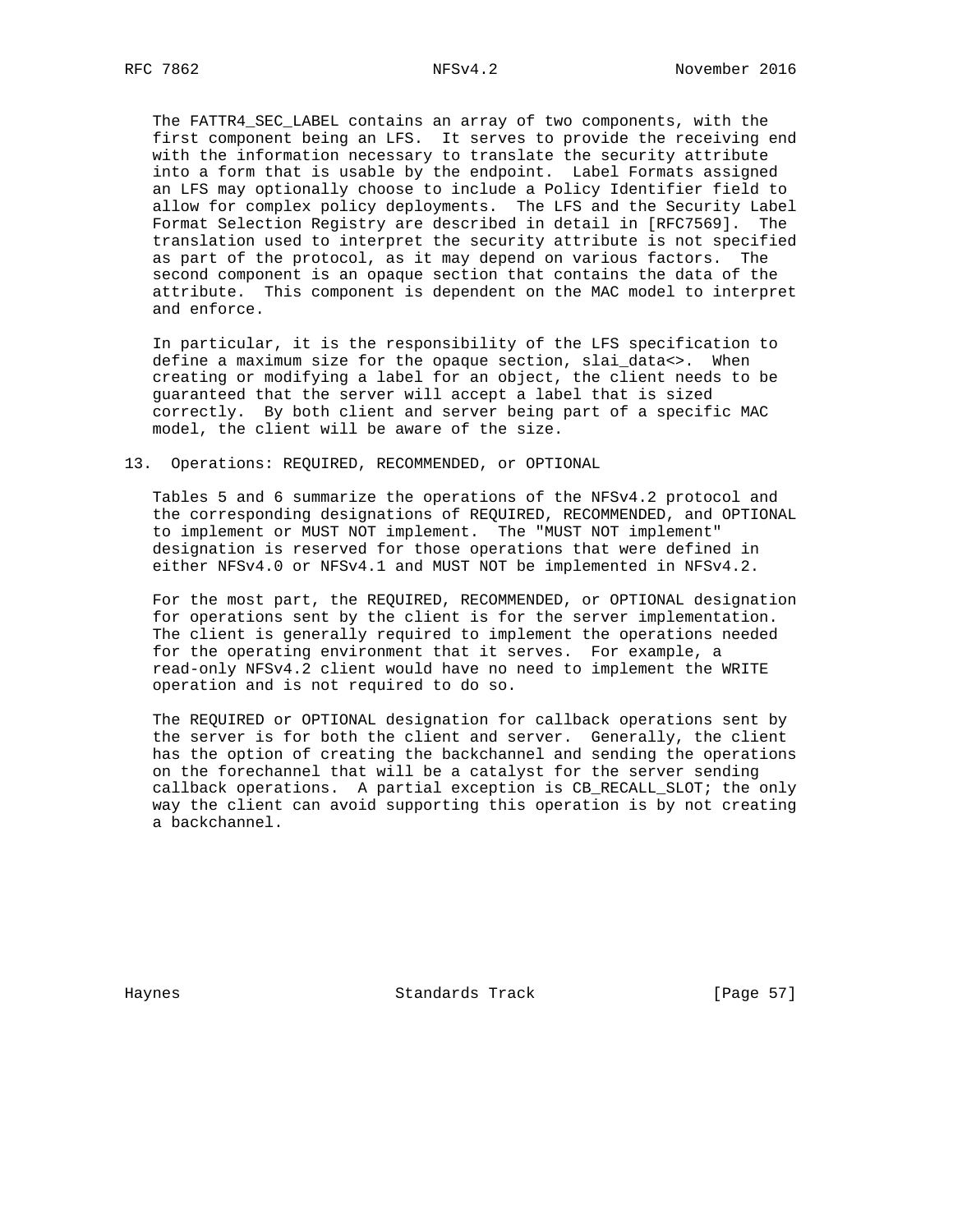Since this is a summary of the operations and their designation, there are subtleties that are not presented here. Therefore, if there is a question regarding implementation requirements, the operation descriptions themselves must be consulted, along with other relevant explanatory text within either this specification or the NFSv4.1 specification [RFC5661].

 The abbreviations used in the second and third columns of Tables 5 and 6 are defined as follows:

REQ: REQUIRED to implement

REC: RECOMMENDED to implement

OPT: OPTIONAL to implement

MNI: MUST NOT implement

 For the NFSv4.2 features that are OPTIONAL, the operations that support those features are OPTIONAL, and the server MUST return NFS4ERR\_NOTSUPP in response to the client's use of those operations when those operations are not implemented by the server. If an OPTIONAL feature is supported, it is possible that a set of operations related to the feature become REQUIRED to implement. The third column of the tables designates the feature(s) and if the operation is REQUIRED or OPTIONAL in the presence of support for the feature.

 The OPTIONAL features identified and their abbreviations are as follows:

pNFS: Parallel NFS

FDELG: File Delegations

DDELG: Directory Delegations

COPYra: Intra-server Server-Side Copy

COPYer: Inter-server Server-Side Copy

ADB: Application Data Blocks

Haynes Standards Track [Page 58]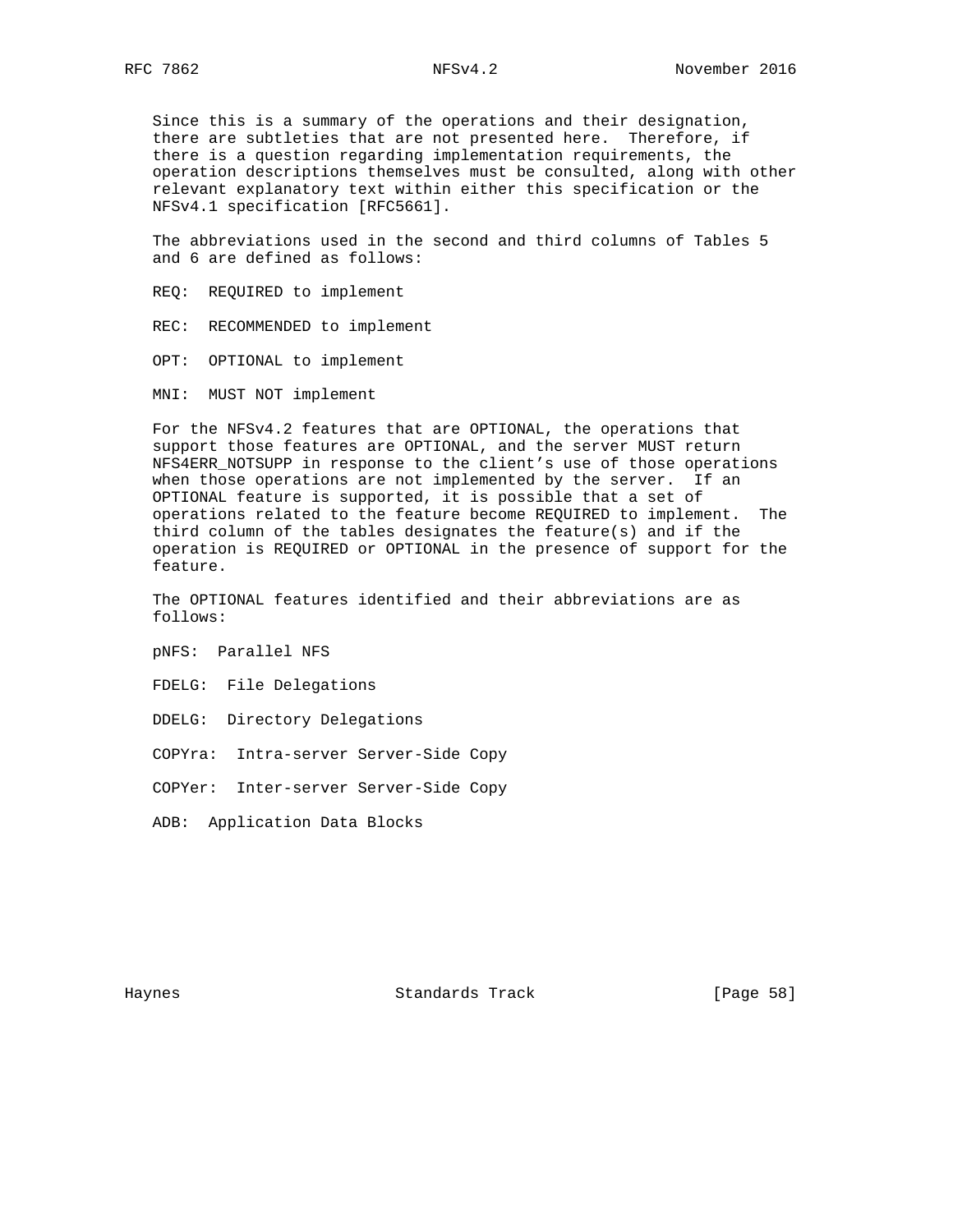| Operation            | MNI | $REQ$ , REC, OPT, or   Feature (REQ, REC, or  <br>OPT) |
|----------------------|-----|--------------------------------------------------------|
| ACCESS               | REQ |                                                        |
| ALLOCATE             | OPT |                                                        |
| BACKCHANNEL CTL      | REO |                                                        |
| BIND_CONN_TO_SESSION | REQ |                                                        |
| <b>CLONE</b>         | OPT |                                                        |
| CLOSE                | REQ |                                                        |
| COMMIT               | REO |                                                        |
| COPY                 | OPT | COPYer (REQ), COPYra                                   |
|                      |     | (REO)                                                  |
| COPY NOTIFY          | OPT | COPYer (REQ)                                           |
| CREATE               | REQ |                                                        |
| CREATE_SESSION       | REO |                                                        |
| DEALLOCATE           | OPT |                                                        |
| DELEGPURGE           | OPT | FDELG (REQ)                                            |
| DELEGRETURN          | OPT | FDELG, DDELG, pNFS                                     |
|                      |     | (REO)                                                  |
| DESTROY_CLIENTID     | REO |                                                        |
| DESTROY SESSION      | REQ |                                                        |
| EXCHANGE_ID          | REQ |                                                        |
| FREE STATEID         | REQ |                                                        |
| GETATTR              | REQ |                                                        |
| GETDEVICEINFO        | OPT | pNFS (REQ)                                             |
| GETDEVICELIST        | MNI | pNFS (MNI)                                             |
| GETFH                | REQ |                                                        |
| GET_DIR_DELEGATION   | OPT | DDELG (REQ)                                            |
| ILLEGAL              | REQ |                                                        |
| IO ADVISE            | OPT |                                                        |
| LAYOUTCOMMIT         | OPT | pNFS (REQ)                                             |
| LAYOUTERROR          | OPT | pNFS (OPT)                                             |
| LAYOUTGET            | OPT | pNFS (REQ)                                             |
| LAYOUTRETURN         | OPT | pNFS (REQ)                                             |
| LAYOUTSTATS          | OPT | pNFS (OPT)                                             |
| LINK                 | OPT |                                                        |
| <b>LOCK</b>          | REQ |                                                        |
| LOCKT                | REQ |                                                        |
| LOCKU                | REQ |                                                        |
| <b>LOOKUP</b>        | REQ |                                                        |
| LOOKUPP              | REQ |                                                        |
| NVERIFY              | REQ |                                                        |
| OFFLOAD_CANCEL       | OPT | COPYer (OPT), COPYra<br>(OPT)                          |
| OFFLOAD STATUS       | OPT | COPYer (OPT), COPYra<br>(OPT)                          |

Haynes **Example 2018** Standards Track **Example 2018** [Page 59]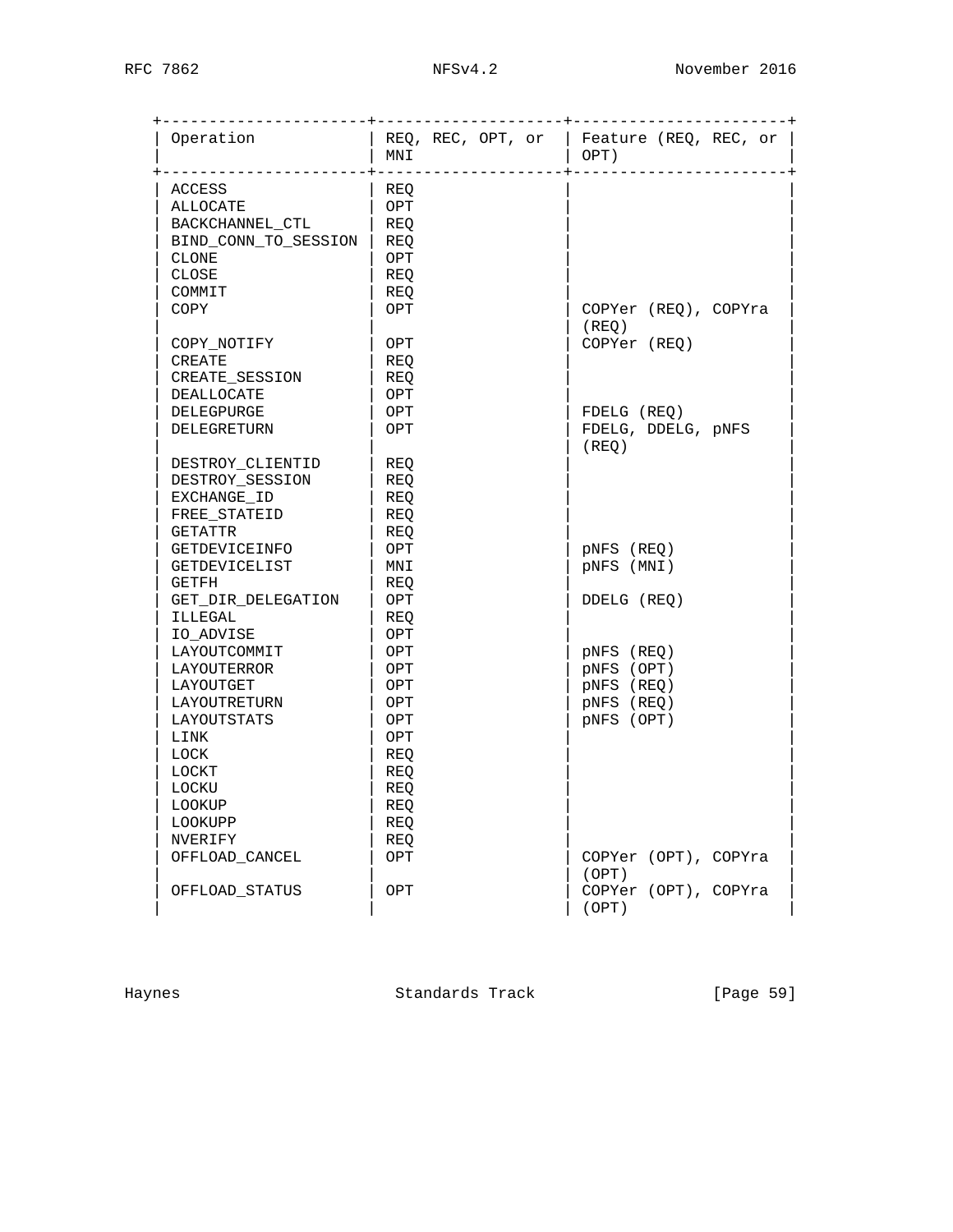| OPEN                | REO        |                  |
|---------------------|------------|------------------|
| <b>OPENATTR</b>     | OPT        |                  |
| OPEN CONFIRM        | MNI        |                  |
| OPEN_DOWNGRADE      | <b>REQ</b> |                  |
| PUTFH               | REQ        |                  |
| PUTPUBFH            | REO        |                  |
| PUTROOTFH           | REO        |                  |
| READ                | REO        |                  |
| <b>READDIR</b>      | REO        |                  |
| READLINK            | OPT        |                  |
| READ PLUS           | OPT        |                  |
| RECLAIM COMPLETE    | REO        |                  |
| RELEASE LOCKOWNER   | MNI        |                  |
| <b>REMOVE</b>       | REO        |                  |
| <b>RENAME</b>       | REO        |                  |
| RENEW               | MNI        |                  |
| RESTOREFH           | REO        |                  |
| SAVEFH              | REO        |                  |
| SECINFO             | REO        |                  |
| SECINFO NO NAME     | REC        | pNFS file layout |
|                     |            | (REO)            |
| <b>SEEK</b>         | OPT        |                  |
| SEQUENCE            | REO        |                  |
| <b>SETATTR</b>      | <b>REO</b> |                  |
| SETCLIENTID         | MNI        |                  |
| SETCLIENTID CONFIRM | MNI        |                  |
| SET SSV             | REO        |                  |
| TEST STATEID        | REO        |                  |
| VERIFY              | REO        |                  |
| WANT DELEGATION     | OPT        | FDELG (OPT)      |
| WRITE               | REO        |                  |
| WRITE_SAME          | OPT        | ADB (REQ)        |

Table 5: Operations

Haynes **Example 2018** Standards Track **Example 2018** [Page 60]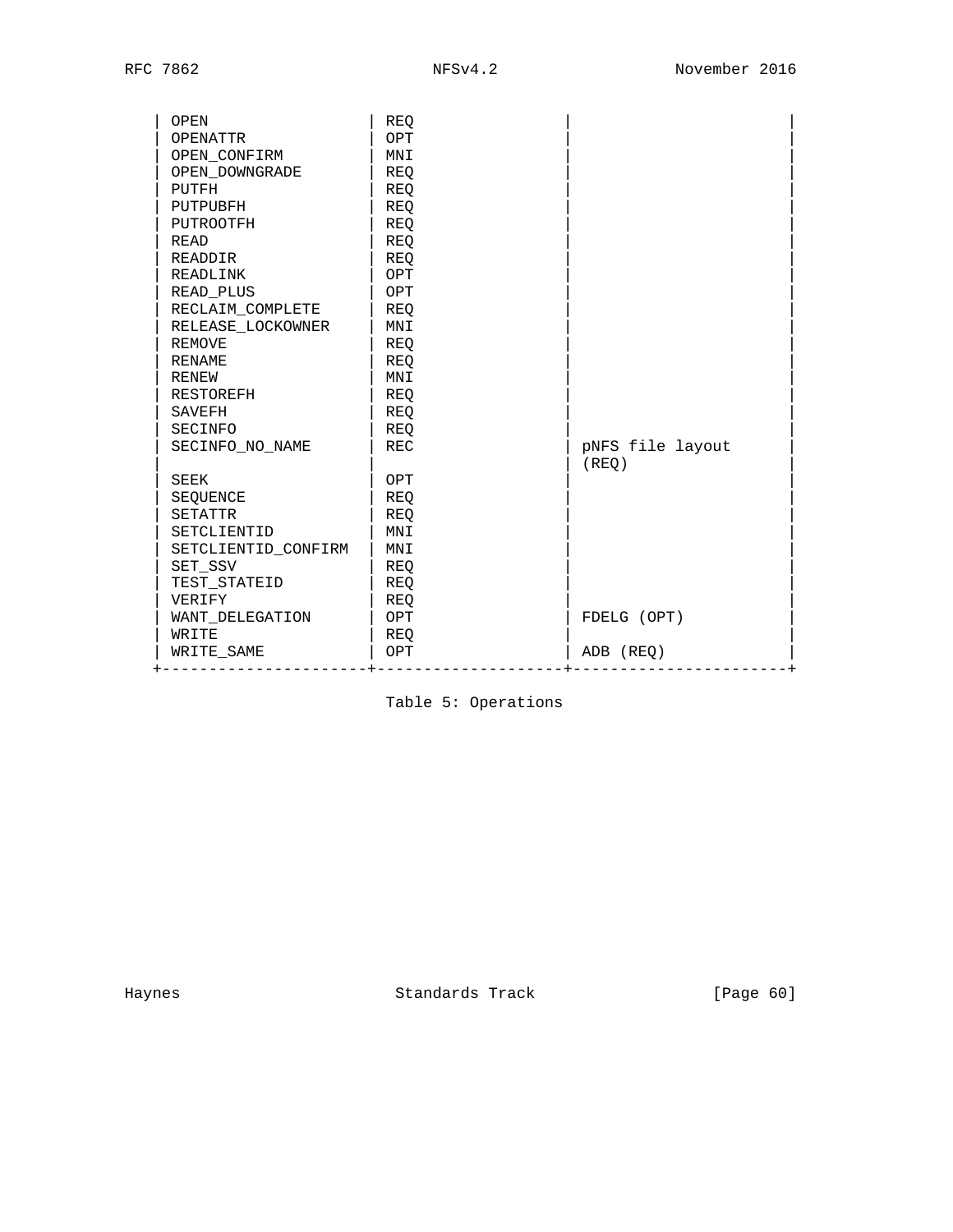| Operation               | REQ, REC, OPT,<br>or MNI | Feature (REQ, REC,<br>or OPT) |
|-------------------------|--------------------------|-------------------------------|
| CB GETATTR              | OPT                      | FDELG (REO)                   |
| CB ILLEGAL              | REO                      |                               |
| CB LAYOUTRECALL         | OPT                      | pNFS (REO)                    |
| CB NOTIFY               | OPT                      | DDELG (REQ)                   |
| CB NOTIFY DEVICEID      | OPT                      | pNFS (OPT)                    |
| CB NOTIFY LOCK          | OPT                      |                               |
| CB OFFLOAD              | OPT                      | COPYer (REO), COPYra          |
|                         |                          | (REO)                         |
| CB PUSH DELEG           | OPT                      | FDELG (OPT)                   |
| CB RECALL               | OPT                      | FDELG, DDELG, pNFS            |
|                         |                          | (REO)                         |
| CB RECALL ANY           | OPT                      | FDELG, DDELG, pNFS            |
|                         |                          | (REO)                         |
| CB_RECALL_SLOT          | REO                      |                               |
| CB_RECALLABLE_OBJ_AVAIL | OPT                      | DDELG, pNFS (REQ)             |
| CB SEQUENCE             | OPT                      | FDELG, DDELG, pNFS            |
|                         |                          | (REO)                         |
| CB WANTS CANCELLED      | OPT                      | FDELG, DDELG, pNFS            |
|                         |                          | (REO)                         |

## Table 6: Callback Operations

- 14. Modifications to NFSv4.1 Operations
- 14.1. Operation 42: EXCHANGE\_ID Instantiate the client ID
- 14.1.1. ARGUMENT
	- <CODE BEGINS>

```
/* new */const EXCHGID4_FLAG_SUPP_FENCE_OPS = 0x00000004;
```
<CODE ENDS>

14.1.2. RESULT

Unchanged

Haynes **Standards Track** [Page 61]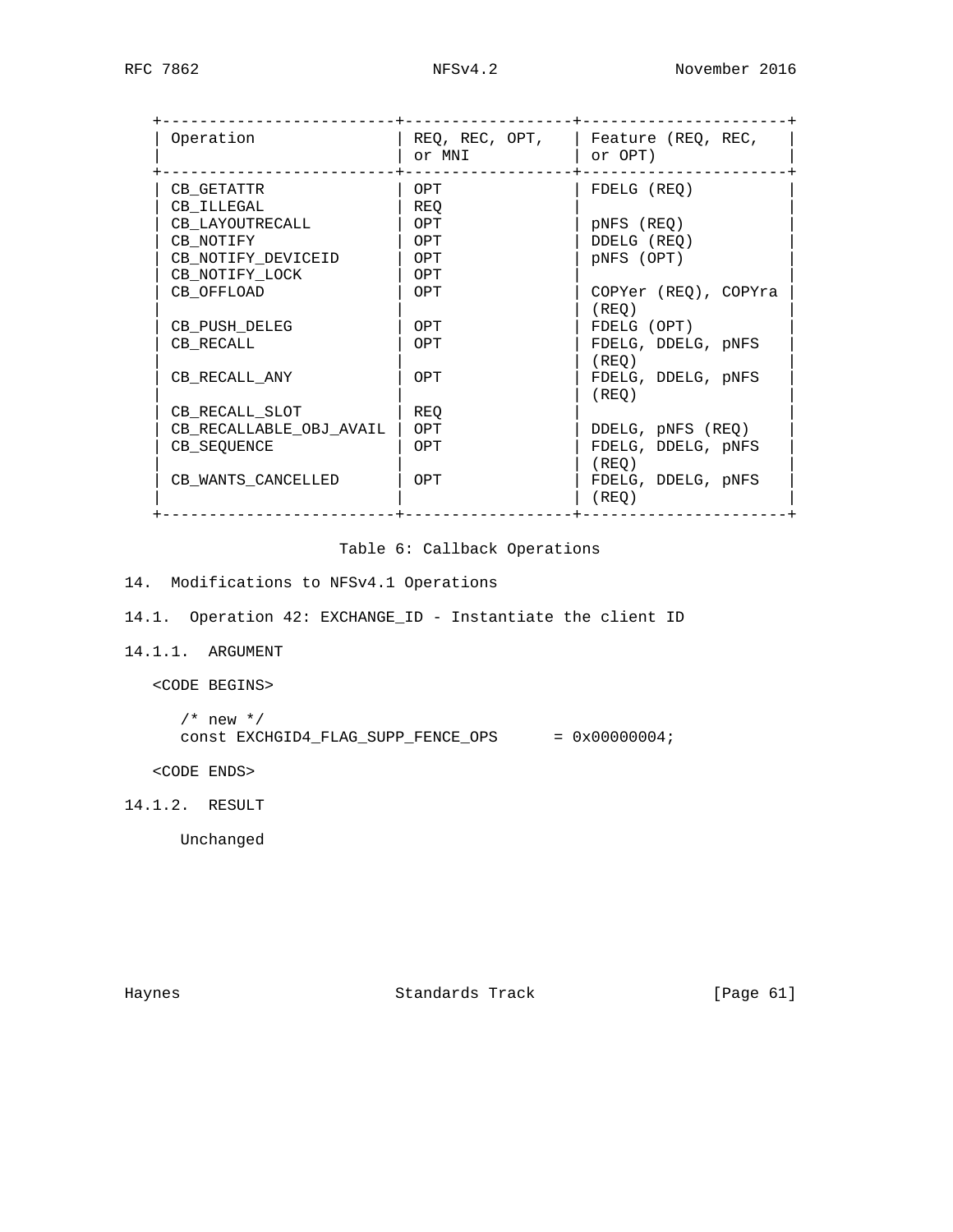## 14.1.3. MOTIVATION

 Enterprise applications require guarantees that an operation has either aborted or completed. NFSv4.1 provides this guarantee as long as the session is alive: simply send a SEQUENCE operation on the same slot with a new sequence number, and the successful return of SEQUENCE indicates that the previous operation has completed. However, if the session is lost, there is no way to know when any operations in progress have aborted or completed. In hindsight, the NFSv4.1 specification should have mandated that DESTROY\_SESSION either abort or complete all outstanding operations.

## 14.1.4. DESCRIPTION

 A client SHOULD request the EXCHGID4\_FLAG\_SUPP\_FENCE\_OPS capability when it sends an EXCHANGE ID operation. The server SHOULD set this capability in the EXCHANGE\_ID reply whether the client requests it or not. It is the server's return that determines whether this capability is in effect. When it is in effect, the following will occur:

- o The server will not reply to any DESTROY\_SESSION invoked with the client ID until all operations in progress are completed or aborted.
- o The server will not reply to subsequent EXCHANGE\_ID operations invoked on the same client owner with a new verifier until all operations in progress on the client ID's session are completed or aborted.
- o In implementations where the NFS server is deployed as a cluster, it does support client ID trunking, and the EXCHGID4\_FLAG\_SUPP\_FENCE\_OPS capability is enabled, then a session ID created on one node of the storage cluster MUST be destroyable via DESTROY\_SESSION. In addition, DESTROY\_CLIENTID and an EXCHANGE\_ID with a new verifier affect all sessions, regardless of what node the sessions were created on.

Haynes **Standards Track** [Page 62]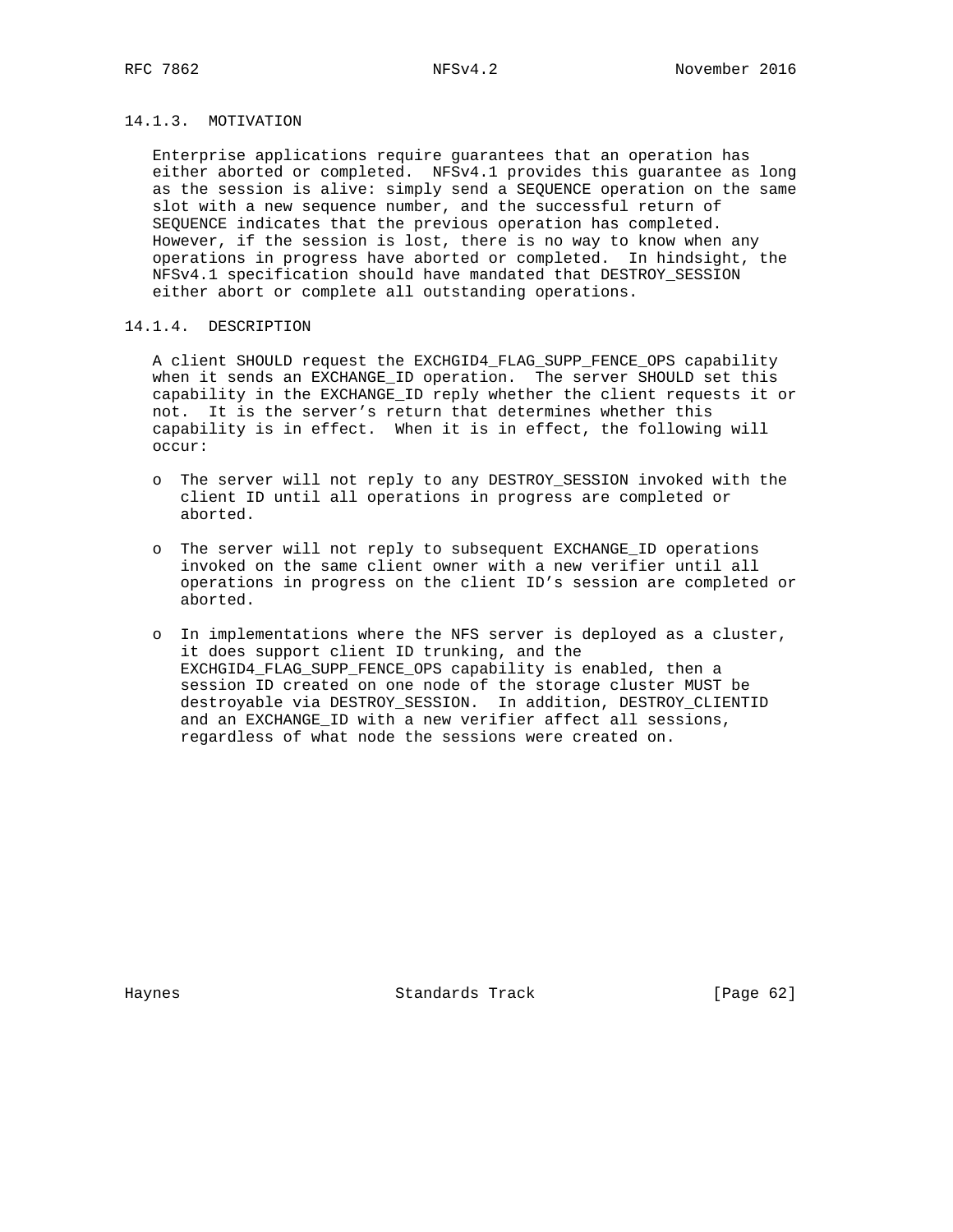```
14.2. Operation 48: GETDEVICELIST - Get all device mappings for a file
       system
14.2.1. ARGUMENT
   <CODE BEGINS>
   struct GETDEVICELIST4args {
           /* CURRENT_FH: object belonging to the file system */
           layouttype4 gdla_layout_type;
           /* number of device IDs to return */
           count4 gdla_maxdevices;
 nfs_cookie4 gdla_cookie;
verifier4 gdla_cookieverf;
   };
   <CODE ENDS>
14.2.2. RESULT
   <CODE BEGINS>
   struct GETDEVICELIST4resok {
           nfs_cookie4 gdlr_cookie;
          verifier4 gdlr_cookieverf;<br>deviceid4 gdlr_deviceid_li
                                gdlr_deviceid_list<>;
          bool gdlr_eof;
   };
   union GETDEVICELIST4res switch (nfsstat4 gdlr_status) {
   case NFS4_OK:
           GETDEVICELIST4resok gdlr_resok4;
   default:
           void;
   };
   <CODE ENDS>
```
14.2.3. MOTIVATION

 The GETDEVICELIST operation was introduced in [RFC5661] specifically to request a list of devices at file system mount time from block layout type servers. However, the use of the GETDEVICELIST operation introduces a race condition versus notification about changes to pNFS device IDs as provided by CB\_NOTIFY\_DEVICEID. Implementation experience with block layout servers has shown that there is no need

Haynes Standards Track [Page 63]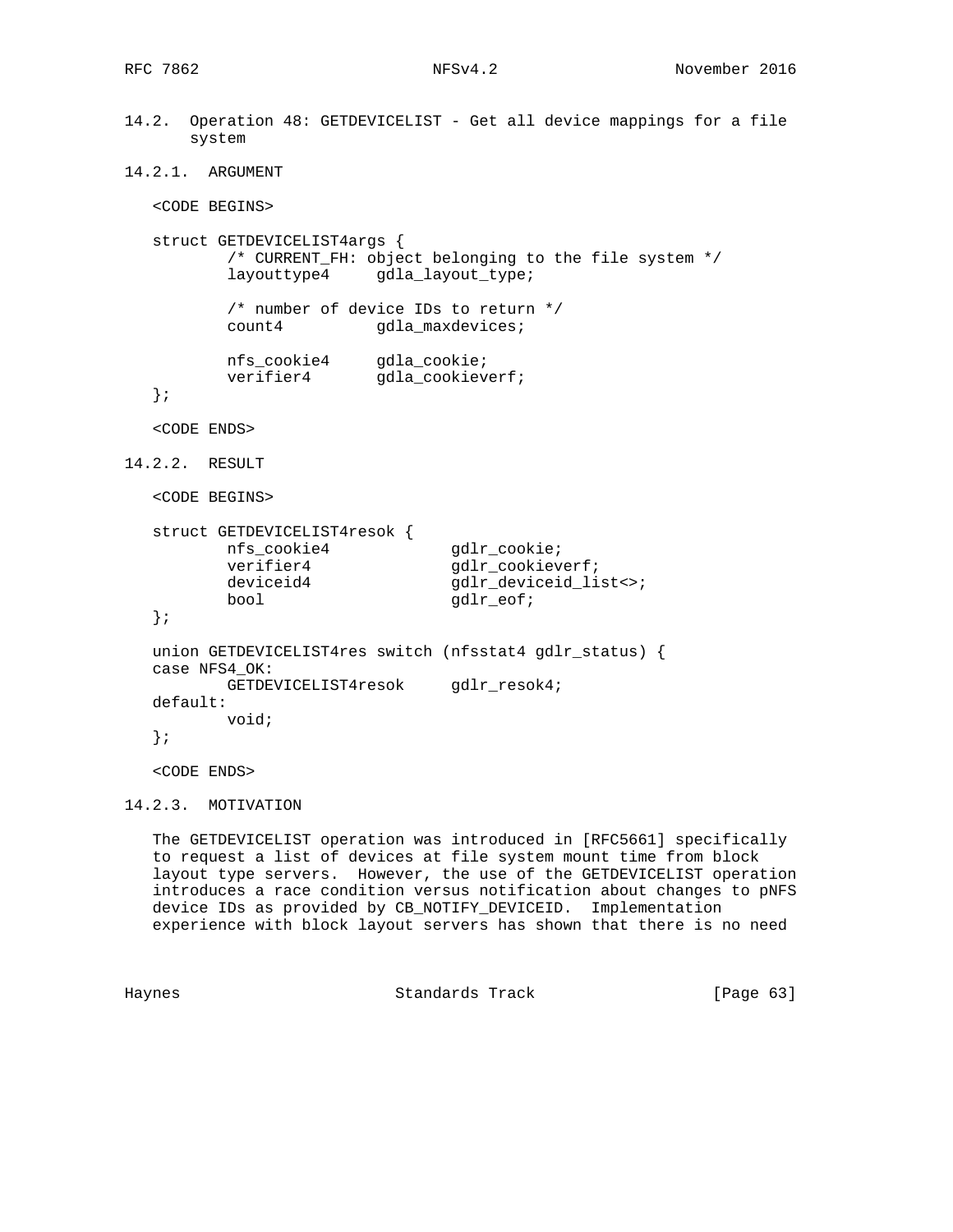for GETDEVICELIST. Clients have to be able to request new devices using GETDEVICEINFO at any time in response to either a new deviceid in LAYOUTGET results or the CB\_NOTIFY\_DEVICEID callback operation. 14.2.4. DESCRIPTION Clients and servers MUST NOT implement the GETDEVICELIST operation. 15. NFSv4.2 Operations 15.1. Operation 59: ALLOCATE - Reserve space in a region of a file 15.1.1. ARGUMENT <CODE BEGINS> struct ALLOCATE4args { /\* CURRENT\_FH: file \*/ stateid4 aa\_stateid; offset4 aa\_offset; length4 aa\_length; }; <CODE ENDS> 15.1.2. RESULT <CODE BEGINS> struct ALLOCATE4res { nfsstat4 ar\_status; }; <CODE ENDS> 15.1.3. DESCRIPTION

 Whenever a client wishes to reserve space for a region in a file, it calls the ALLOCATE operation with the current filehandle set to the filehandle of the file in question, and with the start offset and length in bytes of the region set in aa\_offset and aa\_length, respectively.

 CURRENT\_FH must be a regular file. If CURRENT\_FH is not a regular file, the operation MUST fail and return NFS4ERR\_WRONG\_TYPE.

Haynes **Standards Track** [Page 64]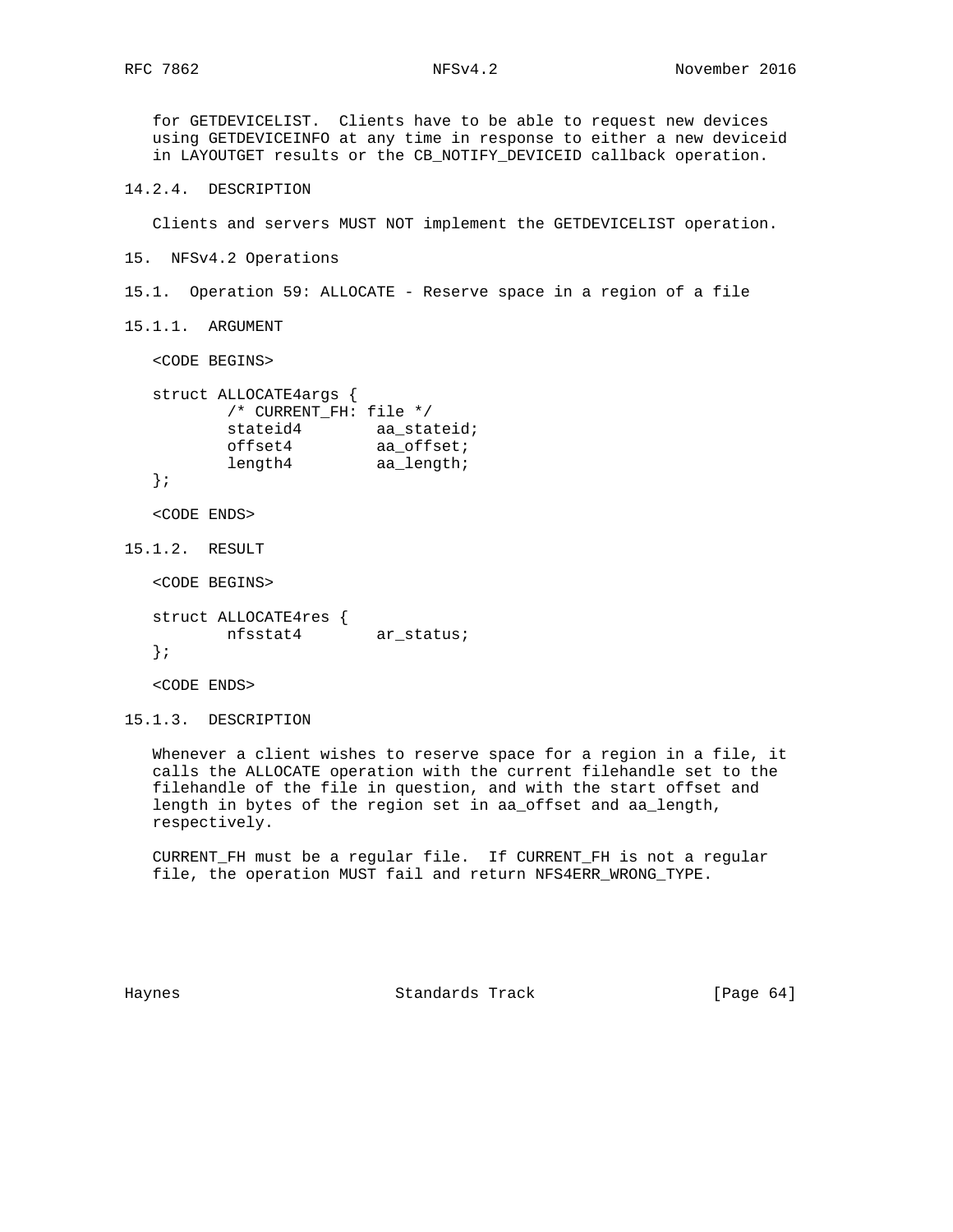The aa\_stateid MUST refer to a stateid that is valid for a WRITE operation and follows the rules for stateids in Sections 8.2.5 and 18.32.3 of [RFC5661].

 The server will ensure that backing blocks are reserved to the region specified by aa\_offset and aa\_length, and that no future writes into this region will return NFS4ERR\_NOSPC. If the region lies partially or fully outside the current file size, the file size will be set to aa\_offset + aa\_length implicitly. If the server cannot guarantee this, it must return NFS4ERR\_NOSPC.

 The ALLOCATE operation can also be used to extend the size of a file if the region specified by aa\_offset and aa\_length extends beyond the current file size. In that case, any data outside of the previous file size will return zeros when read before data is written to it.

 It is not required that the server allocate the space to the file before returning success. The allocation can be deferred; however, it must be guaranteed that it will not fail for lack of space. The deferral does not result in an asynchronous reply.

 The ALLOCATE operation will result in the space\_used and space\_freed attributes being increased by the number of bytes reserved, unless they were previously reserved or written and not shared.

15.2. Operation 60: COPY - Initiate a server-side copy

15.2.1. ARGUMENT

<CODE BEGINS>

```
 struct COPY4args {
       /* SAVED_FH: source file */
       /* CURRENT_FH: destination file */
stateid4 ca_src_stateid;
stateid4 ca_dst_stateid;
offset4 ca_src_offset;
offset4 ca_dst_offset;
length4 ca_count;
bool ca_consecutive;
bool ca_synchronous;
 netloc4 ca_source_server<>;
```
};

<CODE ENDS>

Haynes **Example 18 Standards Track** [Page 65]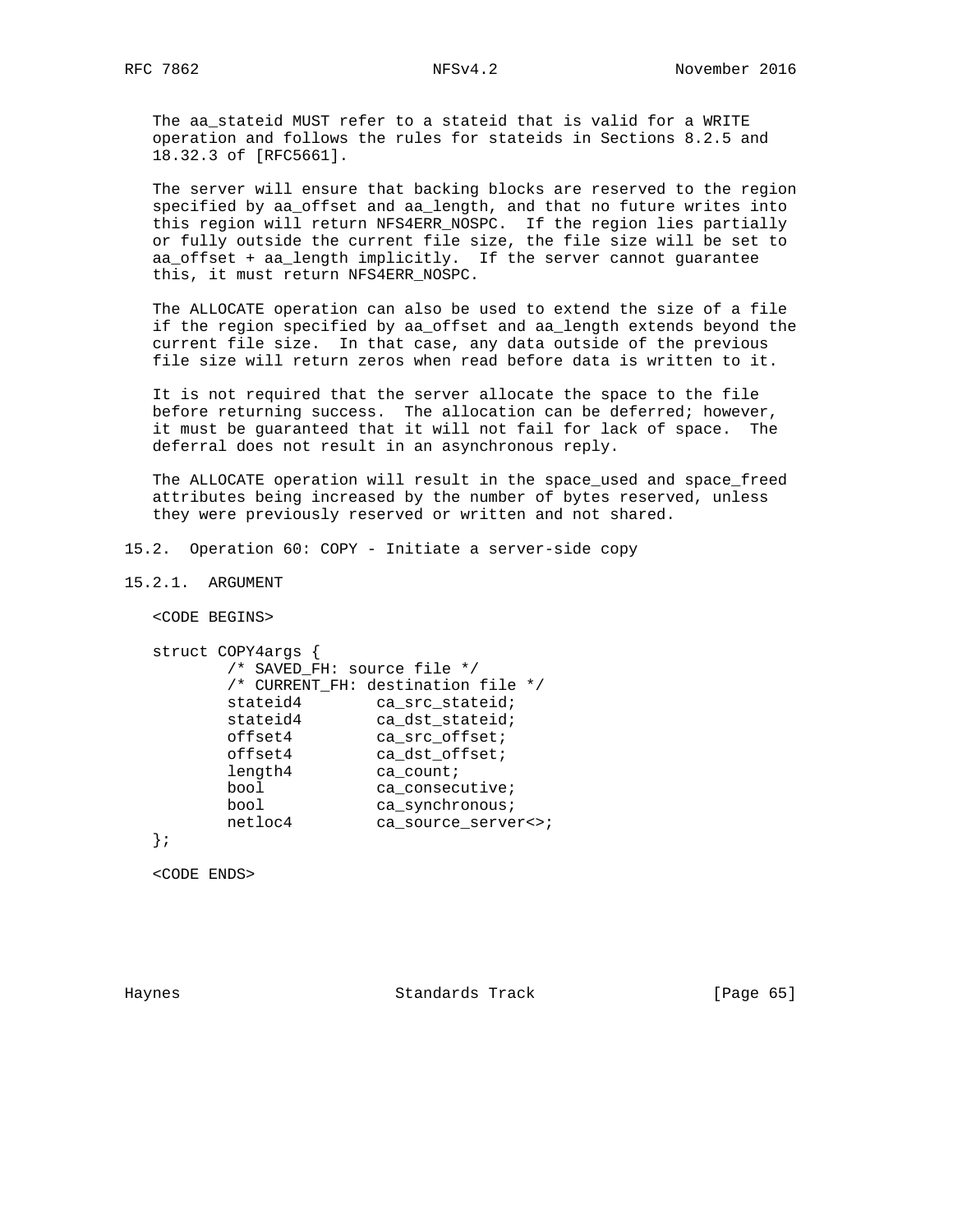```
15.2.2. RESULT
   <CODE BEGINS>
   struct write_response4 {
         stateid4 wr_callback_id<1>;<br>length4 wr_count;
length4 wr_count;
stable_how4 wr_committed;
verifier4 wr_writeverf;
   };
   struct copy_requirements4 {
bool cr_consecutive;
bool cr_synchronous;
   };
   struct COPY4resok {
write_response4 cr_response;
copy_requirements4 cr_requirements;
   };
   union COPY4res switch (nfsstat4 cr_status) {
   case NFS4_OK:
         COPY4resok cr_resok4;
   case NFS4ERR_OFFLOAD_NO_REQS:
         copy_requirements4 cr_requirements;
   default:
         void;
   };
```
<CODE ENDS>

```
15.2.3. DESCRIPTION
```
 The COPY operation is used for both intra-server and inter-server copies. In both cases, the COPY is always sent from the client to the destination server of the file copy. The COPY operation requests that a range in the file specified by SAVED\_FH be copied to a range in the file specified by CURRENT\_FH.

 Both SAVED\_FH and CURRENT\_FH must be regular files. If either SAVED\_FH or CURRENT\_FH is not a regular file, the operation MUST fail and return NFS4ERR\_WRONG\_TYPE.

 SAVED\_FH and CURRENT\_FH must be different files. If SAVED\_FH and CURRENT\_FH refer to the same file, the operation MUST fail with NFS4ERR\_INVAL.

Haynes **Example 2018** Standards Track **Example 2018** [Page 66]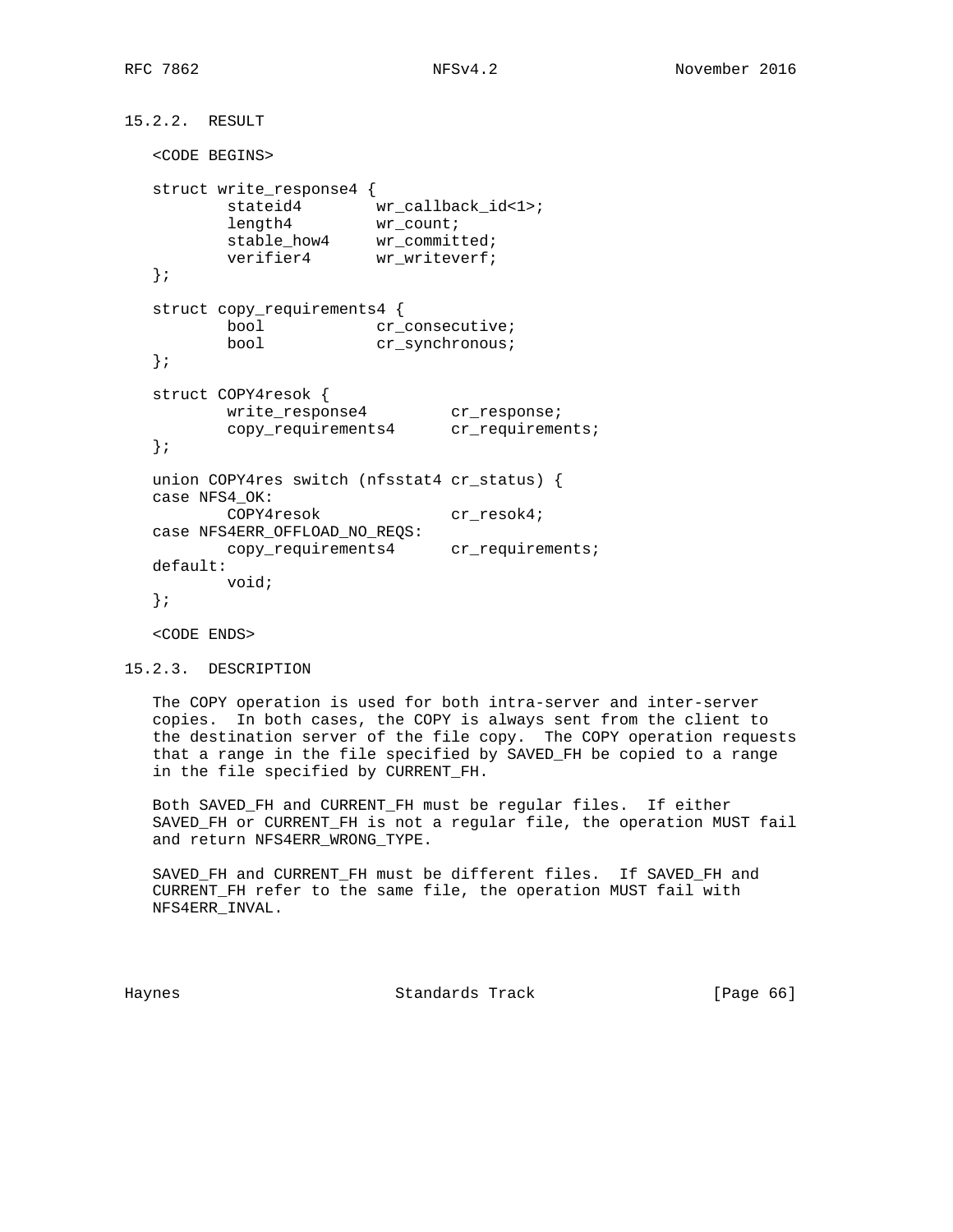If the request is for an inter-server copy, the source-fh is a filehandle from the source server and the COMPOUND procedure is being executed on the destination server. In this case, the source-fh is a foreign filehandle on the server receiving the COPY request. If either PUTFH or SAVEFH checked the validity of the filehandle, the operation would likely fail and return NFS4ERR\_STALE.

 If a server supports the inter-server copy feature, a PUTFH followed by a SAVEFH MUST NOT return NFS4ERR\_STALE for either operation. These restrictions do not pose substantial difficulties for servers. CURRENT\_FH and SAVED\_FH may be validated in the context of the operation referencing them and an NFS4ERR\_STALE error returned for an invalid filehandle at that point.

 The ca\_dst\_stateid MUST refer to a stateid that is valid for a WRITE operation and follows the rules for stateids in Sections 8.2.5 and 18.32.3 of [RFC5661]. For an inter-server copy, the ca\_src\_stateid MUST be the cnr\_stateid returned from the earlier COPY\_NOTIFY operation, while for an intra-server copy ca\_src\_stateid MUST refer to a stateid that is valid for a READ operation and follows the rules for stateids in Sections 8.2.5 and 18.22.3 of [RFC5661]. If either stateid is invalid, then the operation MUST fail.

 The ca\_src\_offset is the offset within the source file from which the data will be read, the ca\_dst\_offset is the offset within the destination file to which the data will be written, and the ca\_count is the number of bytes that will be copied. An offset of 0 (zero) specifies the start of the file. A count of 0 (zero) requests that all bytes from ca\_src\_offset through EOF be copied to the destination. If concurrent modifications to the source file overlap with the source file region being copied, the data copied may include all, some, or none of the modifications. The client can use standard NFS operations (e.g., OPEN with OPEN4\_SHARE\_DENY\_WRITE or mandatory byte-range locks) to protect against concurrent modifications if the client is concerned about this. If the source file's EOF is being modified in parallel with a COPY that specifies a count of 0 (zero) bytes, the amount of data copied is implementation dependent (clients may guard against this case by specifying a non-zero count value or preventing modification of the source file as mentioned above).

Haynes **Example 18** Standards Track [Page 67]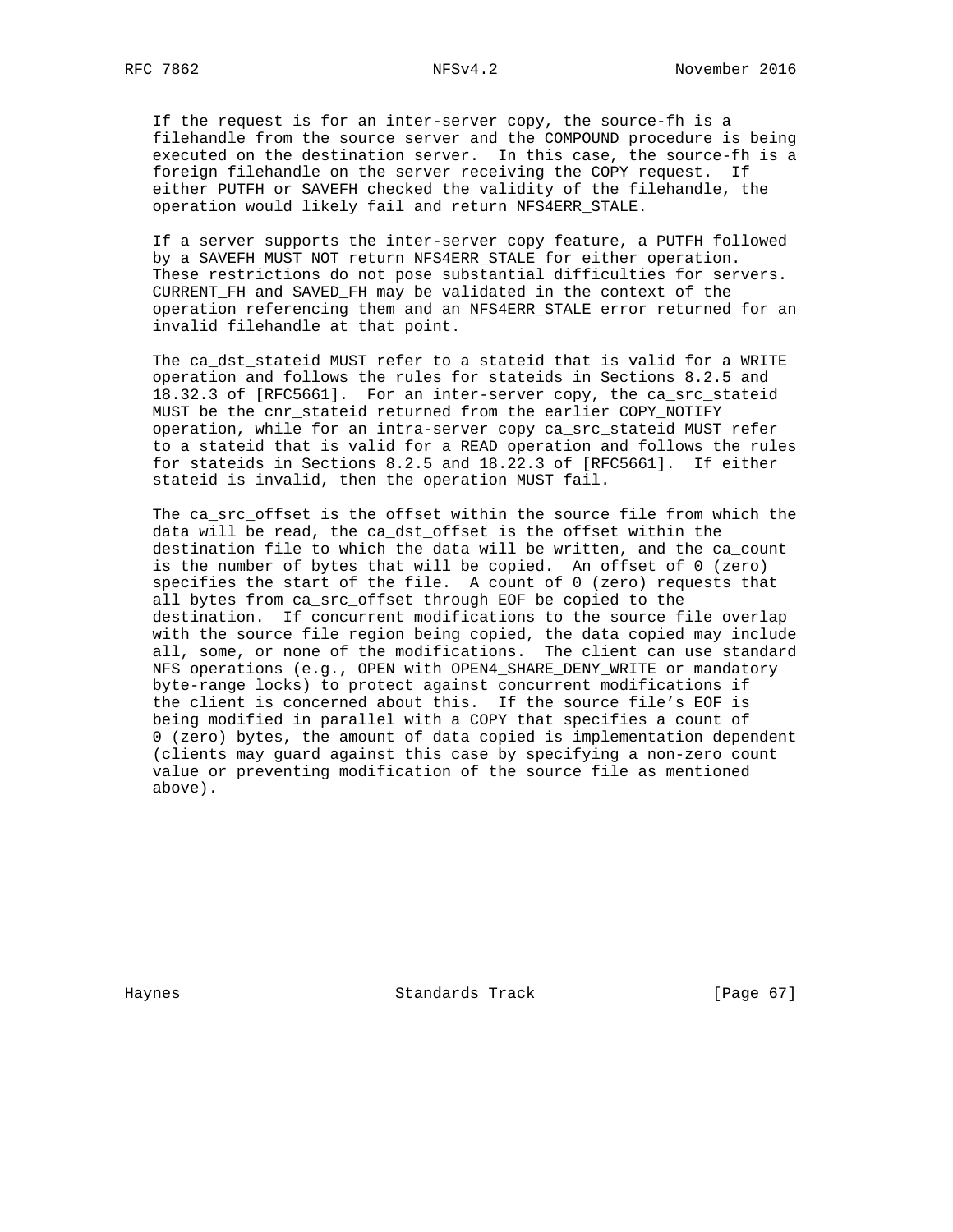If the source offset or the source offset plus count is greater than the size of the source file, the operation MUST fail with NFS4ERR\_INVAL. The destination offset or destination offset plus count may be greater than the size of the destination file. This allows the client to issue parallel copies to implement operations such as

<CODE BEGINS>

% cat file1 file2 file3 file4 > dest

<CODE ENDS>

 If the ca\_source\_server list is specified, then this is an inter-server COPY operation and the source file is on a remote server. The client is expected to have previously issued a successful COPY\_NOTIFY request to the remote source server. The ca\_source\_server list MUST be the same as the COPY\_NOTIFY response's cnr\_source\_server list. If the client includes the entries from the COPY\_NOTIFY response's cnr\_source\_server list in the ca\_source\_server list, the source server can indicate a specific copy protocol for the destination server to use by returning a URL that specifies both a protocol service and server name. Server-to-server copy protocol considerations are described in Sections 4.6 and 4.9.1.

 If ca\_consecutive is set, then the client has specified that the copy protocol selected MUST copy bytes in consecutive order from ca\_src\_offset to ca\_count. If the destination server cannot meet this requirement, then it MUST return an error of NFS4ERR\_OFFLOAD\_NO\_REQS and set cr\_consecutive to be FALSE. Likewise, if ca\_synchronous is set, then the client has required that the copy protocol selected MUST perform a synchronous copy. If the destination server cannot meet this requirement, then it MUST return an error of NFS4ERR OFFLOAD NO REQS and set cr synchronous to be FALSE.

 If both are set by the client, then the destination SHOULD try to determine if it can respond to both requirements at the same time. If it cannot make that determination, it must set to TRUE the one it can and set to FALSE the other. The client, upon getting an NFS4ERR\_OFFLOAD\_NO\_REQS error, has to examine both cr\_consecutive and cr\_synchronous against the respective values of ca\_consecutive and ca\_synchronous to determine the possible requirement not met. It MUST be prepared for the destination server not being able to determine both requirements at the same time.

Haynes **Example 28** Standards Track **Example 28** [Page 68]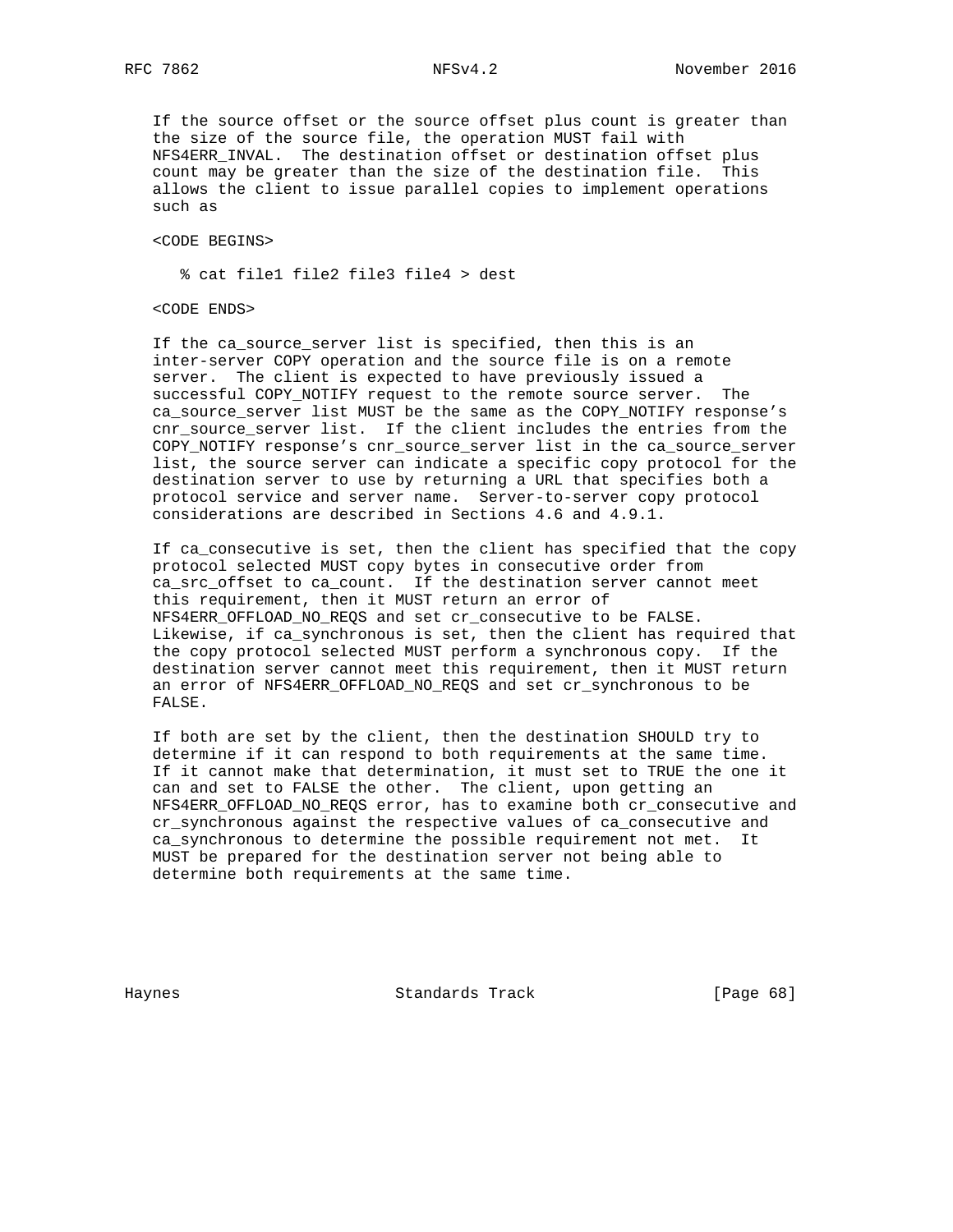Upon receiving the NFS4ERR\_OFFLOAD\_NO\_REQS error, the client has to determine whether it wants to re-request the copy with a relaxed set of requirements or revert to manually copying the data. If it decides to manually copy the data and this is a remote copy, then the client is responsible for informing the source that the earlier COPY\_NOTIFY is no longer valid by sending it an OFFLOAD\_CANCEL.

 If the operation does not result in an immediate failure, the server will return NFS4\_OK.

 If the wr\_callback\_id is returned, this indicates that an asynchronous COPY operation was initiated and a CB\_OFFLOAD callback will deliver the final results of the operation. The wr\_callback\_id stateid is termed a "copy stateid" in this context. The server is given the option of returning the results in a callback because the data may require a relatively long period of time to copy.

 If no wr\_callback\_id is returned, the operation completed synchronously and no callback will be issued by the server. The completion status of the operation is indicated by cr\_status.

 If the copy completes successfully, either synchronously or asynchronously, the data copied from the source file to the destination file MUST appear identical to the NFS client. However, the NFS server's on-disk representation of the data in the source file and destination file MAY differ. For example, the NFS server might encrypt, compress, deduplicate, or otherwise represent the on-disk data in the source and destination files differently.

 If a failure does occur for a synchronous copy, wr\_count will be set to the number of bytes copied to the destination file before the error occurred. If cr\_consecutive is TRUE, then the bytes were copied in order. If the failure occurred for an asynchronous copy, then the client will have gotten the notification of the consecutive copy order when it got the copy stateid. It will be able to determine the bytes copied from the coa\_bytes\_copied in the CB OFFLOAD argument.

 In either case, if cr\_consecutive was not TRUE, there is no assurance as to exactly which bytes in the range were copied. The client MUST assume that there exists a mixture of the original contents of the range and the new bytes. If the COPY wrote past the end of the file on the destination, then the last byte written to will determine the new file size. The contents of any block not written to and past the original size of the file will be as if a normal WRITE extended the file.

Haynes **Standards Track** [Page 69]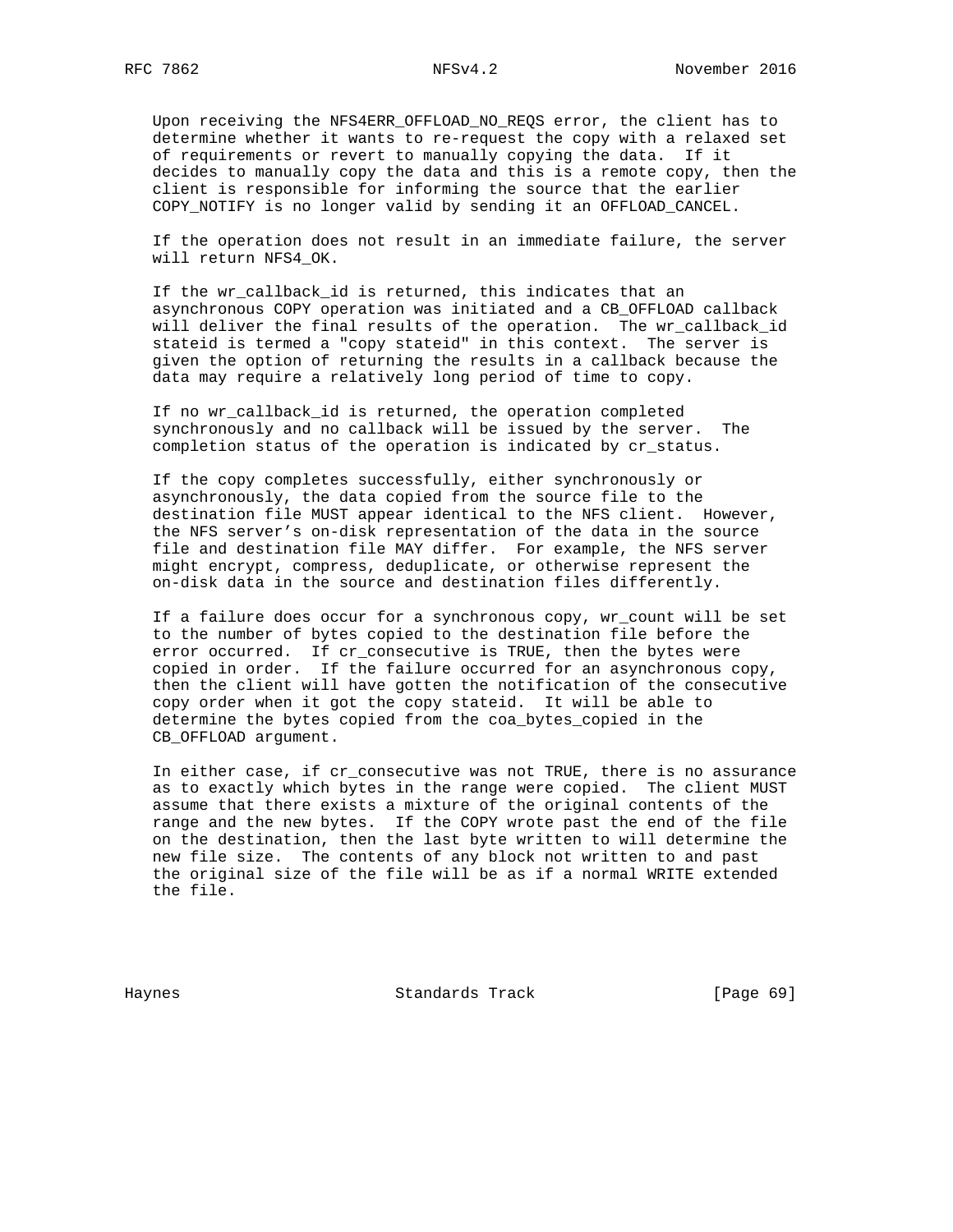```
15.3. Operation 61: COPY_NOTIFY - Notify a source server of a future
       copy
15.3.1. ARGUMENT
   <CODE BEGINS>
   struct COPY_NOTIFY4args {
          /* CURRENT_FH: source file */
stateid4 cna_src_stateid;
netloc4 cna_destination_server;
   };
   <CODE ENDS>
15.3.2. RESULT
   <CODE BEGINS>
   struct COPY_NOTIFY4resok {
          nfstime4 cnr_lease_time;
stateid4 cnr_stateid;
 netloc4 cnr_source_server<>;
   };
   union COPY_NOTIFY4res switch (nfsstat4 cnr_status) {
   case NFS4_OK:
         COPY_NOTIFY4resok resok4;
   default:
          void;
   };
   <CODE ENDS>
15.3.3. DESCRIPTION
```
 This operation is used for an inter-server copy. A client sends this operation in a COMPOUND request to the source server to authorize a destination server identified by cna\_destination\_server to read the file specified by CURRENT\_FH on behalf of the given user.

 The cna\_src\_stateid MUST refer to either open or locking states provided earlier by the server. If it is invalid, then the operation MUST fail.

 The cna\_destination\_server MUST be specified using the netloc4 network location format. The server is not required to resolve the cna\_destination\_server address before completing this operation.

Haynes Standards Track [Page 70]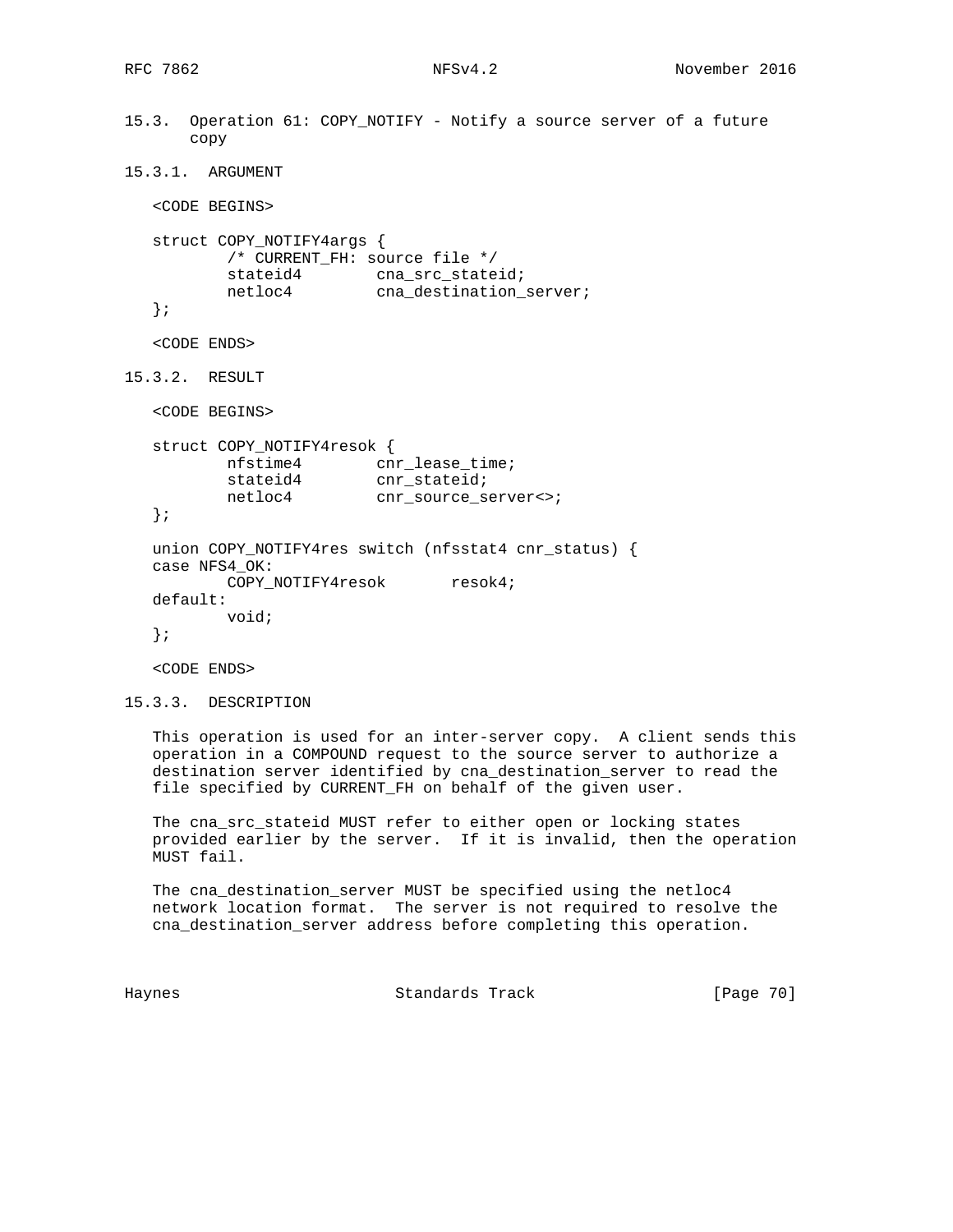If this operation succeeds, the source server will allow the cna\_destination\_server to copy the specified file on behalf of the given user as long as both of the following conditions are met:

- o The destination server begins reading the source file before the cnr\_lease\_time expires. If the cnr\_lease\_time expires while the destination server is still reading the source file, the destination server is allowed to finish reading the file. If the cnr\_lease\_time expires before the destination server uses READ or READ\_PLUS to begin the transfer, the source server can use NFS4ERR\_PARTNER\_NO\_AUTH to inform the destination server that the cnr\_lease\_time has expired.
- o The client has not issued an OFFLOAD\_CANCEL for the same combination of user, filehandle, and destination server.

 The cnr\_lease\_time is chosen by the source server. A cnr\_lease\_time of 0 (zero) indicates an infinite lease. To avoid the need for synchronized clocks, copy lease times are granted by the server as a time delta. To renew the copy lease time, the client should resend the same copy notification request to the source server.

 The cnr\_stateid is a copy stateid that uniquely describes the state needed on the source server to track the proposed COPY. As defined in Section 8.2 of [RFC5661], a stateid is tied to the current filehandle, and if the same stateid is presented by two different clients, it may refer to different states. As the source does not know which netloc4 network location the destination might use to establish the COPY operation, it can use the cnr\_stateid to identify that the destination is operating on behalf of the client. Thus, the source server MUST construct copy stateids such that they are distinct from all other stateids handed out to clients. These copy stateids MUST denote the same set of locks as each of the earlier delegation, locking, and open states for the client on the given file (see Section 4.3.1).

 A successful response will also contain a list of netloc4 network location formats called cnr\_source\_server, on which the source is willing to accept connections from the destination. These might not be reachable from the client and might be located on networks to which the client has no connection.

This operation is unnecessary for an intra-server copy.

Haynes Standards Track [Page 71]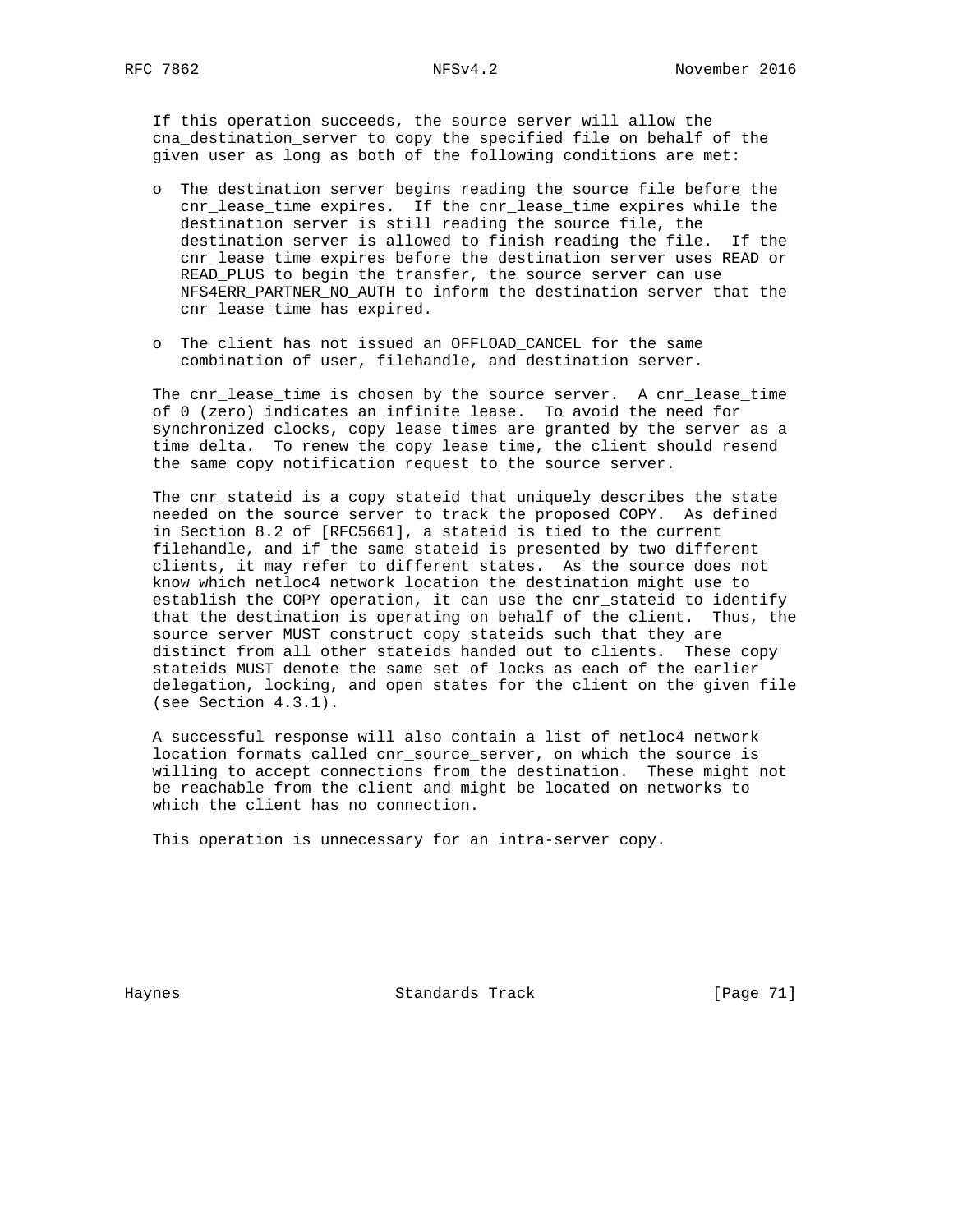15.4. Operation 62: DEALLOCATE - Unreserve space in a region of a file

15.4.1. ARGUMENT

<CODE BEGINS>

```
 struct DEALLOCATE4args {
       /* CURRENT_FH: file */
stateid4 da_stateid;
offset4 da_offset;
length4 da_length;
```

```
 };
```
<CODE ENDS>

15.4.2. RESULT

<CODE BEGINS>

 struct DEALLOCATE4res { nfsstat4 dr\_status; };

<CODE ENDS>

```
15.4.3. DESCRIPTION
```
 Whenever a client wishes to unreserve space for a region in a file, it calls the DEALLOCATE operation with the current filehandle set to the filehandle of the file in question, and with the start offset and length in bytes of the region set in da\_offset and da\_length, respectively. If no space was allocated or reserved for all or parts of the region, the DEALLOCATE operation will have no effect for the region that already is in unreserved state. All further READs from the region passed to DEALLOCATE MUST return zeros until overwritten.

 CURRENT\_FH must be a regular file. If CURRENT\_FH is not a regular file, the operation MUST fail and return NFS4ERR\_WRONG\_TYPE.

 The da\_stateid MUST refer to a stateid that is valid for a WRITE operation and follows the rules for stateids in Sections 8.2.5 and 18.32.3 of [RFC5661].

Haynes **Example 18** Standards Track **Example 2018** [Page 72]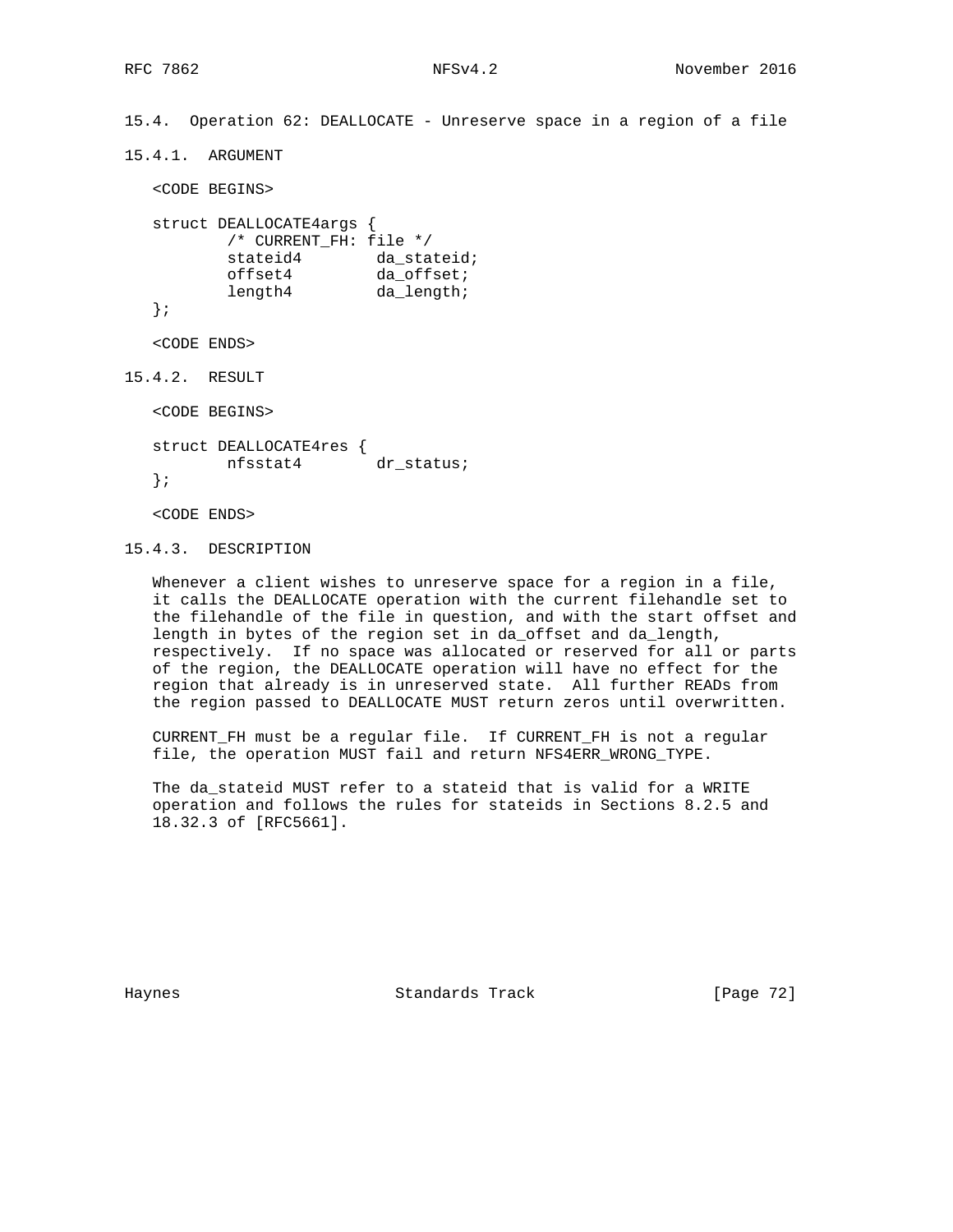Situations may arise where da\_offset and/or da\_offset + da\_length will not be aligned to a boundary for which the server does allocations or deallocations. For most file systems, this is the block size of the file system. In such a case, the server can deallocate as many bytes as it can in the region. The blocks that cannot be deallocated MUST be zeroed.

 DEALLOCATE will result in the space\_used attribute being decreased by the number of bytes that were deallocated. The space\_freed attribute may or may not decrease, depending on the support and whether the blocks backing the specified range were shared or not. The size attribute will remain unchanged.

- 15.5. Operation 63: IO\_ADVISE Send client I/O access pattern hints to the server
- 15.5.1. ARGUMENT

<CODE BEGINS>

| enum IO_ADVISE_type4              |         |
|-----------------------------------|---------|
| IO_ADVISE4_NORMAL                 | $= 0$ , |
| IO_ADVISE4_SEQUENTIAL             | $= 1$ , |
| IO_ADVISE4_SEQUENTIAL_BACKWARDS   | $= 2,$  |
| IO ADVISE4 RANDOM                 | $= 3.$  |
| IO ADVISE4 WILLNEED               | $= 4.$  |
| IO_ADVISE4_WILLNEED_OPPORTUNISTIC | $= 5.$  |
| IO ADVISE4 DONTNEED               | $= 6.$  |
| IO ADVISE4 NOREUSE                | $= 7,$  |
| IO ADVISE4 READ                   | $= 8.$  |
| IO ADVISE4 WRITE                  | $= 9.$  |
| IO ADVISE4 INIT PROXIMITY         | $= 10$  |
|                                   |         |

};

|  | struct IO_ADVISE4args { |              |
|--|-------------------------|--------------|
|  | /* CURRENT FH: file */  |              |
|  | stateid4                | iaa stateid; |
|  | offset4                 | iaa_offset;  |
|  | length4                 | iaa count;   |
|  | bitmap4                 | iaa hints;   |
|  |                         |              |

};

<CODE ENDS>

Haynes **Example 2018** Standards Track **Example 2018** [Page 73]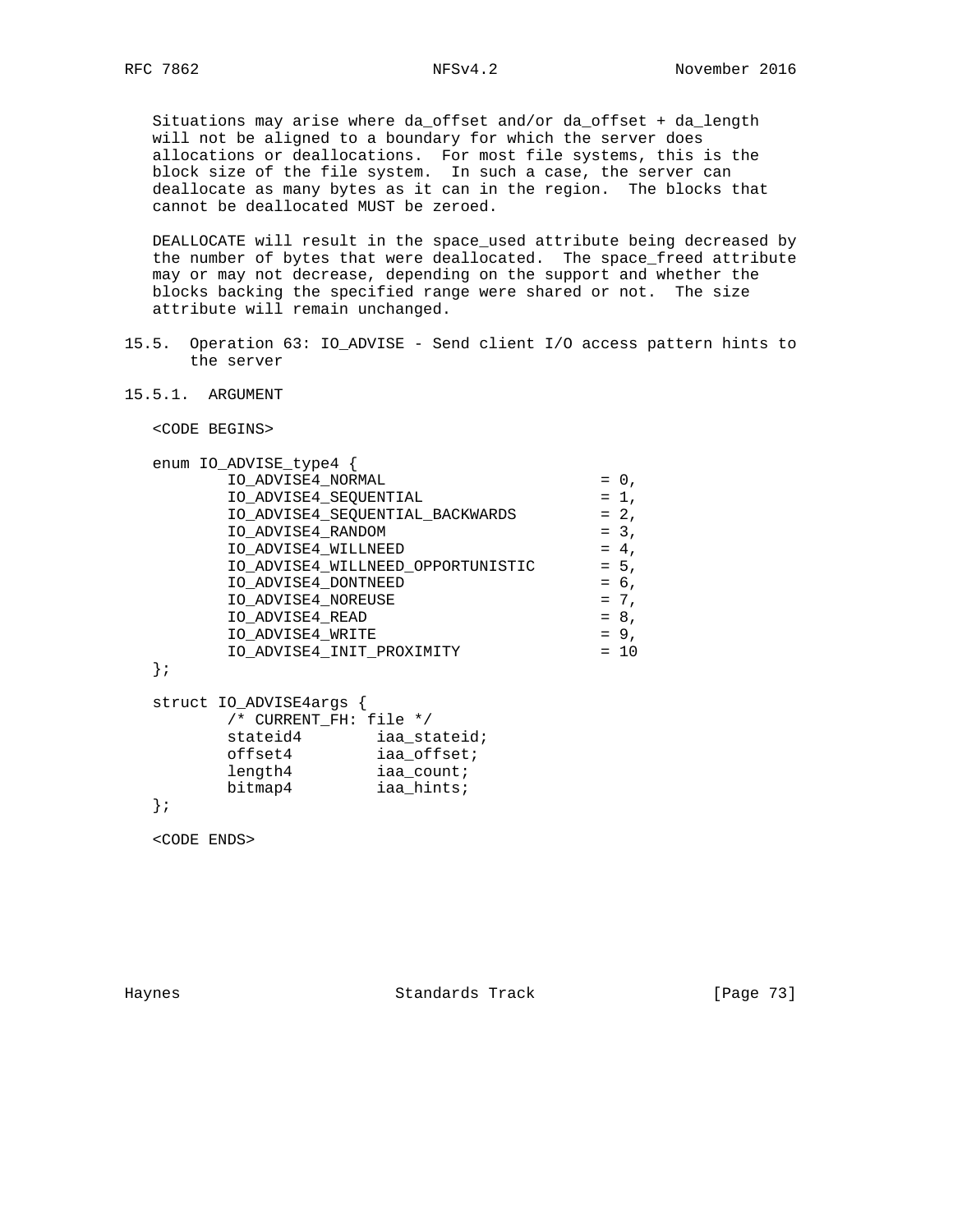```
15.5.2. RESULT
    <CODE BEGINS>
    struct IO_ADVISE4resok {
            bitmap4 ior_hints;
    };
    union IO_ADVISE4res switch (nfsstat4 ior_status) {
    case NFS4_OK:
            IO_ADVISE4resok resok4;
    default:
            void;
    };
    <CODE ENDS>
```
15.5.3. DESCRIPTION

 The IO\_ADVISE operation sends an I/O access pattern hint to the server for the owner of the stateid for a given byte range specified by iar\_offset and iar\_count. The byte range specified by iaa\_offset and iaa\_count need not currently exist in the file, but the iaa\_hints will apply to the byte range when it does exist. If iaa\_count is 0, all data following iaa\_offset is specified. The server MAY ignore the advice.

The following are the allowed hints for a stateid holder:

- IO\_ADVISE4\_NORMAL There is no advice to give. This is the default behavior.
- IO\_ADVISE4\_SEQUENTIAL Expects to access the specified data sequentially from lower offsets to higher offsets.
- IO\_ADVISE4\_SEQUENTIAL\_BACKWARDS Expects to access the specified data sequentially from higher offsets to lower offsets.
- IO\_ADVISE4\_RANDOM Expects to access the specified data in a random order.
- IO\_ADVISE4\_WILLNEED Expects to access the specified data in the near future.
- IO\_ADVISE4\_WILLNEED\_OPPORTUNISTIC Expects to possibly access the data in the near future. This is a speculative hint, and therefore the server should prefetch data or indirect blocks only if it can be done at a marginal cost.

Haynes Standards Track [Page 74]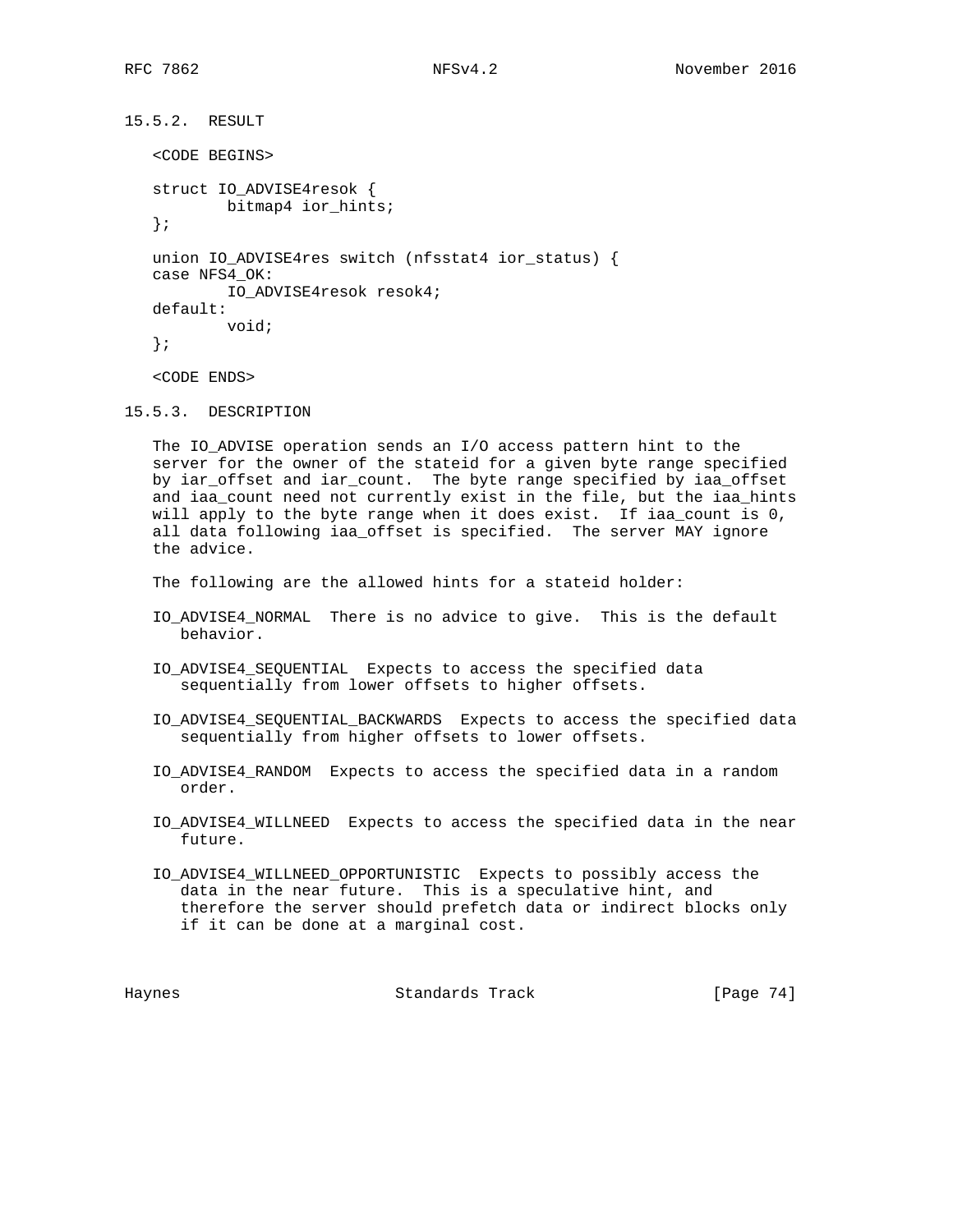- IO\_ADVISE\_DONTNEED Expects that it will not access the specified data in the near future.
- IO ADVISE NOREUSE Expects to access the specified data once and then not reuse it thereafter.
- IO\_ADVISE4\_READ Expects to read the specified data in the near future.
- IO\_ADVISE4\_WRITE Expects to write the specified data in the near future.
- IO\_ADVISE4\_INIT\_PROXIMITY Informs the server that the data in the byte range remains important to the client.

Since IO ADVISE is a hint, a server SHOULD NOT return an error and invalidate an entire COMPOUND request if one of the sent hints in iar\_hints is not supported by the server. Also, the server MUST NOT return an error if the client sends contradictory hints to the server, e.g., IO\_ADVISE4\_SEQUENTIAL and IO\_ADVISE4\_RANDOM in a single IO\_ADVISE operation. In these cases, the server MUST return success and an ior\_hints value that indicates the hint it intends to implement. This may mean simply returning IO\_ADVISE4\_NORMAL.

 The ior\_hints returned by the server is primarily for debugging purposes, since the server is under no obligation to carry out the hints that it describes in the ior\_hints result. In addition, while the server may have intended to implement the hints returned in ior\_hints, the server may need to change its handling of a given file -- for example, because of memory pressure, additional IO\_ADVISE hints sent by other clients, or heuristically detected file access patterns.

 The server MAY return different advice than what the client requested. Some examples include another client advising of a different I/O access pattern, another client employing a different I/O access pattern, or inability of the server to support the requested I/O access pattern.

 Each issuance of the IO\_ADVISE operation overrides all previous issuances of IO\_ADVISE for a given byte range. This effectively follows a strategy of "last hint wins" for a given stateid and byte range.

 Clients should assume that hints included in an IO\_ADVISE operation will be forgotten once the file is closed.

Haynes **Example 2018** Standards Track **Example 2018** [Page 75]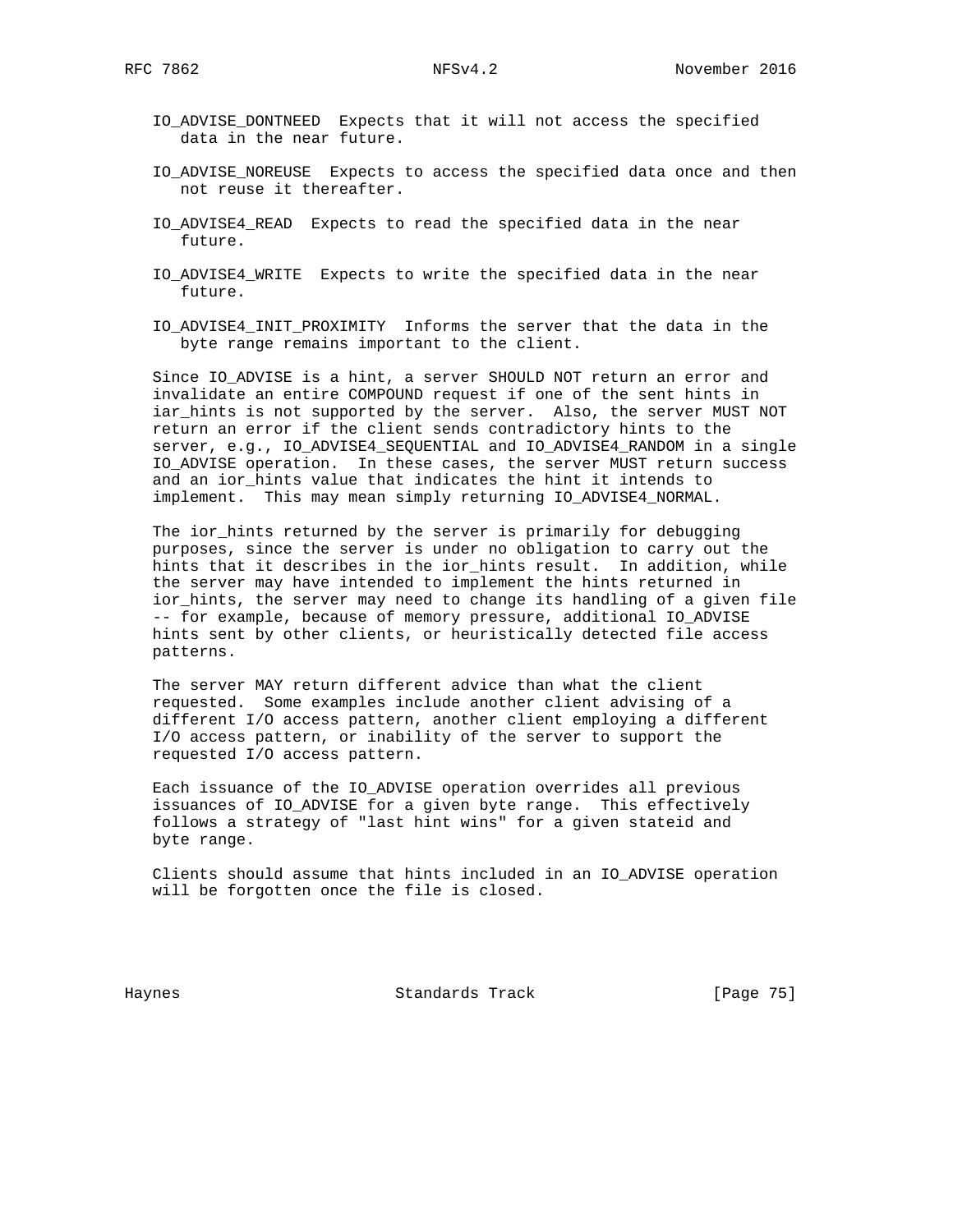## 15.5.4. IMPLEMENTATION

 The NFS client may choose to issue an IO\_ADVISE operation to the server in several different instances.

 The most obvious is in direct response to an application's execution of posix\_fadvise(). In this case, IO\_ADVISE4\_WRITE and IO\_ADVISE4\_READ may be set, based upon the type of file access specified when the file was opened.

### 15.5.5. IO\_ADVISE4\_INIT\_PROXIMITY

 The IO\_ADVISE4\_INIT\_PROXIMITY hint is non-POSIX in origin and can be used to convey that the client has recently accessed the byte range in its own cache. That is, it has not accessed it on the server but has accessed it locally. When the server reaches resource exhaustion, knowing which data is more important allows the server to make better choices about which data to, for example, purge from a cache or move to secondary storage. It also informs the server as to which delegations are more important, because if delegations are working correctly, once delegated to a client and the client has read the content for that byte range, a server might never receive another READ request for that byte range.

 The IO\_ADVISE4\_INIT\_PROXIMITY hint can also be used in a pNFS setting to let the client inform the metadata server as to the I/O statistics between the client and the storage devices. The metadata server is then free to use this information about client I/O to optimize the data storage location.

 This hint is also useful in the case of NFS clients that are network booting from a server. If the first client to be booted sends this hint, then it keeps the cache warm for the remaining clients.

### 15.5.6. pNFS File Layout Data Type Considerations

 The IO\_ADVISE considerations for pNFS are very similar to the COMMIT considerations for pNFS (see Section 13.7 of [RFC5661]). That is, as with COMMIT, some NFS server implementations prefer that IO\_ADVISE be done on the storage device, and some prefer that it be done on the metadata server.

 For the file's layout type, NFSv4.2 includes an additional hint, NFL42\_CARE\_IO\_ADVISE\_THRU\_MDS, which is valid only on metadata servers running NFSv4.2 or higher. ("NFL" stands for "NFS File Layout".) Any file's layout obtained from an NFSv4.1 metadata server MUST NOT have NFL42\_UFLG\_IO\_ADVISE\_THRU\_MDS set. Any file's layout

Haynes **Example 2018** Standards Track **Example 2018** [Page 76]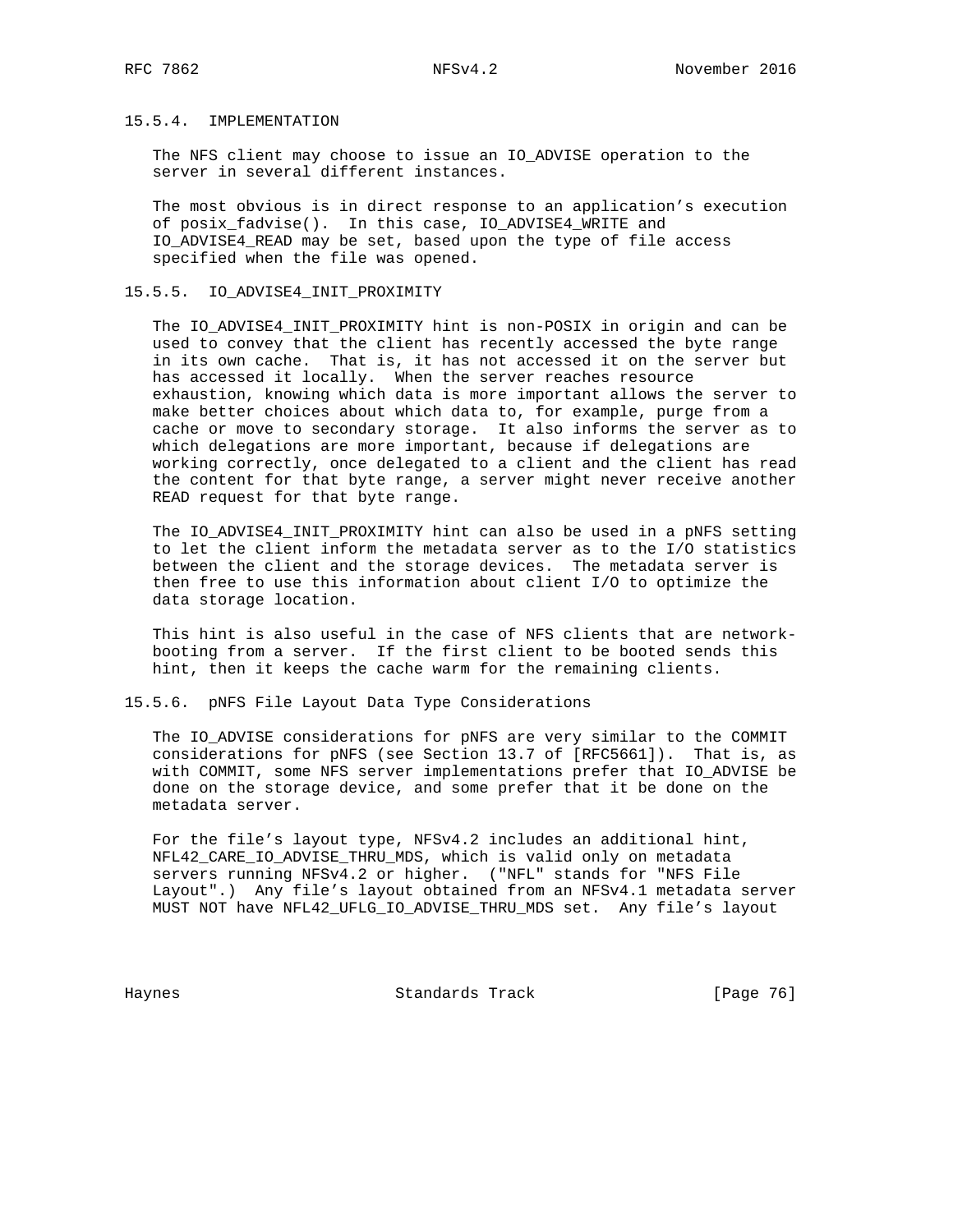obtained with an NFSv4.2 metadata server MAY have NFL42\_UFLG\_IO\_ADVISE\_THRU\_MDS set. However, if the layout utilizes NFSv4.1 storage devices, the IO\_ADVISE operation cannot be sent to them.

 If NFL42\_UFLG\_IO\_ADVISE\_THRU\_MDS is set, the client MUST send the IO\_ADVISE operation to the metadata server in order for it to be honored by the storage device. Once the metadata server receives the IO\_ADVISE operation, it will communicate the advice to each storage device.

 If NFL42\_UFLG\_IO\_ADVISE\_THRU\_MDS is not set, then the client SHOULD send an IO ADVISE operation to the appropriate storage device for the specified byte range. While the client MAY always send IO\_ADVISE to the metadata server, if the server has not set NFL42\_UFLG\_IO\_ADVISE\_THRU\_MDS, the client should expect that such an IO\_ADVISE is futile. Note that a client SHOULD use the same set of arguments on each IO\_ADVISE sent to a storage device for the same open file reference.

 The server is not required to support different advice for different storage devices with the same open file reference.

15.5.6.1. Dense and Sparse Packing Considerations

 The IO\_ADVISE operation MUST use the iar\_offset and byte range as dictated by the presence or absence of NFL4\_UFLG\_DENSE (see Section 13.4.4 of [RFC5661]).

 For example, if NFL4\_UFLG\_DENSE is present, then (1) a READ or WRITE to the storage device for iaa\_offset 0 really means iaa\_offset 10000 in the logical file and (2) an IO\_ADVISE for iaa\_offset 0 means iaa\_offset 10000 in the logical file.

 For example, if NFL4\_UFLG\_DENSE is absent, then (1) a READ or WRITE to the storage device for iaa\_offset 0 really means iaa\_offset 0 in the logical file and (2) an IO\_ADVISE for iaa\_offset 0 means iaa\_offset 0 in the logical file.

Haynes **Standards Track** [Page 77]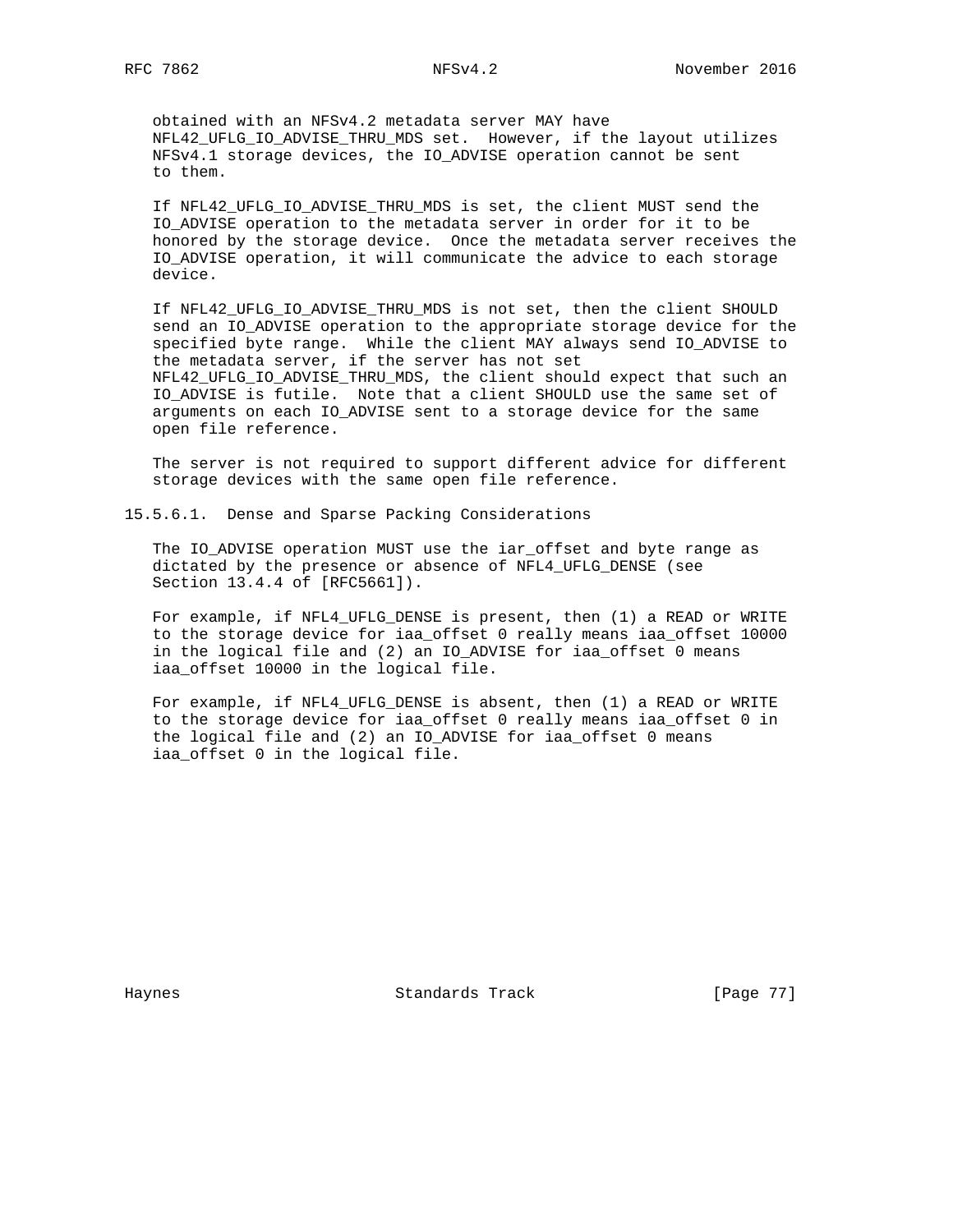For example, if NFL4\_UFLG\_DENSE is present, the stripe unit is 1000 bytes and the stripe count is 10, and the dense storage device file is serving iar\_offset 0. A READ or WRITE to the storage device for iaa\_offsets 0, 1000, 2000, and 3000 really means iaa\_offsets 10000, 20000, 30000, and 40000 (implying a stripe count of 10 and a stripe unit of 1000), and then an IO\_ADVISE sent to the same storage device with an iaa\_offset of 500 and an iaa\_count of 3000 means that the IO\_ADVISE applies to these byte ranges of the dense storage device file:

 - 500 to 999 - 1000 to 1999 - 2000 to 2999 - 3000 to 3499

That is, the contiguous range 500 to 3499, as specified in IO\_ADVISE.

It also applies to these byte ranges of the logical file:

 - 10500 to 10999 (500 bytes) - 20000 to 20999 (1000 bytes) - 30000 to 30999 (1000 bytes) - 40000 to 40499 (500 bytes) (total 3000 bytes)

 For example, if NFL4\_UFLG\_DENSE is absent, the stripe unit is 250 bytes, the stripe count is 4, and the sparse storage device file is serving iaa\_offset 0. Then, a READ or WRITE to the storage device for iaa\_offsets 0, 1000, 2000, and 3000 really means iaa\_offsets 0, 1000, 2000, and 3000 in the logical file, keeping in mind that in the storage device file byte ranges 250 to 999, 1250 to 1999, 2250 to 2999, and 3250 to 3999 are not accessible. Then, an IO\_ADVISE sent to the same storage device with an iaa\_offset of 500 and an iaa\_count of 3000 means that the IO\_ADVISE applies to these byte ranges of the logical file and the sparse storage device file:

|  | - 500 to 999 (500 bytes) - no effect             |
|--|--------------------------------------------------|
|  | $-$ 1000 to 1249 (250 bytes) - effective         |
|  | $-1250$ to 1999 (750 bytes) - no effect          |
|  | $-$ 2000 to 2249 (250 bytes) - effective         |
|  | $-2250$ to 2999 (750 bytes) - no effect          |
|  | $-3000$ to 3249 (250 bytes) - effective          |
|  | $-3250$ to 3499 (250 bytes) - no effect          |
|  | (subtotal 2250 bytes) - no effect                |
|  | (subtotal 750 bytes) - effective                 |
|  | (grand total 3000 bytes) - no effect + effective |
|  |                                                  |

Haynes Standards Track [Page 78]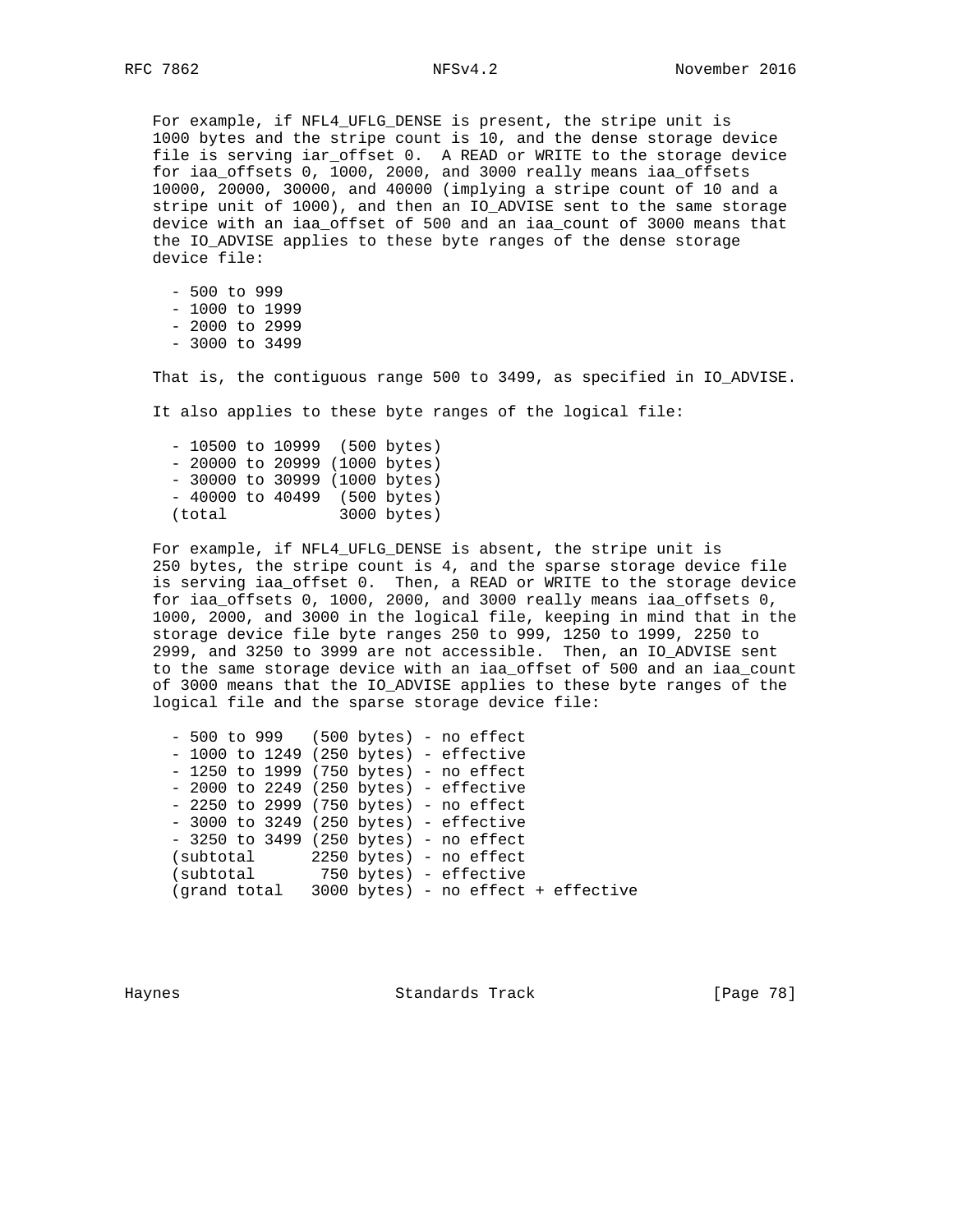If neither the NFL42\_UFLG\_IO\_ADVISE\_THRU\_MDS flag nor the NFL4\_UFLG\_DENSE flag is set in the layout, then any IO\_ADVISE request sent to the data server with a byte range that overlaps stripe units that the data server does not serve MUST NOT result in the status NFS4ERR\_PNFS\_IO\_HOLE. Instead, the response SHOULD be successful, and if the server applies IO\_ADVISE hints on any stripe units that overlap with the specified range, those hints SHOULD be indicated in the response.

15.6. Operation 64: LAYOUTERROR - Provide errors for the layout

```
15.6.1. ARGUMENT
```
<CODE BEGINS>

|  | struct device_error4<br>deviceid4<br>nfsstat4<br>nfs opnum4 | de deviceid;<br>de status;<br>de opnum; |               |
|--|-------------------------------------------------------------|-----------------------------------------|---------------|
|  |                                                             |                                         |               |
|  | struct LAYOUTERROR4args {<br>/* CURRENT FH: file */         |                                         |               |
|  | offset4                                                     |                                         | lea offset;   |
|  | length4                                                     |                                         | lea length;   |
|  | stateid4                                                    |                                         | lea stateid;  |
|  | device error4                                               |                                         | lea errors<>; |

```
 };
```
<CODE ENDS>

```
15.6.2. RESULT
```

```
 <CODE BEGINS>
```

```
 struct LAYOUTERROR4res {
      nfsstat4 ler_status;
 };
```
<CODE ENDS>

15.6.3. DESCRIPTION

 The client can use LAYOUTERROR to inform the metadata server about errors in its interaction with the layout (see Section 12 of [RFC5661]) represented by the current filehandle, client ID (derived from the session ID in the preceding SEQUENCE operation), byte range (lea\_offset + lea\_length), and lea\_stateid.

Haynes **Example 2018** Standards Track **Example 2018** [Page 79]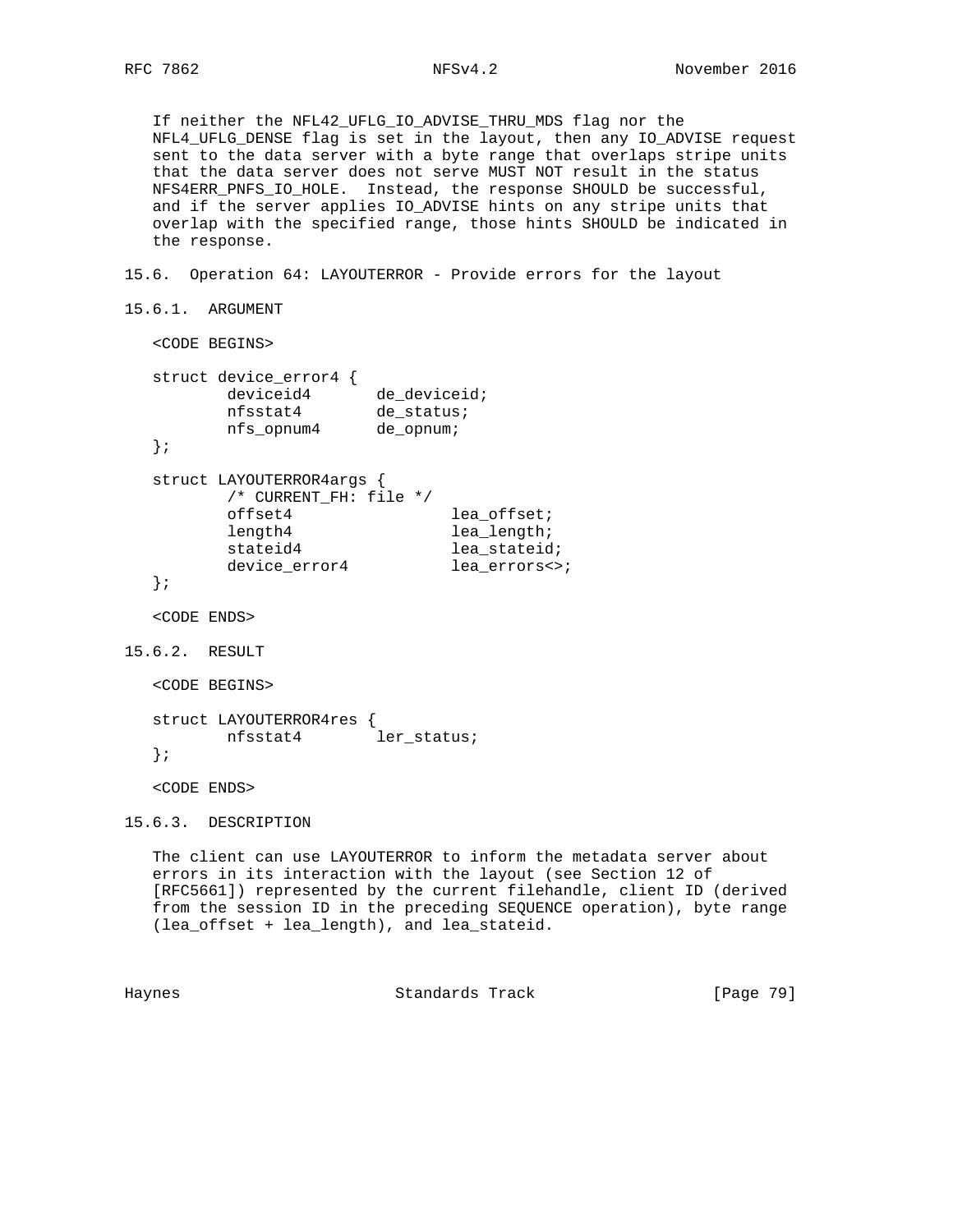Each individual device\_error4 describes a single error associated with a storage device, which is identified via de\_deviceid. If the layout type (see Section 12.2.7 of [RFC5661]) supports NFSv4 operations, then the operation that returned the error is identified via de\_opnum. If the layout type does not support NFSv4 operations, then either (1) it MAY choose to map the operation onto one of the allowed operations that can be sent to a storage device with the file layout type (see Section 3.3) or (2) it can signal no support for operations by marking de\_opnum with the ILLEGAL operation. Finally, the NFS error value (nfsstat4) encountered is provided via de\_status and may consist of the following error codes:

- NFS4ERR\_NXIO: The client was unable to establish any communication with the storage device.
- NFS4ERR \*: The client was able to establish communication with the storage device and is returning one of the allowed error codes for the operation denoted by de\_opnum.

 Note that while the metadata server may return an error associated with the layout stateid or the open file, it MUST NOT return an error in the processing of the errors. If LAYOUTERROR is in a COMPOUND before LAYOUTRETURN, it MUST NOT introduce an error other than what LAYOUTRETURN would already encounter.

## 15.6.4. IMPLEMENTATION

 There are two broad classes of errors: transient and persistent. The client SHOULD strive to only use this new mechanism to report persistent errors. It MUST be able to deal with transient issues by itself. Also, while the client might consider an issue to be persistent, it MUST be prepared for the metadata server to consider such issues to be transient. A prime example of this is if the metadata server fences off a client from either a stateid or a filehandle. The client will get an error from the storage device and might relay either NFS4ERR\_ACCESS or NFS4ERR\_BAD\_STATEID back to the metadata server, with the belief that this is a hard error. If the metadata server is informed by the client that there is an error, it can safely ignore that. For the metadata server, the mission is accomplished in that the client has returned a layout that the metadata server had most likely recalled.

Haynes **Standards Track** [Page 80]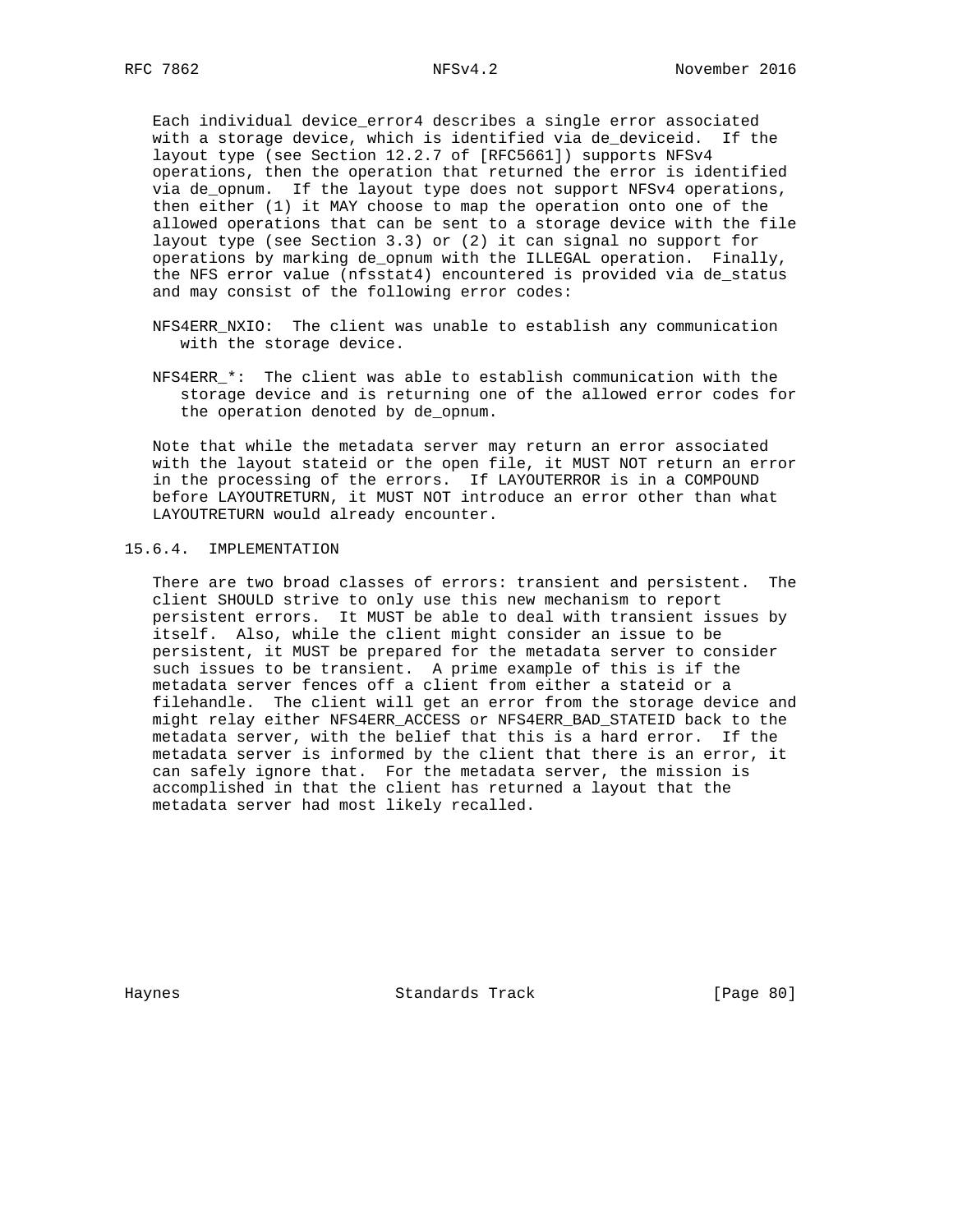The client might also need to inform the metadata server that it cannot reach one or more of the storage devices. While the metadata server can detect the connectivity of both of these paths:

o metadata server to storage device

o metadata server to client

 it cannot determine if the client and storage device path is working. As with the case of the storage device passing errors to the client, it must be prepared for the metadata server to consider such outages as being transitory.

 Clients are expected to tolerate transient storage device errors, and hence clients SHOULD NOT use the LAYOUTERROR error handling for device access problems that may be transient. The methods by which a client decides whether a device access problem is transient or persistent are implementation specific but may include retrying I/Os to a data server under appropriate conditions.

When an I/O to a storage device fails, the client SHOULD retry the failed I/O via the metadata server. In this situation, before retrying the I/O, the client SHOULD return the layout, or the affected portion thereof, and SHOULD indicate which storage device or devices was problematic. The client needs to do this when the storage device is being unresponsive in order to fence off any failed write attempts and ensure that they do not end up overwriting any later data being written through the metadata server. If the client does not do this, the metadata server MAY issue a layout recall callback in order to perform the retried I/O.

 The client needs to be cognizant that since this error handling is optional in the metadata server, the metadata server may silently ignore this functionality. Also, as the metadata server may consider some issues the client reports to be expected, the client might find it difficult to detect a metadata server that has not implemented error handling via LAYOUTERROR.

 If a metadata server is aware that a storage device is proving problematic to a client, the metadata server SHOULD NOT include that storage device in any pNFS layouts sent to that client. If the metadata server is aware that a storage device is affecting many clients, then the metadata server SHOULD NOT include that storage device in any pNFS layouts sent out. If a client asks for a new layout for the file from the metadata server, it MUST be prepared for the metadata server to return that storage device in the layout. The metadata server might not have any choice in using the storage device, i.e., there might only be one possible layout for the system.

Haynes Standards Track [Page 81]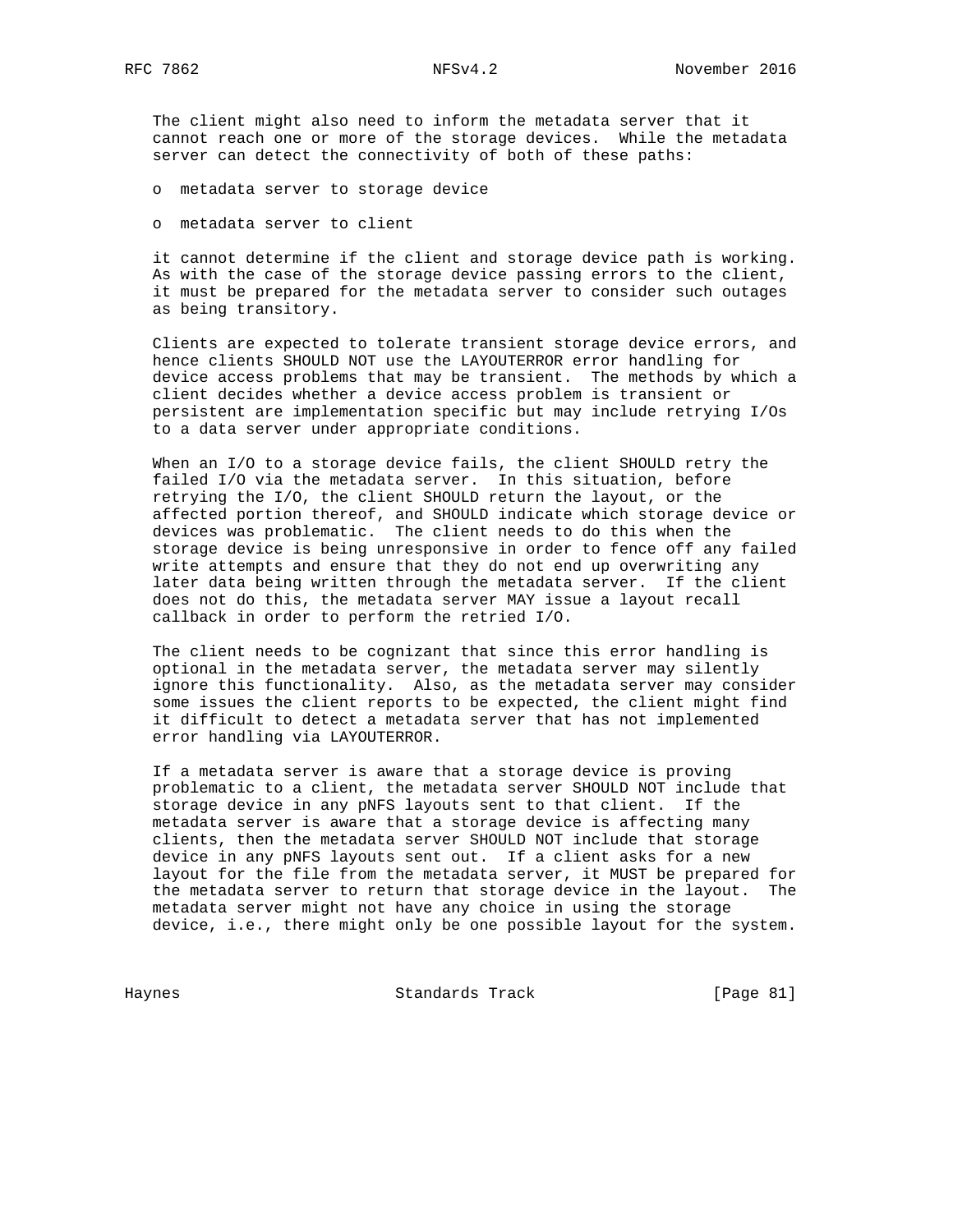Also, in the case of existing files, the metadata server might have no choice regarding which storage devices to hand out to clients.

 The metadata server is not required to indefinitely retain per-client storage device error information. The metadata server is also not required to automatically reinstate the use of a previously problematic storage device; administrative intervention may be required instead.

15.7. Operation 65: LAYOUTSTATS - Provide statistics for the layout

```
15.7.1. ARGUMENT
```

```
 <CODE BEGINS>
   struct layoutupdate4 {
         layoutupdates<br>
layouttype4 lou_type;<br>
lou_body<
          opaque lou_body<>;
   };
   struct io_info4 {
uint64_t ii_count;
uint64_t ii_bytes;
   };
   struct LAYOUTSTATS4args {
          /* CURRENT_FH: file */
         offset4 lsa_offset;<br>length4 lsa_length;
                               lsa_length;
         stateid4 lsa_stateid;
         io_info4 lsa_read;
         io_info4 lsa_write;<br>deviceid4 lsa_device<br>lavest
deviceid4 lsa_deviceid;
layoutupdate4 lsa_layoutupdate;
   };
   <CODE ENDS>
15.7.2. RESULT
   <CODE BEGINS>
   struct LAYOUTSTATS4res {
          nfsstat4 lsr_status;
   };
   <CODE ENDS>
```
Haynes Standards Track [Page 82]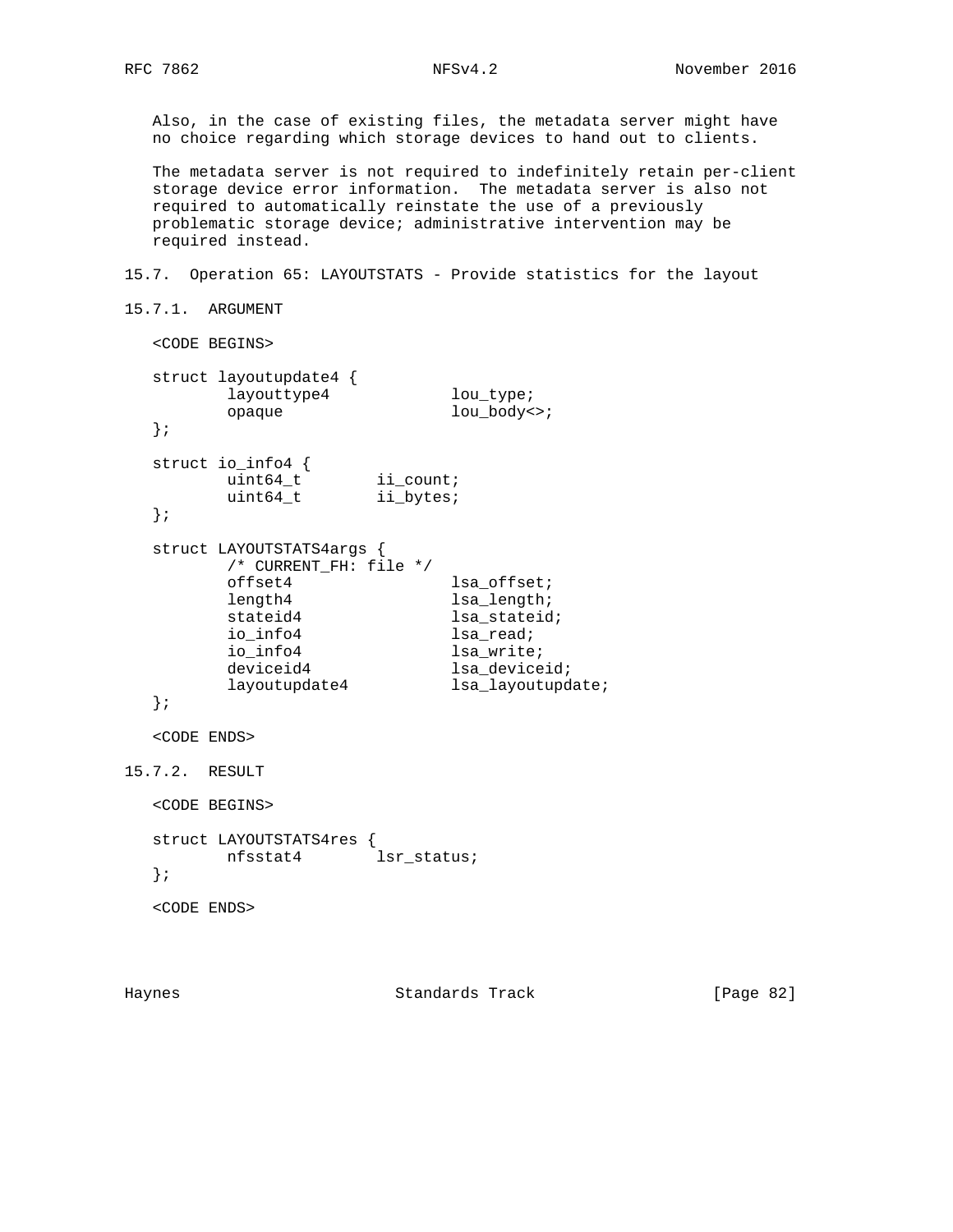## 15.7.3. DESCRIPTION

 The client can use LAYOUTSTATS to inform the metadata server about its interaction with the layout (see Section 12 of [RFC5661]) represented by the current filehandle, client ID (derived from the session ID in the preceding SEQUENCE operation), byte range (lsa\_offset and lsa\_length), and lsa\_stateid. lsa\_read and lsa\_write allow non-layout-type-specific statistics to be reported. lsa\_deviceid allows the client to specify to which storage device the statistics apply. The remaining information the client is presenting is specific to the layout type and presented in the lsa\_layoutupdate field. Each layout type MUST define the contents of lsa\_layoutupdate in their respective specifications.

 LAYOUTSTATS can be combined with IO\_ADVISE (see Section 15.5) to augment the decision-making process of how the metadata server handles a file. That is, IO\_ADVISE lets the server know that a byte range has a certain characteristic, but not necessarily the intensity of that characteristic.

 The statistics are cumulative, i.e., multiple LAYOUTSTATS updates can be in flight at the same time. The metadata server can examine the packet's timestamp to order the different calls. The first LAYOUTSTATS sent by the client SHOULD be from the opening of the file. The choice of how often to update the metadata server is made by the client.

 Note that while the metadata server may return an error associated with the layout stateid or the open file, it MUST NOT return an error in the processing of the statistics.

Haynes **Example 2018** Standards Track **Example 2018** [Page 83]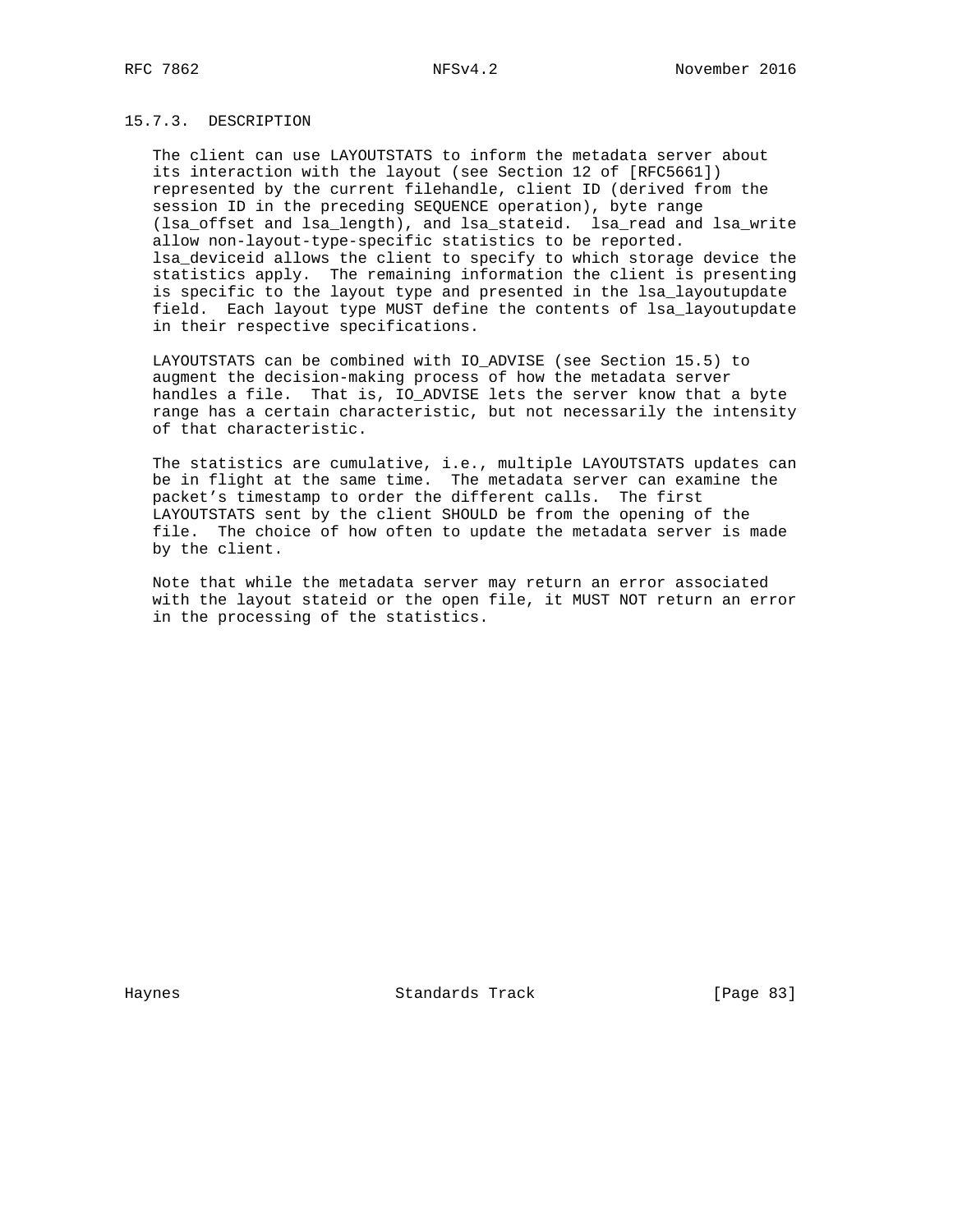15.8. Operation 66: OFFLOAD\_CANCEL - Stop an offloaded operation

15.8.1. ARGUMENT

<CODE BEGINS>

 struct OFFLOAD\_CANCEL4args { /\* CURRENT\_FH: file to cancel \*/ stateid4 oca\_stateid;

};

<CODE ENDS>

15.8.2. RESULT

<CODE BEGINS>

 struct OFFLOAD\_CANCEL4res { nfsstat4 ocr\_status; };

<CODE ENDS>

15.8.3. DESCRIPTION

 OFFLOAD\_CANCEL is used by the client to terminate an asynchronous operation, which is identified by both CURRENT\_FH and the oca stateid. That is, there can be multiple OFFLOAD CANCEL operations acting on the file, and the stateid will identify to the server exactly which one is to be stopped. Currently, there are only two operations that can decide to be asynchronous: COPY and WRITE\_SAME.

 In the context of server-to-server copy, the client can send OFFLOAD\_CANCEL to either the source or destination server, albeit with a different stateid. The client uses OFFLOAD\_CANCEL to inform the destination to stop the active transfer and uses the stateid it got back from the COPY operation. The client uses OFFLOAD\_CANCEL and the stateid it used in the COPY\_NOTIFY to inform the source to not allow any more copying from the destination.

 OFFLOAD\_CANCEL is also useful in situations in which the source server granted a very long or infinite lease on the destination server's ability to read the source file and all COPY operations on the source file have been completed.

Haynes **Example 2018** Standards Track **Example 2018** [Page 84]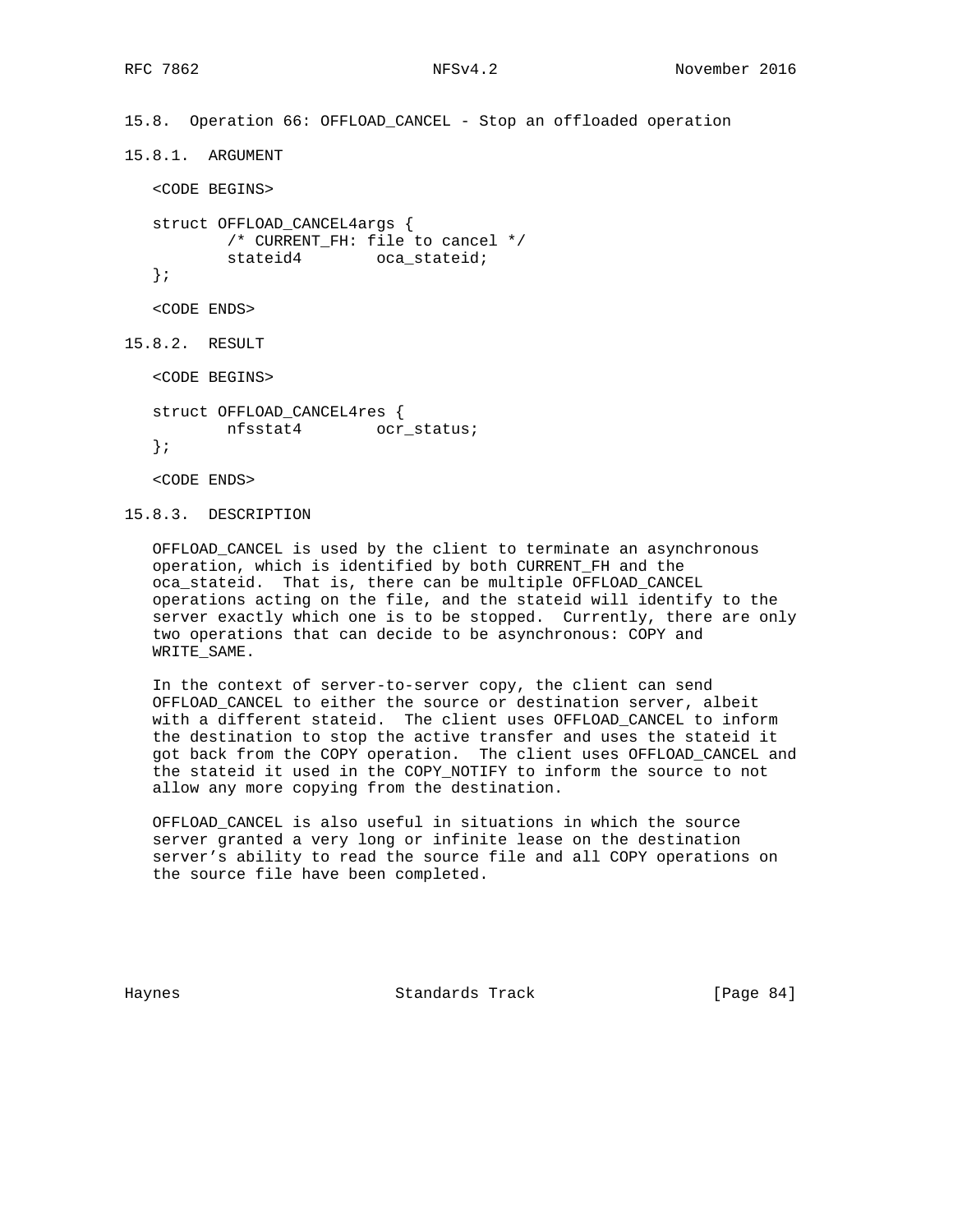```
15.9. Operation 67: OFFLOAD_STATUS - Poll for the status of an
       asynchronous operation
```

```
15.9.1. ARGUMENT
```
<CODE BEGINS>

```
 struct OFFLOAD_STATUS4args {
        /* CURRENT_FH: destination file */
       stateid4 osa_stateid;
 };
```

```
 <CODE ENDS>
```

```
15.9.2. RESULT
```
<CODE BEGINS>

```
 struct OFFLOAD_STATUS4resok {
length4 osr_count;
 nfsstat4 osr_complete<1>;
```

```
 };
```

```
 union OFFLOAD_STATUS4res switch (nfsstat4 osr_status) {
 case NFS4_OK:
        OFFLOAD_STATUS4resok osr_resok4;
 default:
        void;
 };
```
<CODE ENDS>

```
15.9.3. DESCRIPTION
```
 OFFLOAD\_STATUS can be used by the client to query the progress of an asynchronous operation, which is identified by both CURRENT\_FH and the osa\_stateid. If this operation is successful, the number of bytes processed is returned to the client in the osr\_count field.

 If the optional osr\_complete field is present, the asynchronous operation has completed. In this case, the status value indicates the result of the asynchronous operation. In all cases, the server will also deliver the final results of the asynchronous operation in a CB\_OFFLOAD operation.

 The failure of this operation does not indicate the result of the asynchronous operation in any way.

Haynes Standards Track [Page 85]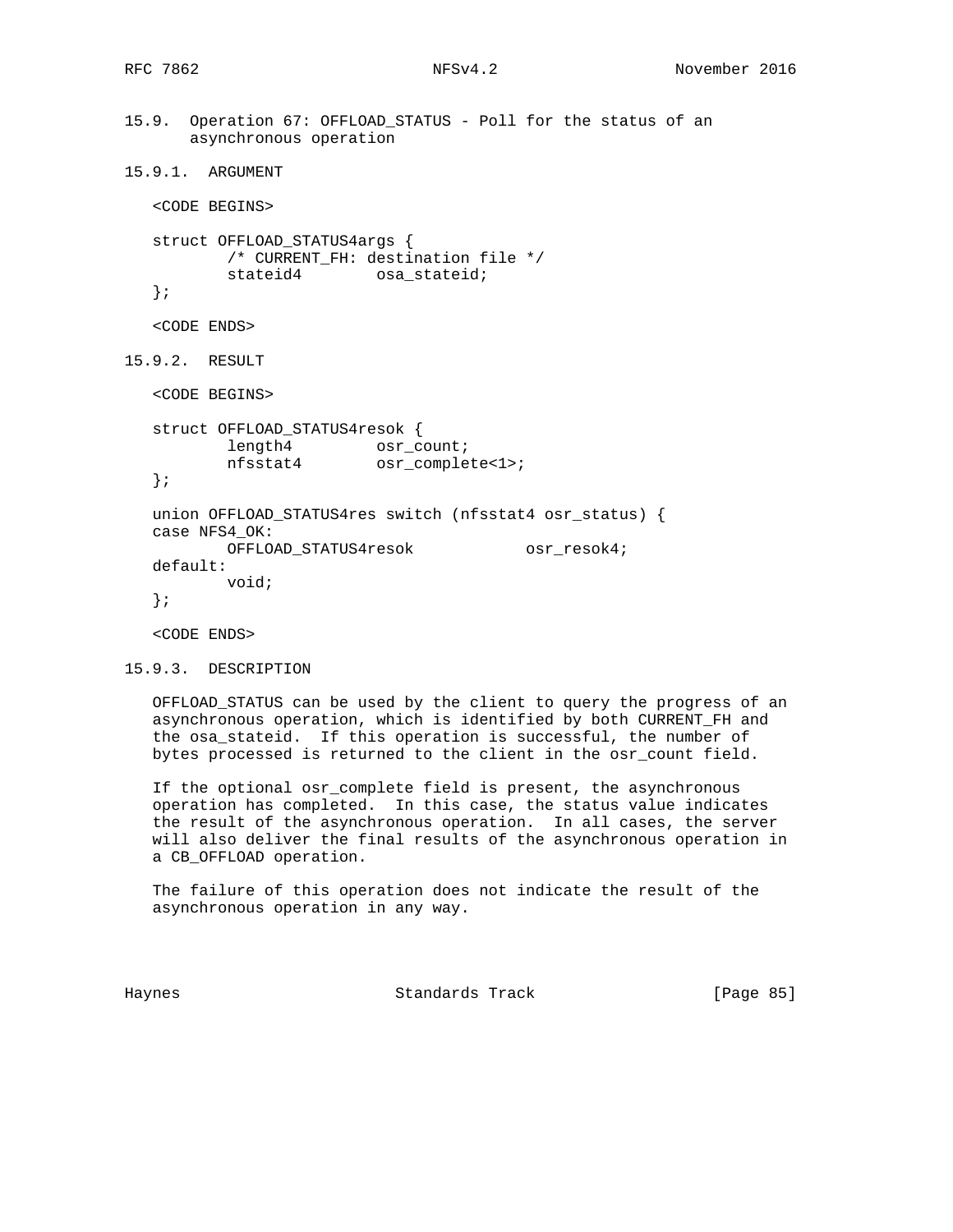```
15.10. Operation 68: READ_PLUS - READ data or holes from a file
15.10.1. ARGUMENT
   <CODE BEGINS>
   struct READ_PLUS4args {
         /* CURRENT_FH: file */
stateid4 rpa_stateid;
offset4 rpa_offset;
count4 rpa_count;
   };
   <CODE ENDS>
15.10.2. RESULT
   <CODE BEGINS>
   enum data_content4 {
          NFS4_CONTENT_DATA = 0,
          NFS4_CONTENT_HOLE = 1
   };
   struct data_info4 {
offset4 di_offset;
length4 di_length;
   };
   struct data4 {
                d_offset;<br>d_data<>;
          opaque d_data<>;
   };
  union read_plus_content switch (data_content4 rpc_content) {
   case NFS4_CONTENT_DATA:
         data4 rpc_data;
   case NFS4_CONTENT_HOLE:
         data_info4 rpc_hole;
   default:
          void;
   };
```
Haynes **Example 2018** Standards Track **Example 2018** [Page 86]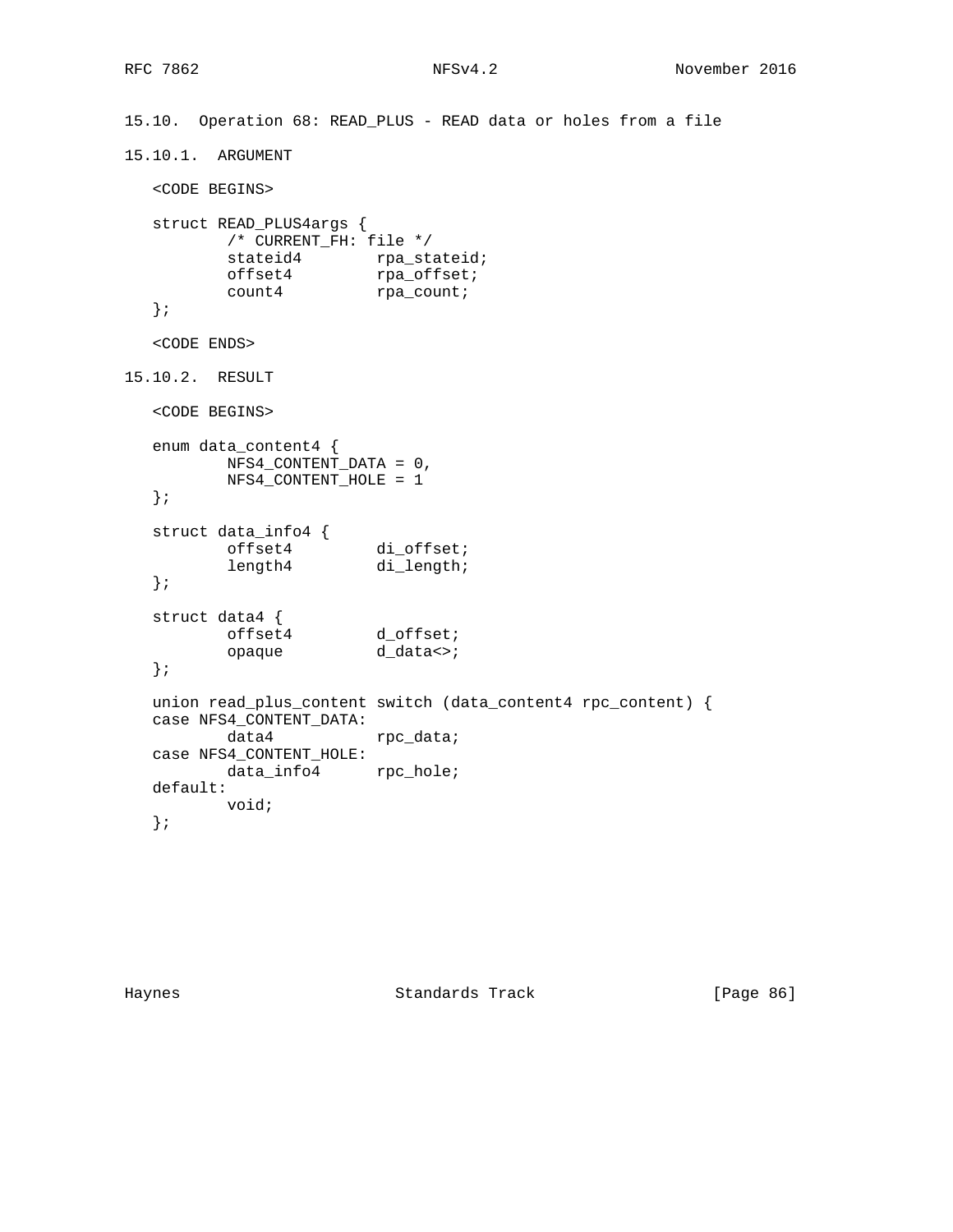```
 /*
 * Allow a return of an array of contents.
 */
 struct read_plus_res4 {
       bool rpr_eof;
        read_plus_content rpr_contents<>;
 };
 union READ_PLUS4res switch (nfsstat4 rp_status) {
 case NFS4_OK:
        read_plus_res4 rp_resok4;
 default:
        void;
 };
 <CODE ENDS>
```
15.10.3. DESCRIPTION

 The READ\_PLUS operation is based upon the NFSv4.1 READ operation (see Section 18.22 of [RFC5661]) and similarly reads data from the regular file identified by the current filehandle.

 The client provides an rpa\_offset of where the READ\_PLUS is to start and an rpa\_count of how many bytes are to be read. An rpa\_offset of zero means that data will be read starting at the beginning of the file. If rpa\_offset is greater than or equal to the size of the file, the status NFS4\_OK is returned with di\_length (the data length) set to zero and eof set to TRUE.

 The READ\_PLUS result is comprised of an array of rpr\_contents, each of which describes a data\_content4 type of data. For NFSv4.2, the allowed values are data and hole. A server MUST support both the data type and the hole if it uses READ\_PLUS. If it does not want to support a hole, it MUST use READ. The array contents MUST be contiguous in the file.

 Holes SHOULD be returned in their entirety -- clients must be prepared to get more information than they requested. Both the start and the end of the hole may exceed what was requested. If data to be returned is comprised entirely of zeros, then the server SHOULD return that data as a hole instead.

 The server may elect to return adjacent elements of the same type. For example, if the server has a range of data comprised entirely of zeros and then a hole, it might want to return two adjacent holes to the client.

Haynes Standards Track [Page 87]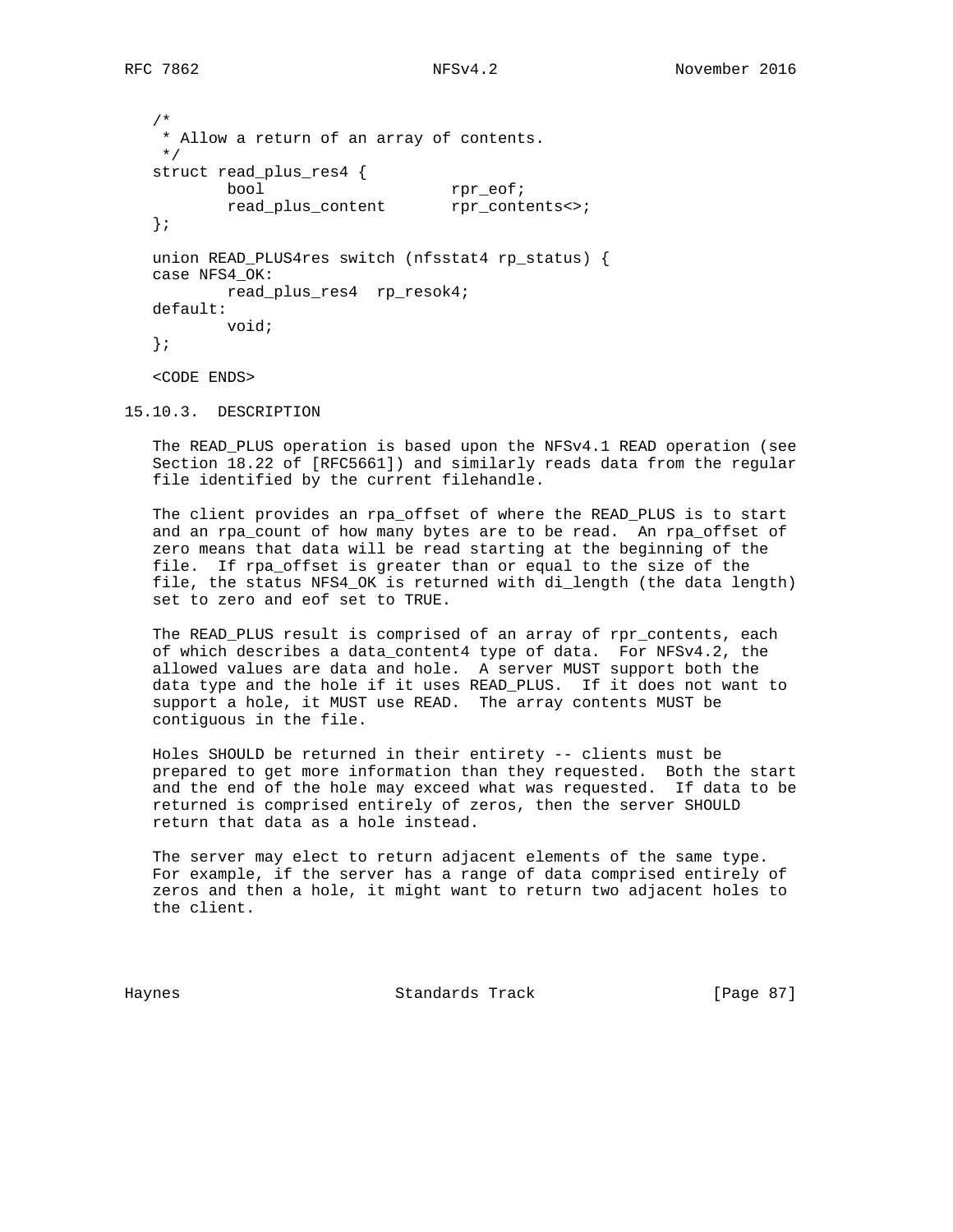If the client specifies an rpa\_count value of zero, the READ\_PLUS succeeds and returns zero bytes of data. In all situations, the server may choose to return fewer bytes than specified by the client. The client needs to check for this condition and handle the condition appropriately.

 If the client specifies data that is entirely contained within a hole of the file (i.e., both rpa\_offset and rpa\_offset + rpa\_count are within the hole), then the di\_offset and di\_length returned MAY be for the entire hole. If the owner has a locked byte range covering rpa\_offset and rpa\_count entirely, the di\_offset and di\_length MUST NOT be extended outside the locked byte range. This result is considered valid until the file is changed (detected via the change attribute). The server MUST provide the same semantics for the hole as if the client read the region and received zeros; the implied hole's contents lifetime MUST be exactly the same as any other read data.

 If the client specifies data by an rpa\_offset that begins in a non-hole of the file but extends into a hole (the rpa\_offset + rpa\_count is in the hole), the server should return an array comprised of both data and a hole. The client MUST be prepared for the server to return a short read describing just the data. The client will then issue another READ\_PLUS for the remaining bytes, to which the server will respond with information about the hole in the file.

 Except when special stateids are used, the stateid value for a READ\_PLUS request represents a value returned from a previous byte-range lock or share reservation request or the stateid associated with a delegation. The stateid identifies the associated owners, if any, and is used by the server to verify that the associated locks are still valid (e.g., have not been revoked).

 If the read ended at the end of the file (formally, in a correctly formed READ\_PLUS operation, if rpa\_offset + rpa\_count is equal to the size of the file) or the READ\_PLUS operation extends beyond the size of the file (if rpa\_offset + rpa\_count is greater than the size of the file), eof is returned as TRUE; otherwise, it is FALSE. A successful READ\_PLUS of an empty file will always return eof as TRUE.

 If the current filehandle is not an ordinary file, an error will be returned to the client. In the case that the current filehandle represents an object of type NF4DIR, NFS4ERR\_ISDIR is returned. If the current filehandle designates a symbolic link, NFS4ERR\_SYMLINK is returned. In all other cases, NFS4ERR\_WRONG\_TYPE is returned.

Haynes **Example 28 Standards Track** [Page 88]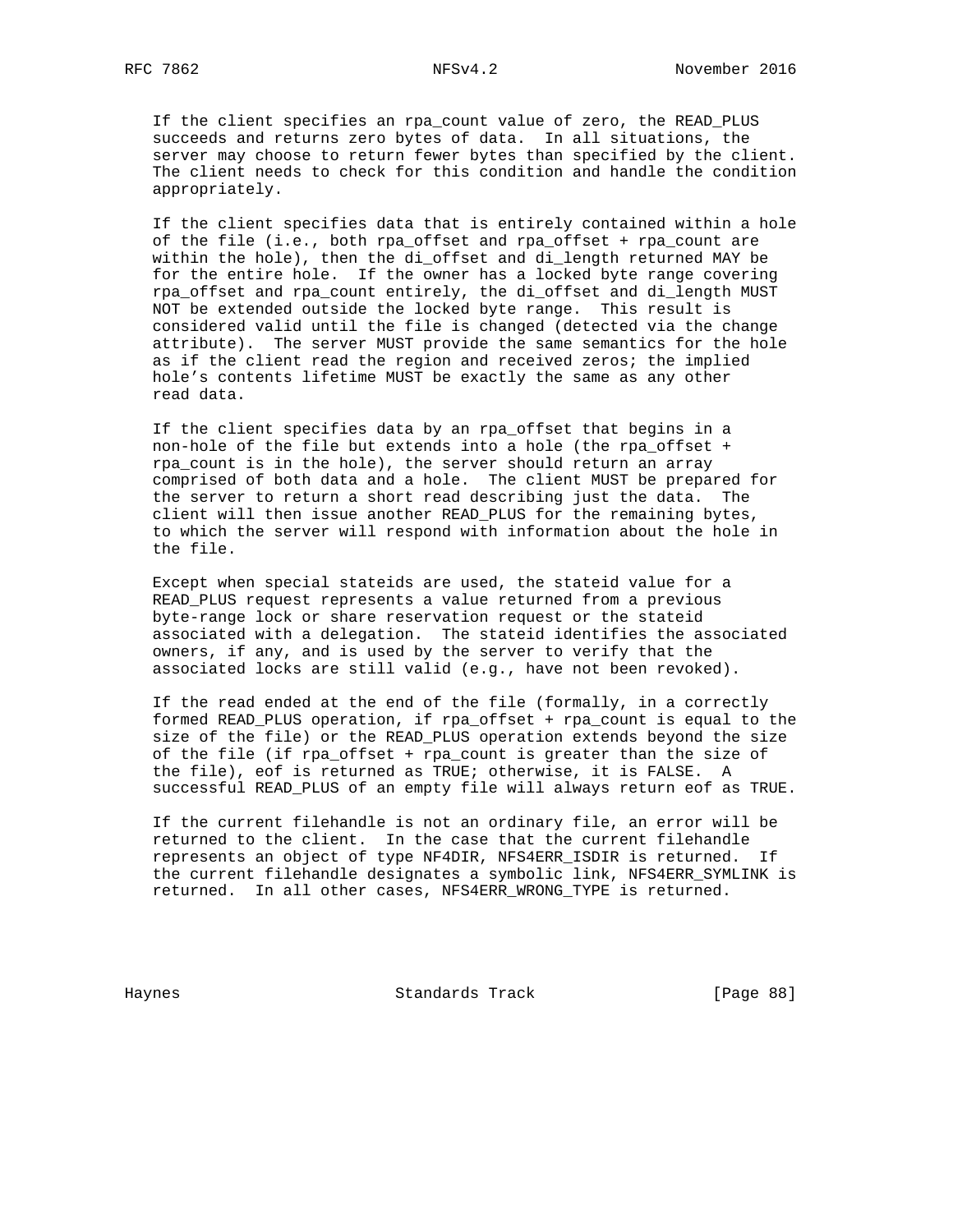For a READ\_PLUS with a stateid value of all bits equal to zero, the server MAY allow the READ\_PLUS to be serviced subject to mandatory byte-range locks or the current share deny modes for the file. For a READ\_PLUS with a stateid value of all bits equal to one, the server MAY allow READ\_PLUS operations to bypass locking checks at the server.

On success, the current filehandle retains its value.

15.10.3.1. Note on Client Support of Arms of the Union

 It was decided not to add a means for the client to inform the server as to which arms of READ\_PLUS it would support. In a later minor version, it may become necessary for the introduction of a new operation that would allow the client to inform the server as to whether it supported the new arms of the union of data types available in READ\_PLUS.

15.10.4. IMPLEMENTATION

 In general, the IMPLEMENTATION notes for READ in Section 18.22.4 of [RFC5661] also apply to READ\_PLUS.

15.10.4.1. Additional pNFS Implementation Information

 With pNFS, the semantics of using READ\_PLUS remains the same. Any data server MAY return a hole result for a READ\_PLUS request that it receives. When a data server chooses to return such a result, it has the option of returning information for the data stored on that data server (as defined by the data layout), but it MUST NOT return results for a byte range that includes data managed by another data server.

 If mandatory locking is enforced, then the data server must also ensure that only information that is within the owner's locked byte range is returned.

Haynes **Example 2018** Standards Track **Example 2018** [Page 89]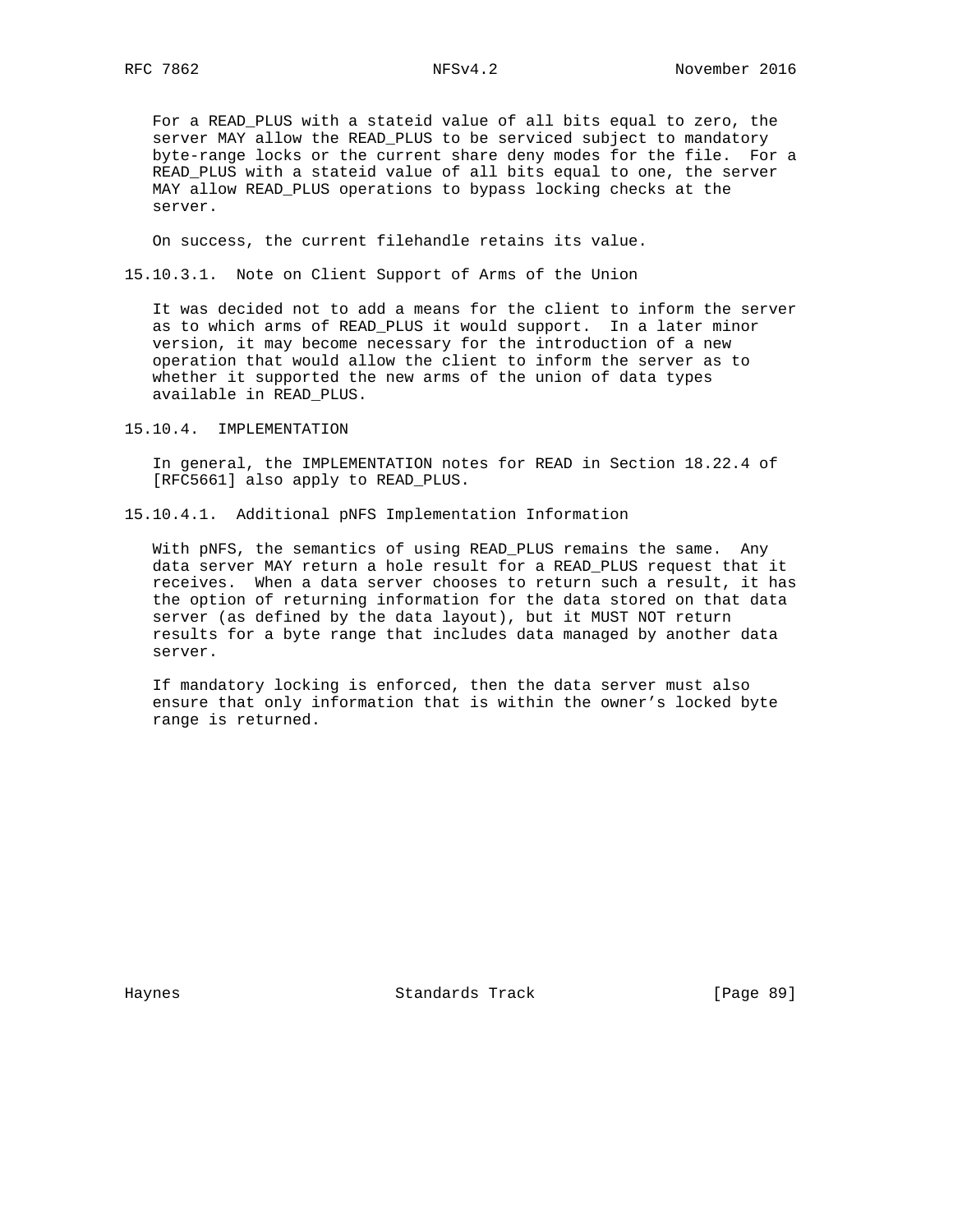15.10.5. READ\_PLUS with Sparse Files: Example

 The following table describes a sparse file. For each byte range, the file contains either non-zero data or a hole. In addition, the server in this example will only create a hole if it is greater than 32K.

 +-------------+----------+ | Byte Range | Contents | +-------------+----------+ | 0-15999 | Hole | | 16K-31999 | Non-Zero |  $| 32K-255999$   $| Hole$  | 256K-287999 | Non-Zero | | 288K-353999 | Hole | | 354K-417999 | Non-Zero | +-------------+----------+

Table 7: Sparse File

 Under the given circumstances, if a client was to read from the file with a maximum read size of 64K, the following will be the results for the given READ\_PLUS calls. This assumes that the client has already opened the file, acquired a valid stateid ("s" in the example), and just needs to issue READ\_PLUS requests.

- 1. READ\_PLUS(s, 0, 64K) --> NFS\_OK, eof = FALSE, <data[0,32K], hole[32K,224K]>. Since the first hole is less than the server's minimum hole size, the first 32K of the file is returned as data and the remaining 32K is returned as a hole that actually extends to 256K.
- 2. READ\_PLUS(s, 32K, 64K) --> NFS\_OK, eof = FALSE, <hole[32K,224K]>. The requested range was all zeros, and the current hole begins at offset 32K and is 224K in length. Note that the client should not have followed up the previous READ\_PLUS request with this one, as the hole information from the previous call extended past what the client was requesting.
- 3. READ\_PLUS(s, 256K, 64K) --> NFS\_OK, eof = FALSE, <data[256K, 288K], hole[288K, 354K]>. Returns an array of the 32K data and the hole, which extends to 354K.
- 4. READ\_PLUS(s, 354K, 64K) --> NFS\_OK, eof = TRUE, <data[354K, 418K]>. Returns the final 64K of data and informs the client that there is no more data in the file.

Haynes Standards Track [Page 90]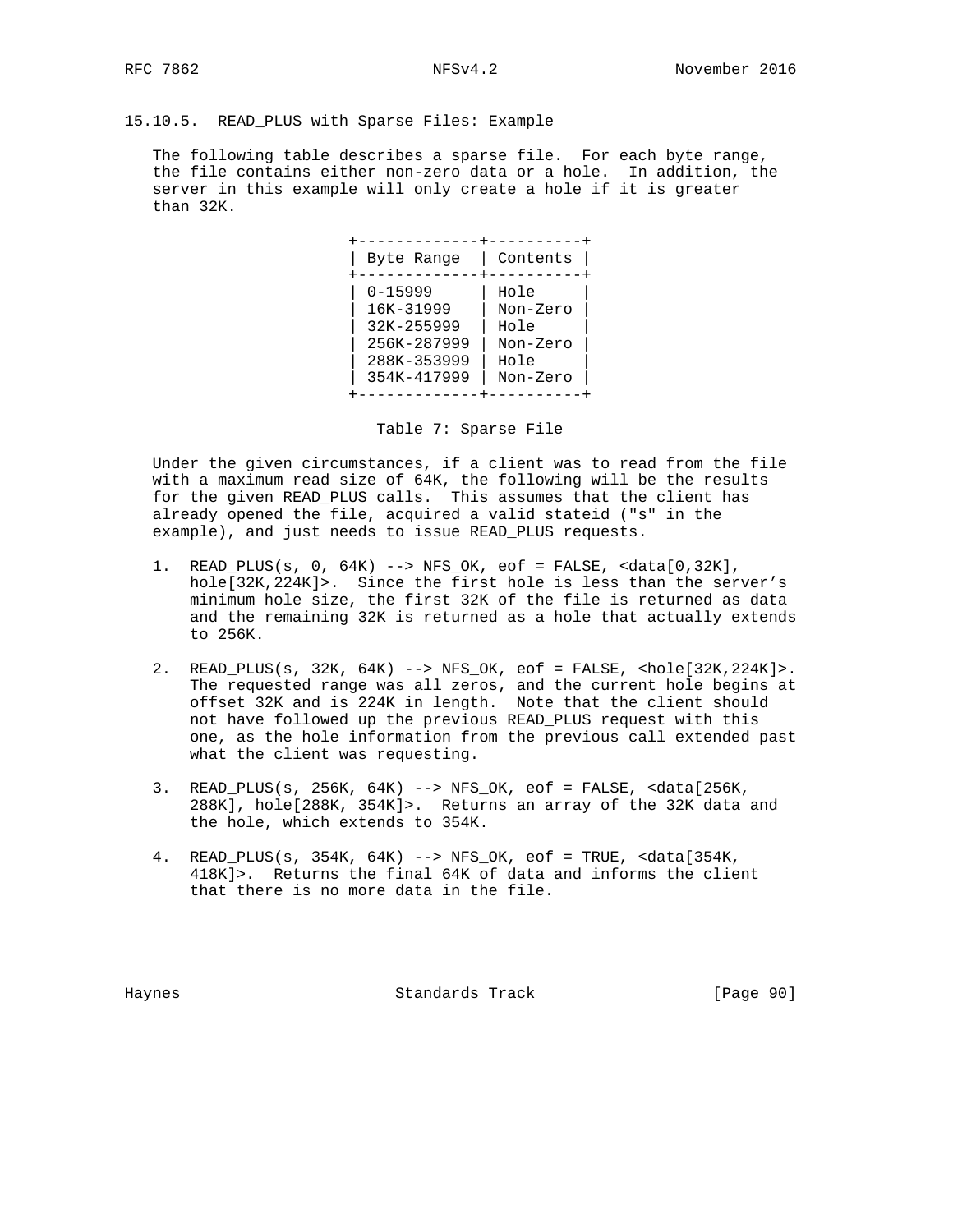```
15.11.1. ARGUMENT
   <CODE BEGINS>
   enum data_content4 {
    NFS4_CONTENT_DATA = 0,
         NFS4_CONTENT_HOLE = 1
   };
   struct SEEK4args {
          /* CURRENT_FH: file */
stateid4 sa_stateid;
offset4 sa_offset;
          data_content4 sa_what;
   };
   <CODE ENDS>
15.11.2. RESULT
   <CODE BEGINS>
 struct seek_res4 {
bool sr_eof;
offset4 sr_offset;
   };
   union SEEK4res switch (nfsstat4 sa_status) {
   case NFS4_OK:
         seek_res4 resok4;
   default:
          void;
   };
```
15.11. Operation 69: SEEK - Find the next data or hole

<CODE ENDS>

```
15.11.3. DESCRIPTION
```
 SEEK is an operation that allows a client to determine the location of the next data\_content4 in a file. It allows an implementation of the emerging extension to the lseek(2) function to allow clients to determine the next hole whilst in data or the next data whilst in a hole.

Haynes **Example 18** Standards Track **Example 2014** [Page 91]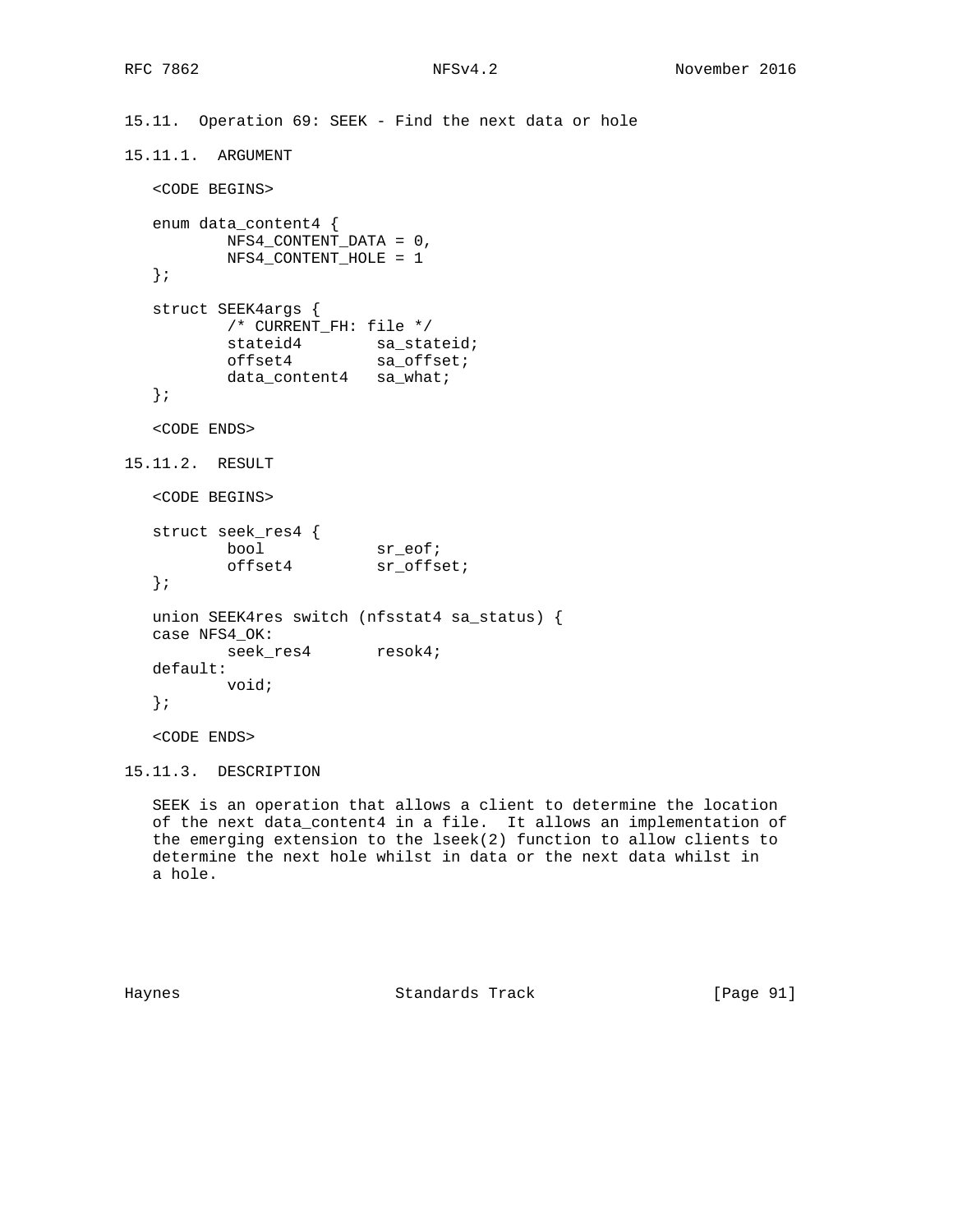From the given sa\_offset, find the next data\_content4 of type sa\_what in the file. If the server cannot find a corresponding sa\_what, then the status will still be NFS4\_OK, but sr\_eof would be TRUE. If the server can find the sa\_what, then the sr\_offset is the start of that content. If the sa\_offset is beyond the end of the file, then SEEK MUST return NFS4ERR\_NXIO.

 All files MUST have a virtual hole at the end of the file. That is, if a file system does not support sparse files, then a COMPOUND with  ${SEEK}$  0 NFS4\_CONTENT\_HOLE; would return a result of  ${SEEK}$  1 X; }, where "X" was the size of the file.

 SEEK must follow the same rules for stateids as READ\_PLUS (Section 15.10.3).

15.12. Operation 70: WRITE\_SAME - WRITE an ADB multiple times to a file

15.12.1. ARGUMENT

<CODE BEGINS>

```
 enum stable_how4 {
UNSTABLE4 = 0,DATA\_SYNC4 = 1,
 FILE_SYNC4 = 2
  };
  struct app_data_block4 {
offset4 adb_offset;
length4 adb_block_size;
length4 adb_block_count;
```
length4 adb\_reloff\_blocknum; count4 adb\_block\_num; length4 adb\_reloff\_pattern; opaque adb\_pattern<>; };

```
 struct WRITE_SAME4args {
         /* CURRENT_FH: file */
stateid4 wsa_stateid;
stable_how4 wsa_stable;
         app_data_block4 wsa_adb;
   };
```
<CODE ENDS>

Haynes Standards Track [Page 92]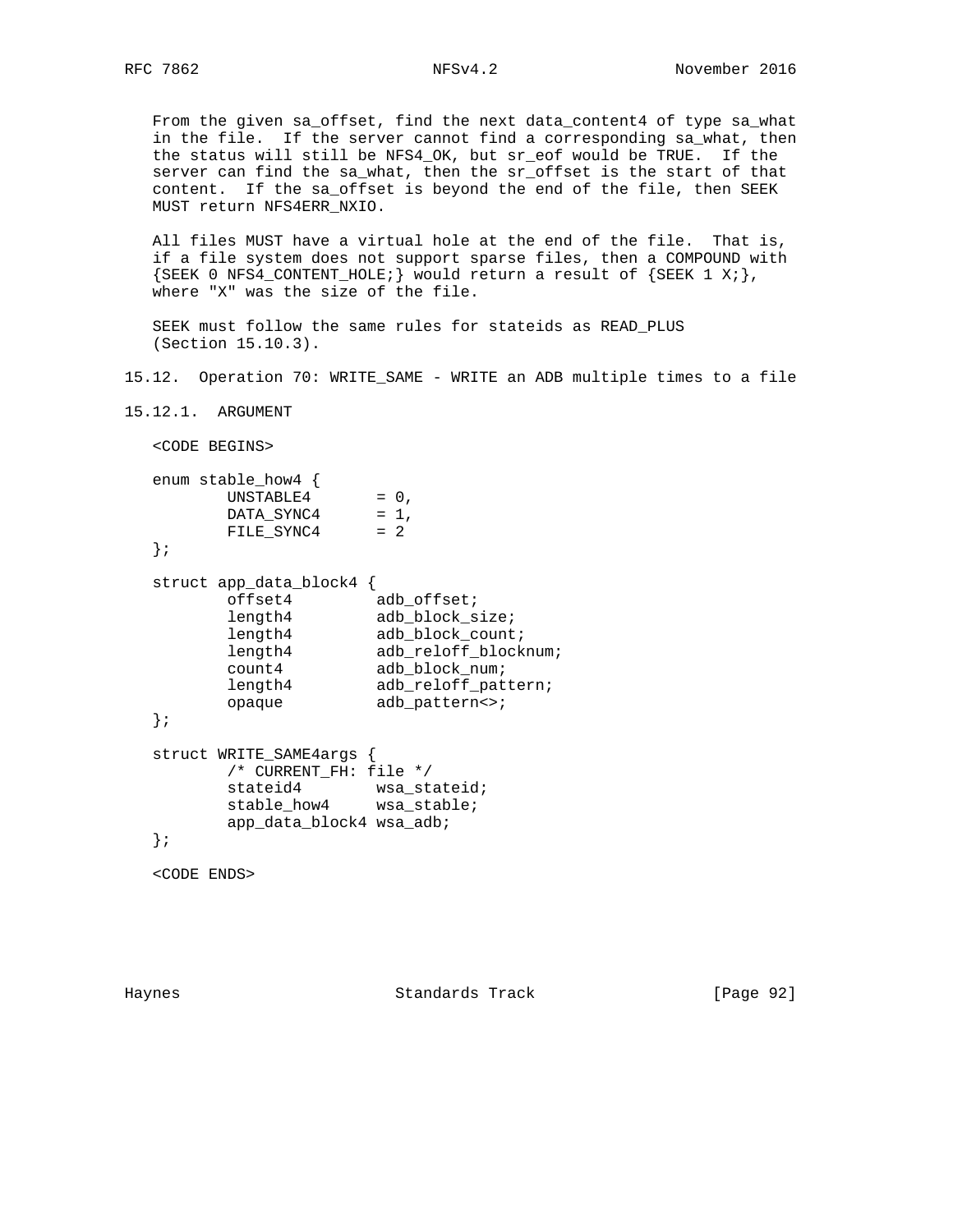```
15.12.2. RESULT
   <CODE BEGINS>
   struct write_response4 {
         stateid4 wr\_callback_id<1>;
length4 wr_count;
stable_how4 wr_committed;
verifier4 wr_writeverf;
   };
   union WRITE_SAME4res switch (nfsstat4 wsr_status) {
   case NFS4_OK:
      write_response4 resok4;
   default:
          void;
   };
   <CODE ENDS>
```

```
15.12.3. DESCRIPTION
```
 The WRITE\_SAME operation writes an application data block to the regular file identified by the current filehandle (see WRITE SAME (10) in [T10-SBC2]). The target file is specified by the current filehandle. The data to be written is specified by an app\_data\_block4 structure (Section 8.1.1). The client specifies with the wsa\_stable parameter the method of how the data is to be processed by the server. It is treated like the stable parameter in the NFSv4.1 WRITE operation (see Section 18.32.3 of [RFC5661]).

 A successful WRITE\_SAME will construct a reply for wr\_count, wr\_committed, and wr\_writeverf as per the NFSv4.1 WRITE operation results. If wr\_callback\_id is set, it indicates an asynchronous reply (see Section 15.12.3.1).

 As it is an OPTIONAL operation, WRITE\_SAME has to support NFS4ERR\_NOTSUPP. As it is an extension of WRITE, it has to support all of the errors returned by WRITE. If the client supports WRITE\_SAME, it MUST support CB\_OFFLOAD.

 If the server supports ADBs, then it MUST support the WRITE\_SAME operation. The server has no concept of the structure imposed by the application. It is only when the application writes to a section of the file does order get imposed. In order to detect corruption even before the application utilizes the file, the application will want to initialize a range of ADBs using WRITE\_SAME.

Haynes Standards Track [Page 93]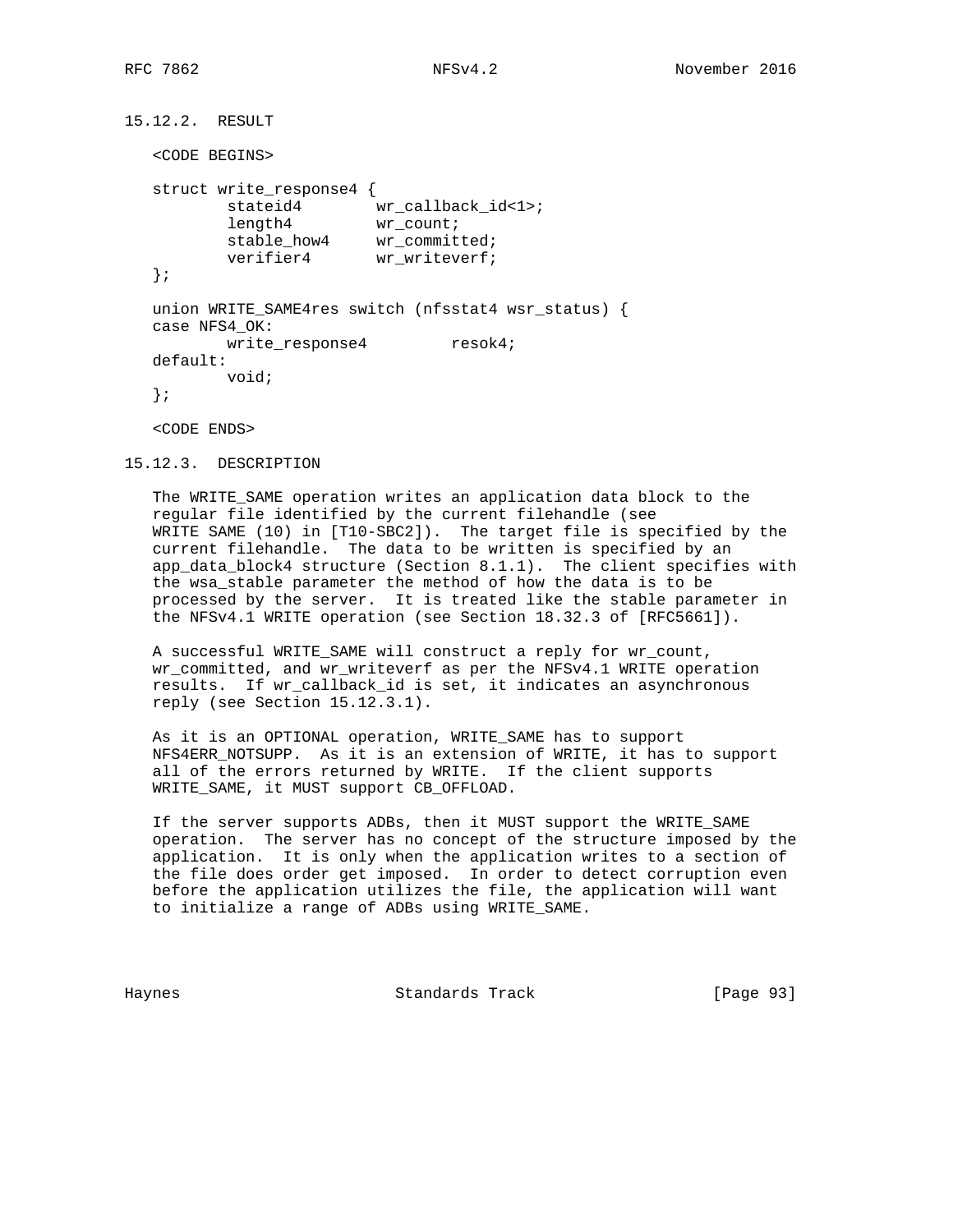When the client invokes the WRITE\_SAME operation, it wants to record the block structure described by the app\_data\_block4 into the file.

 When the server receives the WRITE\_SAME operation, it MUST populate adb\_block\_count ADBs in the file, starting at adb\_offset. The block size will be given by adb\_block\_size. The ADBN (if provided) will start at adb\_reloff\_blocknum, and each block will be monotonically numbered, starting from adb\_block\_num in the first block. The pattern (if provided) will be at adb\_reloff\_pattern of each block and will be provided in adb pattern.

 The server SHOULD return an asynchronous result if it can determine that the operation will be long-running (see Section 15.12.3.1). Once either the WRITE\_SAME finishes synchronously or the server uses CB\_OFFLOAD to inform the client of the asynchronous completion of the WRITE\_SAME, the server MUST return the ADBs to clients as data.

15.12.3.1. Asynchronous Transactions

 ADB initialization may cause a server to decide to service the operation asynchronously. If it decides to do so, it sets the stateid in wr\_callback\_id to be that of the wsa\_stateid. If it does not set the wr\_callback\_id, then the result is synchronous.

When the client determines that the reply will be given asynchronously, it should not assume anything about the contents of what it wrote until it is informed by the server that the operation is complete. It can use OFFLOAD\_STATUS (Section 15.9) to monitor the operation and OFFLOAD\_CANCEL (Section 15.8) to cancel the operation. An example of an asynchronous WRITE\_SAME is shown in Figure 6. Note that, as with the COPY operation, WRITE\_SAME must provide a stateid for tracking the asynchronous operation.

Haynes **Standards Track** [Page 94]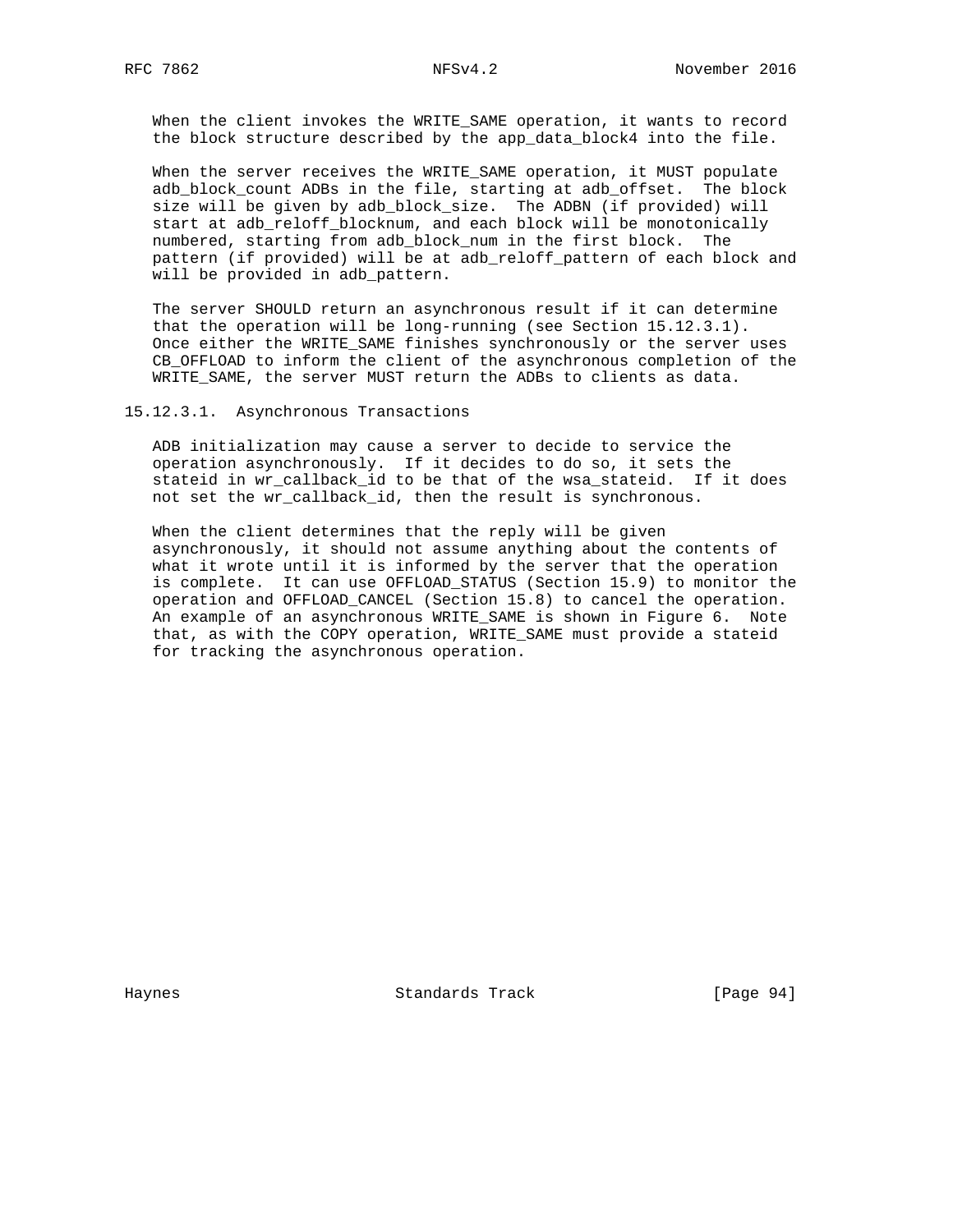Client Server  $+$  +  $+$  +  $+$  +  $+$  +  $+$  +  $+$  +  $+$  +  $+$  +  $+$  +  $+$  +  $+$  +  $+$  +  $+$  +  $+$  +  $+$  +  $+$  +  $+$  +  $+$  +  $+$  +  $+$  +  $+$  +  $+$  +  $+$  +  $+$  +  $+$  +  $+$  +  $+$  +  $+$  +  $+$  +  $+$  +  $+$  +  $+$  +  $+$  +  $+$  +  $+$  +  $+$  +  $+$  + | | |--- OPEN ---------------------------->| Client opens |<------------------------------------/| the file | | |--- WRITE\_SAME ---------------------->| Client initializes |<------------------------------------/| an ADB | | | | |--- OFFLOAD\_STATUS ------------------>| Client may poll |<------------------------------------/| for status | | Multiple OFFLOAD\_STATUS operations may be sent. | . | | | |<-- CB\_OFFLOAD -----------------------| Server reports results |\------------------------------------>| | | |--- CLOSE --------------------------->| Client closes |<------------------------------------/| the file | | | |

### Figure 6: An Asynchronous WRITE\_SAME

 When CB\_OFFLOAD informs the client of the successful WRITE\_SAME, the write\_response4 embedded in the operation will provide the necessary information that a synchronous WRITE\_SAME would have provided.

 Regardless of whether the operation is asynchronous or synchronous, it MUST still support the COMMIT operation semantics as outlined in Section 18.3 of [RFC5661]. That is, COMMIT works on one or more WRITE operations, and the WRITE\_SAME operation can appear as several WRITE operations to the server. The client can use locking operations to control the behavior on the server with respect to long-running asynchronous WRITE\_SAME operations.

15.12.3.2. Error Handling of a Partially Complete WRITE\_SAME

 WRITE\_SAME will clone adb\_block\_count copies of the given ADB in consecutive order in the file, starting at adb\_offset. An error can occur after writing the Nth ADB to the file. WRITE\_SAME MUST appear to populate the range of the file as if the client used WRITE to transfer the instantiated ADBs. That is, the contents of the range will be easy for the client to determine in the case of a partially complete WRITE\_SAME.

Haynes Standards Track [Page 95]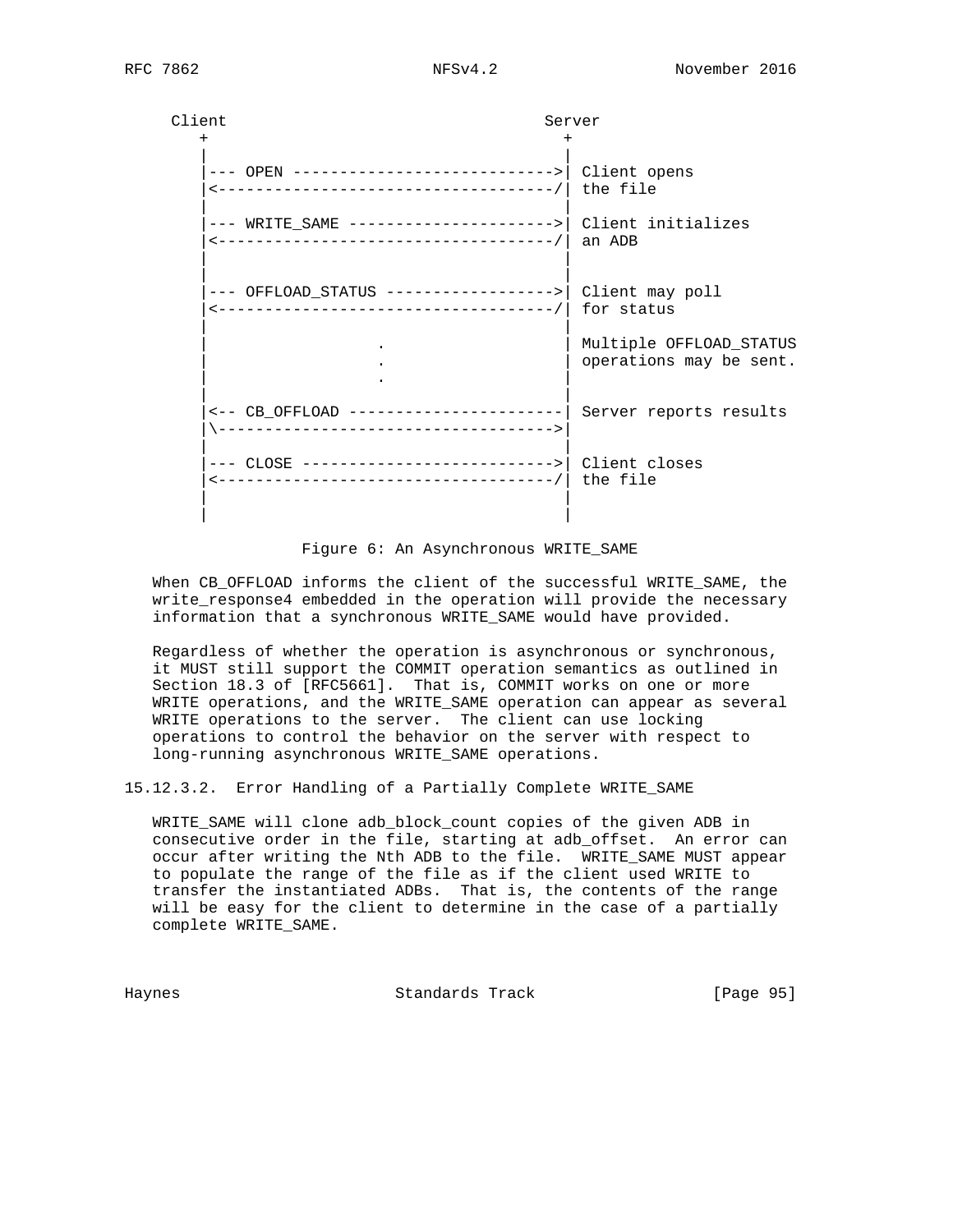15.13. Operation 71: CLONE - Clone a range of a file into another file

15.13.1. ARGUMENT

<CODE BEGINS>

```
 struct CLONE4args {
        /* SAVED_FH: source file */
        /* CURRENT_FH: destination file */
stateid4 cl_src_stateid;
stateid4 cl_dst_stateid;
offset4 cl_src_offset;
offset4 cl_dst_offset;
length4 cl_count;
```
};

<CODE ENDS>

15.13.2. RESULT

<CODE BEGINS>

 struct CLONE4res { nfsstat4 cl\_status; };

<CODE ENDS>

15.13.3. DESCRIPTION

 The CLONE operation is used to clone file content from a source file specified by the SAVED\_FH value into a destination file specified by CURRENT\_FH without actually copying the data, e.g., by using a copy-on-write mechanism.

 Both SAVED\_FH and CURRENT\_FH must be regular files. If either SAVED\_FH or CURRENT\_FH is not a regular file, the operation MUST fail and return NFS4ERR\_WRONG\_TYPE.

 The ca\_dst\_stateid MUST refer to a stateid that is valid for a WRITE operation and follows the rules for stateids in Sections 8.2.5 and 18.32.3 of [RFC5661]. The ca\_src\_stateid MUST refer to a stateid that is valid for a READ operation and follows the rules for stateids in Sections 8.2.5 and 18.22.3 of [RFC5661]. If either stateid is invalid, then the operation MUST fail.

Haynes Standards Track [Page 96]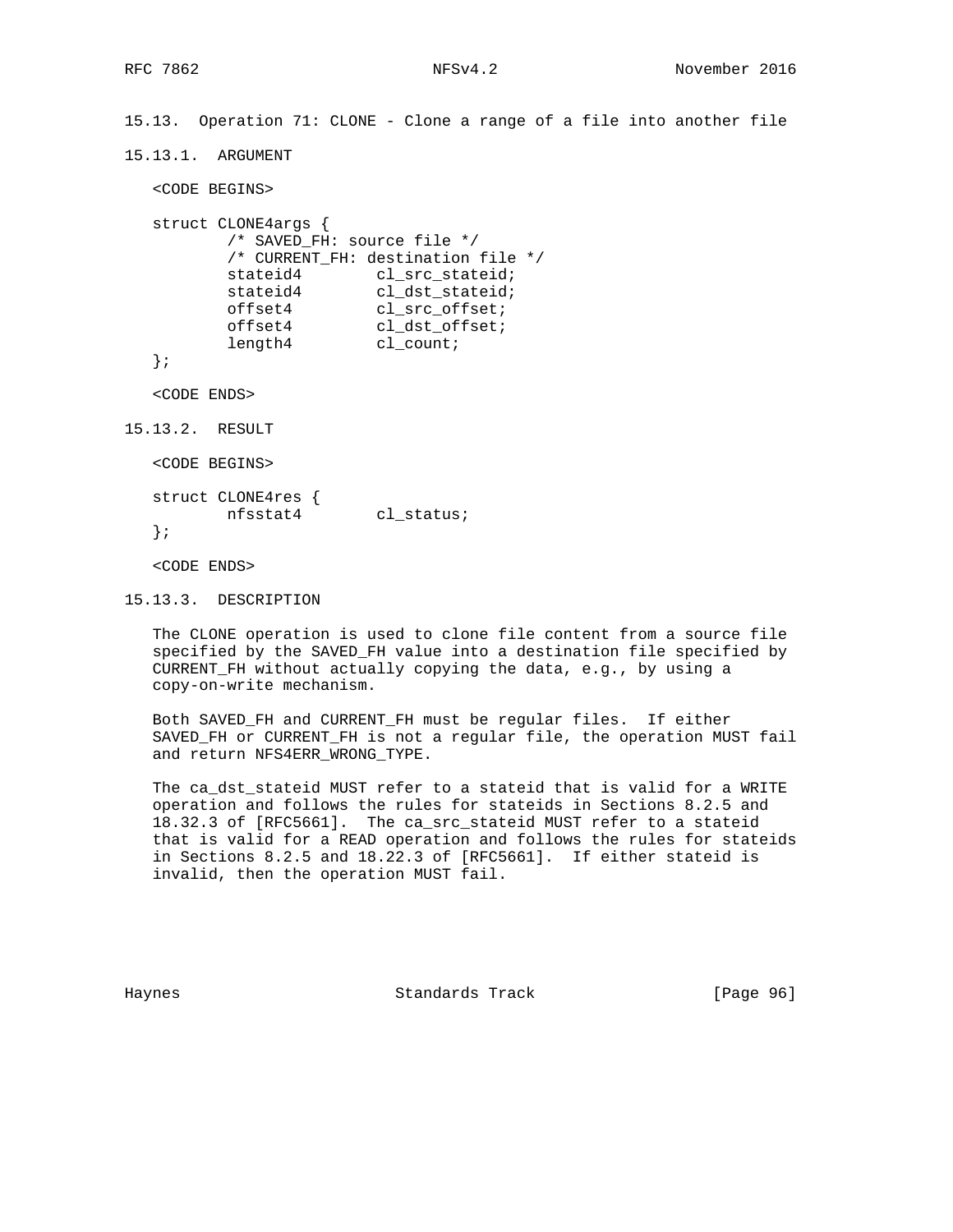The cl\_src\_offset is the starting offset within the source file from which the data to be cloned will be obtained, and the cl\_dst\_offset is the starting offset of the target region into which the cloned data will be placed. An offset of 0 (zero) indicates the start of the respective file. The number of bytes to be cloned is obtained from cl\_count, except that a cl\_count of 0 (zero) indicates that the number of bytes to be cloned is the count of bytes between cl\_src\_offset and the EOF of the source file. Both cl\_src\_offset and cl\_dst\_offset must be aligned to the clone block size (Section 12.2.1). The number of bytes to be cloned must be a multiple of the clone block size, except in the case in which cl\_src\_offset plus the number of bytes to be cloned is equal to the source file size.

 If the source offset or the source offset plus count is greater than the size of the source file, the operation MUST fail with NFS4ERR\_INVAL. The destination offset or destination offset plus count may be greater than the size of the destination file.

 If SAVED\_FH and CURRENT\_FH refer to the same file and the source and target ranges overlap, the operation MUST fail with NFS4ERR\_INVAL.

 If the target area of the CLONE operation ends beyond the end of the destination file, the offset at the end of the target area will determine the new size of the destination file. The contents of any block not part of the target area will be the same as if the file size were extended by a WRITE.

 If the area to be cloned is not a multiple of the clone block size and the size of the destination file is past the end of the target area, the area between the end of the target area and the next multiple of the clone block size will be zeroed.

 The CLONE operation is atomic in that other operations may not see any intermediate states between the state of the two files before the operation and after the operation. READs of the destination file will never see some blocks of the target area cloned without all of them being cloned. WRITEs of the source area will either have no effect on the data of the target file or be fully reflected in the target area of the destination file.

The completion status of the operation is indicated by cr\_status.

Haynes **Example 2018** Standards Track **Example 2018** [Page 97]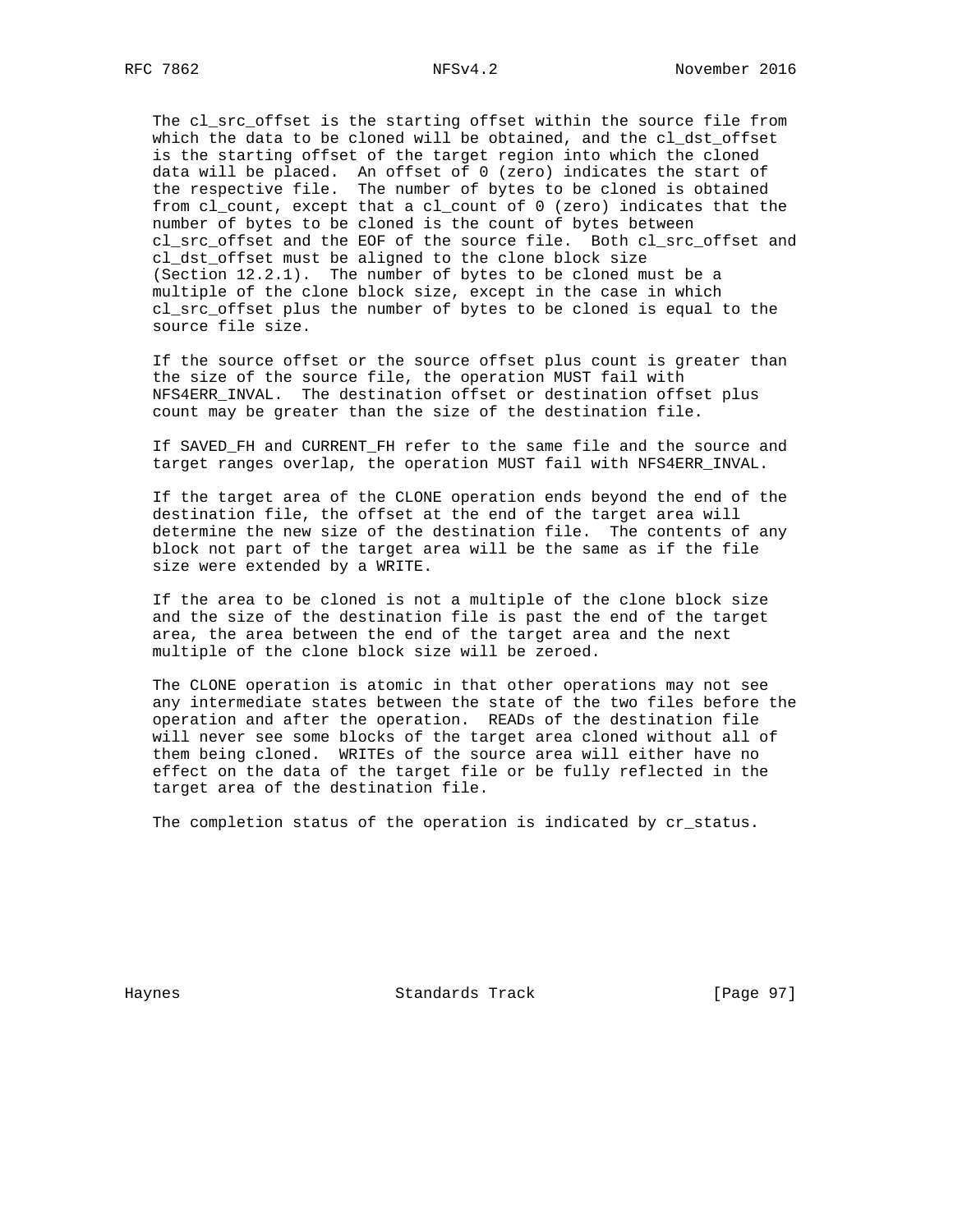```
16. NFSv4.2 Callback Operations
16.1. Operation 15: CB_OFFLOAD - Report the results of an asynchronous
      operation
16.1.1. ARGUMENT
   <CODE BEGINS>
   struct write_response4 {
stateid4 wr\_callback\_id < 1length4 wr_count;
stable_how4 wr_committed;
verifier4 wr_writeverf;
   };
   union offload_info4 switch (nfsstat4 coa_status) {
   case NFS4_OK:
          write_response4 coa_resok4;
   default:
         length4 coa_bytes_copied;
   };
   struct CB_OFFLOAD4args {
 nfs_fh4 coa_fh;
stateid4 coa_stateid;
 offload_info4 coa_offload_info;
   };
   <CODE ENDS>
16.1.2. RESULT
   <CODE BEGINS>
   struct CB_OFFLOAD4res {
         nfsstat4 cor_status;
   };
   <CODE ENDS>
```
Haynes **Example 2018** Standards Track **Example 2018** [Page 98]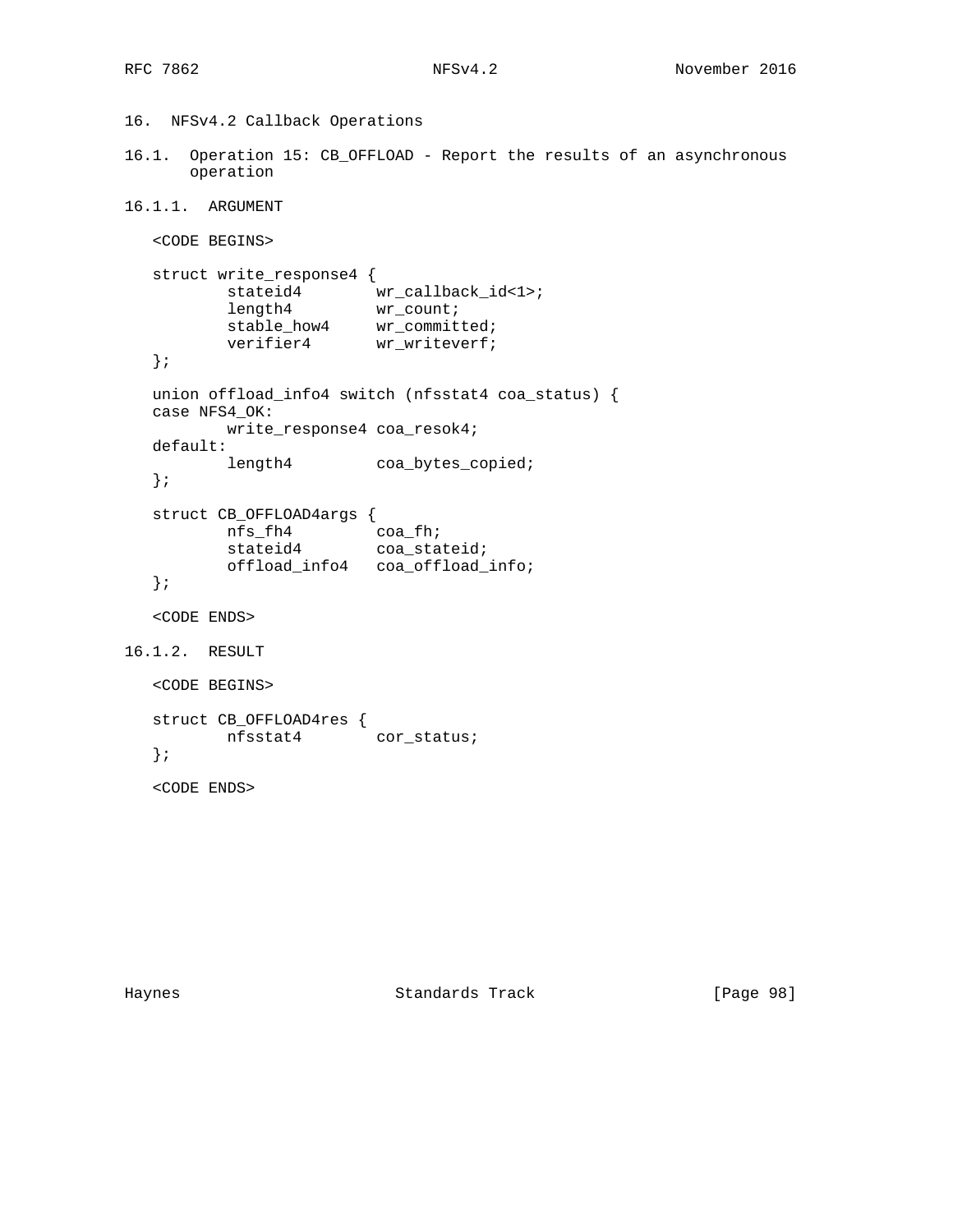16.1.3. DESCRIPTION

 CB\_OFFLOAD is used to report to the client the results of an asynchronous operation, e.g., server-side COPY or WRITE\_SAME. The coa\_fh and coa\_stateid identify the transaction, and the coa\_status indicates success or failure. The coa\_resok4.wr\_callback\_id MUST NOT be set. If the transaction failed, then the coa\_bytes\_copied contains the number of bytes copied before the failure occurred. The coa\_bytes\_copied value indicates the number of bytes copied but not which specific bytes have been copied.

If the client supports any of the following operations:

COPY: for both intra-server and inter-server asynchronous copies

WRITE SAME: for ADB initialization

then the client is REQUIRED to support the CB\_OFFLOAD operation.

 There is a potential race between the reply to the original transaction on the forechannel and the CB\_OFFLOAD callback on the backchannel. Section 2.10.6.3 of [RFC5661] describes how to handle this type of issue.

Upon success, the coa\_resok4.wr\_count presents for each operation:

COPY: the total number of bytes copied

 WRITE\_SAME: the same information that a synchronous WRITE\_SAME would provide

17. Security Considerations

 NFSv4.2 has all of the security concerns present in NFSv4.1 (see Section 21 of [RFC5661]), as well as those present in the server-side copy (see Section 4.9) and in Labeled NFS (see Section 9.6).

18. IANA Considerations

The IANA considerations for Labeled NFS are addressed in [RFC7569].

Haynes **Example 2018** Standards Track **Example 2018** [Page 99]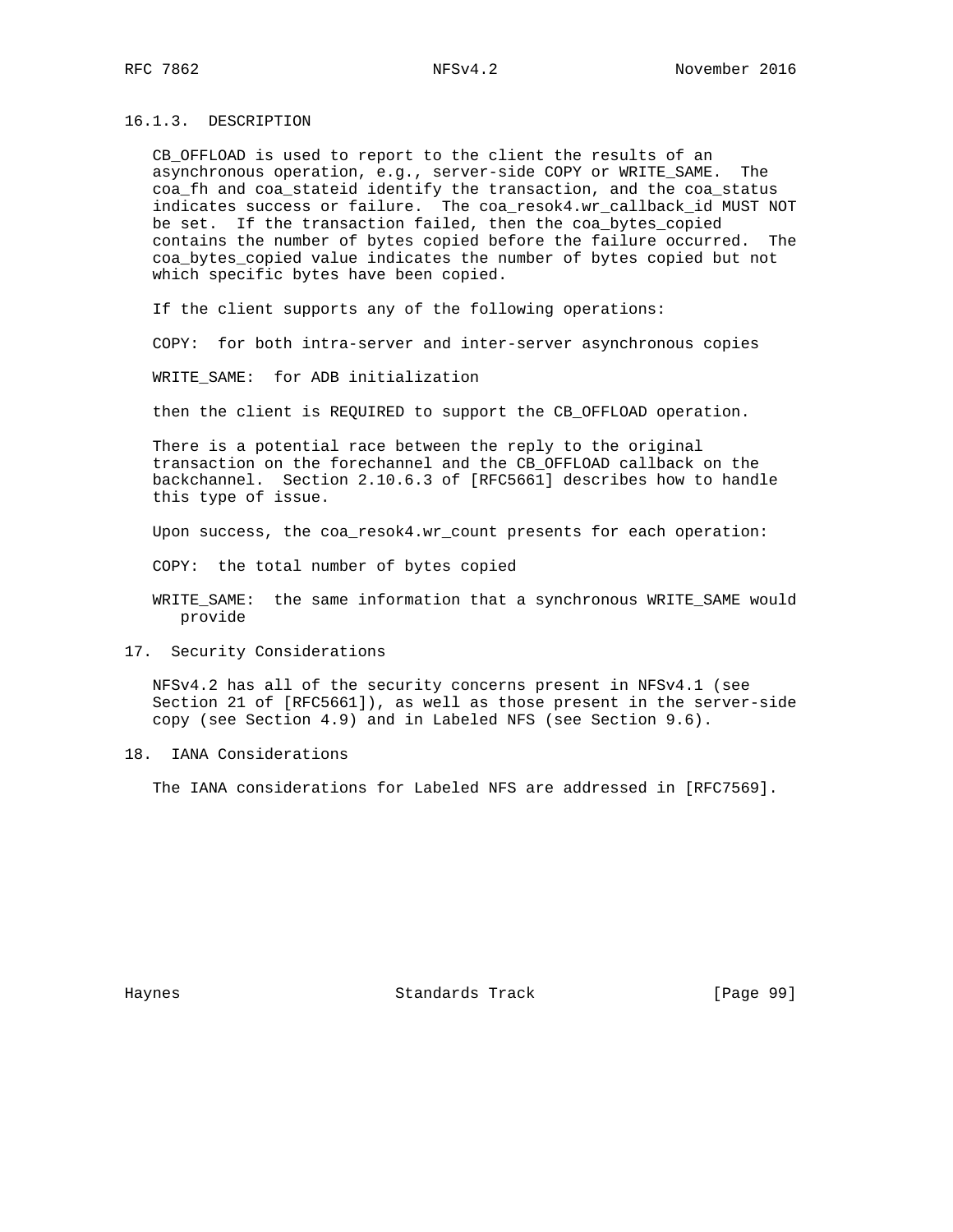# 19. References

19.1. Normative References

[posix\_fadvise]

 The Open Group, "Section 'posix\_fadvise()' of System Interfaces of The Open Group Base Specifications Issue 7", IEEE Std 1003.1, 2016 Edition (HTML Version), ISBN 1937218812, September 2016, <http://www.opengroup.org/>.

- [posix\_fallocate] The Open Group, "Section 'posix\_fallocate()' of System Interfaces of The Open Group Base Specifications Issue 7", IEEE Std 1003.1, 2016 Edition (HTML Version), ISBN 1937218812, September 2016, <http://www.opengroup.org/>.
- [RFC2119] Bradner, S., "Key words for use in RFCs to Indicate Requirement Levels", BCP 14, RFC 2119, DOI 10.17487/RFC2119, March 1997, <http://www.rfc-editor.org/info/rfc2119>.
- [RFC3986] Berners-Lee, T., Fielding, R., and L. Masinter, "Uniform Resource Identifier (URI): Generic Syntax", STD 66, RFC 3986, DOI 10.17487/RFC3986, January 2005, <http://www.rfc-editor.org/info/rfc3986>.
- [RFC5661] Shepler, S., Ed., Eisler, M., Ed., and D. Noveck, Ed., "Network File System (NFS) Version 4 Minor Version 1 Protocol", RFC 5661, DOI 10.17487/RFC5661, January 2010, <http://www.rfc-editor.org/info/rfc5661>.
- [RFC5662] Shepler, S., Ed., Eisler, M., Ed., and D. Noveck, Ed., "Network File System (NFS) Version 4 Minor Version 1 External Data Representation Standard (XDR) Description", RFC 5662, DOI 10.17487/RFC5662, January 2010, <http://www.rfc-editor.org/info/rfc5662>.
- [RFC7569] Quigley, D., Lu, J., and T. Haynes, "Registry Specification for Mandatory Access Control (MAC) Security Label Formats", RFC 7569, DOI 10.17487/RFC7569, July 2015, <http://www.rfc-editor.org/info/rfc7569>.

Haynes **Example 100** Standards Track **Example 100** [Page 100]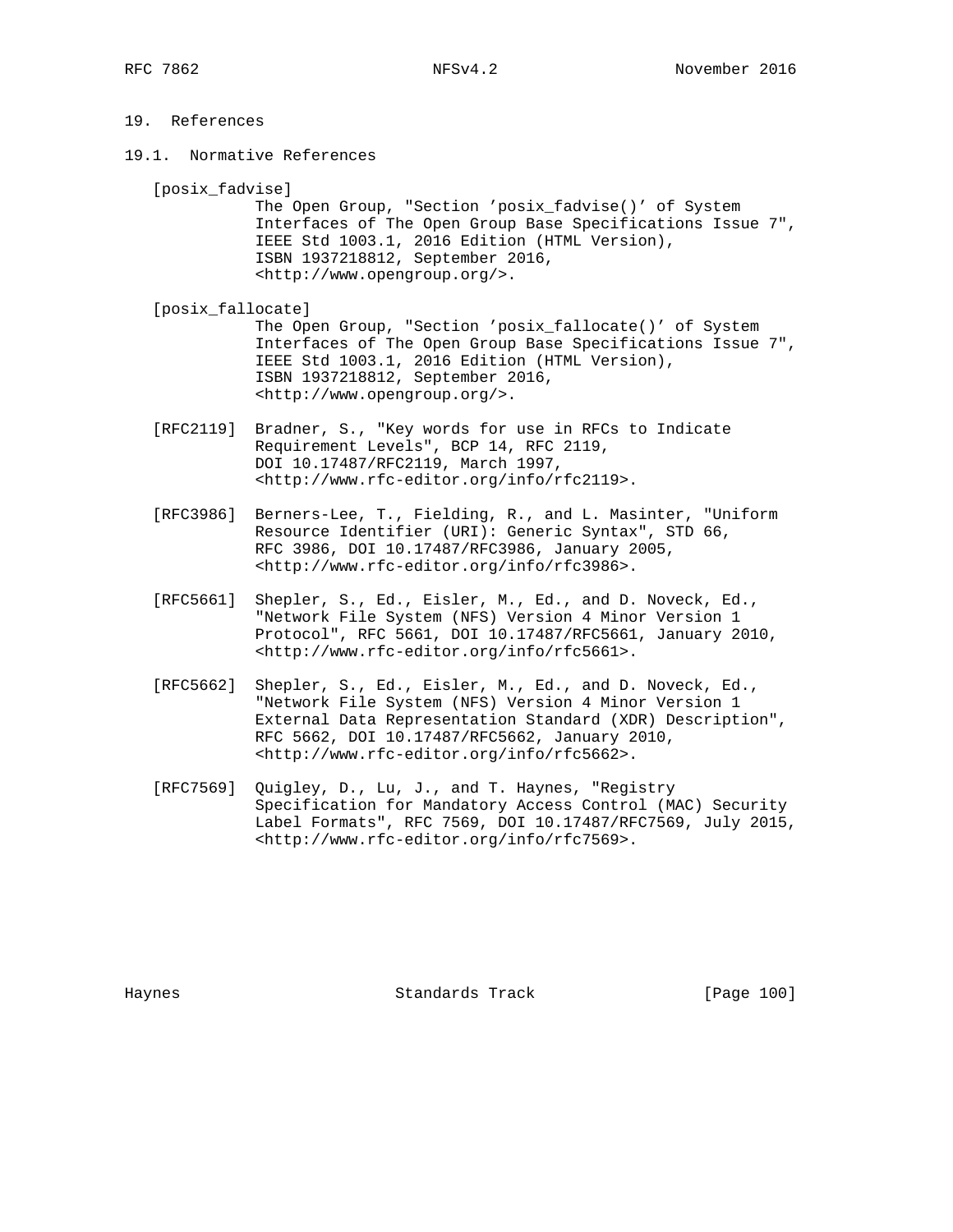- [RFC7861] Adamson, A. and N. Williams, "Remote Procedure Call (RPC) Security Version 3", RFC 7861, DOI 10.17487/RFC7861, November 2016, <http://www.rfc-editor.org/info/rfc7861>.
- [RFC7863] Haynes, T., "Network File System (NFS) Version 4 Minor Version 2 External Data Representation Standard (XDR) Description", RFC 7863, DOI 10.17487/RFC7863, November 2016, <http://www.rfc-editor.org/info/rfc7863>.
- 19.2. Informative References

[Ashdown08]

 Ashdown, L., "Chapter 15: Validating Database Files and Backups", Oracle Database Backup and Recovery User's Guide 11g Release 1 (11.1), August 2008, <http://download.oracle.com/docs/cd/B28359\_01/backup.111/ b28270/rcmvalid.htm>.

- [Baira08] Bairavasundaram, L., Goodson, G., Schroeder, B., Arpaci-Dusseau, A., and R. Arpaci-Dusseau, "An Analysis of Data Corruption in the Storage Stack", Proceedings of the 6th USENIX Symposium on File and Storage Technologies (FAST '08), 2008, <http://www.usenix.org/events/fast08/tech/full\_papers/ bairavasundaram/bairavasundaram.pdf>.
- [IESG08] IESG, "IESG Processing of RFC Errata for the IETF Stream", July 2008, <https://www.ietf.org/iesg/statement/ errata-processing.html>.
- [LB96] LaPadula, L. and D. Bell, "MITRE Technical Report 2547, Volume II", Journal of Computer Security, Volume 4, Issue 2-3, 239-263, IOS Press, Amsterdam, The Netherlands, January 1996.
- [McDougall07]

 McDougall, R. and J. Mauro, "Section 11.4.3: Detecting Memory Corruption", Solaris Internals: Solaris 10 and OpenSolaris Kernel Architecture, 2nd Edition, 2007.

 [NFSv4-Versioning] Noveck, D., "Rules for NFSv4 Extensions and Minor Versions", Work in Progress, draft-ietf-nfsv4-versioning-07, October 2016.

 [RFC959] Postel, J. and J. Reynolds, "File Transfer Protocol", STD 9, RFC 959, DOI 10.17487/RFC0959, October 1985, <http://www.rfc-editor.org/info/rfc959>.

Haynes Standards Track [Page 101]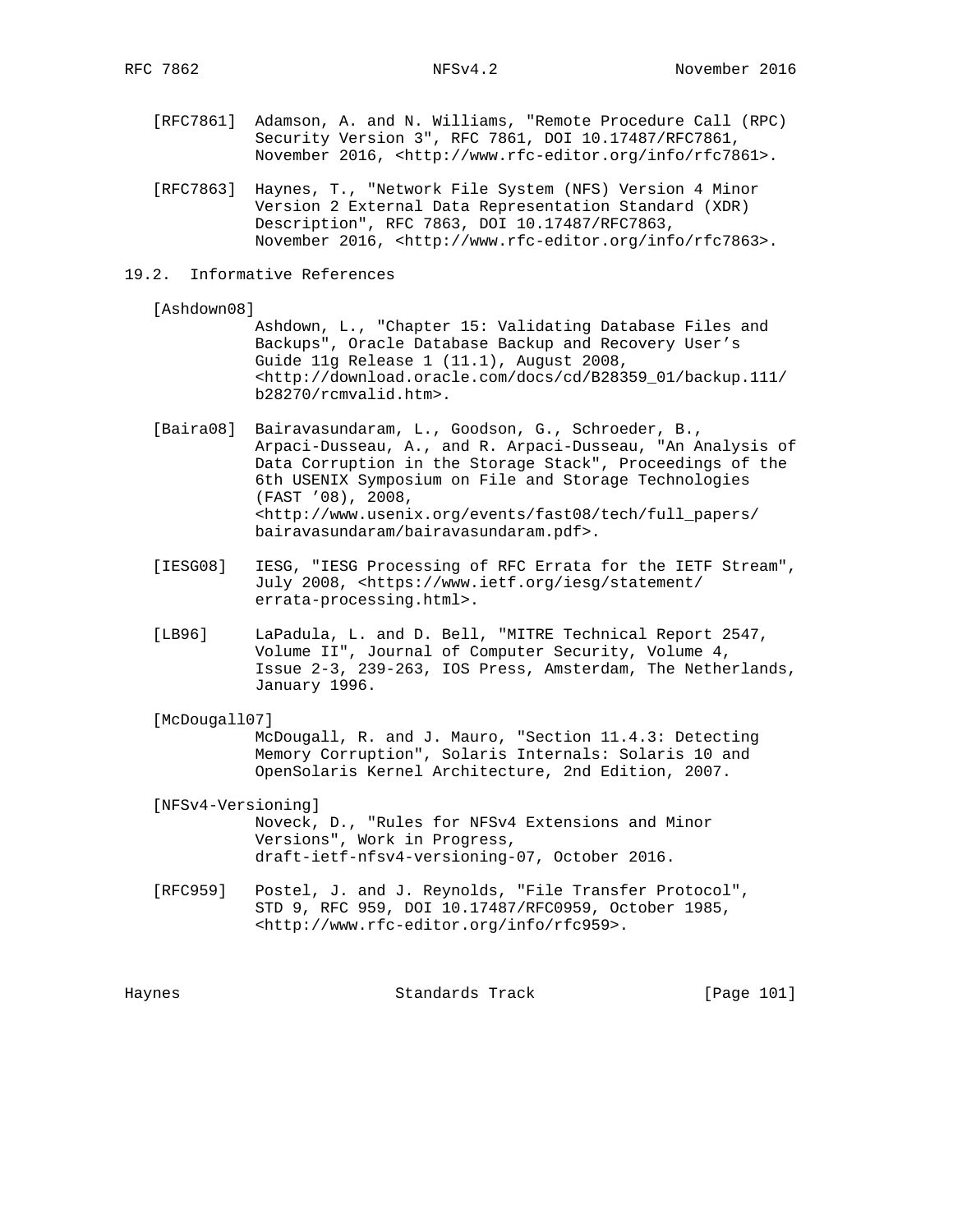- [RFC1108] Kent, S., "U.S. Department of Defense Security Options for the Internet Protocol", RFC 1108, DOI 10.17487/RFC1108, November 1991, <http://www.rfc-editor.org/info/rfc1108>.
- [RFC2401] Kent, S. and R. Atkinson, "Security Architecture for the Internet Protocol", RFC 2401, DOI 10.17487/RFC2401, November 1998, <http://www.rfc-editor.org/info/rfc2401>.
- [RFC4506] Eisler, M., Ed., "XDR: External Data Representation Standard", STD 67, RFC 4506, DOI 10.17487/RFC4506, May 2006, <http://www.rfc-editor.org/info/rfc4506>.
- [RFC4949] Shirey, R., "Internet Security Glossary, Version 2", FYI 36, RFC 4949, DOI 10.17487/RFC4949, August 2007, <http://www.rfc-editor.org/info/rfc4949>.
- [RFC5663] Black, D., Fridella, S., and J. Glasgow, "Parallel NFS (pNFS) Block/Volume Layout", RFC 5663, DOI 10.17487/RFC5663, January 2010, <http://www.rfc-editor.org/info/rfc5663>.
- [RFC7204] Haynes, T., "Requirements for Labeled NFS", RFC 7204, DOI 10.17487/RFC7204, April 2014, <http://www.rfc-editor.org/info/rfc7204>.
- [RFC7230] Fielding, R., Ed., and J. Reschke, Ed., "Hypertext Transfer Protocol (HTTP/1.1): Message Syntax and Routing", RFC 7230, DOI 10.17487/RFC7230, June 2014, <http://www.rfc-editor.org/info/rfc7230>.
- [RFC7530] Haynes, T., Ed., and D. Noveck, Ed., "Network File System (NFS) Version 4 Protocol", RFC 7530, DOI 10.17487/RFC7530, March 2015, <http://www.rfc-editor.org/info/rfc7530>.
- [Strohm11] Strohm, R., "Chapter 2: Data Blocks, Extents, and Segments", Oracle Database Concepts 11g Release 1 (11.1), January 2011, <http://download.oracle.com/docs/cd/B28359\_01/server.111/ b28318/logical.htm>.
- [T10-SBC2] Elliott, R., Ed., "ANSI INCITS 405-2005, Information Technology - SCSI Block Commands - 2 (SBC-2)", November 2004, <ftp://www.t10.org/t10/document.05/05-344r0.pdf>.

Haynes **Example 2018** Standards Track **Example 2018** [Page 102]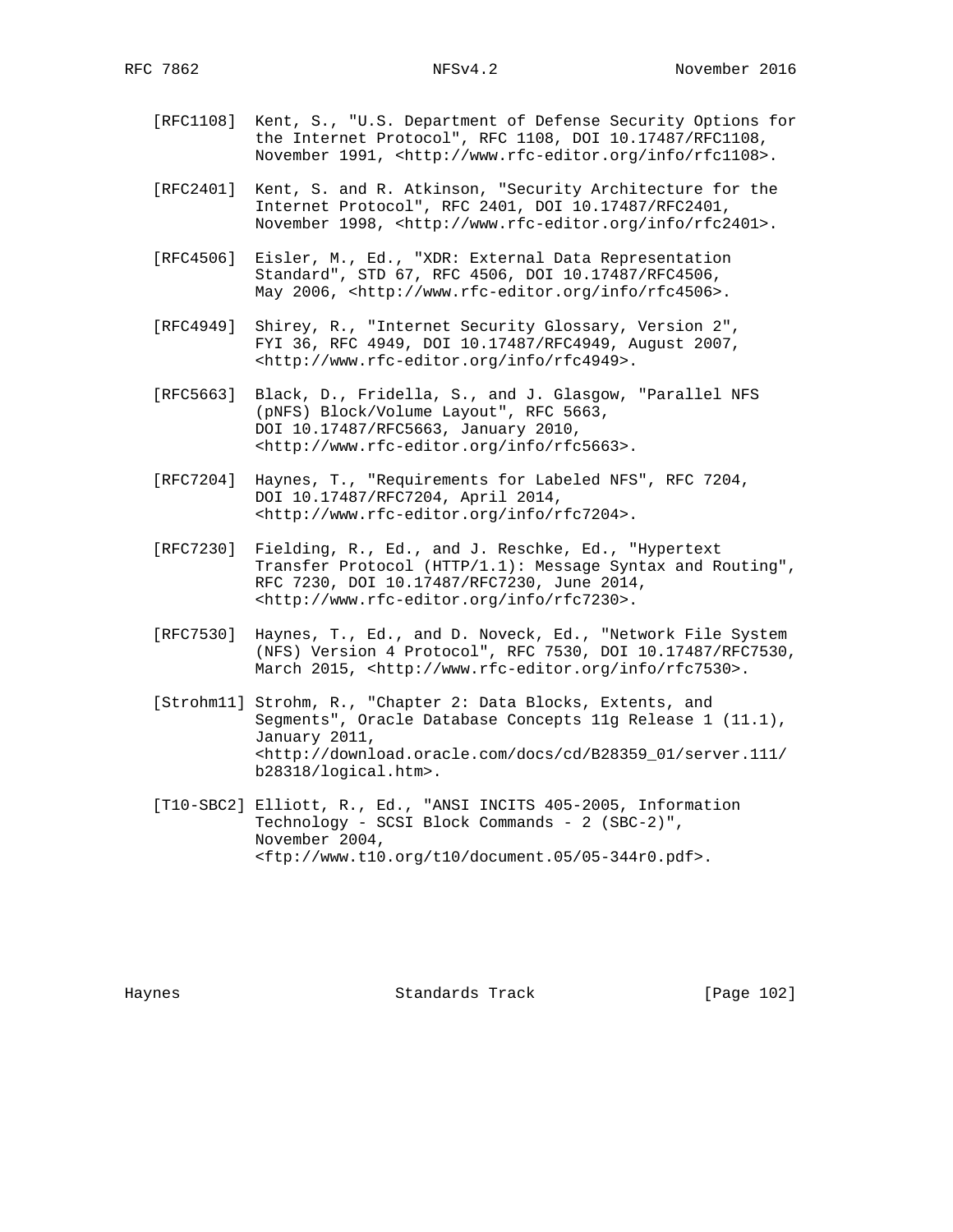Acknowledgments

 Tom Haynes would like to thank NetApp, Inc. for its funding of his time on this project.

 For the topic "sharing change attribute implementation characteristics with NFSv4 clients", the original document was by Trond Myklebust.

 For the NFS server-side copy, the original document was by James Lentini, Mike Eisler, Deepak Kenchammana, Anshul Madan, and Rahul Iyer. Tom Talpey co-authored an unpublished version of that document. It was also reviewed by a number of individuals: Pranoop Erasani, Tom Haynes, Arthur Lent, Trond Myklebust, Dave Noveck, Theresa Lingutla-Raj, Manjunath Shankararao, Satyam Vaghani, and Nico Williams. Anna Schumaker's early prototyping experience helped us avoid some traps. Also, both Olga Kornievskaia and Andy Adamson brought implementation experience to the use of copy stateids in the inter-server copy. Jorge Mora was able to optimize the handling of errors for the result of COPY.

 For the NFS space reservation operations, the original document was by Mike Eisler, James Lentini, Manjunath Shankararao, and Rahul Iyer.

 For the sparse file support, the original document was by Dean Hildebrand and Marc Eshel. Valuable input and advice was received from Sorin Faibish, Bruce Fields, Benny Halevy, Trond Myklebust, and Richard Scheffenegger.

 For the application I/O hints, the original document was by Dean Hildebrand, Mike Eisler, Trond Myklebust, and Sam Falkner. Some early reviewers included Benny Halevy and Pranoop Erasani.

 For Labeled NFS, the original document was by David Quigley, James Morris, Jarrett Lu, and Tom Haynes. Peter Staubach, Trond Myklebust, Stephen Smalley, Sorin Faibish, Nico Williams, and David Black also contributed in the final push to get this accepted.

 Christoph Hellwig was very helpful in getting the WRITE\_SAME semantics to model more of what T10 was doing for WRITE SAME (10) [T10-SBC2]. And he led the push to get space reservations to more closely model the posix\_fallocate() operation.

 Andy Adamson picked up the RPCSEC\_GSSv3 work, which enabled both Labeled NFS and server-side copy to provide more secure options.

Christoph Hellwig provided the update to GETDEVICELIST.

Haynes **Standards Track** [Page 103]